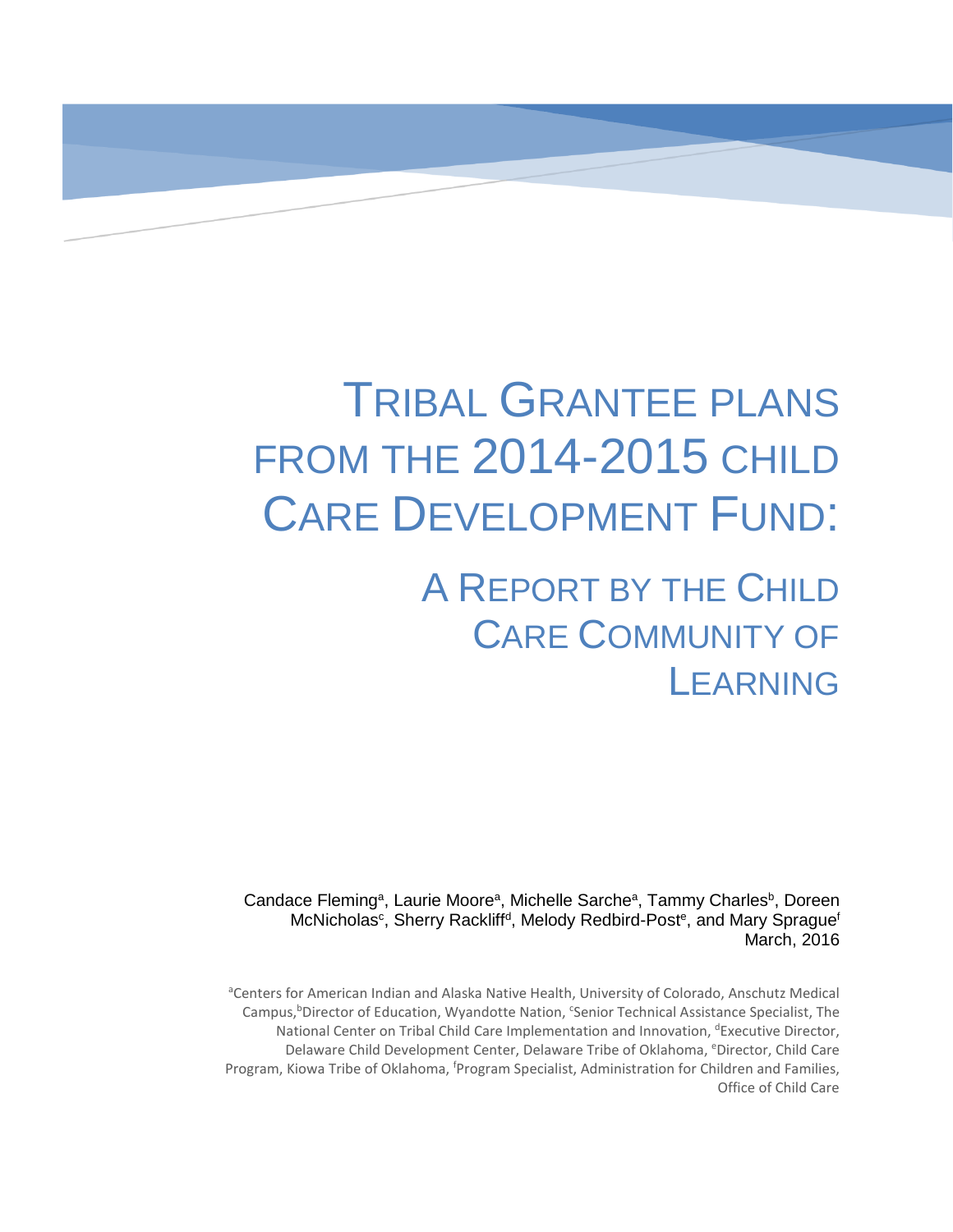# **Contents**

| Part Five. Activities and Services to Improve the Quality of Child Care 43                |  |
|-------------------------------------------------------------------------------------------|--|
|                                                                                           |  |
| Section 5.3. Quality Improvement Activities the TLA Plans to Implement 44                 |  |
| Section 5.4. Quality Improvement Initiatives for Relative Caregivers or other Small Home- |  |
|                                                                                           |  |
|                                                                                           |  |
|                                                                                           |  |
|                                                                                           |  |
|                                                                                           |  |
|                                                                                           |  |
| Section 6.6. Monitoring and Enforcement of Health and Safety Requirements 89              |  |
|                                                                                           |  |
|                                                                                           |  |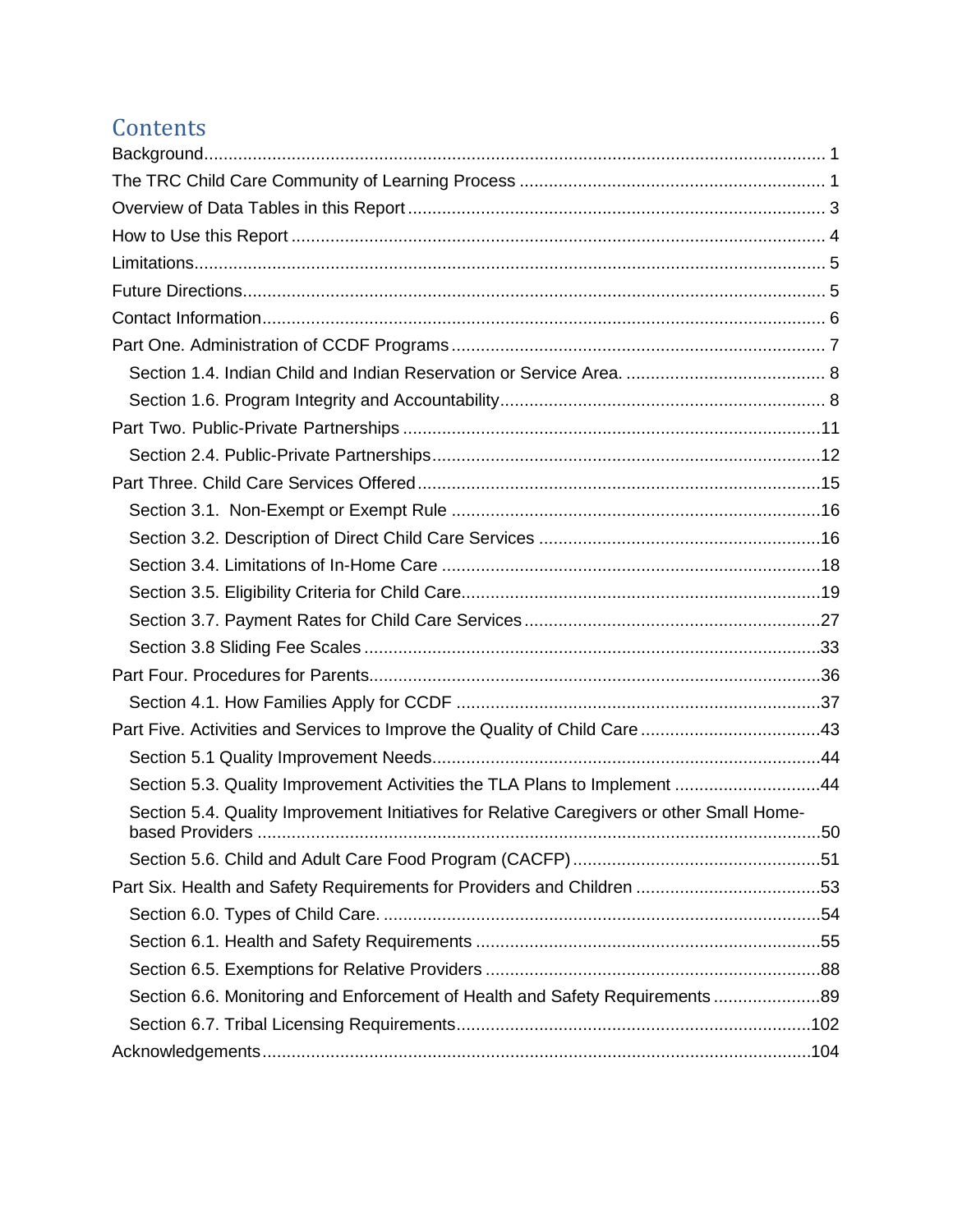# <span id="page-2-0"></span>**Background**

The Tribal Early Childhood Research Center (TRC, University of Colorado Anschutz Medical Campus; [www.tribalearlychildhood.org\)](http://www.tribalearlychildhood.org/) is funded by the Administration for Children & Families (ACF) to advance the study early childhood in tribal communities through research, training, information dissemination, and research-to-practice. The TRC operates in partnership with tribal early childhood stakeholders, particularly those connected to Tribal Head Start, Home Visiting, and Child Care Development Fund (CCDF) programs, but also more broadly including other tribal early childhood programs, practitioners, and researchers. The TRC Communities of Learning (CoL) are a central mechanism for partnership; they serve as a virtual forum for tribal early childhood partners to join researchers in exploring questions of shared interest that promise to advance our understanding of the development of young children in tribal communities. To that end, the TRC Child Care CoL was formed in 2014 with 3 tribal CCDF program directors, 1 tribal CCDF technical assistance provider from The National Center on Tribal Child Care Implementation and Innovation, 1 federal partner from the ACF Office of Child Care, and 3 researchers from the TRC University of Colorado team.

There are 260 tribal CCDF grantees that provide AIAN families with direct child care assistance via center-based, group home, family, and in-home care. There are very few published reports about how tribal CCDF programs are administered, what types of services are offered, and how programs manage health, safety, and training requirements. On a biennial basis, tribal CCDF grantees complete a written plan detailing these sorts of things, but to date, the information in these plans has not been summarized across grantees, nor shared beyond ACF. The TRC Child Care CoL identified these plans as a rich source of untapped information about CCDF programs, and an important starting point for beginning to understand tribal CCDF programs as a whole. This report details the TRC Child Care CoL process, results of this firstever summary of key programmatic data across tribal CCDF plans, and recommendations about next steps for this as well as other tribal CCDF data efforts.

# <span id="page-2-1"></span>**The TRC Child Care Community of Learning Process**

The TRC operates with guidance from three Steering Committees made up of program directors, technical assistance providers, researchers, and federal partners representing tribal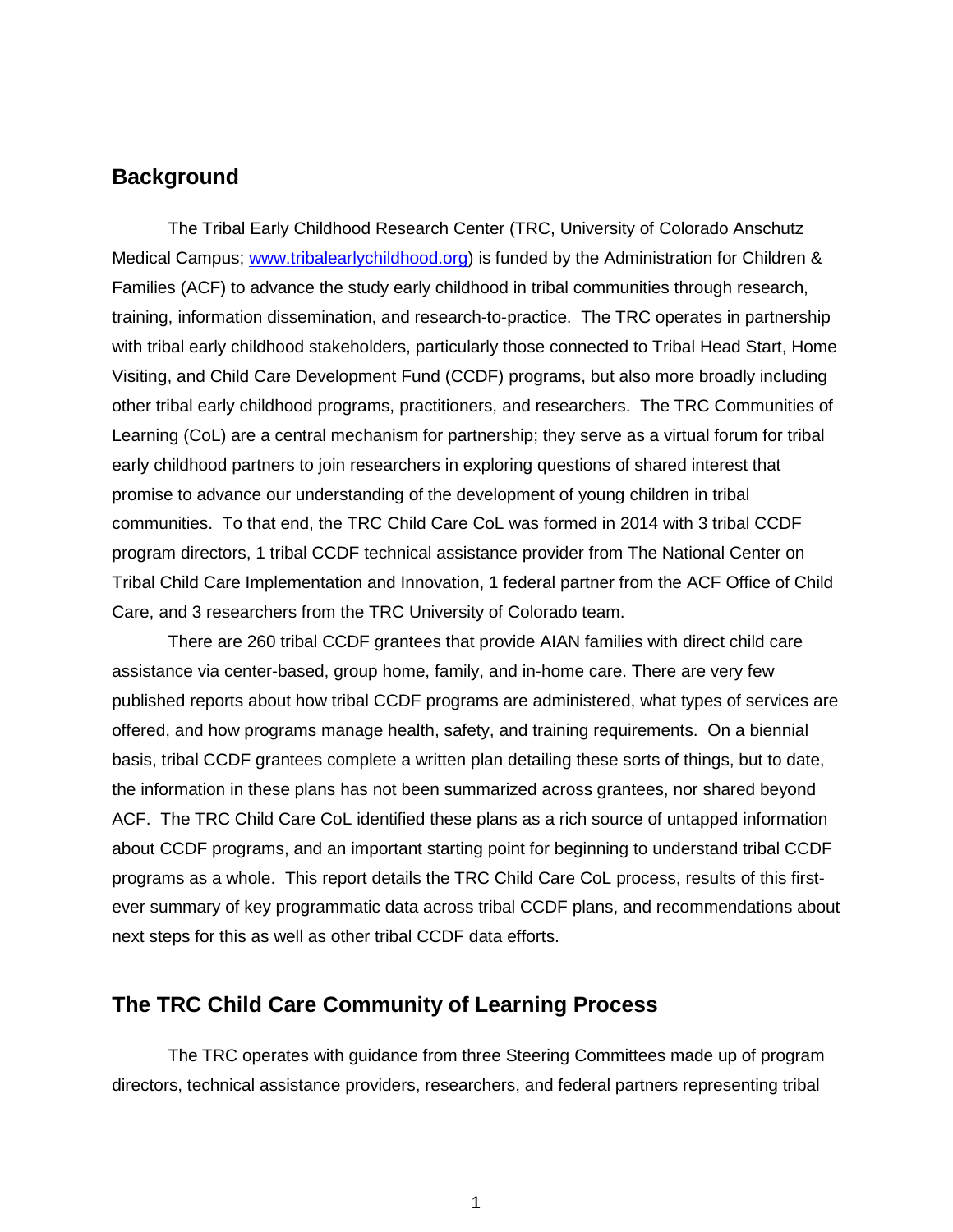Child Care and Development Fund, Tribal Head Start, and Tribal Home Visiting programs. The TRC Child Care CoL was formed by a subset of TRC Child Care Steering Committee members who expressed interest in defining a feasible study that would address research and data needs for tribal CCDF programs. The TRC Child Care CoL gathered by phone twice monthly initially to discuss potential research questions and data sources for answering those questions. Broadly, the CoL was interested in gathering group level data about tribal CCDF programs that would be informative to tribal CCDF stakeholders, particularly around extant policies and procedures, types of services provided, eligibility requirements, activities addressing quality, and health and safety requirements. One approach was to gather new data from administrators of the 260 tribal CCDF grantee programs via a 30-minute online survey. A second approach was to examine existing information residing in the CCDF program plans that are completed by administrators on a biennial basis. In order not to burden already-stretched tribal program administrators, and to capitalize on a rich, but untapped data source, the CoL members felt that the second approach was a promising start for addressing their questions. Because the plans were only available as individual MS Word or PDF documents, however, the data they contained would need to be transferred into a database, which would then allow for analysis and summary across plans, something that has never been done before.

Each tribal CCDF grantee plan requires CCDF administrators to respond to a detailed set of questions that describe their program's plan for meeting program requirements in each of the following six areas of operations: Part 1) Administration; Part 2) Developing the Child Care Program; Part 3) Child Care Services Offered; Part 4) Procedures for Parents; Part 5) Activities and Services to Improve the Quality of Child Care; and Part 6) Health and Safety Requirements for Providers. Whether or not the program actually carries out their plans in each of these areas is NOT captured in these reports and was noted by the CoL at the outset as a limitation of these data. Despite this limitation, the CoL viewed the plans as a rich source of existing information that had heretofore not been summarized or shared broadly. In preparation for entering the plan information into a database, the CoL identified specific questions within Parts 1-6 that were most pertinent to the overarching questions listed above. Information from the specified questions were then entered by hand into a database by the TRC team at the University of Colorado.

In all, 232 Fiscal Year (FY) 2014-2015 tribal CCDF Plans were made accessible by the Administration for Children and Families Office of Child Care for data extraction<sup>[1](#page-3-0)</sup>. The remaining

<span id="page-3-0"></span><sup>&</sup>lt;sup>1</sup> Thirty-six of the 260 grantees fall under Public Law 102-477 (PL 102-477), the "Indian Employment, Training and Related Services Demonstration Act of 1992." These grantees do not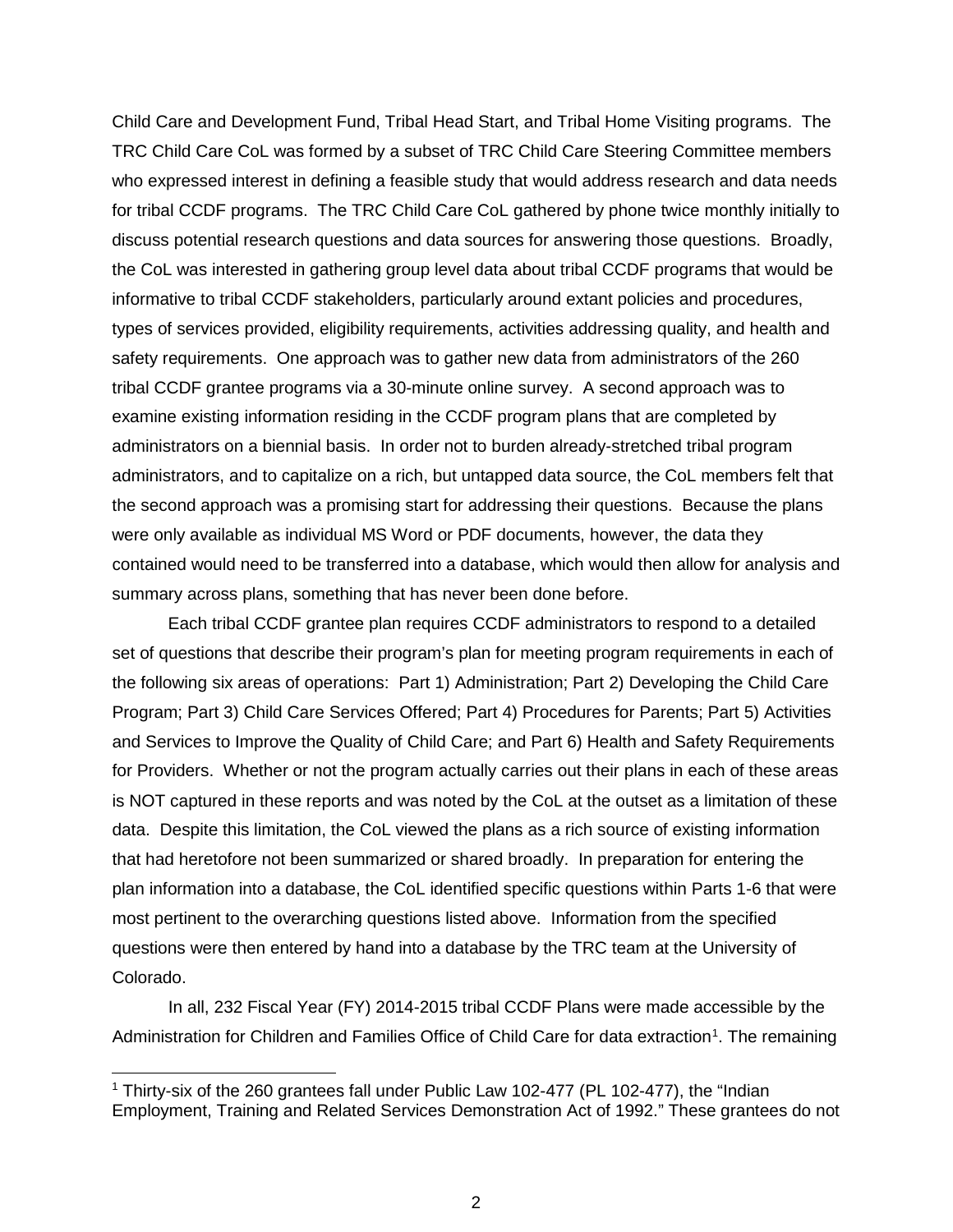28 were not available. The CoL identified both qualitative and quantitative data within these 232 plans for entry into the database. Quantitative data were extracted where available from all 232 plans. Because of the more labor-intensive process related to entering and then coding qualitative data, qualitative data were extracted from a randomly selected stratified subset of 26 plans, with representation from each of the 10 CCDF geographic regions [\(http://www.acf.hhs.gov/programs/occ/resource/regional-child-care-program-managers.](http://www.acf.hhs.gov/programs/occ/resource/regional-child-care-program-managers))

Descriptive statistics were computed for all quantitative data using SAS version 9.4. Qualitative data were coded by examining all text responses to each question for themes. In this way, even the infrequently written response received a thematic code. A second review was completed in which the preliminary qualitative codes were amended to more accurately capture the range of themes contained in all of the responses. A third review by someone who was not part of creating the codes was conducted to increase our confidence that the codes communicated the themes adequately. The last step was counting the number of responses for each code and entering these statistics into a table for each question.

Conference calls were convened twice monthly with CoL members to review progress on the data entry, analysis and drafting of this report. Following each call, the analyses and writing were fine-tuned. The final review was conducted in individual interviews with each CoL member in which we oriented the CoL member to the report and asked targeted questions about its content to clarify our presentation of the data. This report is the culmination of the CoL efforts. We wish to thank our CoL members for their valuable contributions to this work, as well as the TRC research assistants at the University of Colorado for their efforts in establishing the database.

#### <span id="page-4-0"></span>**Overview of Data Tables in this Report**

 $\overline{a}$ 

Tables in this report summarize both quantitative and qualitative responses to all questions identified by the CoL as priorities for summarizing across plans, and sharing broadly with tribal CCDF stakeholders who might benefit from seeing these data summarized for the first time. Frequencies, percentages, means, and standard deviations are reported for quantitative data from 89% of all CCDF-funded programs (i.e. 232/260).

complete written CCDF plans. In order to include as many of these programs in this analysis as we could, an online questionnaire was emailed to program directors. The questionnaire included the items from the CCDF plans that were chosen for this analysis. Complete data were returned by six of these grantees.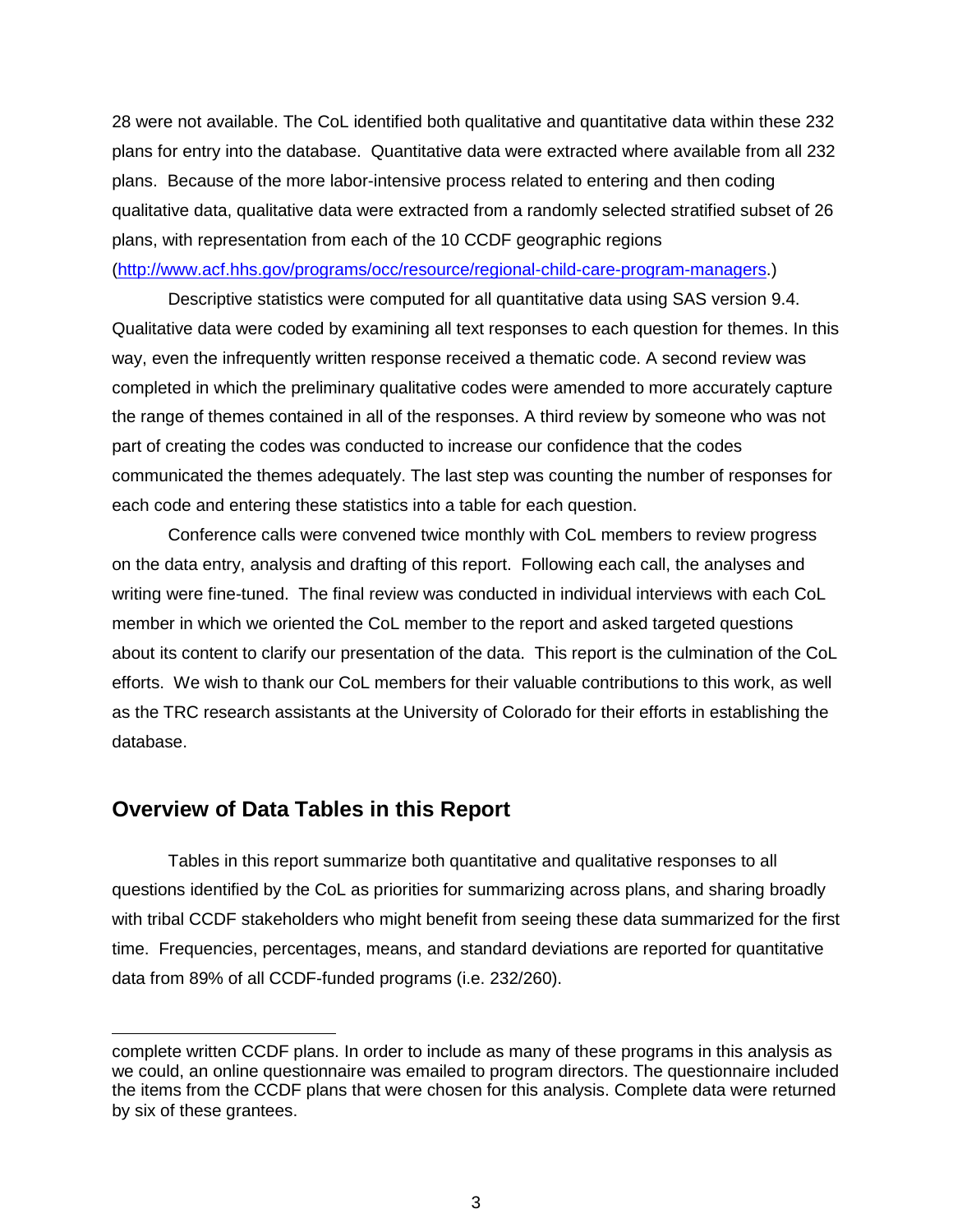Qualitative data are from a randomly selected subset of 26 plans representing ten CCDF regions. Coded themes are shown in the first row of each qualitative data table. Row two details the number of times each code was reported in plans in which the question applied (see example table 6.4.1 below). Several tables included too many thematic codes to fit across the page. In these tables, the codes and count continue in rows 3-4. It should be noted that qualitative themes are not mutually exclusive; program administrators may have mentioned more than one coded theme in each qualitative table.

**EXAMPLE TABLE 6.4.1 IN-HOME CARE: Health and Safety Requirements for Prevention and Control of Infectious Disease Are In Place.** Grantees with In-Home Child Care were asked to check requirements they have in place for those Homes from this list: Physical exam or health statement; Tuberculosis check; Immunizations; Hand-washing policy; Diapering policy and procedures; Providers required to submit a self-certification or complete health and safety checklist, and Other. Topics Other Than Those Listed to Address the Prevention and Control of Infectious Disease were described and coded as follows (qualitative data).

| <b>Providers Comply with the Regulations of</b><br>the State | There Are Requirements of an Oversight Entity Other<br>than Tribe and State -- Stated Examples: NARA, HRC<br>(university) & NCCIC. |
|--------------------------------------------------------------|------------------------------------------------------------------------------------------------------------------------------------|
| Reported in 4 out of 5 plans in which the                    | Reported in 1 out of 5 plans in which the question                                                                                 |
| question applied                                             | applied                                                                                                                            |

# <span id="page-5-0"></span>**How to Use this Report**

This report is the first time that tribal CCDF biennial plan data have been aggregated across tribal CCDF grantees. The data tables in this report may be useful to the following tribal CCDF stakeholders:

#### **Administrators of tribal CCDF programs may use this report to:**

- o Understand the range and frequency of practices across most tribal CCDF programs nationwide.
- o Generate ideas for alternative approaches to one's own program practices.
- o Increase one's sense of belonging to a cohort of leaders in tribal child care.
- o Understand the maturation of programming over time and discuss changes and modification when it is appropriate to do so.
- **Federal CCDF program staff may use this report to:**
	- $\circ$  Understand the range of characteristics exhibited by most tribal CCDF programs nationwide.
	- o Understand the range and frequency of practices across most tribal CCDF programs nationwide.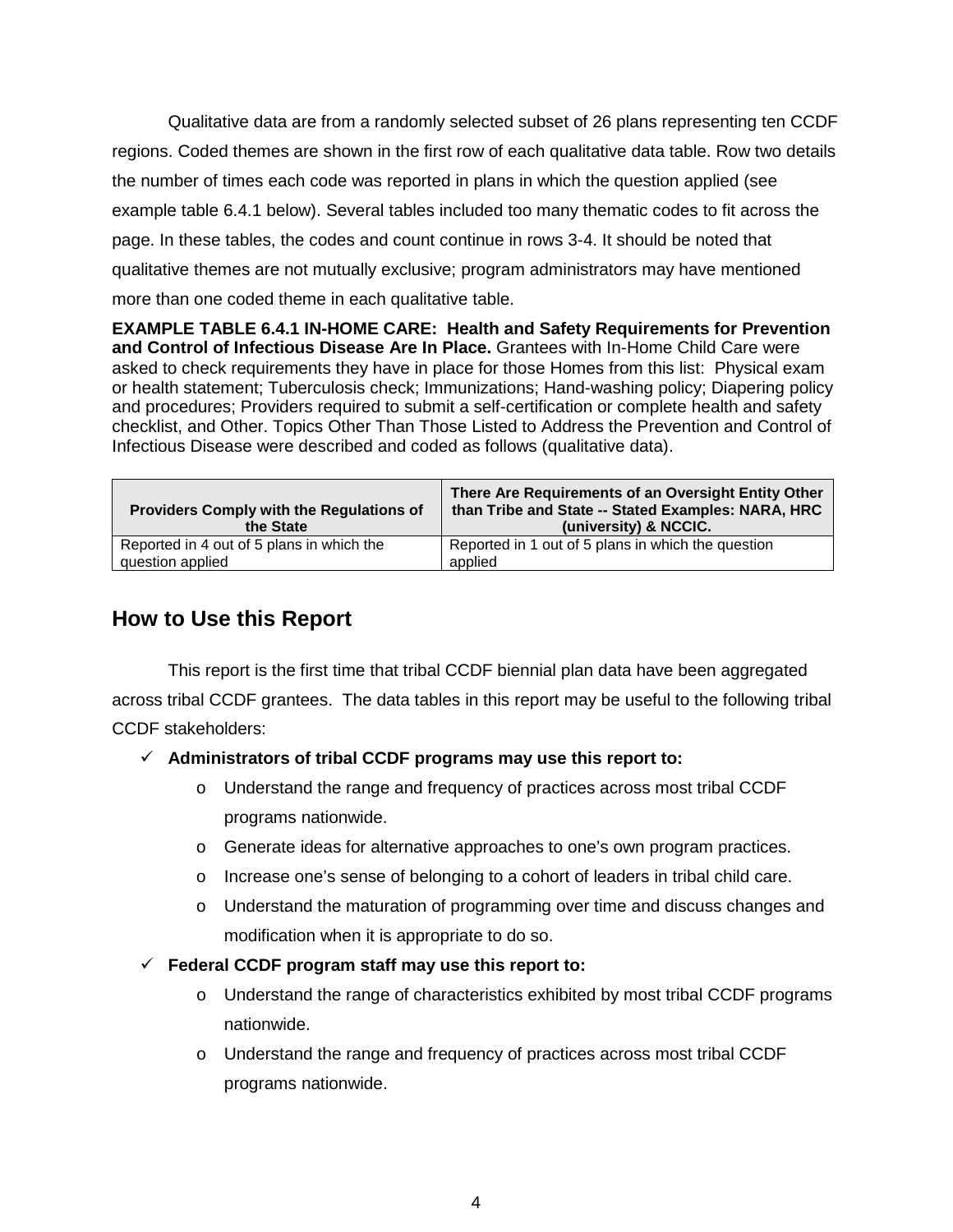- $\circ$  Educate the staff of other Federal initiatives/programs that pursue goals similar to those of tribal CCDF programs.
- o Include more details in reports to Congress.
- $\circ$  Develop mechanisms that support the needs of the CCDF grantees more effectively.
- **Tribal CCDF technical assistance providers may use this report to:**
	- o Understand Tribal CCDF grantee training and technical assistance needs and plan training/support accordingly.
- **Prospective applicants for Tribal CCDF grants:** 
	- o Understand the range of practices and policies in existing programs when applying for new funding.

# <span id="page-6-0"></span>**Limitations**

The data tables represent the range of practices that tribal CCDF grantees *planned* to implement in their programs, but may not accurately reflect the actual activities ultimately completed by grantee programs. Moreover, they do not necessarily represent best practices as identified by the field of child care. For example, plans are sometimes copied from a previous year without any review of current program needs and capabilities.

We were unable to obtain complete data from most of the grantees that are subject to Public Law 102-477 (see footnote 1) and so lack the ability to generalize our findings to the universe of tribal CCDF grantees.

# <span id="page-6-1"></span>**Future Directions**

Mechanisms whereby plan data can be compared to program outcome data may strengthen how these data inform strategies to enhance CCDF programming in tribal communities. A first step in this direction would be moving to an electronic format for collection of plan data. This effort could address some of the challenges of completing the plans on paper including appropriate skip patterns, scanning for missing data, and wording questions so they are most likely to be answered with relevant information. An electronic format would also make summarizing and reporting of data across programs feasible on an ongoing basis.

Because our analysis of the qualitative responses was preliminary, there are opportunities for additional qualitative analyses. Established practices in the analysis of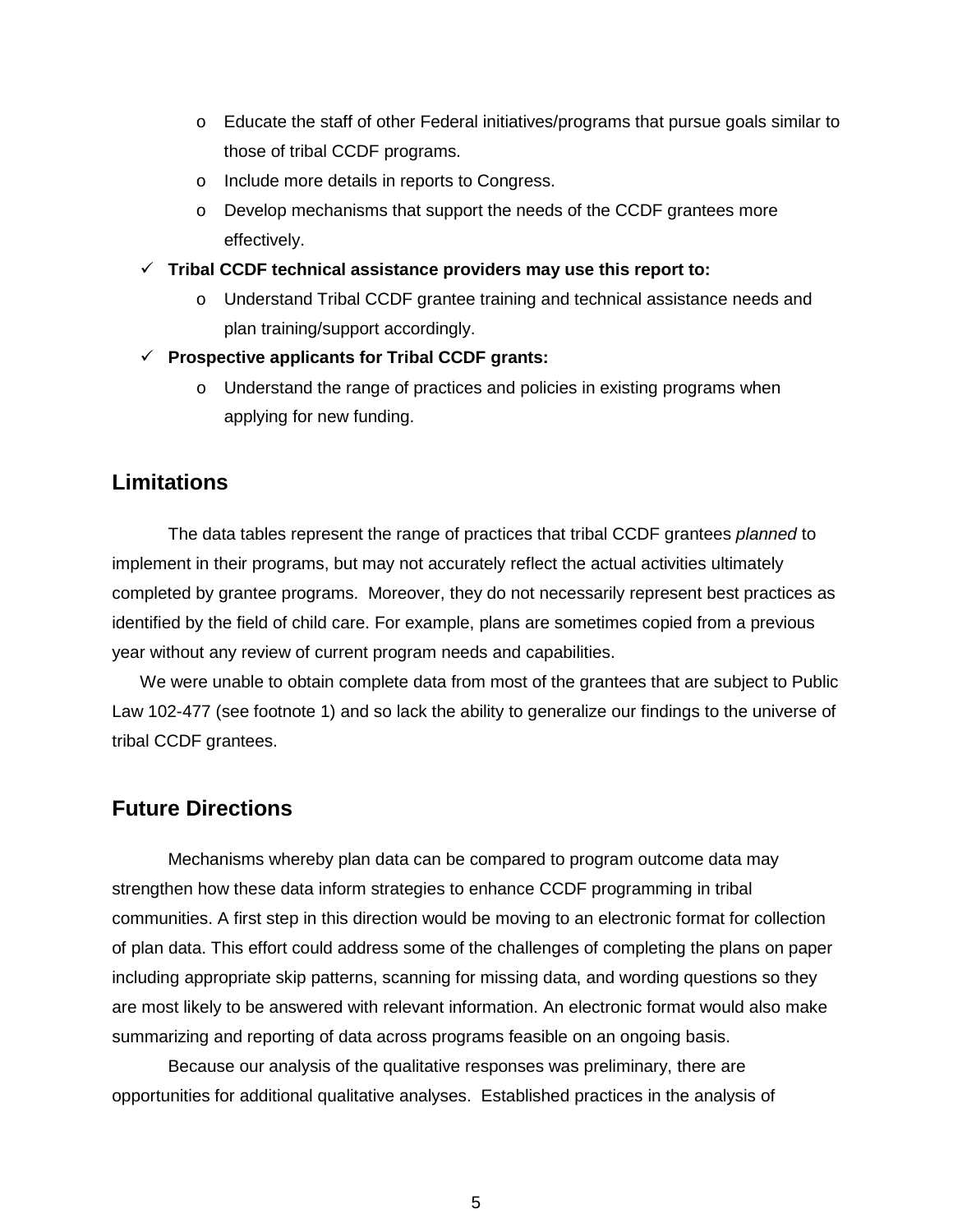qualitative data, including using more than one analyst in the coding process and coming to a consensus about the focus or context of any given theme or code identified, are important next steps. The quantitative database will be accessible to researchers outside of the TRC via an approved data request directed to TRC members.

Research with archival data like the CCDF Plans is a great step toward building a base of knowledge for child care programming in tribal communities. There are domains other than those in the CCDF Plans that can be identified. Specific research questions can be prioritized by child care providers, child care administrators, parents whose children are recipients of child care services, advocates for child care quality improvement, and those in philanthropy whose focus is on child development and strengthening families. Partnerships with researchers who assist tribal stakeholders in the process of developing methodology for these research questions can steadily advance this movement. Potentially this could be done in concert with the continuation of the CCDF Initiative as well as within other circles of tribal child and family advocates.

Finally, continuing to present the biennial training institute for tribal grantees last held in 2012 enables grantees to network with each other and with key informants from ACF. Sweeping changes have been instituted in the plans for FY 2016-2018 which may be difficult for new grantees to complete. CoL members agree that the training institute facilitates interactions that strengthen grantees' understanding and implementation of the planning efforts.

# <span id="page-7-0"></span>**Contact Information**

For more information about this report, please contact Candace Fleming, [candace.fleming@ucdenver.edu](mailto:candace.fleming@ucdenver.edu) or Laurie Moore, [laurie.moore@ucdenver.edu.](mailto:laurie.moore@ucdenver.edu)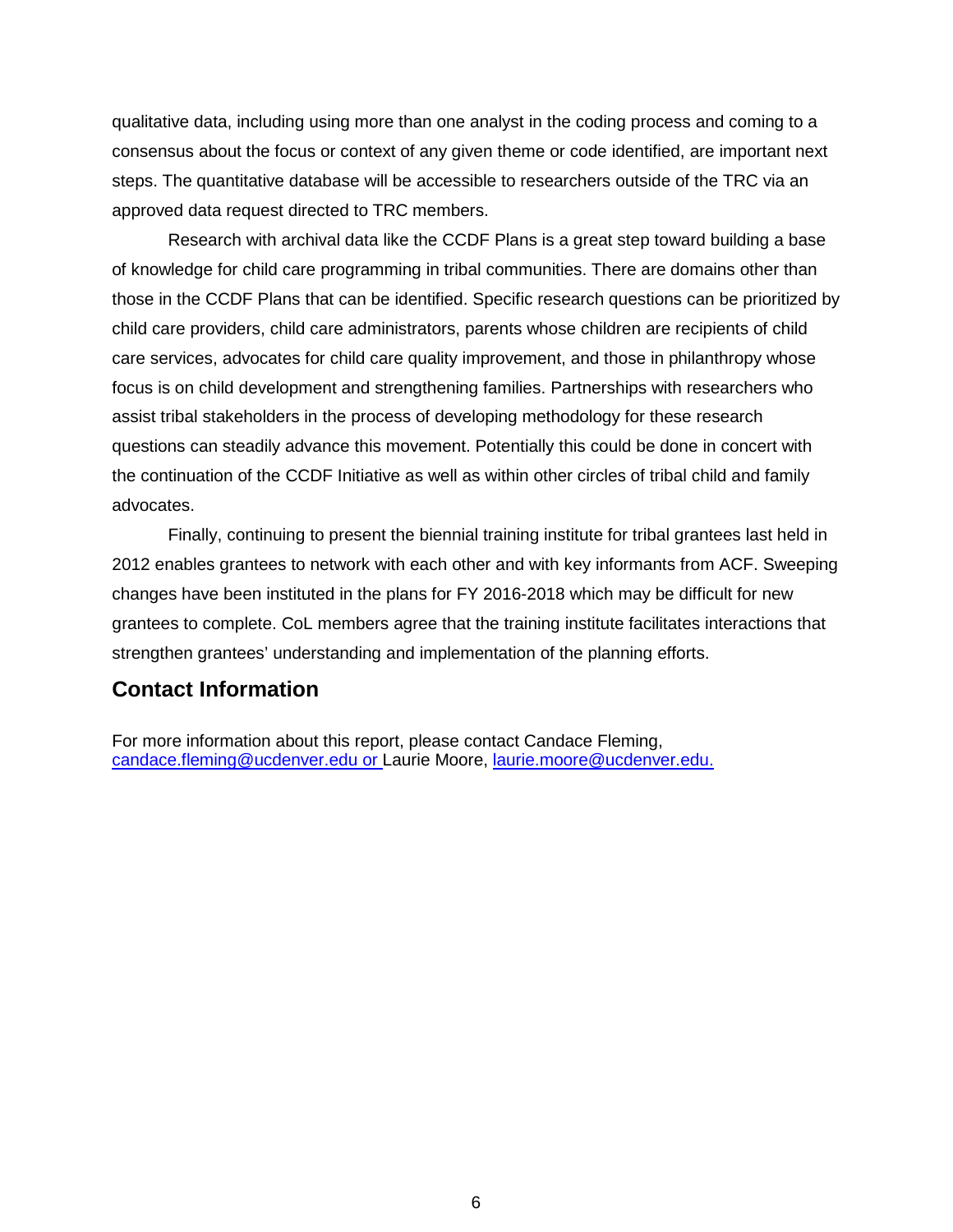# <span id="page-8-0"></span>**Part One. Administration of CCDF Programs**

Part 1 of the tribal CCDF Plans includes six broad sections that together encompass 13 questions describing how tribal CCDF programs are administered. These include questions about the designated Tribal Lead Agency (TLA), funding information, the administrative structure, program integrity and accountability policies and strategies, coordination efforts, and procedures. Four of the 13 questions from these sections were selected for analysis by TRC Child Care CoL members.

Note: Except where specified as qualitative data, tables include quantitative data. Responses to qualitative questions are not mutually exclusive.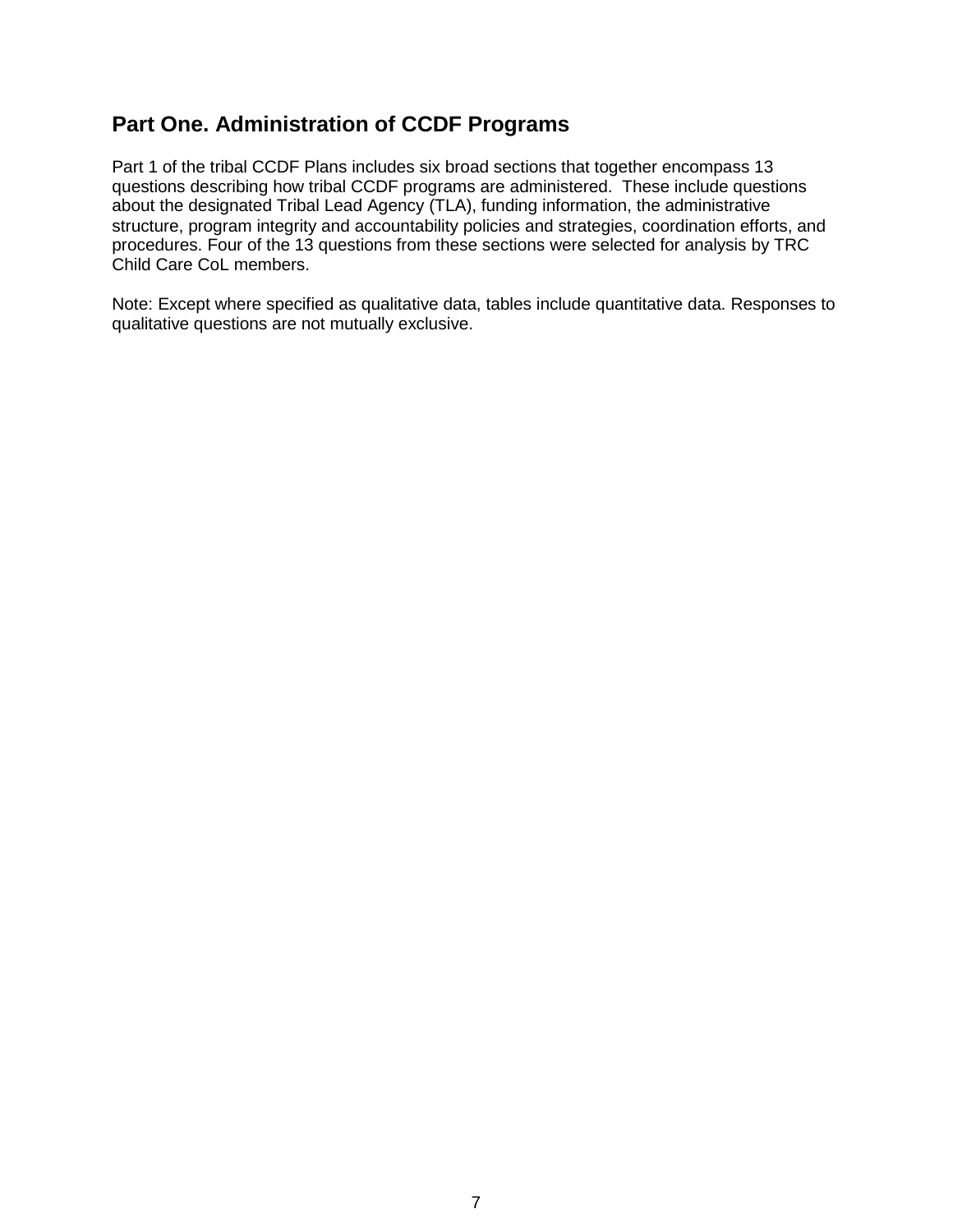#### <span id="page-9-0"></span>**Section 1.4. Indian Child and Indian Reservation or Service Area.**

|  |  |  | 1.4.1. What does the TLA define an Indian child as (qualitative data)? |
|--|--|--|------------------------------------------------------------------------|
|--|--|--|------------------------------------------------------------------------|

| Children who<br>are Enrolled<br>or Eligible to<br>be Enrolled<br>in a Local<br><b>Federally-</b><br>Recognized<br><b>Tribe</b> | Children who<br>are Enrolled<br>or Eligible to<br>be Enrolled<br>in Any<br><b>Federally-</b><br>Recognized<br><b>Tribe</b> | Children who<br><b>Fall within a</b><br><b>Certain Age</b><br>Range: Up to<br>13 | <b>Children</b><br>who Reside<br>in a<br><b>Particular</b><br><b>Area</b><br><b>Prescribed</b><br>by the TLA | <b>Children</b><br>whose Parents<br>are Unmarried                       | Children who<br>have a<br><b>Certain</b><br>Quantum of<br><b>Native Blood</b><br>(Minimum of<br>1/2 to 1/4<br>degree) | Children who<br>have U.S.<br><b>Citizenship</b>                         |
|--------------------------------------------------------------------------------------------------------------------------------|----------------------------------------------------------------------------------------------------------------------------|----------------------------------------------------------------------------------|--------------------------------------------------------------------------------------------------------------|-------------------------------------------------------------------------|-----------------------------------------------------------------------------------------------------------------------|-------------------------------------------------------------------------|
| Reported in 9<br>out of 26<br>plans in which<br>the question<br>applied                                                        | Reported in<br>19 out of 26<br>plans in which<br>the question<br>applied                                                   | Reported in<br>11 out of 26<br>plans in which<br>the question<br>applied         | Reported in 8<br>out of 26<br>plans in<br>which the<br>question<br>applied                                   | Reported in 3<br>out of 26 plans<br>in which the<br>question<br>applied | Reported in 2<br>out of 26<br>plans in which<br>the question<br>applied                                               | Reported in 1<br>out of 26<br>plans in which<br>the question<br>applied |

#### <span id="page-9-1"></span>**Section 1.6. Program Integrity and Accountability**

#### **1.6.1. What policies and procedures were implemented to ensure the CCDF program is in compliance with Federal and Tribal regulations?**

|                                               | $n = 232$ | <b>Percent</b> |
|-----------------------------------------------|-----------|----------------|
| Eligibility determination and redetermination | 222       | 95.7%          |
| Parent co-payments                            | 216       | 93.1%          |
| <b>Child Care Payments</b>                    | 182       | 78.4%          |
| Oversight of sub-grantees and contractors     | 28        | 12.1%          |
| Other                                         | 105       | 45.3%          |

**1.6.1.a. Eligibility & Redetermination:** What policies and procedures does the TLA have in place to ensure that CCDF is in compliance with all Federal and Tribal rules and regulations (qualitative data)?

| <b>Policy or Procedures Arel</b>                                         | <b>Details About How</b><br><b>Application Is Processed:</b>             | <b>When Re-Enrollment</b>                            | <b>Families Are Recertified</b><br>Less than Annually:                  | <b>Families Are Recertified</b><br>Less than Annually: every 3                                   |
|--------------------------------------------------------------------------|--------------------------------------------------------------------------|------------------------------------------------------|-------------------------------------------------------------------------|--------------------------------------------------------------------------------------------------|
| Written                                                                  | <b>Steps, Who Processes</b>                                              | Happens (Annually)                                   | every month                                                             | months                                                                                           |
| Reported in 9 out of                                                     | Reported in 14 out of                                                    | Reported in 8 out of                                 | Reported in 2 out of                                                    | Reported in 2 out of 26                                                                          |
| 26 plans in which the                                                    | 26 plans in which the                                                    | 26 plans in which                                    | 26 plans in which                                                       | plans in which the                                                                               |
| question applied                                                         | question applied                                                         | the question applied                                 | the question applied                                                    | question applied                                                                                 |
|                                                                          |                                                                          | <b>Families Are</b><br><b>Recertified on a Case-</b> | <b>Families Are</b><br><b>Recertified When</b>                          |                                                                                                  |
| <b>Families Are Recertified</b><br>Less than Annually:<br>every 4 months | <b>Families Are Recertified</b><br>Less than Annually:<br>every 6 months | by-Case Basis,<br>Randomly, or<br>Periodically       | <b>Circumstances</b><br><b>Change that Affect</b><br><b>Eligibility</b> | <b>To Recertify, Families</b><br><b>Submit Application with</b><br><b>Required Verifications</b> |
| Reported in 1 out of                                                     | Reported in 5 out of                                                     | Reported in 4 out of                                 | Reported in 2 out of                                                    | Reported in 4 out of 26                                                                          |
| 26 plans in which the                                                    | 26 plans in which the                                                    | 26 plans in which                                    | 26 plans in which                                                       | plans in which the                                                                               |
| question applied                                                         | question applied                                                         | the question applied                                 | the question applied                                                    | question applied                                                                                 |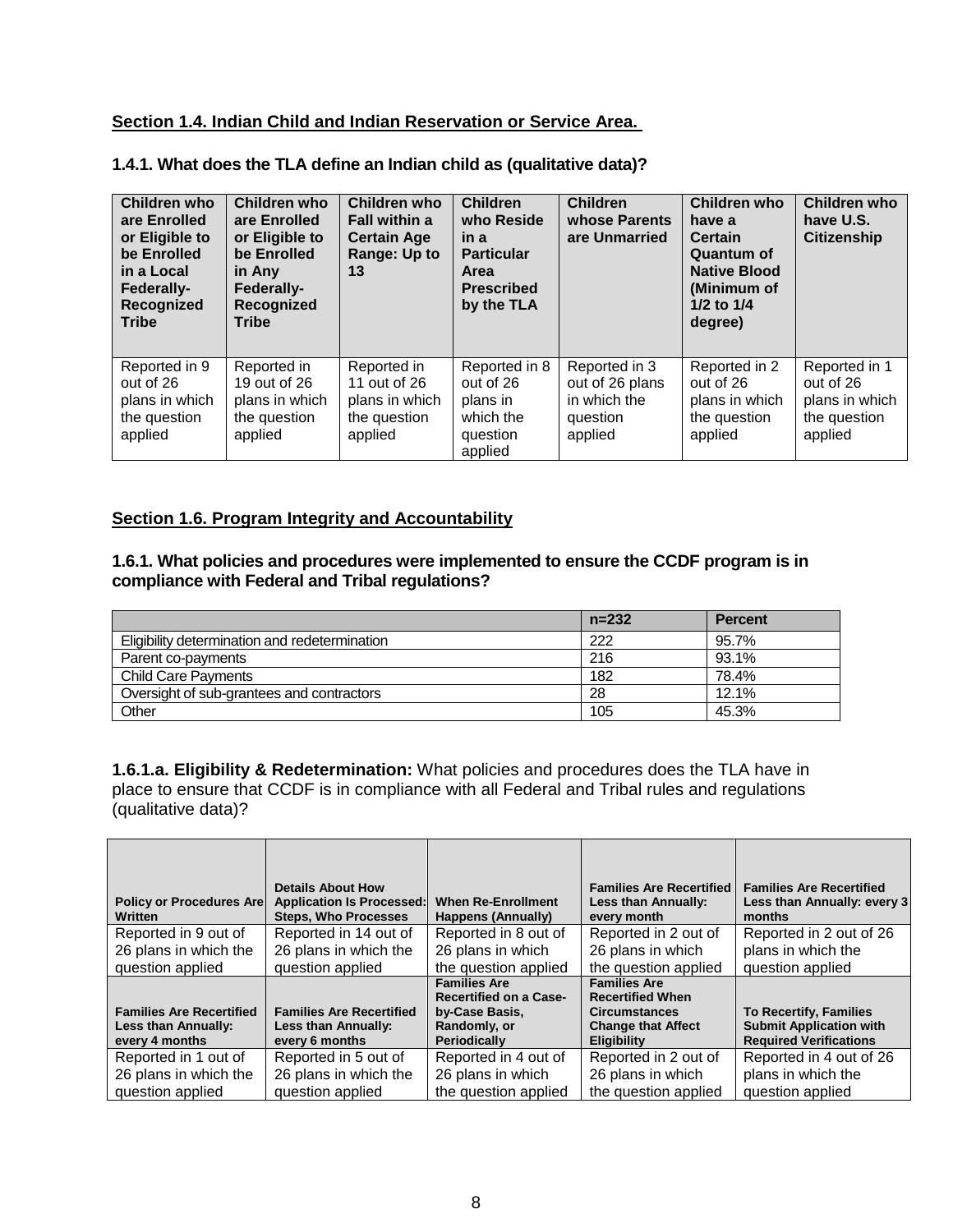**1.6.1.b How Parent Co-Payments are Established**: What policies & procedures does the TLA have in place to ensure that CCDF is in compliance with all Federal & Tribal rules and regulations? If policies and procedures are in place, summarize (qualitative data).

| <b>Policy States</b><br><b>How Non-</b><br><b>Payment is</b><br><b>Addressed</b>                                       | <b>Policy States Who</b><br>is Exempt:<br>Families at or <<br><b>Federal Poverty</b><br>Level; Children in<br><b>Foster Care or</b><br><b>Protective Care;</b><br><b>High School Teen</b><br><b>Parents Until Age</b><br>of Majority; | <b>Minimum Co-</b><br>Payments.<br><b>Dollar Amount</b><br><b>Mentioned:</b><br>\$10/week and<br>\$1/day | A Standard 5%<br><b>Income</b><br><b>Deduction for</b><br>All to Cover the<br><b>Cost of Travel</b><br>or Other<br><b>Allowable</b><br><b>Deductions</b> | <b>Increase Co-</b><br><b>Payments</b><br><b>Gradually as</b><br>the Family's<br><b>Income Rises</b><br><b>Which Helps</b><br><b>Families</b><br><b>Assume More</b><br><b>Responsibility</b><br><b>Over Time</b> | 10% Discount<br>for Families<br>who Enroll 2<br>or more<br><b>Children (Full-</b><br><b>Time or Part-</b><br>Time) |
|------------------------------------------------------------------------------------------------------------------------|---------------------------------------------------------------------------------------------------------------------------------------------------------------------------------------------------------------------------------------|----------------------------------------------------------------------------------------------------------|----------------------------------------------------------------------------------------------------------------------------------------------------------|------------------------------------------------------------------------------------------------------------------------------------------------------------------------------------------------------------------|--------------------------------------------------------------------------------------------------------------------|
|                                                                                                                        |                                                                                                                                                                                                                                       |                                                                                                          |                                                                                                                                                          |                                                                                                                                                                                                                  | Reported in 1                                                                                                      |
| Reported in 5                                                                                                          | Reported in 1 out of                                                                                                                                                                                                                  | Reported in 1 out                                                                                        | Reported in 1 out                                                                                                                                        | Reported in 1                                                                                                                                                                                                    | out of 24 plans                                                                                                    |
| out of 24 plans                                                                                                        | 24 plans in which                                                                                                                                                                                                                     | of 24 plans in                                                                                           | of 24 plans in                                                                                                                                           | out of 24 plans                                                                                                                                                                                                  | in which the                                                                                                       |
| in which the                                                                                                           | the question                                                                                                                                                                                                                          | which the                                                                                                | which the                                                                                                                                                | in which the                                                                                                                                                                                                     | question                                                                                                           |
| question applied                                                                                                       | applied                                                                                                                                                                                                                               | question applied                                                                                         | question applied                                                                                                                                         | question applied                                                                                                                                                                                                 | applied                                                                                                            |
| <b>Policy</b><br><b>Requires that</b><br><b>All Parents Pay</b><br>a Percentage<br>of Childcare<br><b>Fee If Above</b> | <b>Policy Requires</b><br><b>Parents Pay a</b><br><b>Certain</b><br>Percentage of<br><b>Total Family</b><br><b>Income. Percent</b><br>mentioned: 2-<br>10%, 3%, never >                                                               | <b>Policy</b><br><b>Describes How</b>                                                                    | <b>Policy</b><br><b>Describes How</b>                                                                                                                    | <b>Policy</b><br><b>Describes How</b><br><b>Parents Pay</b><br><b>Family, Group</b><br>Home, or In-                                                                                                              | <b>Policy States</b><br><b>How</b><br><b>Payments are</b><br><b>Based on</b>                                       |
| Federal                                                                                                                | 10%, starting at                                                                                                                                                                                                                      | <b>Parents Get</b>                                                                                       | <b>Parents Pay</b>                                                                                                                                       | Home                                                                                                                                                                                                             | <b>Sliding Fee</b>                                                                                                 |
| <b>Poverty Level</b>                                                                                                   | 30%                                                                                                                                                                                                                                   | <b>Invoice</b>                                                                                           | <b>Tribal Centers</b>                                                                                                                                    | <b>Caregivers</b>                                                                                                                                                                                                | <b>Scale</b>                                                                                                       |
|                                                                                                                        |                                                                                                                                                                                                                                       |                                                                                                          |                                                                                                                                                          |                                                                                                                                                                                                                  | Reported in 18                                                                                                     |
| Reported in 8                                                                                                          | Reported in 4 out of                                                                                                                                                                                                                  | Reported in 4 out                                                                                        | Reported in 3 out                                                                                                                                        | Reported in 7                                                                                                                                                                                                    | out of 24 plans                                                                                                    |
| out of 24 plans                                                                                                        | 24 plans in which                                                                                                                                                                                                                     | of 24 plans in                                                                                           | of 24 plans in                                                                                                                                           | out of 24 plans                                                                                                                                                                                                  | in which the                                                                                                       |
| in which the                                                                                                           | the question                                                                                                                                                                                                                          | which the                                                                                                | which the                                                                                                                                                | in which the                                                                                                                                                                                                     | question                                                                                                           |
| question applied                                                                                                       | applied                                                                                                                                                                                                                               | question applied                                                                                         | question applied                                                                                                                                         | question applied                                                                                                                                                                                                 | applied                                                                                                            |

**1.6.1.c. How Child Care Payments are Made to Providers**: What policies and procedures does the TLA have in place to ensure that CCDF is in compliance with all Federal and Tribal rules and regulations? If policies and procedures are in place, summarize (qualitative data).

| <b>Tribe's Finance</b><br><b>Department</b><br><b>Takes a Central</b><br>Role | <b>Policy States</b><br><b>What Parents</b><br>Do to Make<br><b>Their Payments</b> | <b>Policy States</b><br><b>What Providers</b><br>are Expected to<br>Do | <b>Policy States</b><br><b>How Often</b><br><b>Providers are</b><br>Paid | <b>Policy States</b><br><b>How Payment is</b><br><b>Documented by</b><br>the Child Care<br>Program | <b>Policy States an</b><br><b>Audit or Internal</b><br><b>Review is</b><br><b>Undertaken</b> |
|-------------------------------------------------------------------------------|------------------------------------------------------------------------------------|------------------------------------------------------------------------|--------------------------------------------------------------------------|----------------------------------------------------------------------------------------------------|----------------------------------------------------------------------------------------------|
| Reported in 11 out                                                            | Reported in 5                                                                      | Reported in 14                                                         | Reported in 12                                                           | Reported in 4 out                                                                                  | Reported in 4 out                                                                            |
| of 22 plans in                                                                | out of 22 plans                                                                    | out of 22 plans                                                        | out of 22 plans                                                          | of 22 plans in                                                                                     | of 22 plans in                                                                               |
| which the question                                                            | in which the                                                                       | in which the                                                           | in which the                                                             | which the question                                                                                 | which the                                                                                    |
| applied                                                                       | question applied                                                                   | question applied                                                       | question applied                                                         | applied                                                                                            | question applied                                                                             |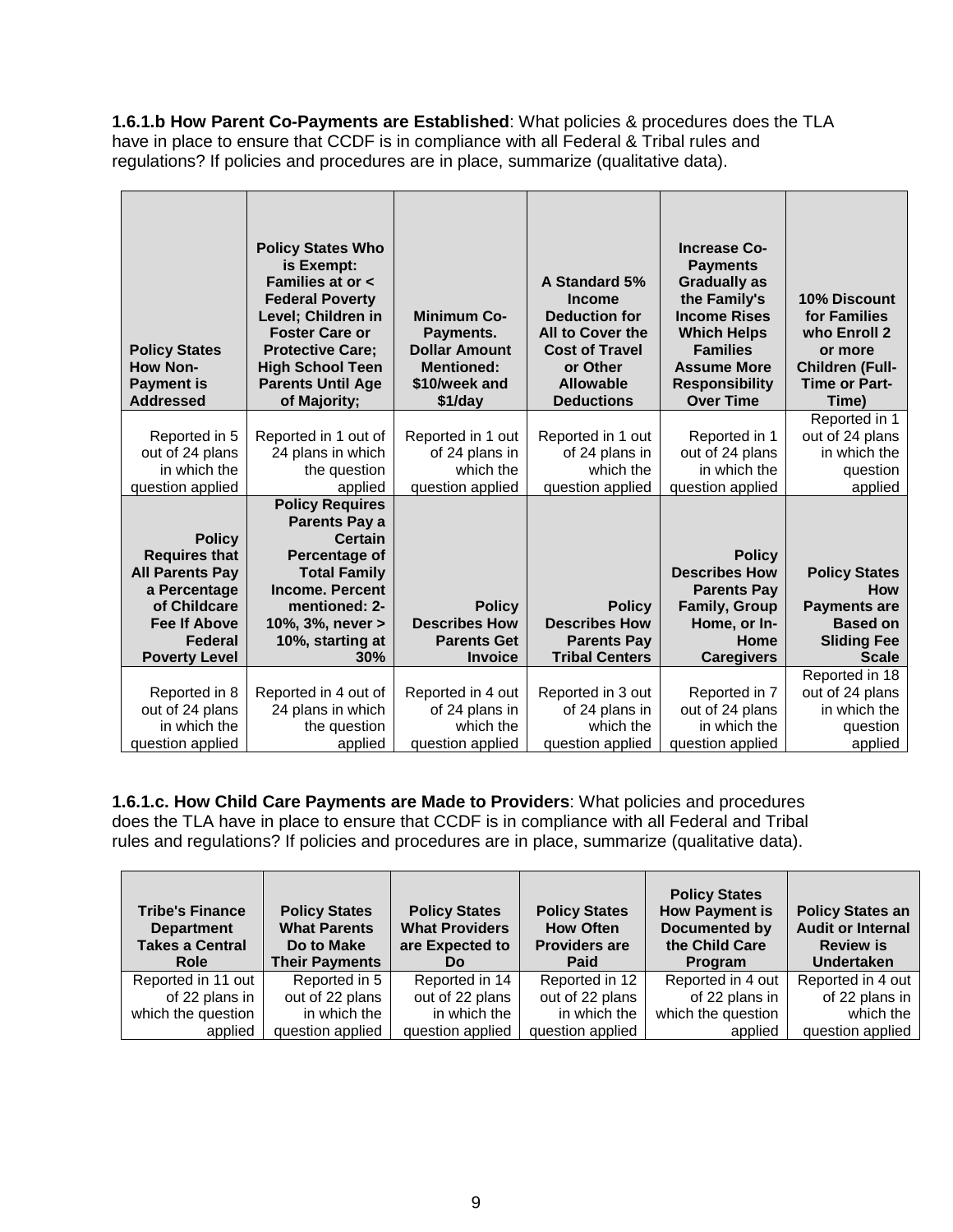**1.6.1.d. Oversight of sub-grantees and contractors**: What policies and procedures does the TLA have in place to ensure that CCDF is in compliance with all Federal and Tribal rules and regulations? If policies and procedures are in place, summarize (qualitative data).



**1.6.1.e. Other Monitoring Issues Added by the TLA**: What other policies and procedures does the TLA have in place to ensure that CCDF is in compliance with all Federal and Tribal rules and regulations (qualitative data)?

| <b>Statement that</b><br><b>Policies &amp;</b><br><b>Procedures are</b><br>in Place | <b>Documentation</b><br>in Files and<br>Secured in<br><b>Locked Cabinet</b> | <b>Frequency of</b><br><b>Monitoring and</b><br><b>Adjustment On</b><br><b>Ongoing Basis</b> | <b>Policy States</b><br><b>How Audits</b><br><b>Are Conducted</b><br>(internal;<br>random review<br>of files; review<br>of financial<br>documents:<br>periodic 3rd<br>party review;<br>annual) | <b>Who Oversees:</b><br>executive<br>manager; Tribal<br>chairman:<br>compliance<br>officer |
|-------------------------------------------------------------------------------------|-----------------------------------------------------------------------------|----------------------------------------------------------------------------------------------|------------------------------------------------------------------------------------------------------------------------------------------------------------------------------------------------|--------------------------------------------------------------------------------------------|
| Reported in 5 out                                                                   | Reported in 1                                                               | Reported in 1                                                                                | Reported in 3                                                                                                                                                                                  | Reported in 3 out                                                                          |
| of 13 plans in                                                                      | out of 13 plans                                                             | out of 13 plans                                                                              | out of 13 plans                                                                                                                                                                                | of 13 plans in                                                                             |
| which the question                                                                  | in which the                                                                | in which the                                                                                 | in which the                                                                                                                                                                                   | which the question                                                                         |
| applied                                                                             | question applied                                                            | question applied                                                                             | question applied                                                                                                                                                                               | applied                                                                                    |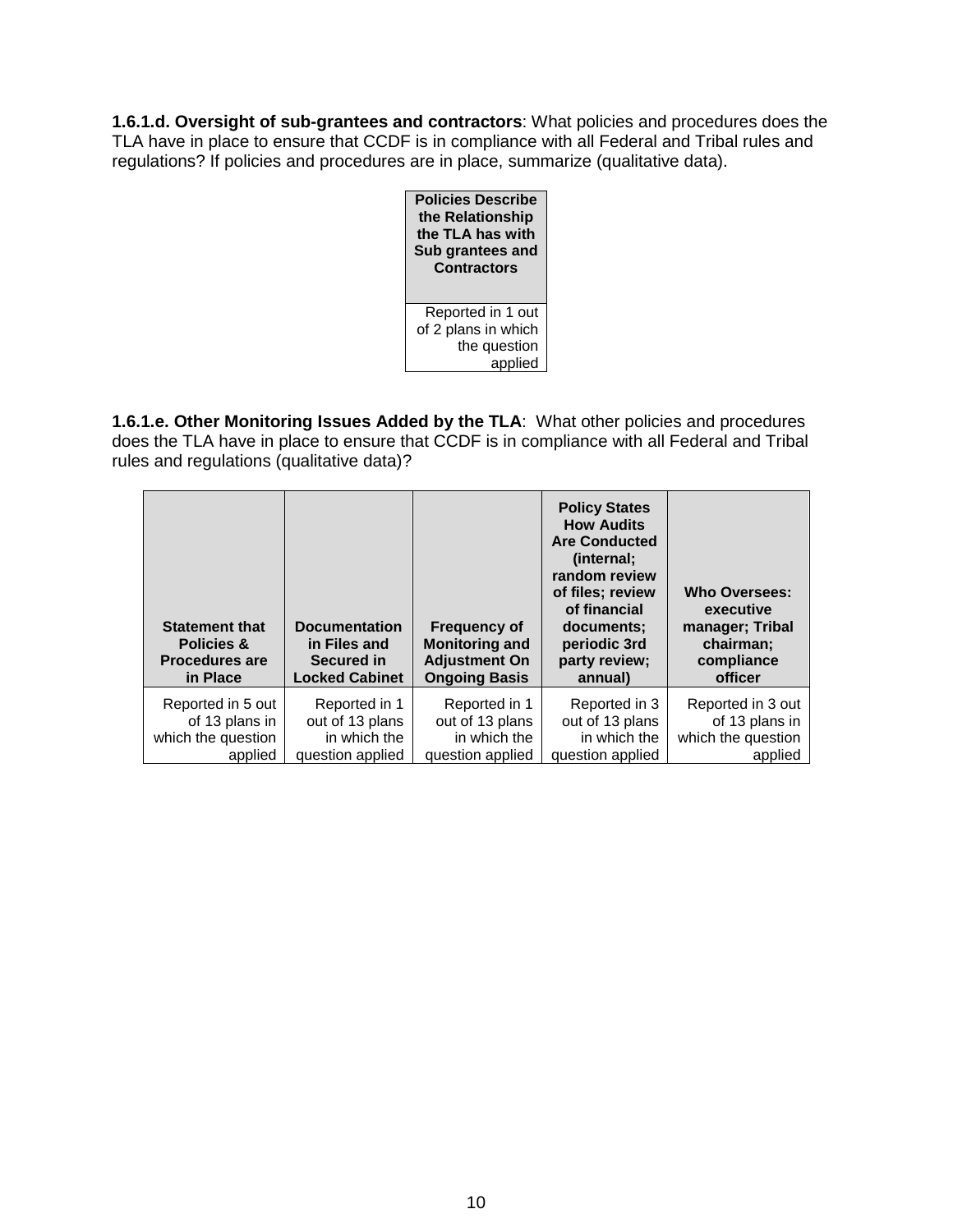# <span id="page-12-0"></span>**Part Two. Public-Private Partnerships**

Part 2 of the tribal CCDF Plans includes four broad sections that together encompass five questions describing how tribal CCDF programs coordinate with other service agencies, gain community buy-in, and establish public-private partnerships in developing and implementing their programs. Two of the five questions from these sections were selected for analysis by TRC Community of Learning members.

Note: Except where specified as qualitative data, tables include quantitative data. Responses to quantitative questions are not mutually exclusive.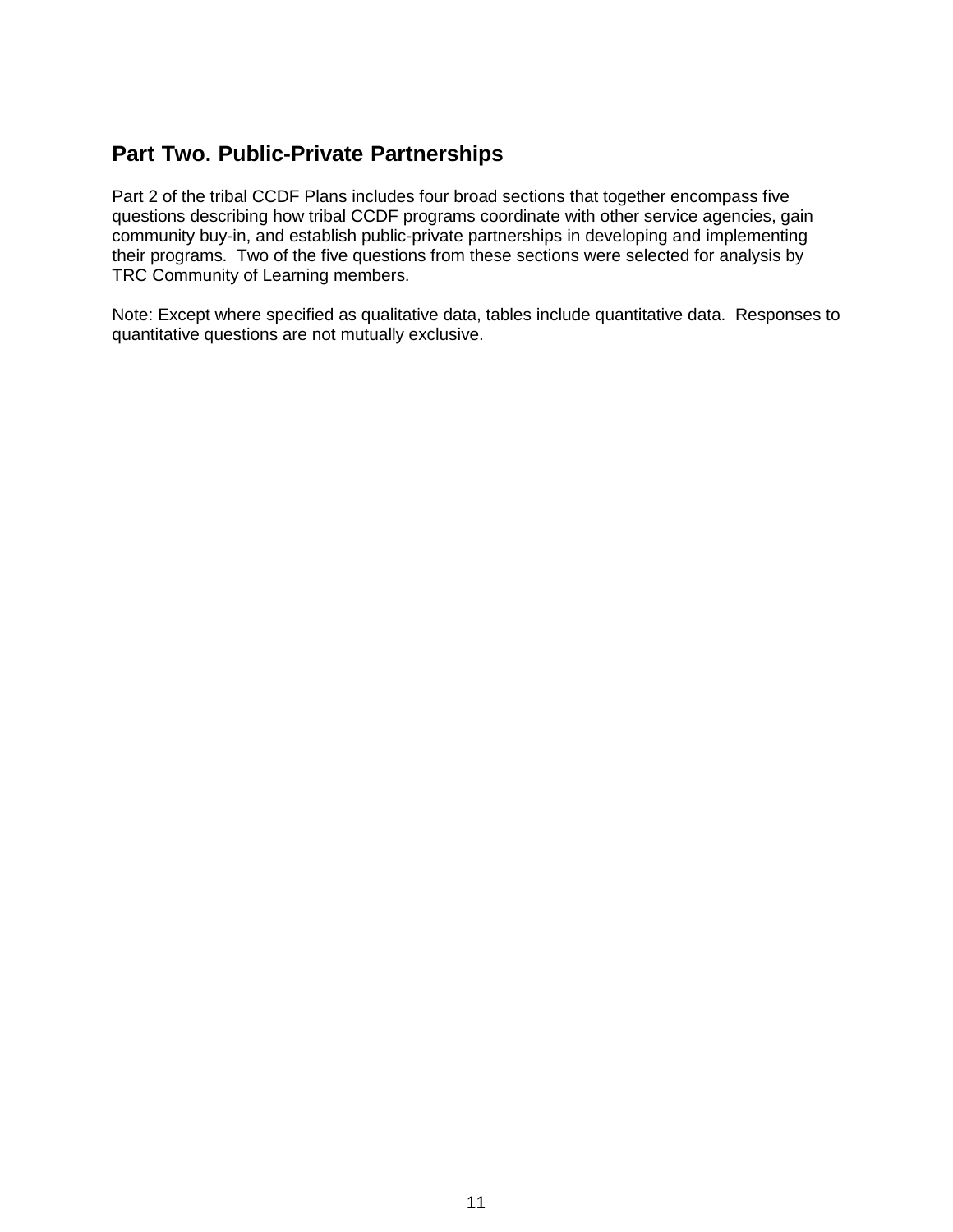**2.2.1 Coordinating the Delivery of CCDF Services**: Describe how the TLA coordinates the delivery of CCDF-funded child care services with other Tribal, Federal, State, and local child care, early childhood development programs, and before and after-school care services (qualitative data).

| The TLA Lists the<br><b>Names of Other</b><br><b>Childhood</b><br><b>Programs with</b><br>whom it<br><b>Coordinates</b> | The TLA<br><b>Specifically Lists</b><br><b>Schools</b> | The TLA<br><b>Describes How It</b><br><b>Coordinates with</b><br><b>Other Entities or</b><br>Provides a<br><b>Statement that is</b><br>Does Coordinate. | The TLA Offers<br><b>Summer Services</b><br>and Before and<br><b>After School</b><br><b>Services</b> | <b>The TLA States</b><br>that it has one or<br>more Memoranda<br>Οf<br><b>Understanding</b><br>with Other<br><b>Entities</b> |
|-------------------------------------------------------------------------------------------------------------------------|--------------------------------------------------------|---------------------------------------------------------------------------------------------------------------------------------------------------------|------------------------------------------------------------------------------------------------------|------------------------------------------------------------------------------------------------------------------------------|
| Reported in 25 out                                                                                                      | Reported in 12 out                                     | Reported in 16 out                                                                                                                                      |                                                                                                      | Reported in 2 out                                                                                                            |
| of 26 plans in which                                                                                                    | of 26 plans in                                         | of 26 plans in which                                                                                                                                    | Reported in 5 out of                                                                                 | of 26 plans in                                                                                                               |
| the question                                                                                                            | which the question                                     | the question                                                                                                                                            | 26 plans in which                                                                                    | which the question                                                                                                           |
| applied                                                                                                                 | applied                                                | applied                                                                                                                                                 | the question applied                                                                                 | applied                                                                                                                      |

#### <span id="page-13-0"></span>**Section 2.4. Public-Private Partnerships**

#### **2.4.1 Does the TLA conduct or plan to conduct activities in public-private partnerships?**

|                | n   | <b>Percent</b> |
|----------------|-----|----------------|
| Did not answer | 2   | 0.9%           |
| <b>No</b>      | 79  | 34.1%          |
| Yes            | 151 | 65.1%          |
|                | 232 | 100.0%         |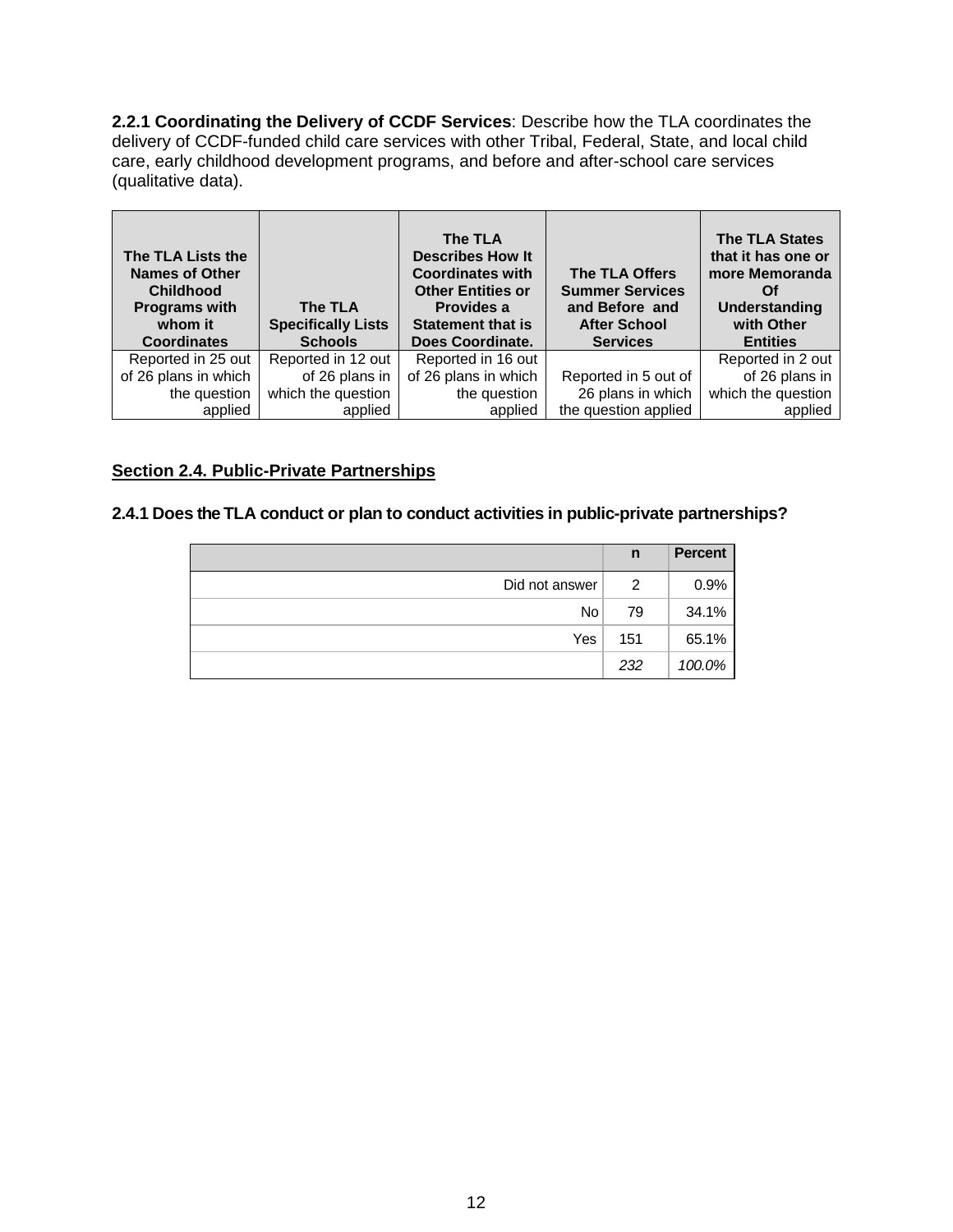**2.4.1. Public-Private Partnerships**: Does the TLA conduct or plan to conduct activities to encourage public-private partnerships that promote business involvement in meeting child care needs? If YES, describe activities, including the results expected from the public-private partnership (qualitative data).

| <b>Settings That Are</b><br><b>Supported BY</b><br><b>Partnerships Vary</b><br>(health fairs, wellness<br>events, cultural<br>events, community<br>carnivals, child find<br>program, clean-up<br>week, family events,<br><b>United Way events,</b><br>holiday observations) | <b>Outreach Events to</b><br><b>Highlight Child Care &amp;</b><br><b>Community</b><br><b>Resources</b>                                                                                                                         | <b>Result: Share</b><br><b>Training</b><br><b>Opportunities</b>                                                                                                                                                                                                                                                                                                                                                                                                                                                                                    | <b>Result: Local</b><br><b>Businesses Create</b><br><b>Child Care Services</b><br>for Their Employees |
|-----------------------------------------------------------------------------------------------------------------------------------------------------------------------------------------------------------------------------------------------------------------------------|--------------------------------------------------------------------------------------------------------------------------------------------------------------------------------------------------------------------------------|----------------------------------------------------------------------------------------------------------------------------------------------------------------------------------------------------------------------------------------------------------------------------------------------------------------------------------------------------------------------------------------------------------------------------------------------------------------------------------------------------------------------------------------------------|-------------------------------------------------------------------------------------------------------|
| Reported in 3 out of 18                                                                                                                                                                                                                                                     | Reported in 6 out of 18                                                                                                                                                                                                        | Reported in 3 out of 18                                                                                                                                                                                                                                                                                                                                                                                                                                                                                                                            | Reported in 2 out of 18                                                                               |
| plans in which the                                                                                                                                                                                                                                                          | plans in which the                                                                                                                                                                                                             | plans in which the                                                                                                                                                                                                                                                                                                                                                                                                                                                                                                                                 | plans in which the                                                                                    |
| question applied                                                                                                                                                                                                                                                            | question applied                                                                                                                                                                                                               | question applied                                                                                                                                                                                                                                                                                                                                                                                                                                                                                                                                   | question applied                                                                                      |
| <b>Result: Purchase</b><br><b>Equipment and</b><br><b>Supplies for CCDF</b><br><b>Providers</b>                                                                                                                                                                             | <b>Other Results:</b><br>Scholarships,<br><b>Tutoring, Funding to</b><br>print books by local<br>author, take children<br>on field trips,<br>representatives from<br>local businesses<br>serve on local boards<br>of directors | <b>Partnerships with</b><br><b>Whom: Local</b><br><b>Businesses, Private</b><br>Organizations,<br><b>Foundations, Private</b><br><b>Child Care Providers,</b><br><b>Childcare</b><br>Associations,<br>Churches,<br><b>Construction</b><br><b>Companies, Tribal</b><br>and Non-Tribal<br><b>Economic Projects</b><br>(enterprises), Fire<br>Departments,<br>Highway Patrol, BIA,<br><b>IHS, University</b><br><b>Extension Office,</b><br><b>State Department of</b><br><b>Human Services,</b><br><b>Community Health</b><br><b>Representatives</b> |                                                                                                       |
| Reported in 2 out of 18                                                                                                                                                                                                                                                     | Reported in 5 out of 18                                                                                                                                                                                                        | Reported in 7 out of 18                                                                                                                                                                                                                                                                                                                                                                                                                                                                                                                            |                                                                                                       |
| plans in which the                                                                                                                                                                                                                                                          | plans in which the                                                                                                                                                                                                             | plans in which the                                                                                                                                                                                                                                                                                                                                                                                                                                                                                                                                 |                                                                                                       |
| question applied                                                                                                                                                                                                                                                            | question applied                                                                                                                                                                                                               | question applied                                                                                                                                                                                                                                                                                                                                                                                                                                                                                                                                   |                                                                                                       |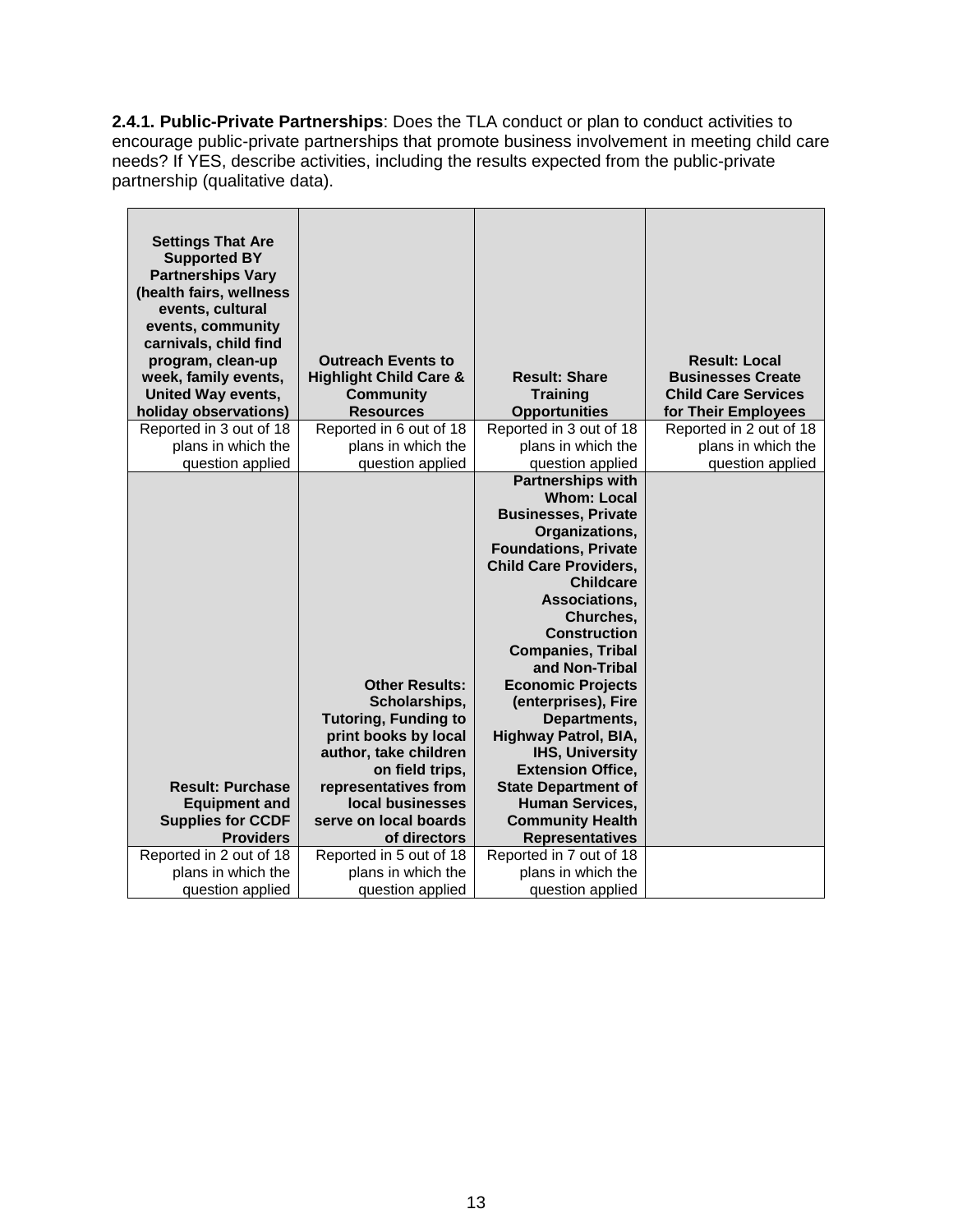**2.4.1.b. No Public-Private Partnerships**: If you do not conduct or plan to conduct activities to encourage public-private partnerships that promote business involvement in meeting child care needs, state reason (qualitative data).

| The area has no<br>businesses with the<br>capability to partner<br>with the child care<br>programs. | <b>Reason to Partner:</b><br><b>Raise the Awareness</b><br>of Issues Experienced<br>by Families | If the opportunity<br>presented itself, yes,<br>we would partner. |
|-----------------------------------------------------------------------------------------------------|-------------------------------------------------------------------------------------------------|-------------------------------------------------------------------|
| Reported in 6 out of 8                                                                              | Reported in 1 out of 8                                                                          | Reported in 2 out of 8                                            |
| plans in which the                                                                                  | plans in which the                                                                              | plans in which the                                                |
| question applied                                                                                    | question applied                                                                                | question applied                                                  |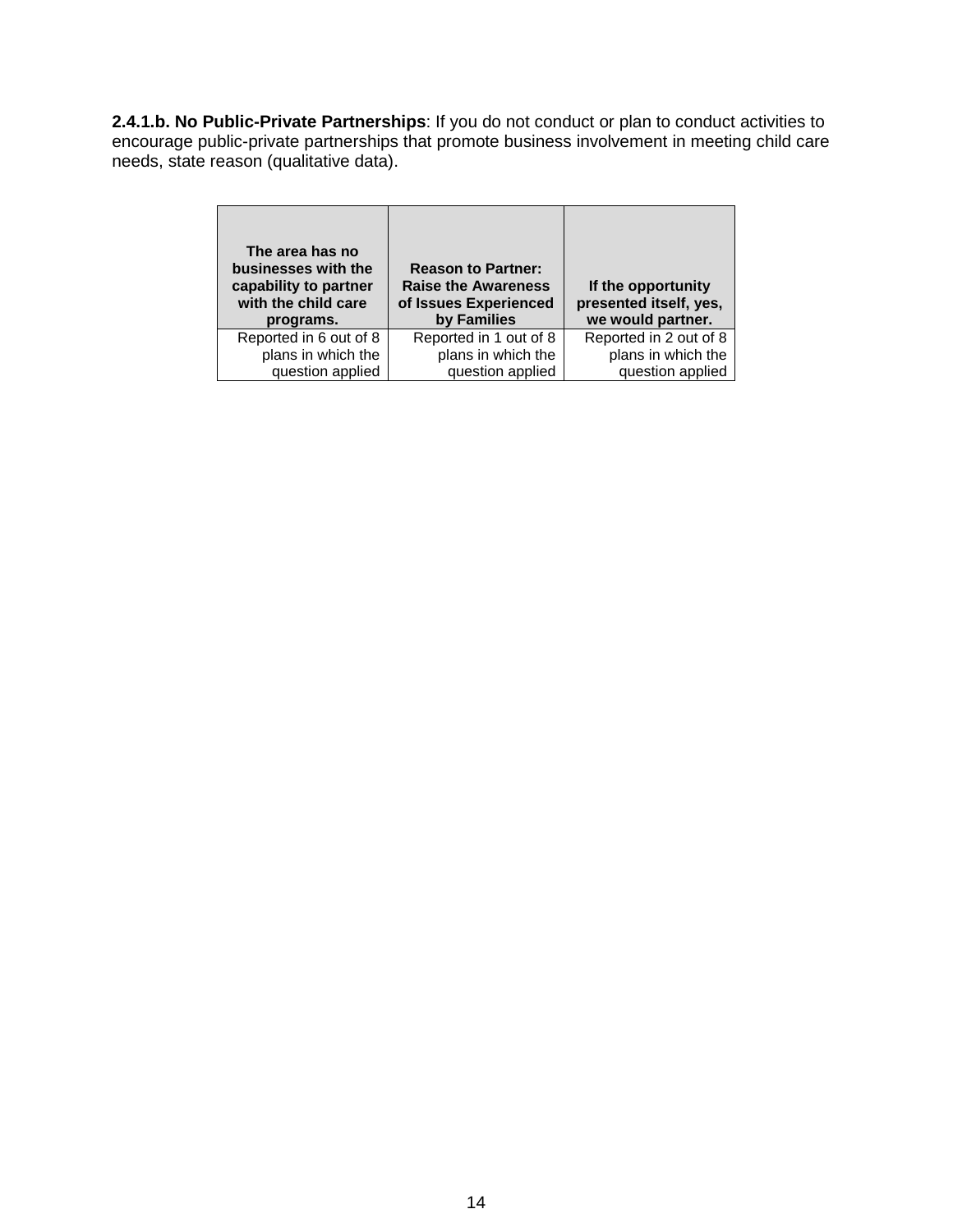# <span id="page-16-0"></span>**Part Three. Child Care Services Offered**

Part 3 includes eight broad sections focused on the Child Care Development Fund program. Twenty-two questions describe TLA efforts to inform parents about the subsidy program and application policies and procedures, share eligibility criteria, ensure continuity of care and parental choice of high quality settings for families, and describe sliding fee scale and payment rate policies and procedures. Nineteen of the 22 questions from these sections were selected for analysis by TRC Community of Learning members.

Note: Except where specified as qualitative data, tables include quantitative data. Responses to quantitative questions are not mutually exclusive.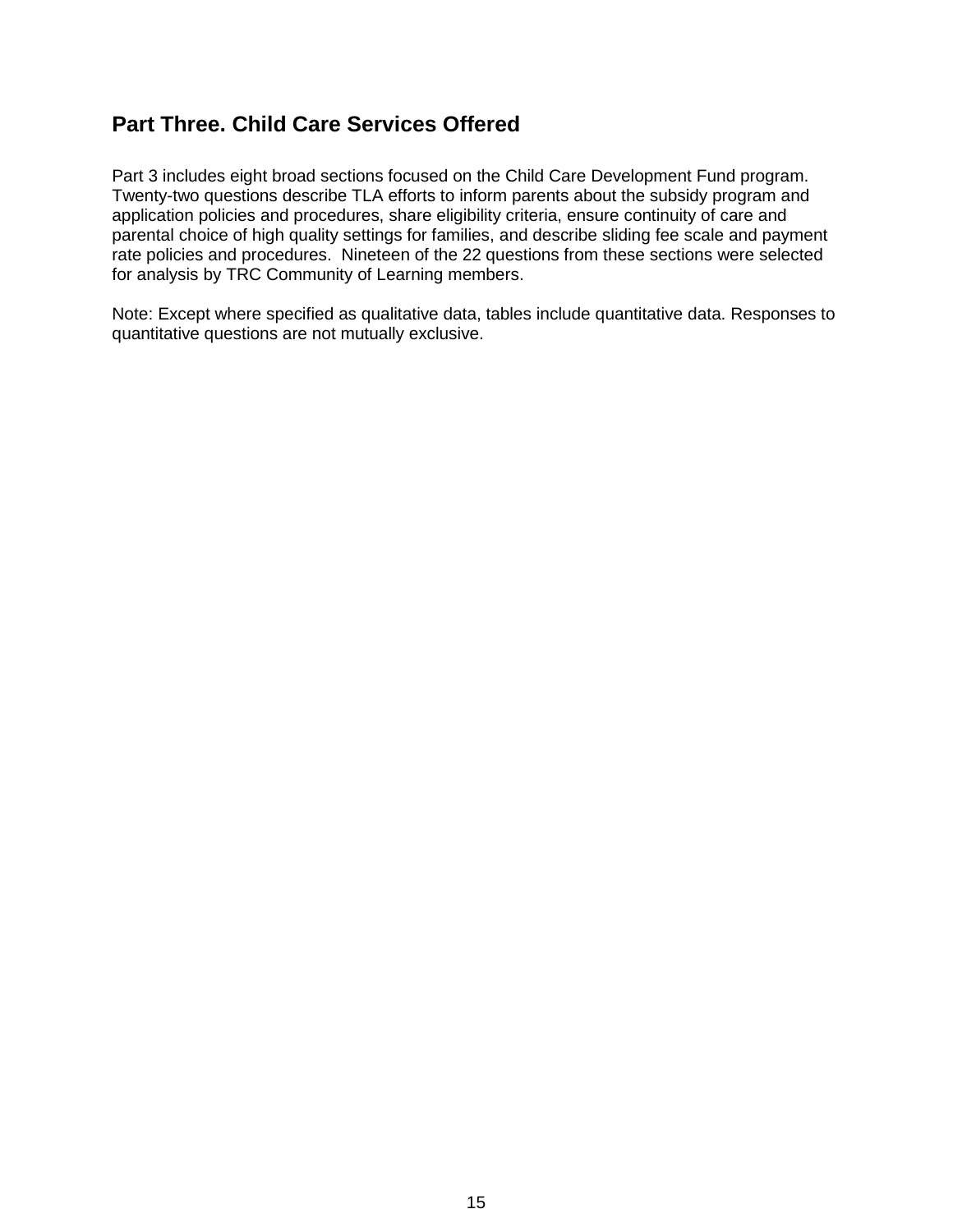#### <span id="page-17-0"></span>**Section 3.1. Non-Exempt or Exempt Rule**

#### **3.1.1 Which rule applies to the TLA?**

|                                                                  |     | <b>Percent</b> |
|------------------------------------------------------------------|-----|----------------|
| Non-Exempt (CCDF Allocations equal to or greater than \$500,000) | 42  | 18.1%          |
| Exempt (CCDF allocations less than \$500,000)                    | 190 | 81.9%          |
|                                                                  | 232 | 100.0%         |

#### <span id="page-17-1"></span>**Section 3.2. Description of Direct Child Care Services**

**3.2.1 Check all appropriate boxes below to describe the direct child care services offered by the TLA:** 

|                                                            |     | <b>Percent</b> |
|------------------------------------------------------------|-----|----------------|
| Certificate program - non-exempt tribe <sup>2</sup> (n=42) | 40  | 95.2%          |
| Certificate program - Exempt tribe (n=190)                 | 52  | 27.4%          |
| Exempt Tribes: Center-based voucher (n=190)                | 105 | 55.3%          |
| Exempt Tribes: Group-home voucher (n=190)                  | 40  | 21.1%          |
| Exempt Tribes: Family-home voucher (n=190)                 | 97  | 51.1%          |
| Exempt Tribes: In-home voucher (n=190)                     | 71  | 37.4%          |
| Grants or Contracts (n=232)                                | 22  | 9.5%           |
| Operate Tribal Centers (n=232)                             | 132 | 56.9%          |

#### **Tribally-Operated Centers:**

| Types of services in 132 Tribally-operated centers <sup>3</sup> | $n = 132$ | <b>Percent</b> |
|-----------------------------------------------------------------|-----------|----------------|
| Full time                                                       | 115       | 87.1%          |
| Part time                                                       | 94        | 71.2%          |
| Before or after school                                          | 94        | 71.2%          |
| Other services                                                  | 40        | 30.3%          |

<span id="page-17-2"></span><sup>&</sup>lt;sup>2</sup> Non-exempt Tribes are required to operate a certificate program. Exempt Tribes may choose to include such services in their program, but are not required to do so.

<span id="page-17-3"></span><sup>&</sup>lt;sup>3</sup> Most grantees with Tribally-operated centers operate one center only. However, data from up to eight tribally operated centers are available for certain grantees.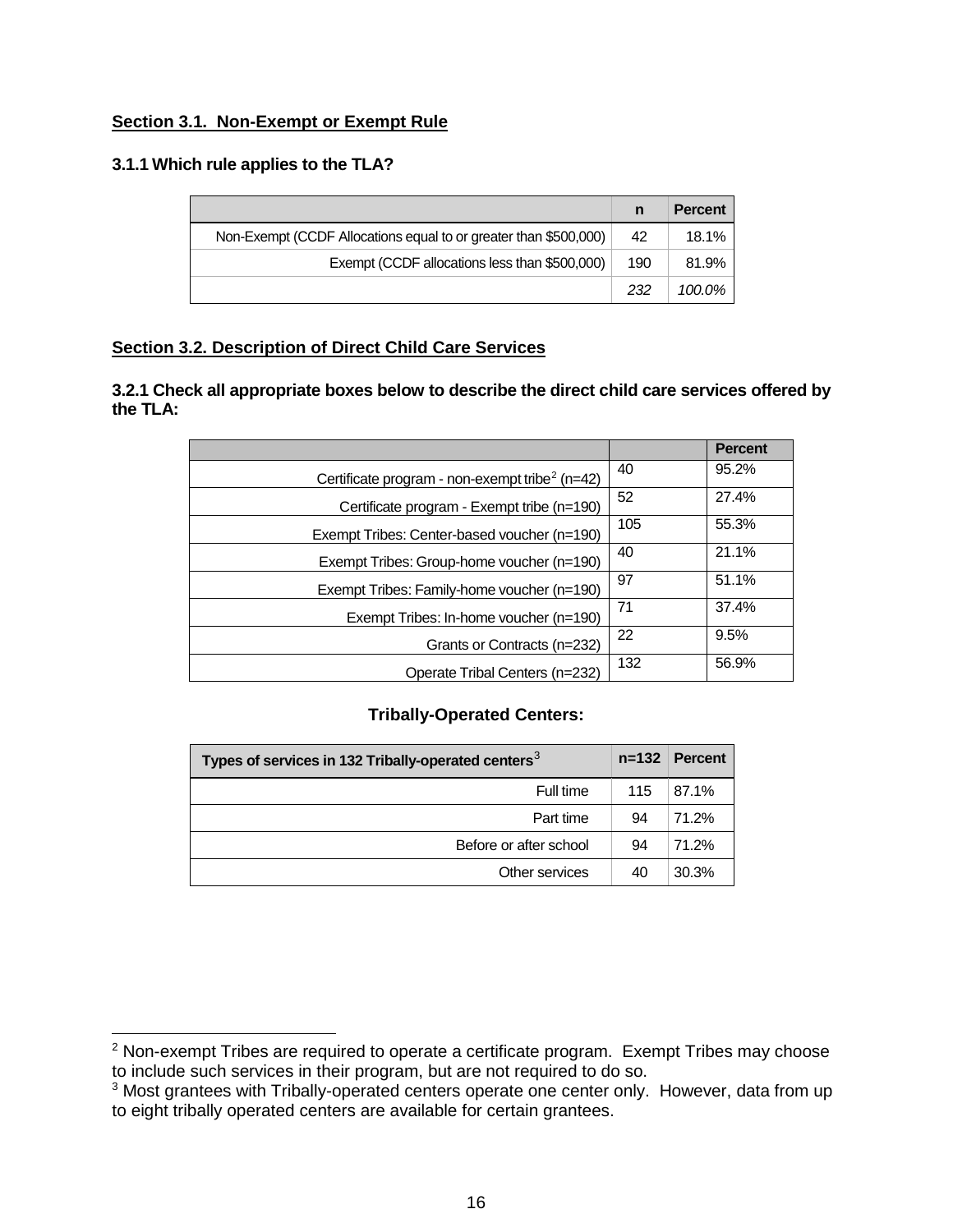**3.2.1.d. Types of direct child care services offered by tribally-operated center other than full-time, part-time and before/after school services. If other services are in place, summarize (qualitative data).**

| Wraparound<br><b>Care for Infants</b><br>and Toddlers | <b>Summer</b><br>Program (no<br>specifics) | <b>Services</b><br>(undefined)<br><b>Offered Only</b><br><b>During School</b><br><b>Hours</b> | Home-based<br><b>Early Head</b><br><b>Start Services</b> |
|-------------------------------------------------------|--------------------------------------------|-----------------------------------------------------------------------------------------------|----------------------------------------------------------|
| Reported in 1 out                                     | Reported in 1 out                          | Reported in 1 out                                                                             | Reported in 1                                            |
| of 3 plans in                                         | of 3 plans in                              | of 3 plans in                                                                                 | out of 3 plans in                                        |
| which the                                             | which the                                  | which the                                                                                     | which the                                                |
| question applied                                      | question applied                           | question applied                                                                              | question applied                                         |

#### **Check all ages groups served at tribally-operated center #1**

|                    | $n = 132$ | <b>Percent</b> |
|--------------------|-----------|----------------|
| Infant and Toddler | 107       | $81.1\%$       |
| Preschool          | 120       | 90.9%          |
| School Age         | 88        | 66.7%          |

#### **3.2.2 Are all child care services identified in section 3.2.1 available throughout the entire service area?**

|                 | $\mathsf{n}$ | <b>Percent</b> |
|-----------------|--------------|----------------|
| No <sub>1</sub> | 45           | 19.4%          |
| Yes             | 187          | 80.6%          |
|                 |              | 232 100.0%     |

**3.2.2. Reasons why all child care services offered by your program are not available throughout the entire service area (qualitative data):**

| The TLA Has<br><b>Regulations</b> |
|-----------------------------------|
|                                   |
| 26                                |
| 4%                                |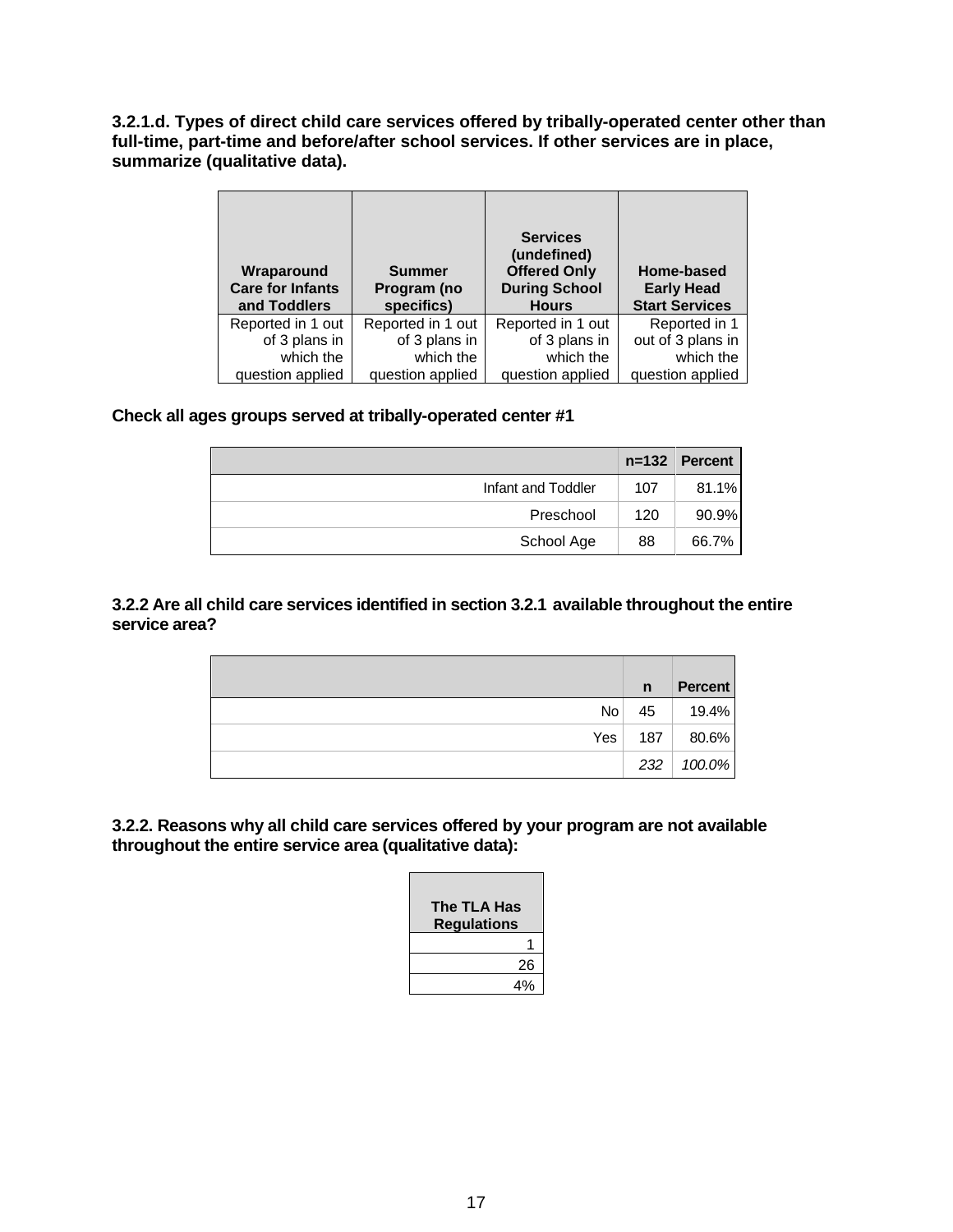#### <span id="page-19-0"></span>**Section 3.4. Limitations of In-Home Care**

#### **3.4.1 Does the TLA allow for In-home care?**

|                 | $\mathsf{n}$ | <b>Percent</b> |
|-----------------|--------------|----------------|
| No <sub>1</sub> | 103          | 44.4%          |
| Yes l           | 129          | 55.6%          |
|                 | 232          | 100.0%         |

#### **If in-home care is allowed, check which limits, if any, the TLA will choose to establish:**

|                                                           | $n = 129$ | <b>Percent</b> |
|-----------------------------------------------------------|-----------|----------------|
| Minimum # children in care                                | 50        | 38.8%          |
| Provider meeting minimum age requirement                  | 71        | 55.0%          |
| Hours of care                                             | 38        | 29.5%          |
| Care by relatives                                         | 39        | 30.2%          |
| Care for children with special needs or medical condition | 27        | 20.9%          |
| Other                                                     | 46        | 35.7%          |

**3.4.1 Limitations of In-Home Care:** If the TLA allows for in-home care and will establish limits, the grantee was asked to check the bases for limits from the following list: Minimum Number of Children, Age of Provider, Hours of Care, Care by Relatives, and Care for Children with Special Needs or Medical Condition. Limits other than those on the list were described and are contained in the table below (qualitative data):

| <b>Child Care</b><br><b>Coordinator</b><br><b>Approves</b><br>the Limits | <b>Provider</b><br><b>Characteristics:</b><br>Must meet basic<br>health and<br>safety<br>requirements | <b>Caregiver</b><br>must be<br>relative or<br>other adults<br>who have<br>been<br>assigned<br>responsibility<br>to providing<br>care for the<br>children | Care is<br><b>Provided</b><br>Where<br><b>Child</b><br><b>Resides</b> | Care is<br><b>Provided</b><br><b>Where Child</b><br><b>Resides but</b><br><b>Not</b><br><b>Necessarily</b><br>Where<br><b>Caregiver</b><br><b>Resides</b> | Only Up to<br><b>Six</b><br><b>Children at</b><br><b>One Time</b><br><b>Including</b><br>the<br><b>Preschool</b><br><b>Children of</b><br>the<br><b>Caregiver</b> | Child is<br><b>Not</b><br><b>Under</b><br>the Age<br>of Two |
|--------------------------------------------------------------------------|-------------------------------------------------------------------------------------------------------|----------------------------------------------------------------------------------------------------------------------------------------------------------|-----------------------------------------------------------------------|-----------------------------------------------------------------------------------------------------------------------------------------------------------|-------------------------------------------------------------------------------------------------------------------------------------------------------------------|-------------------------------------------------------------|
|                                                                          |                                                                                                       |                                                                                                                                                          |                                                                       |                                                                                                                                                           |                                                                                                                                                                   |                                                             |
|                                                                          |                                                                                                       |                                                                                                                                                          | Reported                                                              |                                                                                                                                                           |                                                                                                                                                                   | Reported                                                    |
| Reported in                                                              |                                                                                                       |                                                                                                                                                          | in 2 out of                                                           |                                                                                                                                                           | Reported in                                                                                                                                                       | in 2 out of                                                 |
| 1 out of 14                                                              |                                                                                                       | Reported in 2                                                                                                                                            | 14 plans                                                              | Reported in 1                                                                                                                                             | 1 out of 14                                                                                                                                                       | 14 plans                                                    |
| plans in                                                                 | Reported in 5 out                                                                                     | out of 14 plans                                                                                                                                          | in which                                                              | out of 14 plans                                                                                                                                           | plans in                                                                                                                                                          | in which                                                    |
| which the                                                                | of 14 plans in                                                                                        | in which the                                                                                                                                             | the                                                                   | in which the                                                                                                                                              | which the                                                                                                                                                         | the                                                         |
| question<br>applied                                                      | which the                                                                                             | question                                                                                                                                                 | question<br>applied                                                   | question<br>applied                                                                                                                                       | question<br>applied                                                                                                                                               | question                                                    |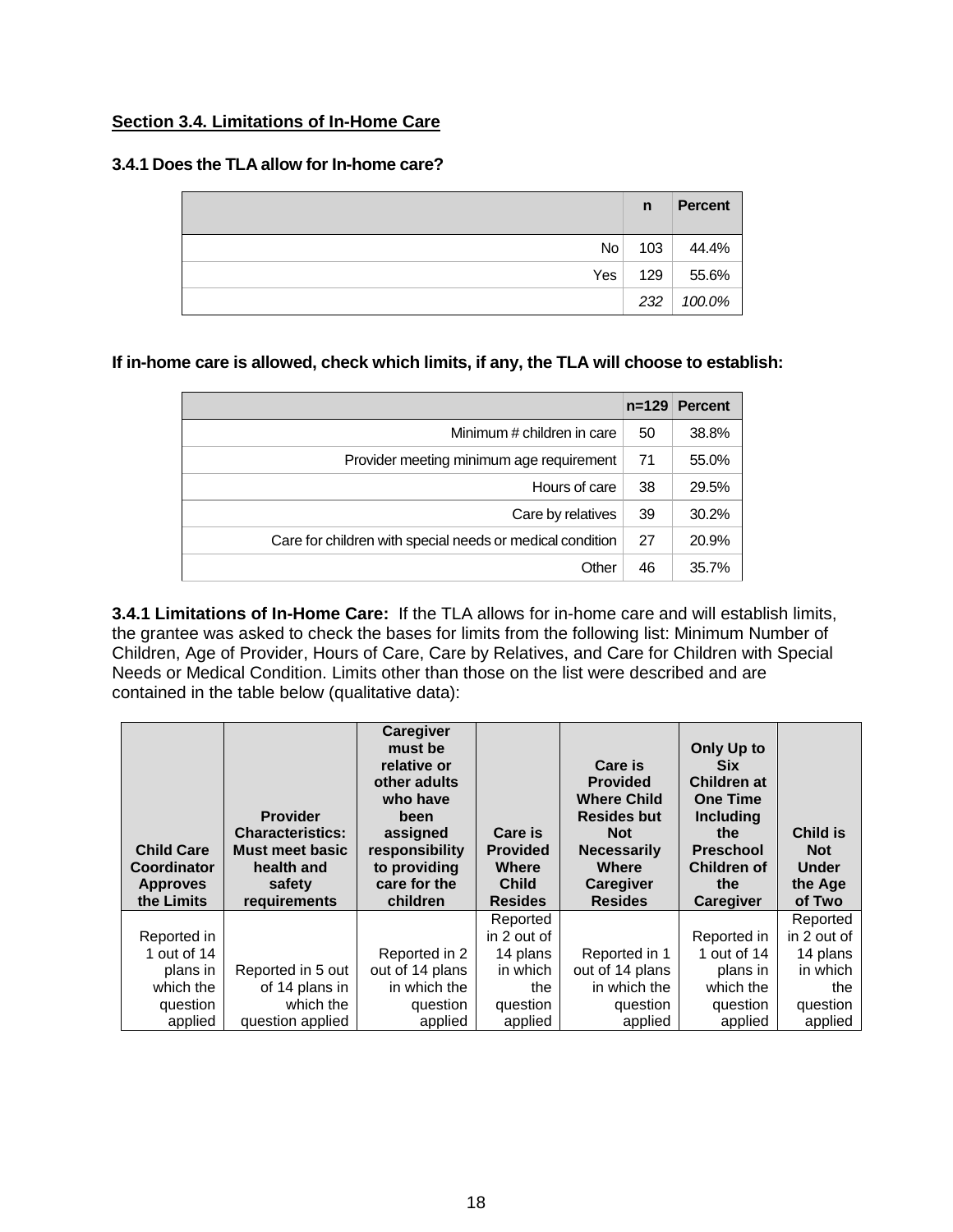#### <span id="page-20-0"></span>**Section 3.5. Eligibility Criteria for Child Care**

| Child is<br>Living with<br><b>Adults who</b><br>have Legal<br>Custody.<br>Parent,<br>guardian,<br>adoptive<br>parent, foster<br>parent. | <b>The Child Resides</b><br>in Home for a<br><b>Specific</b><br>Timeframe.<br>Examples: 51% of<br>the time with<br>caregiver; full-<br>time; more than<br>50% of the year;<br>during the time of<br>eligibility; for 6<br>months or more;<br>at least 5<br>days/week, 10<br>months/year; for<br>an extended or<br>permanent period<br>of time during<br>time of eligibility | <b>Child is Living</b><br>with His/her<br>Own parent(s)<br>or Has Ties to<br>an Adult in<br>the<br><b>Household</b><br><b>Through</b><br><b>Direct Lineage</b> | <b>Child is</b><br>Living in<br><b>Household</b><br>with<br><b>Applicant</b><br><b>Parent</b> | It is a fluid<br>concept in our<br>community | <b>Child is Living</b><br>with Adult Acting<br>in Role of Parent<br>and that Person<br><b>Provides</b><br><b>Financial</b><br><b>Support</b> |
|-----------------------------------------------------------------------------------------------------------------------------------------|-----------------------------------------------------------------------------------------------------------------------------------------------------------------------------------------------------------------------------------------------------------------------------------------------------------------------------------------------------------------------------|----------------------------------------------------------------------------------------------------------------------------------------------------------------|-----------------------------------------------------------------------------------------------|----------------------------------------------|----------------------------------------------------------------------------------------------------------------------------------------------|
|                                                                                                                                         |                                                                                                                                                                                                                                                                                                                                                                             |                                                                                                                                                                | Reported in                                                                                   |                                              |                                                                                                                                              |
| Reported in                                                                                                                             |                                                                                                                                                                                                                                                                                                                                                                             | Reported in 2                                                                                                                                                  | 6 out of 26                                                                                   |                                              |                                                                                                                                              |
| 19 out of 26                                                                                                                            | Reported in 9 out of                                                                                                                                                                                                                                                                                                                                                        | out of 26 plans                                                                                                                                                | plans in                                                                                      | Reported in 4 out                            | Reported in 1 out                                                                                                                            |
| plans in which                                                                                                                          | 26 plans in which                                                                                                                                                                                                                                                                                                                                                           | in which the                                                                                                                                                   | which the                                                                                     | of 26 plans in                               | of 26 plans in                                                                                                                               |
| the question                                                                                                                            | the question                                                                                                                                                                                                                                                                                                                                                                | question                                                                                                                                                       | question                                                                                      | which the                                    | which the question                                                                                                                           |
| applied                                                                                                                                 | applied                                                                                                                                                                                                                                                                                                                                                                     | applied                                                                                                                                                        | applied                                                                                       | question applied                             | applied                                                                                                                                      |

**3.5.1 How does the TLA define the following eligibility term: "residing with" (qualitative data)?** 

#### **3.5.1 How does the TLA define the following eligibility term: "in loco parentis" (qualitative data)?**

| <b>Adults Who Has</b><br><b>Primary</b><br><b>Responsibility</b><br>for the Child | <b>Adults Who</b><br>have a Court<br><b>Order or Legal</b><br><b>Appointment to</b><br>be the Parent<br>for a Child | <b>Adult who has</b><br><b>Guardianship of</b><br>a Child through<br>an Informal<br><b>Agreement</b> | The Adult Can<br><b>Be Unrelated to</b><br>the Child |
|-----------------------------------------------------------------------------------|---------------------------------------------------------------------------------------------------------------------|------------------------------------------------------------------------------------------------------|------------------------------------------------------|
| Reported in 2 out                                                                 | Reported in 20                                                                                                      | Reported in 10                                                                                       | Reported in 2                                        |
| of 26 plans in                                                                    | out of 26 plans in                                                                                                  | out of 26 plans in                                                                                   | out of 26 plans                                      |
| which the                                                                         | which the                                                                                                           | which the                                                                                            | in which the                                         |
| question applied                                                                  | question applied                                                                                                    | question applied                                                                                     | question applied                                     |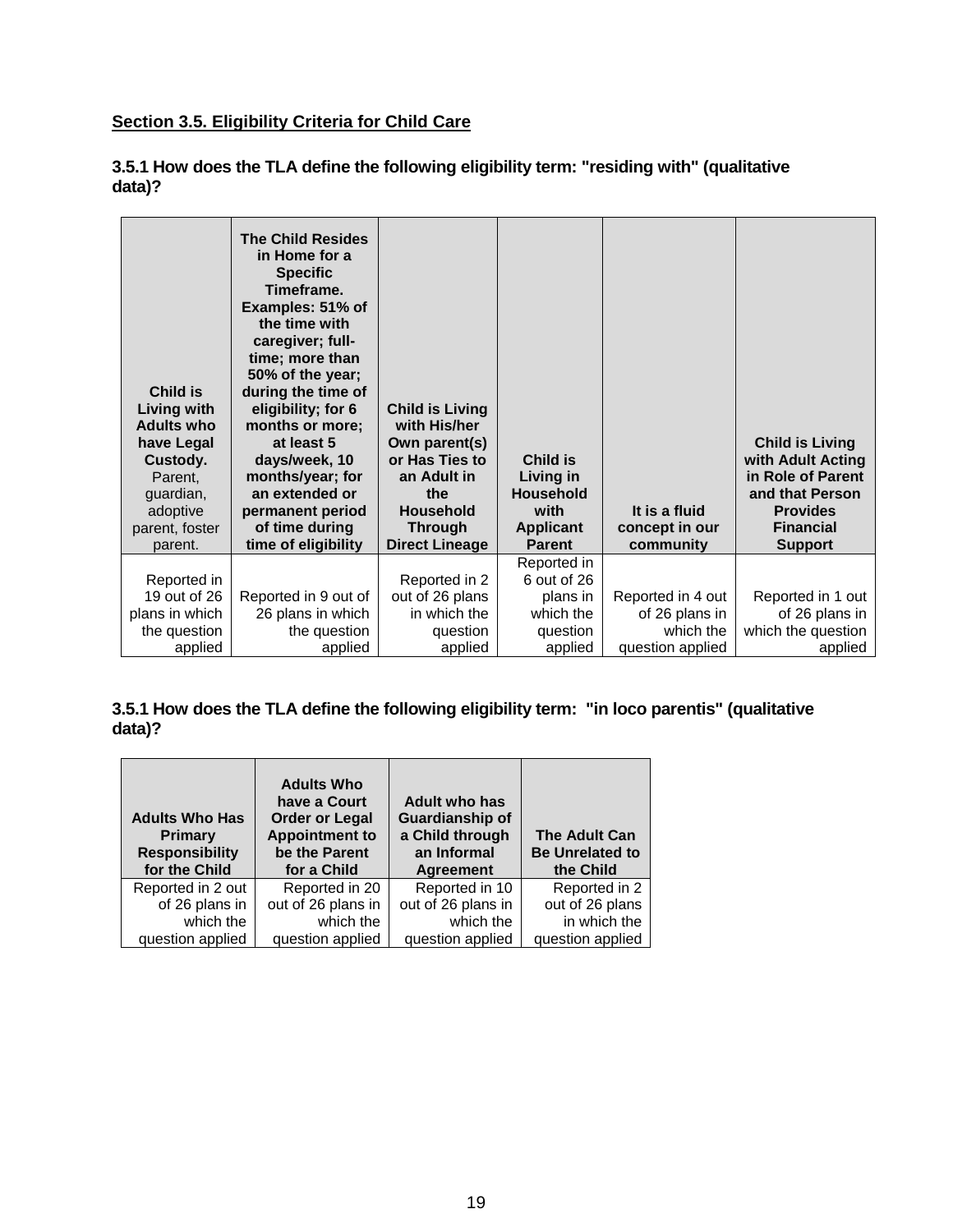| 3.5.2. Eligibility Criteria Based on Age |  |  |
|------------------------------------------|--|--|
|                                          |  |  |

| Minimum age of children served | n   | <b>Percent</b> |
|--------------------------------|-----|----------------|
| Did not answer                 | 9   | 3.9%           |
| <b>Birth</b>                   | 72  | 31.0%          |
| 1 week to 5 weeks              | 39  | 16.8%          |
| 6 weeks - 6 months             | 95  | 40.9%          |
| 7 months - 2 years             | 12  | 5.2%           |
| 3 years - 5 years              | 5   | 2.2%           |
|                                | 232 | 100.0%         |

| Maximum age of children served | n              | <b>Percent</b> |
|--------------------------------|----------------|----------------|
| Did not answer                 | 3              | 1.3%           |
| 5                              | $\overline{2}$ | 0.9%           |
| 6                              | 4              | 1.7%           |
| 7                              | $\overline{2}$ | 0.9%           |
| 12                             | 198            | 85.3%          |
| 13                             | 23             | 9.9%           |
|                                | 232            | 100.0%         |

| Does the TLA allow CCDF-funded child care for children age<br>13 and above but below age 19 who are physically and or<br>mentally incapable of self-care? | $\mathbf n$ | <b>Percent</b> |
|-----------------------------------------------------------------------------------------------------------------------------------------------------------|-------------|----------------|
| No 124                                                                                                                                                    |             | 53.4%          |
| Yes.                                                                                                                                                      | 108         | 46.6%          |
|                                                                                                                                                           | 232         | $100.0\%$      |

| Upper age for children who are physically and or mentally<br>incapable of self-care |                | <b>Percent</b> |
|-------------------------------------------------------------------------------------|----------------|----------------|
| Did not answer                                                                      | 25             | 23.1%          |
| 13                                                                                  | 1              | 0.9%           |
| 15                                                                                  | 2              | 1.9%           |
| 16                                                                                  | 6              | 5.6%           |
| 17                                                                                  | $\overline{7}$ | 6.5%           |
| 18                                                                                  | 51             | 47.2%          |
| 19                                                                                  | 16             | 14.8%          |
|                                                                                     | 108            | 100.0%         |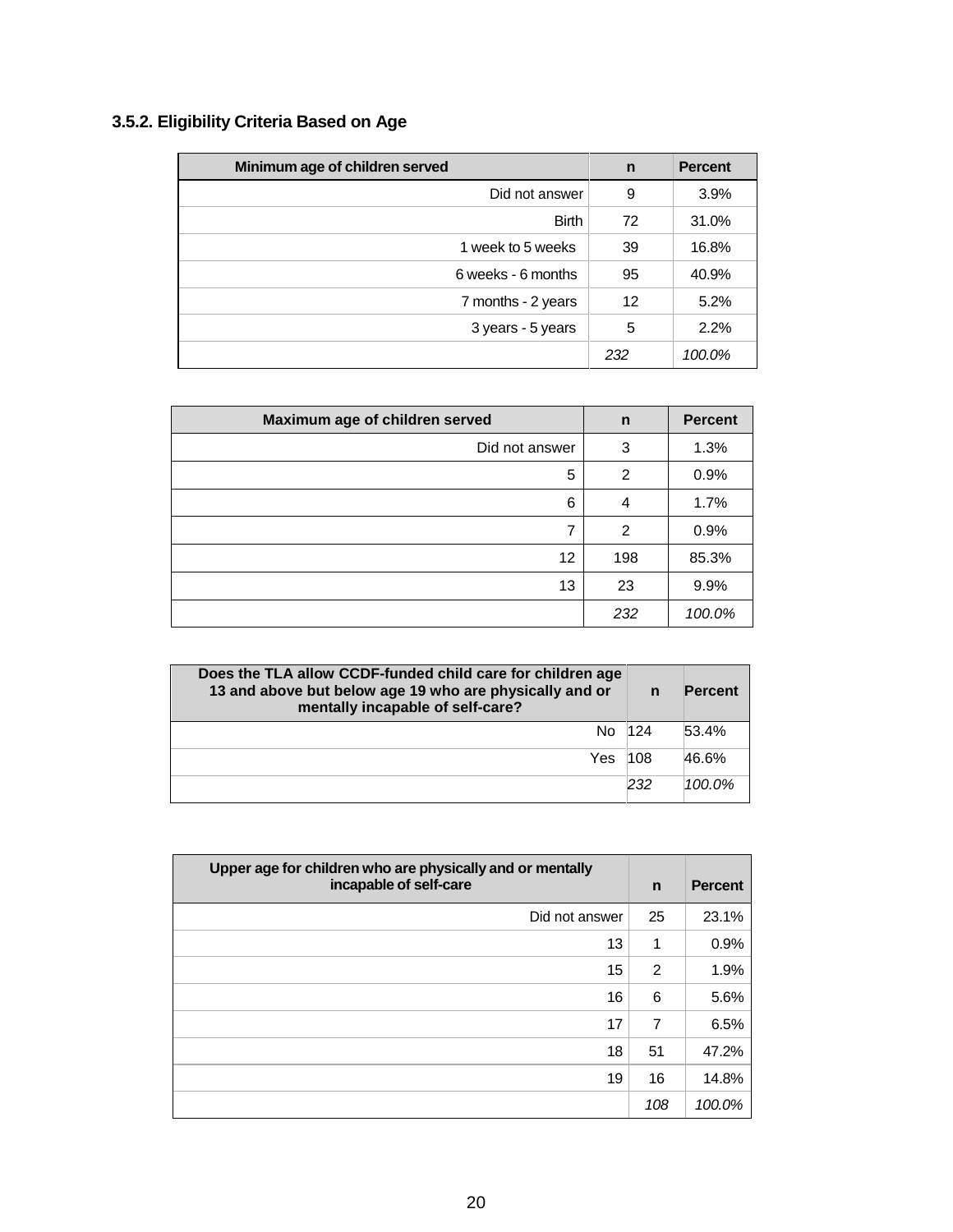**3.5.2.b. Definition of physical and mental incapacity.** If a grantee said that the TLC allowed CCDF-funded child care for children age 13 and above but below age 19 who are physically and/or mentally incapable of self-care, they were asked to define "physical and mental incapacity" (qualitative data).

| <b>Child has</b><br><b>Inability to Care</b><br>for Oneself Due<br>to Physical or<br><b>Mental Issues</b> | <b>Defined by State</b><br><b>Rules or Title IV-</b><br>A of the Social<br><b>Security Act</b> | <b>Assessed by</b><br><b>Professional</b><br>(Physician or<br>Equivalent) |
|-----------------------------------------------------------------------------------------------------------|------------------------------------------------------------------------------------------------|---------------------------------------------------------------------------|
| Reported in 8 out                                                                                         | Reported in 2 out                                                                              | Reported in 7 out                                                         |
| of 15 plans in                                                                                            | of 15 plans in                                                                                 | of 15 plans in                                                            |
| which the                                                                                                 | which the                                                                                      | which the                                                                 |
| question applied                                                                                          | question applied                                                                               | question applied                                                          |

| Does the TLA allow CCDF-funded child care for children age 13<br>and above but below age 19 who are under court supervision? | n   | <b>Percent</b> |
|------------------------------------------------------------------------------------------------------------------------------|-----|----------------|
| No                                                                                                                           | 181 | 78.0%          |
| Yes                                                                                                                          | 51  | 22.0%          |
|                                                                                                                              | 232 | 100.0%         |

#### **3.5.3. Eligibility Criteria Based Upon Work, Job Training, or Educational Program**

| Does the TLA provide CCDF child care assistance to parents<br>who are working? |     | <b>Percent</b> |
|--------------------------------------------------------------------------------|-----|----------------|
| No                                                                             |     | 0.4%           |
| Yes                                                                            | 231 | 99.6%          |
|                                                                                | 232 | 100.0%         |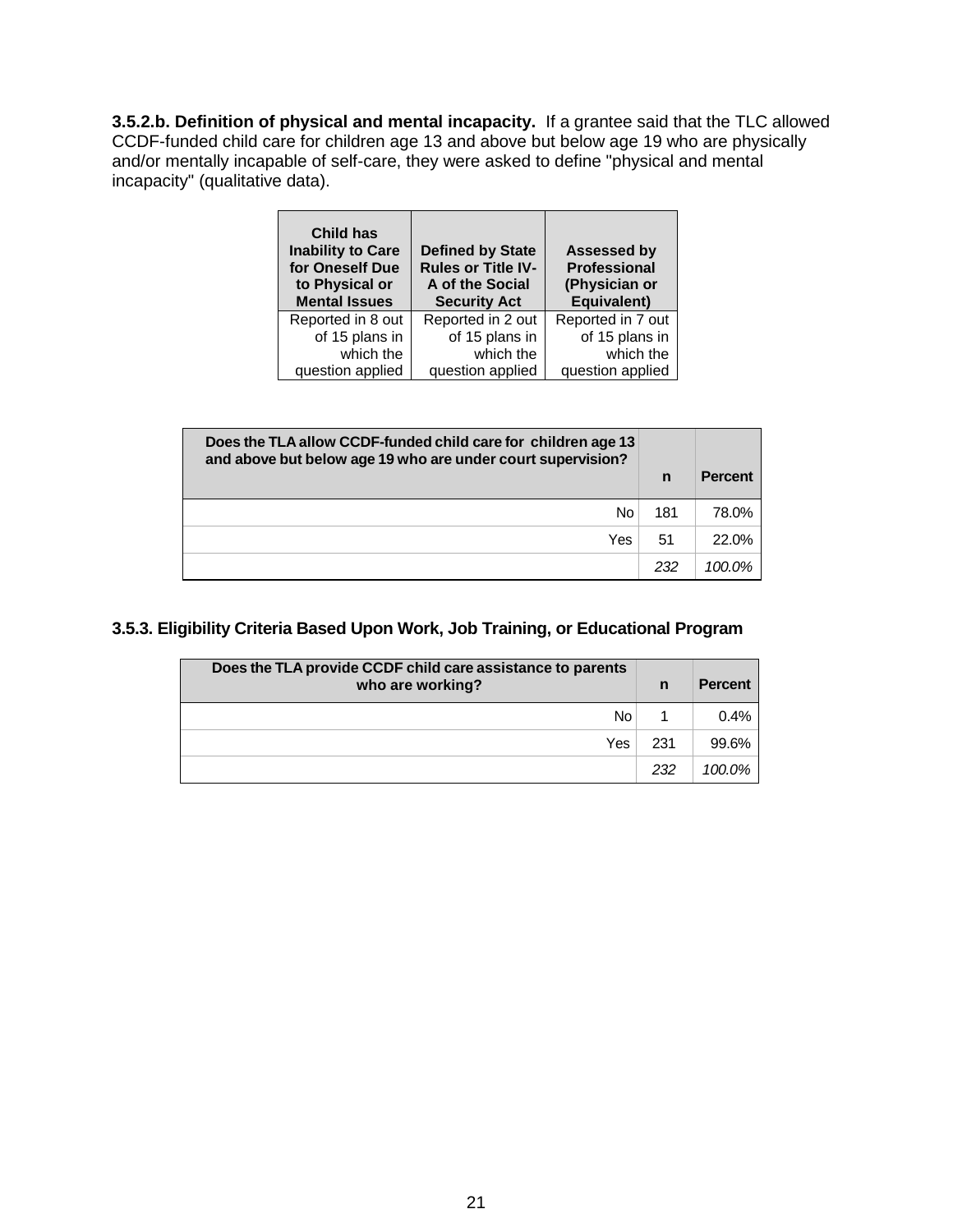**3.5.3.a. Definition of 'Working'.** If the TLA provides CCDF child care assistance to parents who are 'working', those grantees were asked to for a definition of 'working' (qualitative data).

| Person is<br><b>Employed</b> | <b>Person is Self-</b><br>employed | <b>Person Works Certain</b><br>Hours/Week.<br><b>Examples: 20 or more</b><br>hrs/wk, at least 30<br>hrs/wk, in case of 2-<br>parent family, 1 parent<br>employed full time and<br>other working a<br>minimum of 20 hrs/wk,<br>full-time work is 32+<br>hrs/wk, full-time $= 32$ -<br>40 hrs/wk; part-time =<br>20-31 hrs/wk; job<br>search time is<br>maximum of 4 hrs/day;<br>job search time is<br>maximum of 60 hours<br>in a 4-month period; | <b>Person</b><br>Earns a<br><b>Wage or</b><br><b>Salary</b> | <b>Includes Absences</b><br>for medical/maternity<br>leave, incapacitated<br>parent/caregiver &<br>employment during<br>off hours where<br>sleep is required<br>during the traditional<br>work day. |
|------------------------------|------------------------------------|--------------------------------------------------------------------------------------------------------------------------------------------------------------------------------------------------------------------------------------------------------------------------------------------------------------------------------------------------------------------------------------------------------------------------------------------------|-------------------------------------------------------------|-----------------------------------------------------------------------------------------------------------------------------------------------------------------------------------------------------|
|                              |                                    |                                                                                                                                                                                                                                                                                                                                                                                                                                                  | Reported in<br>15 out of 26                                 |                                                                                                                                                                                                     |
| Reported in 19               | Reported in 11                     |                                                                                                                                                                                                                                                                                                                                                                                                                                                  | plans in                                                    |                                                                                                                                                                                                     |
| out of 26 plans in           | out of 26 plans in                 | Reported in 10 out of 26                                                                                                                                                                                                                                                                                                                                                                                                                         | which the                                                   | Reported in 1 out of 26                                                                                                                                                                             |
| which the                    | which the                          | plans in which the                                                                                                                                                                                                                                                                                                                                                                                                                               | question                                                    | plans in which the                                                                                                                                                                                  |
| question applied             | question applied                   | question applied                                                                                                                                                                                                                                                                                                                                                                                                                                 | applied                                                     | question applied                                                                                                                                                                                    |
|                              | Person can be                      |                                                                                                                                                                                                                                                                                                                                                                                                                                                  | <b>Community</b>                                            |                                                                                                                                                                                                     |
| <b>Person can</b>            | in Process of                      | <b>States whose</b>                                                                                                                                                                                                                                                                                                                                                                                                                              | <b>Service Can</b>                                          |                                                                                                                                                                                                     |
| have a Cottage               | Hunting for a<br>Job               | <b>Employment is</b><br>pertinent                                                                                                                                                                                                                                                                                                                                                                                                                | <b>Count as</b>                                             |                                                                                                                                                                                                     |
| <b>Industry</b>              |                                    |                                                                                                                                                                                                                                                                                                                                                                                                                                                  | Working                                                     |                                                                                                                                                                                                     |
|                              |                                    |                                                                                                                                                                                                                                                                                                                                                                                                                                                  | Reported in<br>3 out of 26                                  |                                                                                                                                                                                                     |
| Reported in 7 out            | Reported in 11                     |                                                                                                                                                                                                                                                                                                                                                                                                                                                  | plans in                                                    |                                                                                                                                                                                                     |
| of 26 plans in               | out of 26 plans in                 | Reported in 1 out of 26                                                                                                                                                                                                                                                                                                                                                                                                                          | which the                                                   |                                                                                                                                                                                                     |
| which the                    | which the                          | plans in which the                                                                                                                                                                                                                                                                                                                                                                                                                               | question                                                    |                                                                                                                                                                                                     |
| question applied             | question applied                   | question applied                                                                                                                                                                                                                                                                                                                                                                                                                                 | applied                                                     |                                                                                                                                                                                                     |

| Does the TLA provide CCDF child care assistance to<br>parents who are attending job training? |     | <b>Percent</b> |
|-----------------------------------------------------------------------------------------------|-----|----------------|
| No                                                                                            | 10  | 4.3%           |
| Yes                                                                                           | 222 | 95.7%          |
|                                                                                               | 232 | 100.0%         |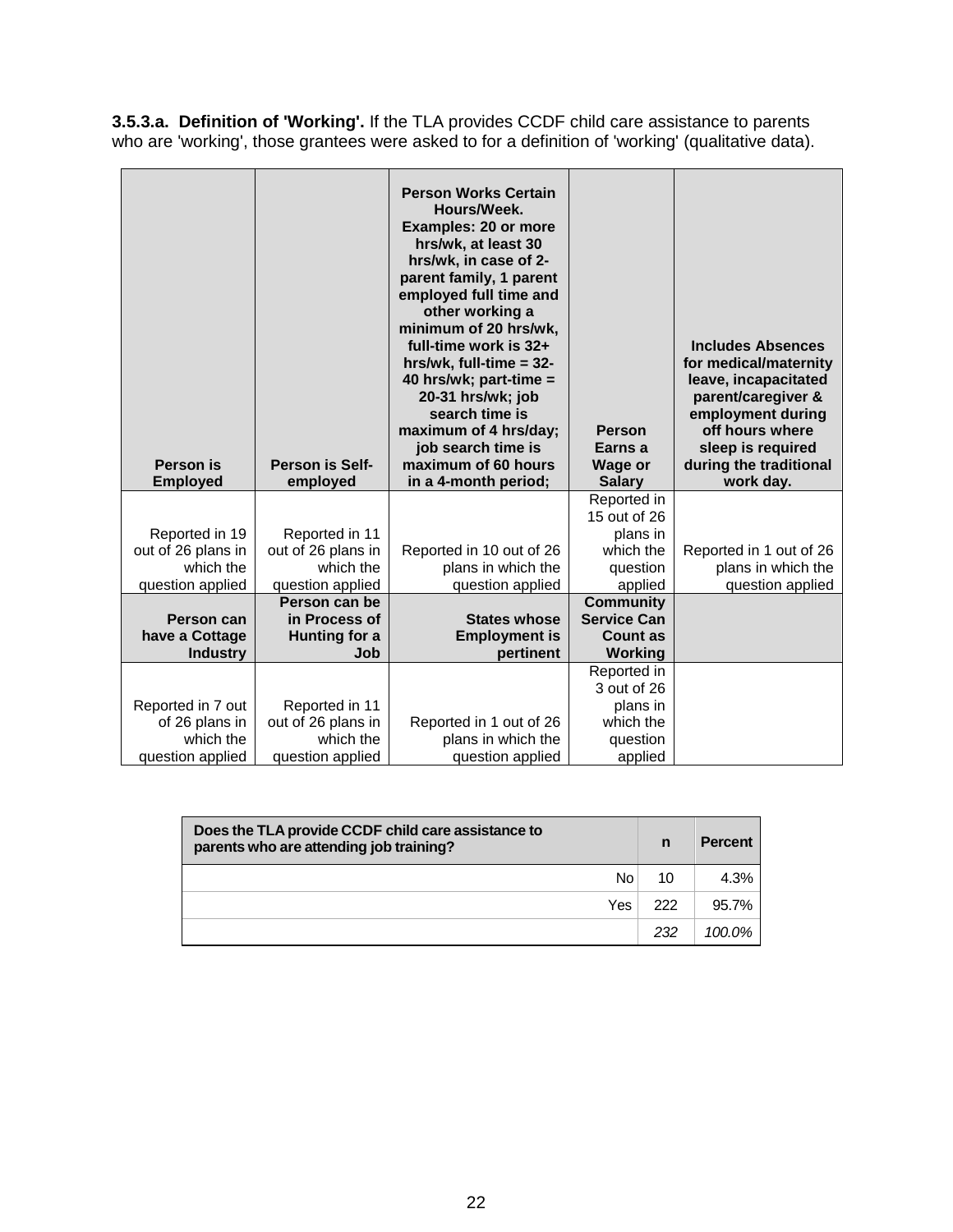**3.5.3.b. Attending job trainin**g. If the TLA provides CCDF child care assistance to parents who are 'attending job training'', those grantees were asked to for a definition of 'attending job training' (qualitative data).

| <b>Engaging</b><br>in<br><b>Activities</b><br>to Acquire<br><b>Skills</b> | Engaged in a<br><b>Training</b><br><b>Program that</b><br>is Monitored | <b>Training that is</b><br><b>Housed in</b><br><b>Formal</b><br><b>Education</b><br><b>Programs</b> | <b>Engaging in</b><br><b>Activities to</b><br><b>Earn GED</b> | <b>Engaged in</b><br><b>Activities to</b><br><b>Acquire Tribal</b><br><b>Skills</b> | Participating in an<br><b>Approved</b><br><b>Substance Abuse</b><br><b>Treatment</b><br>Program |
|---------------------------------------------------------------------------|------------------------------------------------------------------------|-----------------------------------------------------------------------------------------------------|---------------------------------------------------------------|-------------------------------------------------------------------------------------|-------------------------------------------------------------------------------------------------|
| Reported in                                                               |                                                                        |                                                                                                     |                                                               |                                                                                     |                                                                                                 |
| 19 out of 24                                                              | Reported in 7                                                          |                                                                                                     | Reported in 4                                                 |                                                                                     |                                                                                                 |
| plans in                                                                  | out of 24                                                              | Reported in 7 out                                                                                   | out of 24                                                     | Reported in 1                                                                       | Reported in 2 out of                                                                            |
| which the                                                                 | plans in which                                                         | of 24 plans in                                                                                      | plans in which                                                | out of 24 plans                                                                     | 24 plans in which                                                                               |
| question                                                                  | the question                                                           | which the                                                                                           | the question                                                  | in which the                                                                        | the question                                                                                    |
| applied                                                                   | applied                                                                | question applied                                                                                    | applied                                                       | question applied                                                                    | applied                                                                                         |

| Does the TLA provide CCDF child care assistance to<br>parents who are attending an educational program? | n   | <b>Percent</b> |
|---------------------------------------------------------------------------------------------------------|-----|----------------|
| No.                                                                                                     | 9   | 3.9%           |
| Yes.                                                                                                    | 223 | 96.1%          |
|                                                                                                         | 232 | $100.0\%$      |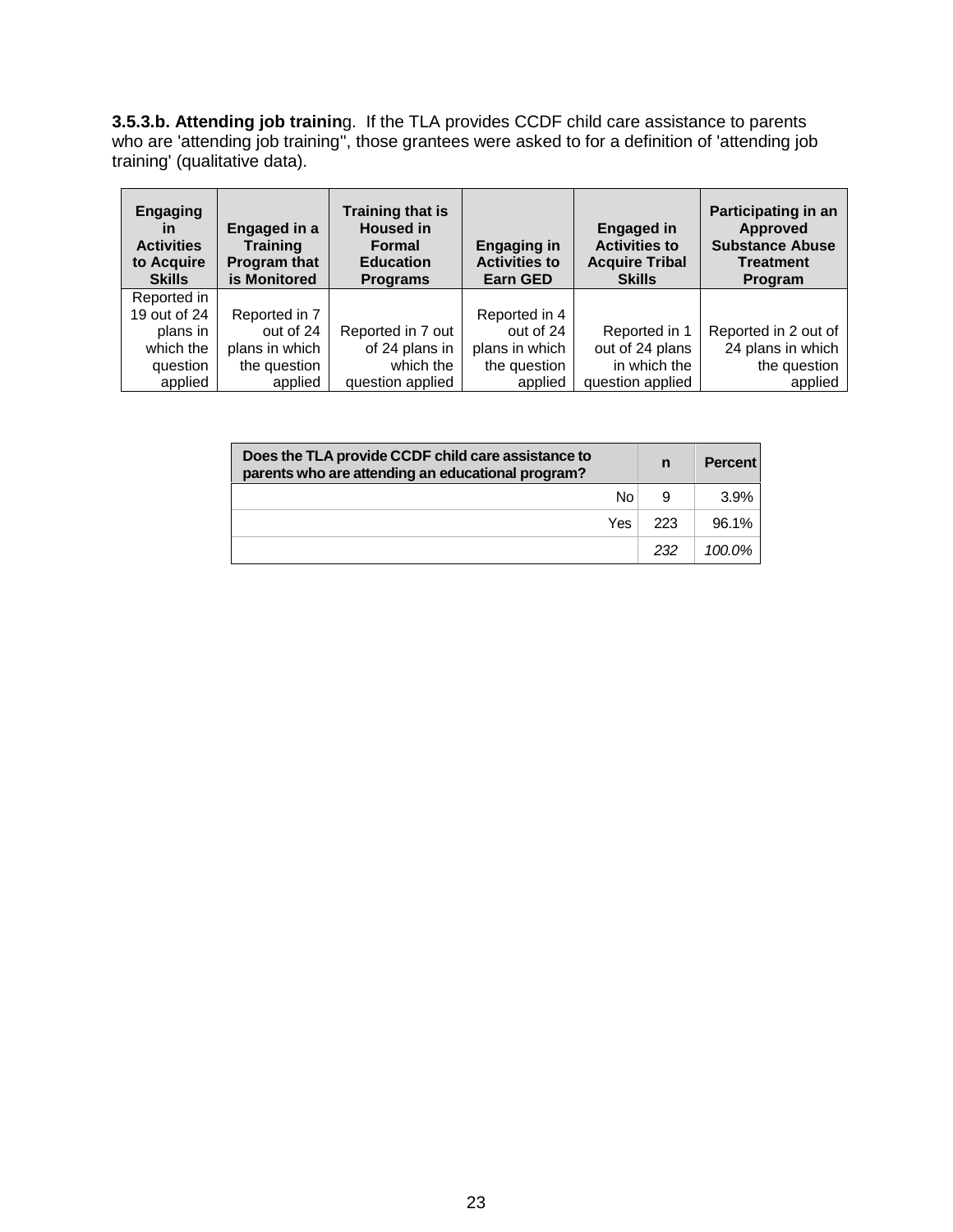**3.5.3.c. Attending educational program**. If the TLA provides CCDF child care assistance to parents who are 'attending an educational program', those grantees were asked to for a definition of 'attending an educational program' (qualitative data).

| <b>Engaged in a Course</b>                                                                                                                                                                                                                                                                                                                      | <b>Attending</b><br><b>High School</b><br>or GED                        | <b>Enrolled and</b><br><b>Attending</b>                              | <b>Participating in</b><br><b>Vocational</b><br>Training/<br><b>Vocational</b><br><b>Rehabilitation/</b><br><b>Technology</b> | <b>Can Include</b><br><b>Approved Drug</b><br>and Alcohol<br><b>Outpatient</b><br>Treatment:<br><b>Parenting Classes;</b><br><b>Counseling or</b><br><b>Other Supportive</b><br><b>Services in Order</b> |
|-------------------------------------------------------------------------------------------------------------------------------------------------------------------------------------------------------------------------------------------------------------------------------------------------------------------------------------------------|-------------------------------------------------------------------------|----------------------------------------------------------------------|-------------------------------------------------------------------------------------------------------------------------------|----------------------------------------------------------------------------------------------------------------------------------------------------------------------------------------------------------|
| of Study (not specific)                                                                                                                                                                                                                                                                                                                         | <b>Classes</b>                                                          | <b>College Classes</b>                                               | <b>Classes</b>                                                                                                                | to be Employable                                                                                                                                                                                         |
| Reported in 21 out of<br>24 plans in which the<br>question applied                                                                                                                                                                                                                                                                              | Reported in 7<br>out of 24 plans<br>in which the<br>question<br>applied | Reported in 9 out<br>of 24 plans in<br>which the question<br>applied | Reported in 9<br>out of 24 plans<br>in which the<br>question applied                                                          | Reported in 2 out of<br>24 plans in which<br>the question applied                                                                                                                                        |
| <b>Engaged in Activities</b><br>for Certain Hours per<br>Week. Full-time $= 10$ -<br>20 hrs/wk; $GED = 2$<br>hrs/wk; community<br>college = $2$ hrs/wk; at<br>least 6 hrs/day;<br>Eligible: study time &<br>travel time (30<br>minutes before and 30<br>minutes after class);<br>Not eligible: time to<br>complete homework<br>or study groups; | <b>Attending On-</b><br>line Classes                                    | <b>Enrollment in</b><br>Youth<br><b>Employment</b>                   | <b>Attending</b><br><b>Employer-</b><br>sponsored<br><b>Training</b>                                                          |                                                                                                                                                                                                          |
|                                                                                                                                                                                                                                                                                                                                                 | Reported in 4<br>out of 24 plans                                        | Reported in 1 out                                                    | Reported in 1                                                                                                                 |                                                                                                                                                                                                          |
| Reported in 6 out of 24                                                                                                                                                                                                                                                                                                                         | in which the                                                            | of 24 plans in                                                       | out of 24 plans                                                                                                               |                                                                                                                                                                                                          |
| plans in which the                                                                                                                                                                                                                                                                                                                              | question                                                                | which the question                                                   | in which the                                                                                                                  |                                                                                                                                                                                                          |
| question applied                                                                                                                                                                                                                                                                                                                                | applied                                                                 | applied                                                              | question applied                                                                                                              |                                                                                                                                                                                                          |

# **3.5.4. Eligibility Criteria Based Upon Receiving or Needing to Receive Protective Services**

| Does the TLA provide child care to children who receive or need to<br>receive protective services? | $\mathsf{n}$ | <b>Percent</b> |
|----------------------------------------------------------------------------------------------------|--------------|----------------|
| No.                                                                                                | 33           | 14.2%          |
| Yes                                                                                                | 199          | 85.8%          |
|                                                                                                    | 232          | 100.0%         |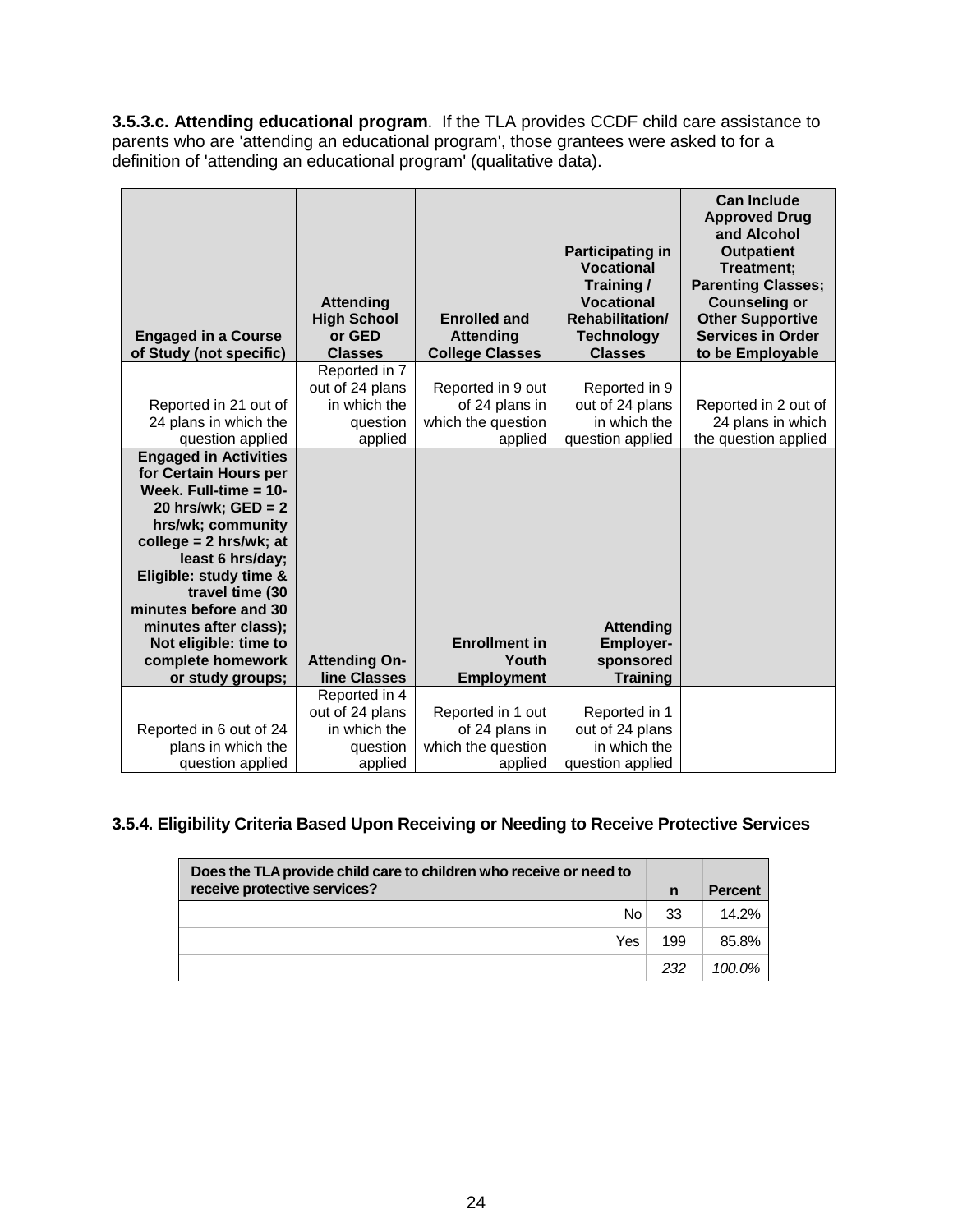**3.5.4 Definition of Protective Services.** If the TLA said Yes, they do provide child care to children who receive or need to receive protective services, they were asked to define 'Protective Services (qualitative data).'

| <b>Child and</b><br>Family<br><b>Mandated to</b><br><b>Protective</b><br>Services by<br><b>Court Order</b> | Child is in<br><b>Foster Care</b> | <b>Child is Under</b><br>the Care of<br><b>Social Services</b><br>or At-risk for<br><b>Removal from</b><br>Home | At Risk<br><b>Children May</b><br>need Short-<br>term Protective<br>Care due to<br>Vacation.<br>Hospitalization,<br>or Similar<br><b>Situations</b> | <b>Respite Care is</b><br><b>Part of Protective</b><br><b>Services</b> |
|------------------------------------------------------------------------------------------------------------|-----------------------------------|-----------------------------------------------------------------------------------------------------------------|-----------------------------------------------------------------------------------------------------------------------------------------------------|------------------------------------------------------------------------|
| Reported in 13                                                                                             | Reported in 6 out                 | Reported in 15                                                                                                  | Reported in 1                                                                                                                                       |                                                                        |
| out of 21 plans in                                                                                         | of 21 plans in                    | out of 21 plans in                                                                                              | out of 21 plans                                                                                                                                     | Reported in 12 out                                                     |
| which the                                                                                                  | which the                         | which the                                                                                                       | in which the                                                                                                                                        | of 21 plans in which                                                   |
| question applied                                                                                           | question applied                  | question applied                                                                                                | question applied                                                                                                                                    | the question applied                                                   |

**3.5.5 Income Eligibility**. All grantees were asked how the TLA defines "income" for purposes of eligibility. There was a great deal of variability among grantees in whether or not something counted as income (qualitative data).

| Income involves<br>Salary &<br><b>Reported Tips</b> | Income includes<br><b>Taxable Wages from</b><br><b>Self-Employment</b> | <b>Alimony/ Child</b><br>Support Is or Is<br><b>Not Counted as</b><br>Income (most<br>often, yes) | <b>Statements</b><br>that say if<br><b>Social Security</b><br><b>Insurance/SS</b><br><b>Disability</b><br>Insurance is<br>counted as<br>Income (most<br>often, yes) | <b>Statements that say</b><br>if Tribal Per Capita<br>is or is not income |
|-----------------------------------------------------|------------------------------------------------------------------------|---------------------------------------------------------------------------------------------------|---------------------------------------------------------------------------------------------------------------------------------------------------------------------|---------------------------------------------------------------------------|
| Reported in 19                                      |                                                                        | Reported in 8 out                                                                                 | Reported in 11                                                                                                                                                      |                                                                           |
| out of 26 plans in                                  | Reported in 11 out of 26                                               | of 26 plans in                                                                                    | out of 26 plans                                                                                                                                                     | Reported in 7 out of                                                      |
| which the                                           | plans in which the                                                     | which the                                                                                         | in which the                                                                                                                                                        | 26 plans in which the                                                     |
| question applied                                    | question applied                                                       | question applied                                                                                  | question applied                                                                                                                                                    | question applied                                                          |
| <b>Other Forms of</b>                               | <b>Exempted: Income of</b>                                             | <b>Whose Income?</b>                                                                              |                                                                                                                                                                     |                                                                           |
| <b>Income Are or</b>                                | <b>Adults in Household</b>                                             | <b>For Teen</b>                                                                                   |                                                                                                                                                                     |                                                                           |
| <b>Are Not</b>                                      | Not Acting in a                                                        | <b>Parents Living</b>                                                                             |                                                                                                                                                                     |                                                                           |
| <b>Considered</b>                                   | <b>Parental Role; Income</b>                                           | in Parent(s)'                                                                                     |                                                                                                                                                                     |                                                                           |
| Income:                                             | of Unrelated Members                                                   | Home, the                                                                                         |                                                                                                                                                                     |                                                                           |
| <b>Gambling &amp;</b>                               | of the Household;                                                      | <b>Parents' Income</b>                                                                            |                                                                                                                                                                     |                                                                           |
| <b>Lottery Wins;</b>                                | <b>Income of Caregivers</b>                                            | is counted;                                                                                       |                                                                                                                                                                     |                                                                           |
| <b>Rental Income;</b>                               | of Children In                                                         | <b>Child's Parent</b>                                                                             |                                                                                                                                                                     |                                                                           |
| <b>Retirement;</b>                                  | <b>Protective Custody;</b>                                             | or Guardian in                                                                                    |                                                                                                                                                                     |                                                                           |
| <b>Board Stipends,</b>                              | <b>General Welfare;</b>                                                | Home:                                                                                             |                                                                                                                                                                     |                                                                           |
| Interest,                                           | <b>Housing or</b>                                                      | <b>Applicant and</b>                                                                              |                                                                                                                                                                     |                                                                           |
| <b>Unemployment</b>                                 | <b>Educational services;</b>                                           | <b>Second Adult in</b>                                                                            |                                                                                                                                                                     |                                                                           |
| <b>Benefits; GI Bill;</b>                           | Work that is Less than                                                 | <b>Same</b>                                                                                       | Net Income or                                                                                                                                                       |                                                                           |
| TANF;                                               | 30 Hrs/wk;                                                             | Household;                                                                                        | <b>Gross Income</b>                                                                                                                                                 |                                                                           |
| Reported in 11                                      |                                                                        | Reported in 12                                                                                    | Reported in 11                                                                                                                                                      |                                                                           |
| out of 26 plans in                                  | Reported in 3 out of 26                                                | out of 26 plans in                                                                                | out of 26 plans                                                                                                                                                     |                                                                           |
| which the                                           | plans in which the                                                     | which the                                                                                         | in which the                                                                                                                                                        |                                                                           |
| question applied                                    | question applied                                                       | question applied                                                                                  | question applied                                                                                                                                                    |                                                                           |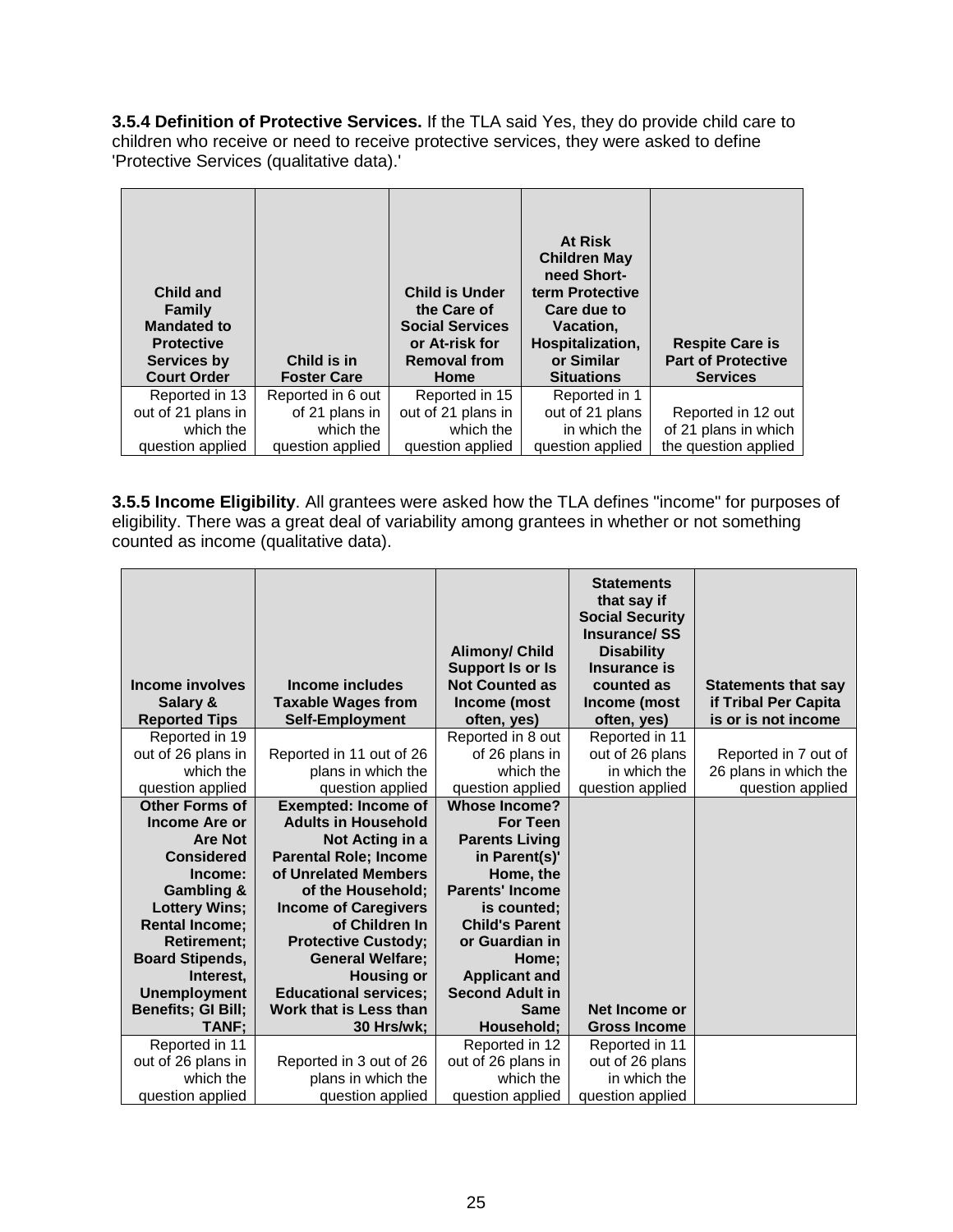| The TLA has selected the following to use as the as Grantees Median Income (GMI)  | n   | <b>Percent</b> |
|-----------------------------------------------------------------------------------|-----|----------------|
| State Median Income (SMI) for family of same size                                 | 225 | 97.0%          |
| Tribal Median Income (TMI) for family of same size residing in area served by TLA |     | $3.0\%$        |
|                                                                                   | 232 | $100.0\%$      |

| Identify the percentage used in calculation when the TLA is using income eligibility limits<br>lower than 85% of the GMI | n   | <b>Percent</b> |
|--------------------------------------------------------------------------------------------------------------------------|-----|----------------|
| 85% GMI                                                                                                                  | 174 | 75.0%          |
| $<$ 10% GMI                                                                                                              | 1   | 0.4%           |
| 10% - 50% GMI                                                                                                            | 7   | 3.0%           |
| 51%-75%GMI                                                                                                               | 44  | 19.0%          |
| 75%-84%                                                                                                                  | 6   | 2.6%           |
|                                                                                                                          | 232 | 100.0%         |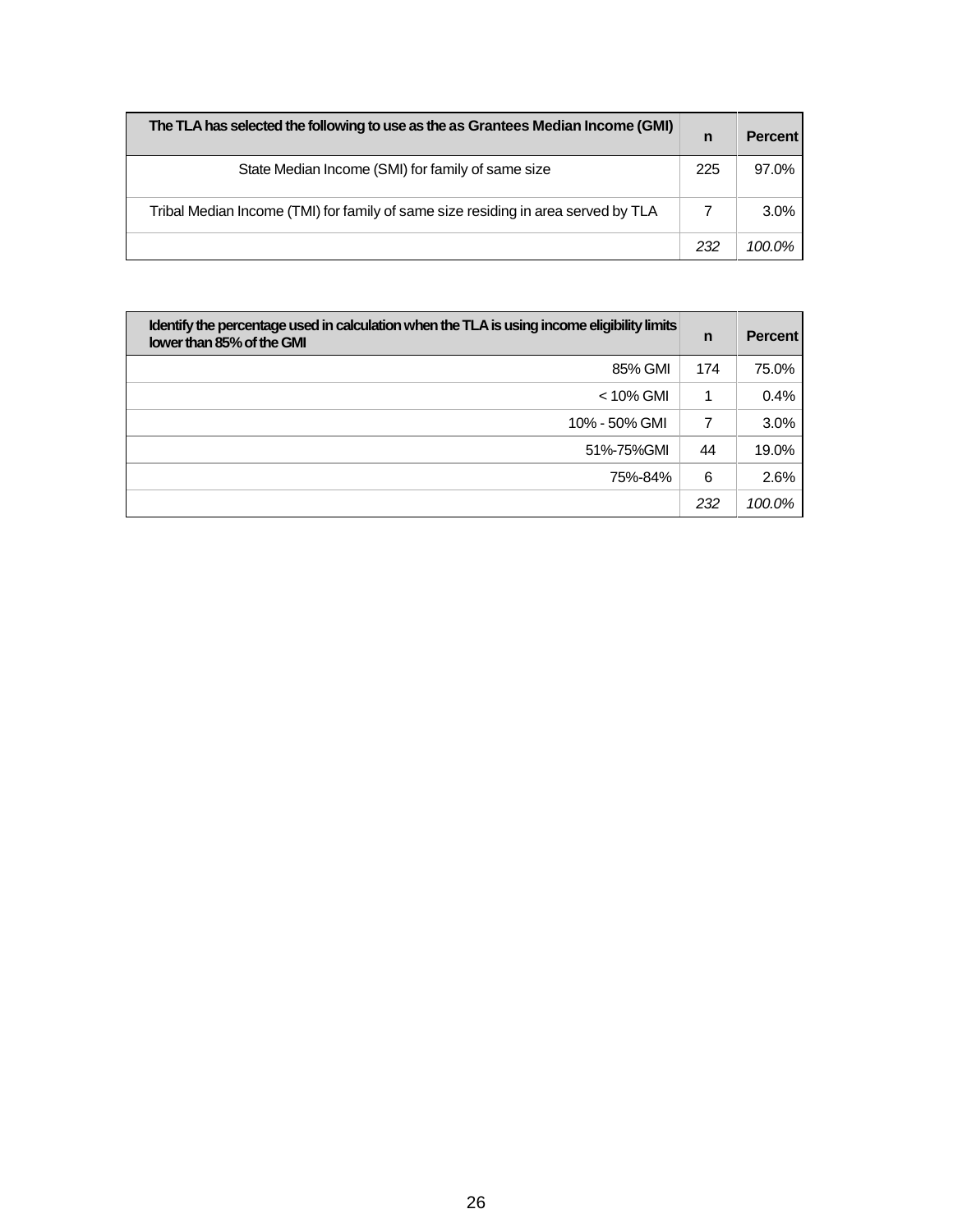#### <span id="page-28-0"></span>**Section 3.7. Payment Rates for Child Care Services**

#### **3.7.1 Attach a copy of your payment rates.**

| Rates by type of<br>program and child age<br>group <sup>4</sup> | $n=32$ |    | <b>Mean</b> |              |      |                    |      |    | <b>Maximum</b> |    |      |  | <b>Minimum</b> |  | Range |  | <b>Std Dev</b> |
|-----------------------------------------------------------------|--------|----|-------------|--------------|------|--------------------|------|----|----------------|----|------|--|----------------|--|-------|--|----------------|
| <b>Center Preschool</b>                                         | 30     | \$ | 2.99        | $\mathbb{S}$ | 6.00 | $\mathbf{\hat{S}}$ | 0.46 | \$ | 5.54           | \$ | 1.31 |  |                |  |       |  |                |
| <b>Center School Age</b>                                        | 29     | \$ | 2.79        | \$           | 6.00 | \$                 | 0.46 | \$ | 5.54           | \$ | 1.25 |  |                |  |       |  |                |
| <b>Center Toddler</b>                                           | 29     | \$ | 3.14        | \$           | 7.21 | \$                 | 0.46 | \$ | 6.75           | \$ | 1.57 |  |                |  |       |  |                |
| <b>Center Infant</b>                                            | 29     | \$ | 3.53        | \$           | 9.60 | \$                 | 0.52 | \$ | 9.08           | \$ | 1.96 |  |                |  |       |  |                |
| <b>Family Home Preschool</b>                                    | 20     | \$ | 3.05        | \$           | 4.38 | \$                 | 1.63 | \$ | 2.75           | \$ | 0.75 |  |                |  |       |  |                |
| <b>Family Home School Age</b>                                   | 20     | \$ | 2.74        | \$           | 4.63 | \$                 | 1.25 | \$ | 3.38           | \$ | 0.77 |  |                |  |       |  |                |
| <b>Family Home Toddler</b>                                      | 20     | \$ | 3.25        | \$           | 5.76 | $\mathsf{\$}$      | 1.88 | \$ | 3.88           | \$ | 1.06 |  |                |  |       |  |                |
| <b>Family Home Infant</b>                                       | 20     | \$ | 3.64        | \$           | 9.60 | \$                 | 1.88 | \$ | 7.73           | \$ | 1.67 |  |                |  |       |  |                |
| <b>Group Home Preschool</b>                                     | 8      | \$ | 2.70        | \$           | 4.00 | \$                 | 1.53 | \$ | 2.47           | \$ | 0.83 |  |                |  |       |  |                |
| <b>Group Home School Age</b>                                    | 8      | \$ | 2.54        | \$           | 4.00 | \$                 | 1.28 | \$ | 2.72           | \$ | 0.84 |  |                |  |       |  |                |
| <b>Group Home Toddler</b>                                       | 8      | \$ | 2.83        | \$           | 5.00 | \$                 | 1.80 | \$ | 3.20           | \$ | 1.07 |  |                |  |       |  |                |
| <b>Group Home Infant</b>                                        | 8      | \$ | 3.22        | \$           | 5.25 | \$                 | 1.80 | \$ | 3.45           | \$ | 1.19 |  |                |  |       |  |                |
| In Home Care Preschool                                          | 15     | \$ | 2.82        | \$           | 4.00 | \$                 | 1.66 | \$ | 2.34           | \$ | 0.71 |  |                |  |       |  |                |
| In Home Care School Age                                         | 14     | \$ | 2.56        | \$           | 3.50 | \$                 | 1.59 | \$ | 1.91           | \$ | 0.51 |  |                |  |       |  |                |
| In Home Care Toddler                                            | 15     | \$ | 2.98        | \$           | 4.53 | $\mathsf{\$}$      | 1.75 | \$ | 2.78           | \$ | 0.84 |  |                |  |       |  |                |
| In Home Care Infant                                             | 15     | \$ | 3.26        | \$           | 4.65 | \$                 | 1.96 | \$ | 2.69           | \$ | 0.86 |  |                |  |       |  |                |

#### **3.7.1 Will the payment rates you just described be used in all parts of the tribal service area?**

|                | n   | <b>Percent</b> |
|----------------|-----|----------------|
| Did not answer | 35  | 15.1%          |
| No             | 14  | 6.0%           |
| Yes            | 183 | 78.9%          |
|                | 232 | 100.0%         |

<span id="page-28-1"></span> <sup>4</sup> Based on a sample (n=32) of randomly selected programs representing each of the ten CCDF regions.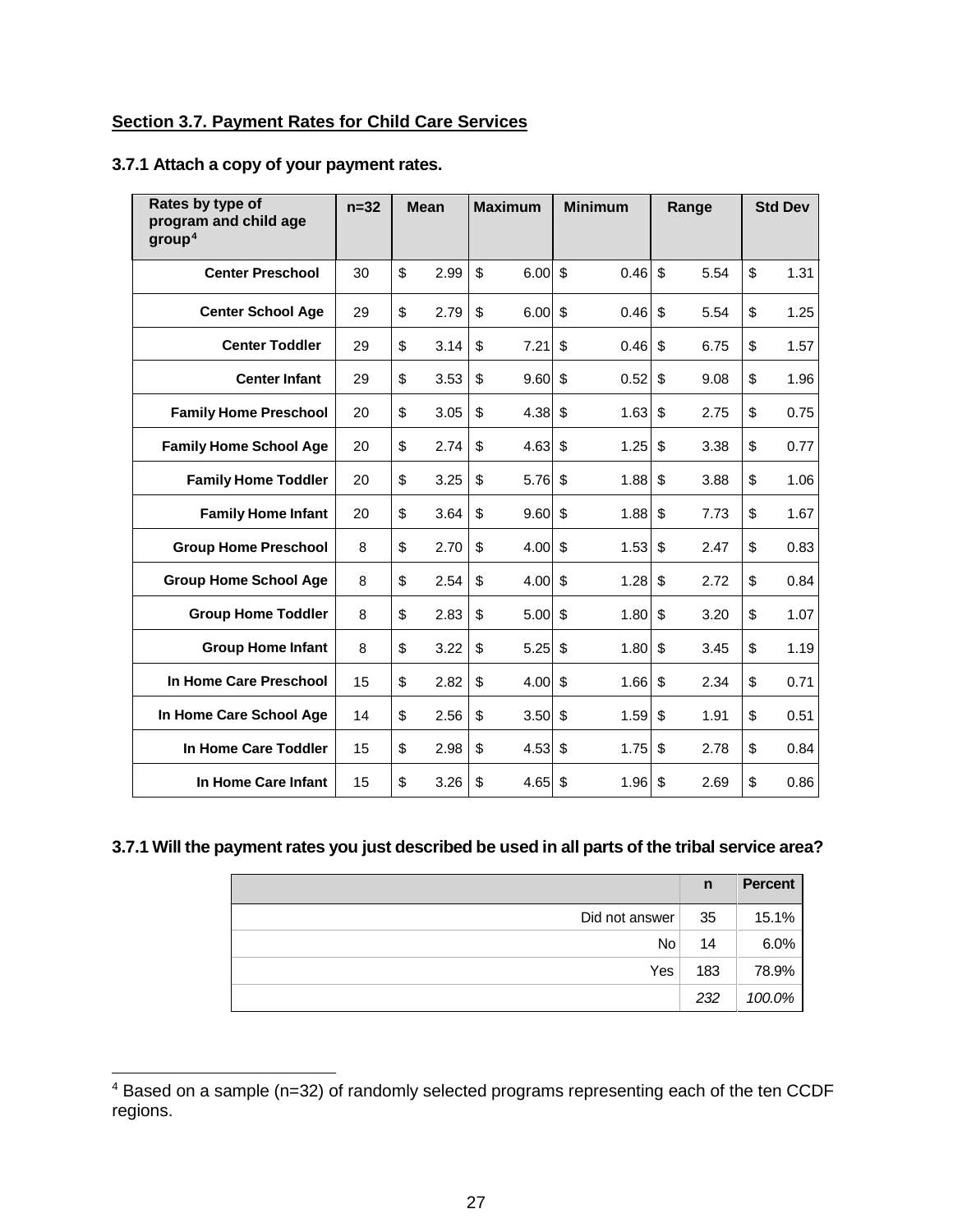**3.7.2. Does the TLA provide child care services only through tribally-operated center(s) or grants and contracts?**

|                | n   | <b>Percent</b> |
|----------------|-----|----------------|
| Did not answer | 3   | 1.3%           |
| <b>No</b>      | 161 | 69.4%          |
| Yes            | 68  | 29.3%          |
|                | 232 | 100.0%         |

#### **3.7.3 Market Rate Survey Requirements**

| Which option does the TLA use in fulfilling the local<br><b>Market Rate Survey requirements?</b> | $\mathbf n$ | <b>Percent</b> |
|--------------------------------------------------------------------------------------------------|-------------|----------------|
| Did not answer                                                                                   | 5           | 2.2%           |
| Option 1 - TLA conducts own MRS                                                                  | 45          | 19.4%          |
| Option 2 - TLA uses state's MRS                                                                  | 123         | 53.0%          |
| Option 3 - TLA provides info in lieu of local MRS                                                | 59          | 25.4%          |
|                                                                                                  | 232         | 100.0%         |

**3.7.3 Market Rate Survey (MRS) Requirements for the Tribal Lead Agencies that Conduct Their Own Market Rate Survey, Option 1.** Tribal Lead Agencies are required to establish payment rates for child care services that ensure eligible families equal access to child care services comparable to those services provided to families not eligible to receive CCDF. For those who conduct their own MRS, the grantees were asked to describe how the payment rates are adequate to ensure equal access based on the results of the MRS (qualitative data).

| <b>Market Rate Survey</b><br><b>Included Child Care</b><br><b>Providers from an</b><br>Area (4 counties)<br>in/around<br><b>Reservation</b> | We Made Random<br><b>Telephone Calls</b><br>to Licensed Child<br><b>Care Providers in</b><br>the metro and<br>rural service<br>areas | <b>Resultant Maximum</b><br><b>Hourly Rates Per Child:</b><br><b>Licensed Providers</b><br>(\$2.25); Unlicensed &<br><b>Relative Providers</b><br>(\$1.70), Centers (\$3.00),<br><b>Infant Care in Licensed</b><br>Setting (\$2.50) &<br><b>Children with Special</b><br><b>Needs (\$2.75)</b> |
|---------------------------------------------------------------------------------------------------------------------------------------------|--------------------------------------------------------------------------------------------------------------------------------------|------------------------------------------------------------------------------------------------------------------------------------------------------------------------------------------------------------------------------------------------------------------------------------------------|
| Reported in 1 out of 1                                                                                                                      | Reported in 1 out of                                                                                                                 | Reported in 1 out of 1                                                                                                                                                                                                                                                                         |
| plan in which the<br>question applied                                                                                                       | 1 plan in which the<br>question applied                                                                                              | plan in which the<br>question applied                                                                                                                                                                                                                                                          |

**3.7.3 Market Rate Survey (MRS) Requirements for the TLAs Who Use the State's Market Rate Survey, Option 2.** Tribal Lead Agencies are required to establish payment rates for child care services that ensure eligible families equal access to child care services comparable to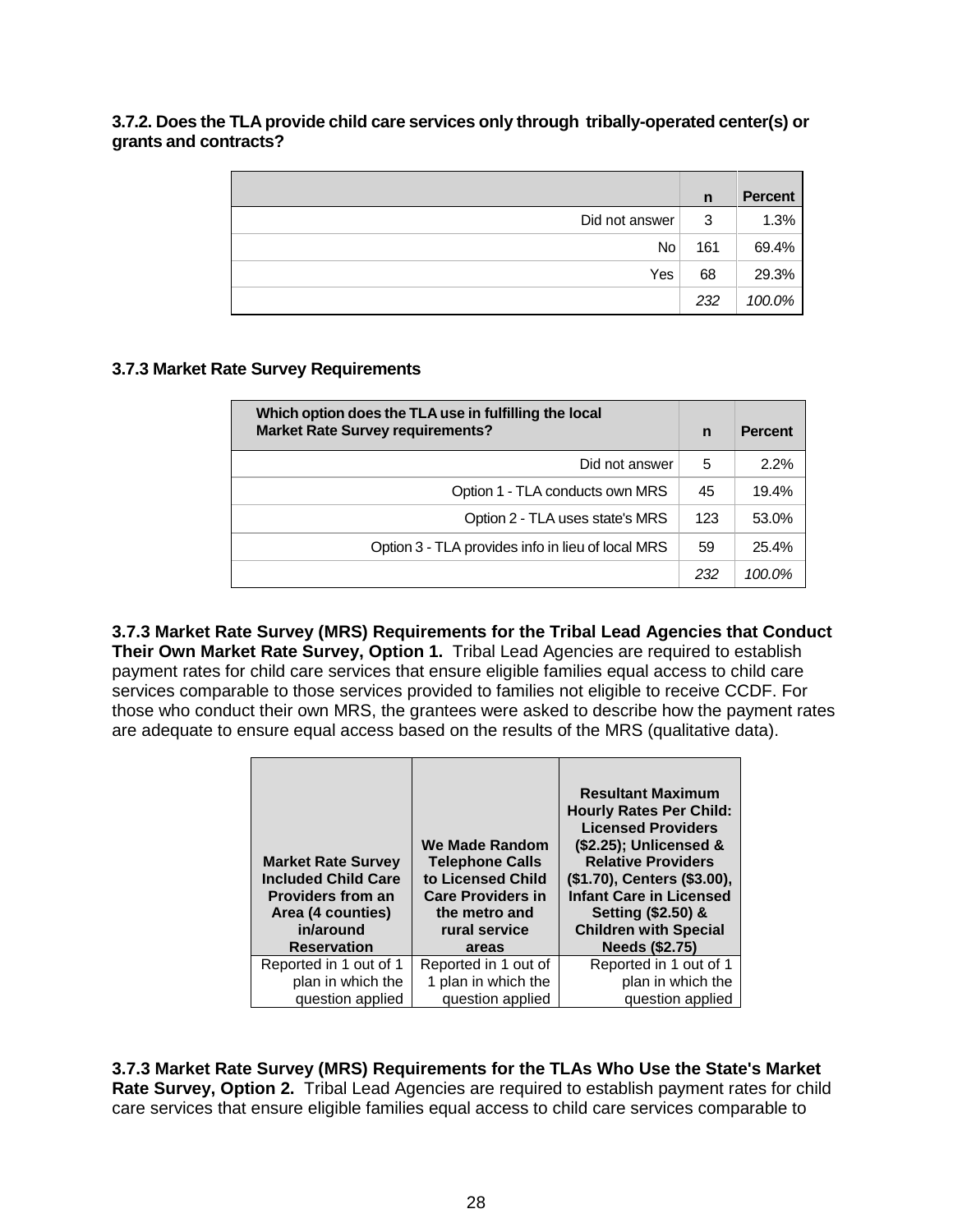those services provided to families not eligible to receive CCDF. For those who use the State's MRS, the grantees were asked to describe how the payment rates are adequate to ensure equal access based on the results of the MRS (qualitative data).

| Who<br>conducted<br><b>Market Rate</b><br><b>Other Than</b><br>State: | Licensed<br><b>Providers</b><br>Were | <b>Rates Based on</b><br><b>Other Factors:</b><br><b>Rates for Care</b><br><b>Provided to</b><br><b>Special Needs</b><br><b>Children: Use</b><br><b>Rates that</b> | Date of<br><b>Market</b><br>Rate | <b>Use</b><br>Rates of<br><b>Local CC</b> | <b>Consistent</b><br>from Year | Use State's  |
|-----------------------------------------------------------------------|--------------------------------------|--------------------------------------------------------------------------------------------------------------------------------------------------------------------|----------------------------------|-------------------------------------------|--------------------------------|--------------|
| <b>United Way</b>                                                     | <b>Surveyed</b>                      | <b>Worked in Past</b>                                                                                                                                              | <b>Survey</b>                    | <b>Providers</b>                          | to Year                        | <b>Rates</b> |
|                                                                       | Reported                             |                                                                                                                                                                    |                                  | Reported                                  |                                |              |
| Reported in                                                           | in 3 out of                          |                                                                                                                                                                    | Reported in                      | in 2 out of                               | Reported                       | Reported in  |
| 1 out of 17                                                           | 17 plans                             |                                                                                                                                                                    | 5 out of 17                      | 17 plans                                  | in 2 out of                    | 14 out of 17 |
| plans in                                                              | in which                             | Reported in 3 out                                                                                                                                                  | plans in                         | in which                                  | 17 plans in                    | plans in     |
| which the                                                             | the                                  | of 17 plans in                                                                                                                                                     | which the                        | the                                       | which the                      | which the    |
| question                                                              | question                             | which the                                                                                                                                                          | question                         | question                                  | question                       | question     |
| applied                                                               | applied                              | question applied                                                                                                                                                   | applied                          | applied                                   | applied                        | applied      |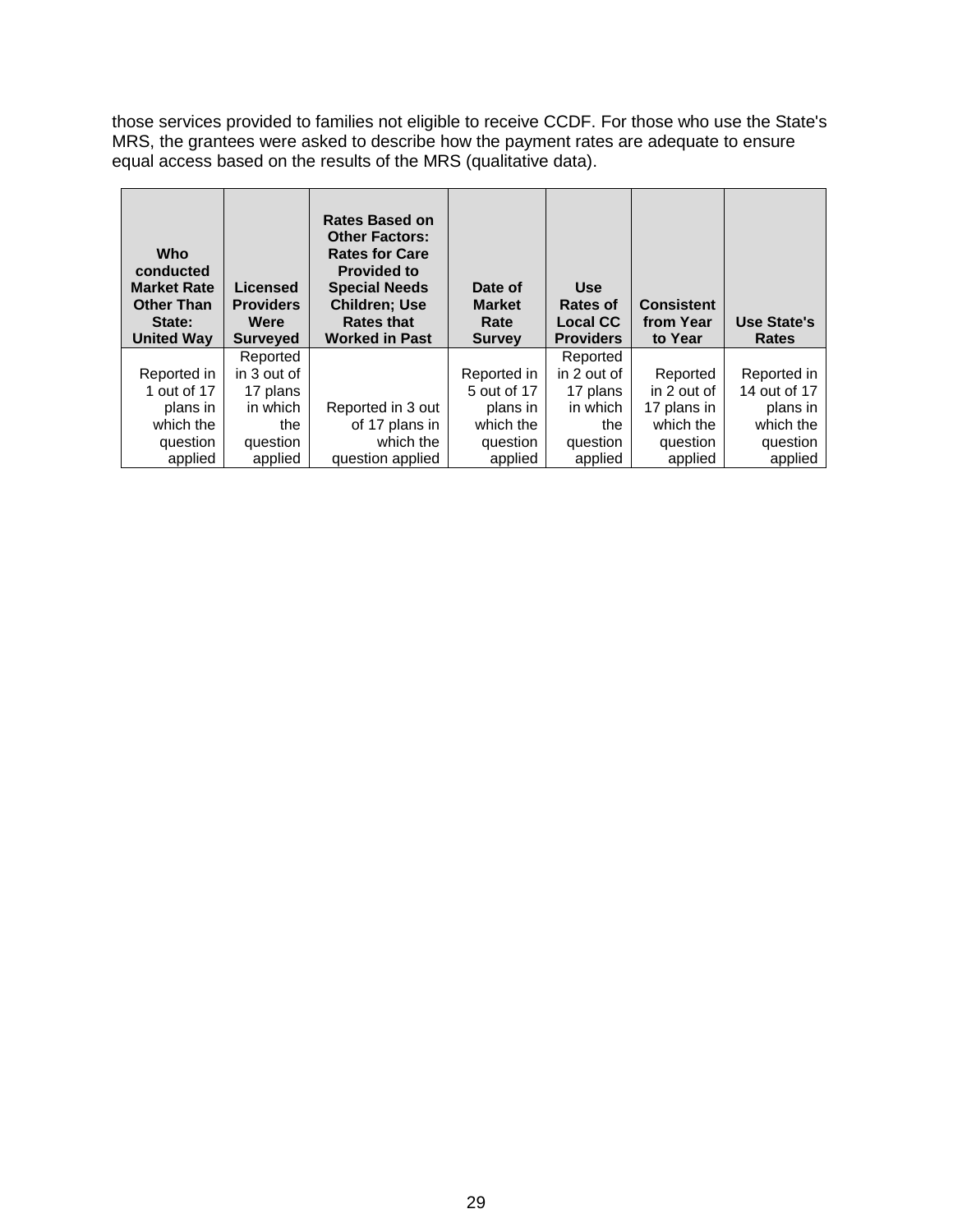**3.7.3 Market Rate Survey Requirements, Option 3, Criteria 1: Where the LTA Provides Alternative Documents in Lieu of a Local MRS.** Grantees checked Criteria 1 fi the TLA a) provides CCDF directly services solely in tribally-operated facility(ies) and does not provide services through certificates/vouchers, grants, or contracts; and/or b) Funds CCDF directly services solely in unregulated home-based settings such as in-home care or unregulated family child care homes, and does not fund any CCDF services in centers, regulated family child care homes or regulated groups homes. Those that checked Criteria 1 described their unique situation (qualitative data).

| <b>All Services are</b><br><b>Provided</b><br><b>Through Child</b><br><b>Care Centers</b> | Times of<br><b>Operation: 6:30</b><br>am to 3:50 PM,<br>All Weekdays,<br><b>Full Day and</b><br><b>Full Year</b> | <b>Age of Children</b><br>Served: 8 weeks<br>to 5 years | <b>Our Rates are</b><br>Equal to or<br>Lower than<br><b>Center Rates in</b><br><b>Our Area</b> | <b>Descriptions of</b><br><b>How Oversight is</b><br><b>Accomplished</b><br>(auditing, |
|-------------------------------------------------------------------------------------------|------------------------------------------------------------------------------------------------------------------|---------------------------------------------------------|------------------------------------------------------------------------------------------------|----------------------------------------------------------------------------------------|
| Reported in 4 out                                                                         | Reported in 2 out                                                                                                | Reported in 1 out                                       | Reported in 1                                                                                  |                                                                                        |
| of 5 plans in                                                                             | of 5 plans in                                                                                                    | of 5 plans in                                           | out of 5 plans in                                                                              | Reported in 2 out of                                                                   |
| which the                                                                                 | which the                                                                                                        | which the                                               | which the                                                                                      | 5 plans in which the                                                                   |
| question applied                                                                          | question applied                                                                                                 | question applied                                        | question applied                                                                               | question applied                                                                       |

| Which criterion is used when the TLA uses option 3?                                                                                                                                                                                                                                                                                                                                                                                                  |                |                |
|------------------------------------------------------------------------------------------------------------------------------------------------------------------------------------------------------------------------------------------------------------------------------------------------------------------------------------------------------------------------------------------------------------------------------------------------------|----------------|----------------|
|                                                                                                                                                                                                                                                                                                                                                                                                                                                      | $\mathsf{n}$   | <b>Percent</b> |
| Did not answer                                                                                                                                                                                                                                                                                                                                                                                                                                       | $\mathfrak{p}$ | 3.4%           |
| <b>Criteria 1:</b> TLA provides CCDF direct services solely in tribally operated<br>facilities and does not provide services through certificates/vouchers, grants,<br>or contracts; and/or TLA funds CCDF direct services solely in unregulated<br>home-based settings such as in-home care or unregulated family child care<br>homes, and does not fund any CCDF services in centers, regulated family<br>child care home or regulated group homes | 56             | 94.9%          |
| Criteria 2: TLA documents that all child care providers in the service area that<br>would potentially be included in a market rate survey (a) serve only children<br>receiving CCDF subsidies, and (b) serve no private-pay children                                                                                                                                                                                                                 | 1              | 1.7%           |
|                                                                                                                                                                                                                                                                                                                                                                                                                                                      | 59             | 100.0%         |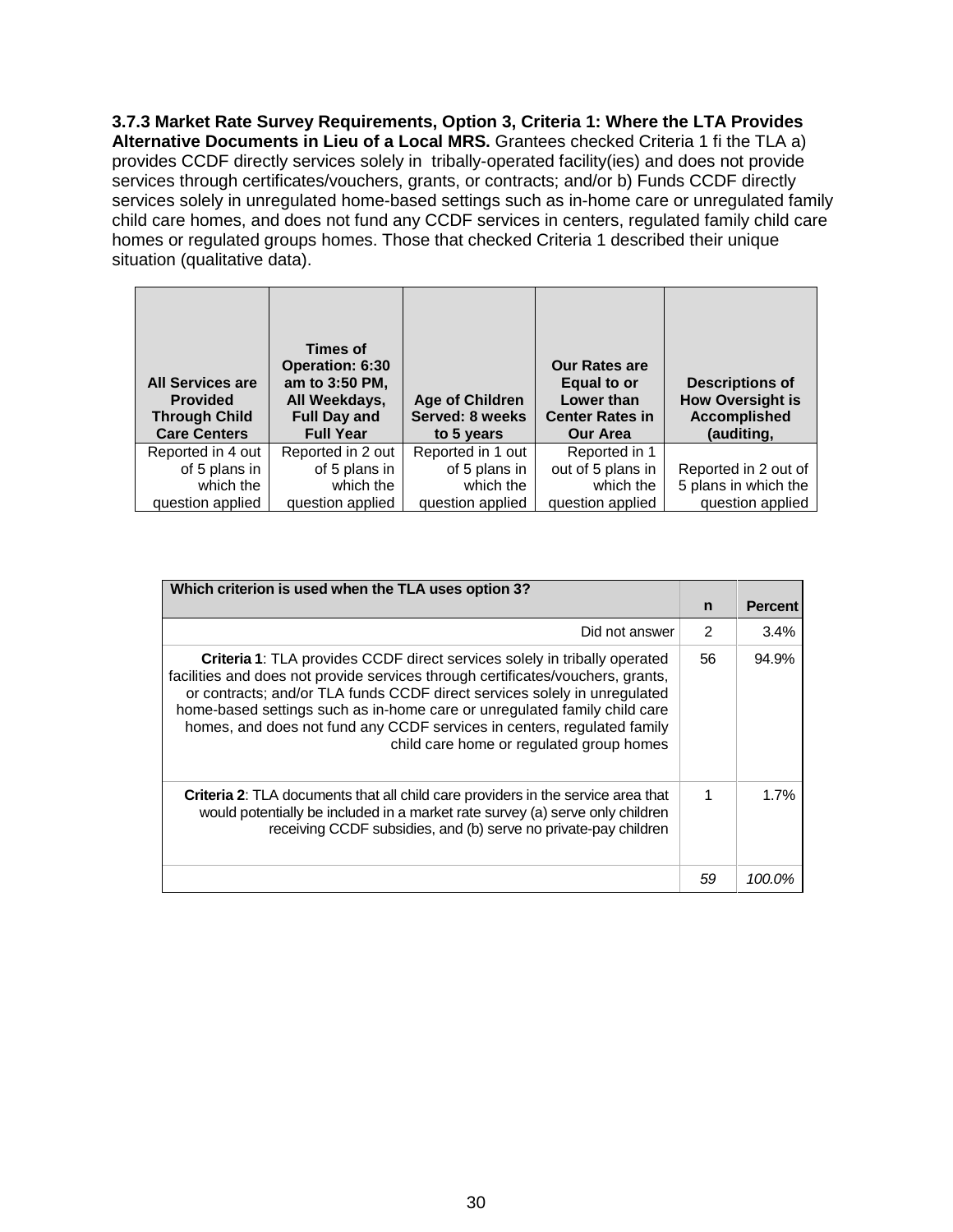#### **3.7.5 Tiered Reimbursements**

| Will the TLA provide any type of tiered reimbursement or<br>differential rates on top of its base reimbursement rates for<br>providing care for subsidized children? |     | <b>Percent</b> |
|----------------------------------------------------------------------------------------------------------------------------------------------------------------------|-----|----------------|
| Did not answer                                                                                                                                                       | 5   | 2.2%           |
| No                                                                                                                                                                   | 154 | 66.4%          |
| Yes                                                                                                                                                                  | 73  | 31.5%          |
|                                                                                                                                                                      | 232 | $100.0\%$      |

| Check all types of tiered reimbursement of differential<br>rates the TLA has chosen to provide. |    | <b>Percent</b> |
|-------------------------------------------------------------------------------------------------|----|----------------|
| Nontraditional hours                                                                            | 9  | 12.3%          |
| Children with special needs as defined by the Tribe                                             | 50 | 67.1%          |
| Infants and toddlers                                                                            | 31 | 42.5%          |
| School-age programs                                                                             | 20 | 27.4%          |
| Higher quality as defined by the Tribe                                                          | 23 | $31.51\%$      |
| Other rate                                                                                      | 21 | 28.8%          |
|                                                                                                 | 73 | 100.0%         |

**3.7.5.a: Tiered Reimbursement or Differential Rates for Non-Traditional Hours.** If the grantee said, Yes, they do have tiered reimbursement or differential rates for non-traditional hours, they were asked to describe those rates (qualitative data).

| <b>25 Cents</b><br><b>Additional Per</b><br><b>Hour Per Child</b>  |  |  |
|--------------------------------------------------------------------|--|--|
| Reported in 1 out<br>of 1 plan in which<br>the question<br>applied |  |  |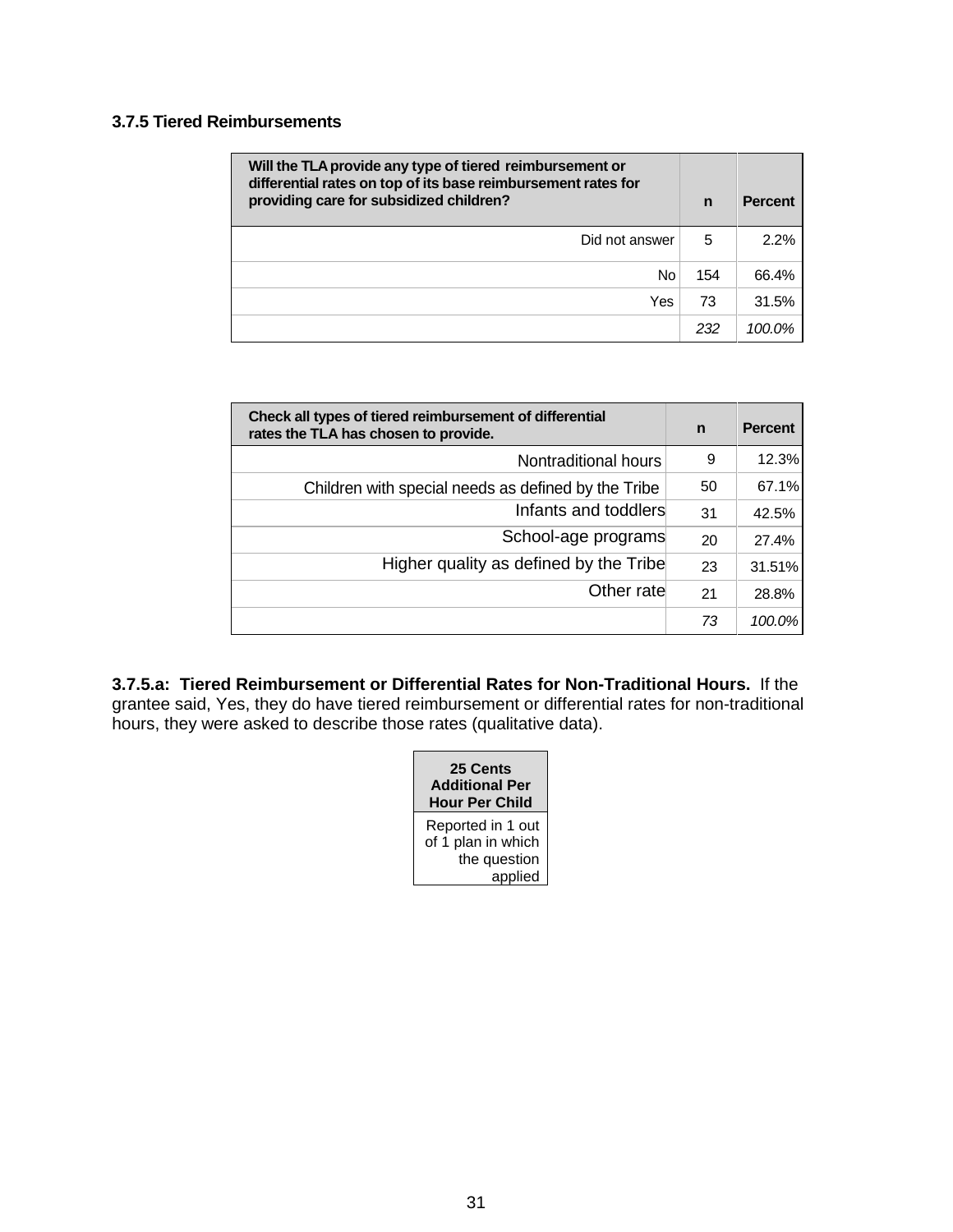**3.7.5.b: Tiered Reimbursement or Differential Rates for Children With Special Needs**. If the grantee said, Yes, they do have tiered reimbursement or differential rates for children with Special needs, they were asked to describe those rates (qualitative data).

| Rates are a<br><b>Certain Hourly</b><br><b>Rate or Added</b><br>Amount to the<br><b>Usual Hourly</b><br>Rate: \$ 2.75 per<br>hr/per child; will<br>charge as the<br><b>State charges</b> | Fees are<br><b>Established on</b><br>a Case-by-Case<br><b>Basis</b> | Rate Based on<br>An Assessment<br>of the Level of<br><b>Care Needed</b> |
|------------------------------------------------------------------------------------------------------------------------------------------------------------------------------------------|---------------------------------------------------------------------|-------------------------------------------------------------------------|
| Reported in 2 out                                                                                                                                                                        | Reported in 2 out                                                   | Reported in 1 out                                                       |
| of 5 plans in                                                                                                                                                                            | of 5 plans in                                                       | of 5 plans in                                                           |
| which the                                                                                                                                                                                | which the                                                           | which the                                                               |
| question applied                                                                                                                                                                         | question applied                                                    | question applied                                                        |

**3.7.5.c: Tiered Reimbursement or Differential Rates for Infants and Toddlers**. If the grantee said, Yes, they do have tiered reimbursement or differential rates for infants and toddlers, they were asked to describe those rates (qualitative data).

| <b>25 Cents More</b><br>Per Hour than<br><b>Pre-School and</b><br><b>School Aged</b><br><b>Children</b> | <b>Infants Only:</b><br>\$2.50 per<br>hour/per child | <b>Use Payment</b><br><b>Rate that State</b><br><b>Uses</b> |
|---------------------------------------------------------------------------------------------------------|------------------------------------------------------|-------------------------------------------------------------|
| Reported in 1 out                                                                                       | Reported in 1 out                                    | Reported in 2 out                                           |
| of 5 plans in                                                                                           | of 5 plans in                                        | of 5 plans in                                               |
| which the                                                                                               | which the                                            | which the                                                   |
| question applied                                                                                        | question applied                                     | question applied                                            |

**3.7.5.d: Tiered Reimbursement or Differential Rates for School-age Programs.** If the grantee said, Yes, they do have tiered reimbursement or differential rates for school-age programs, they were asked to describe those rates (qualitative data).

| <b>Use Payment</b><br><b>Rate that State</b><br>Uses |
|------------------------------------------------------|
| Reported in 2 out                                    |
| of 2 plans in                                        |
| which the                                            |
| question applied                                     |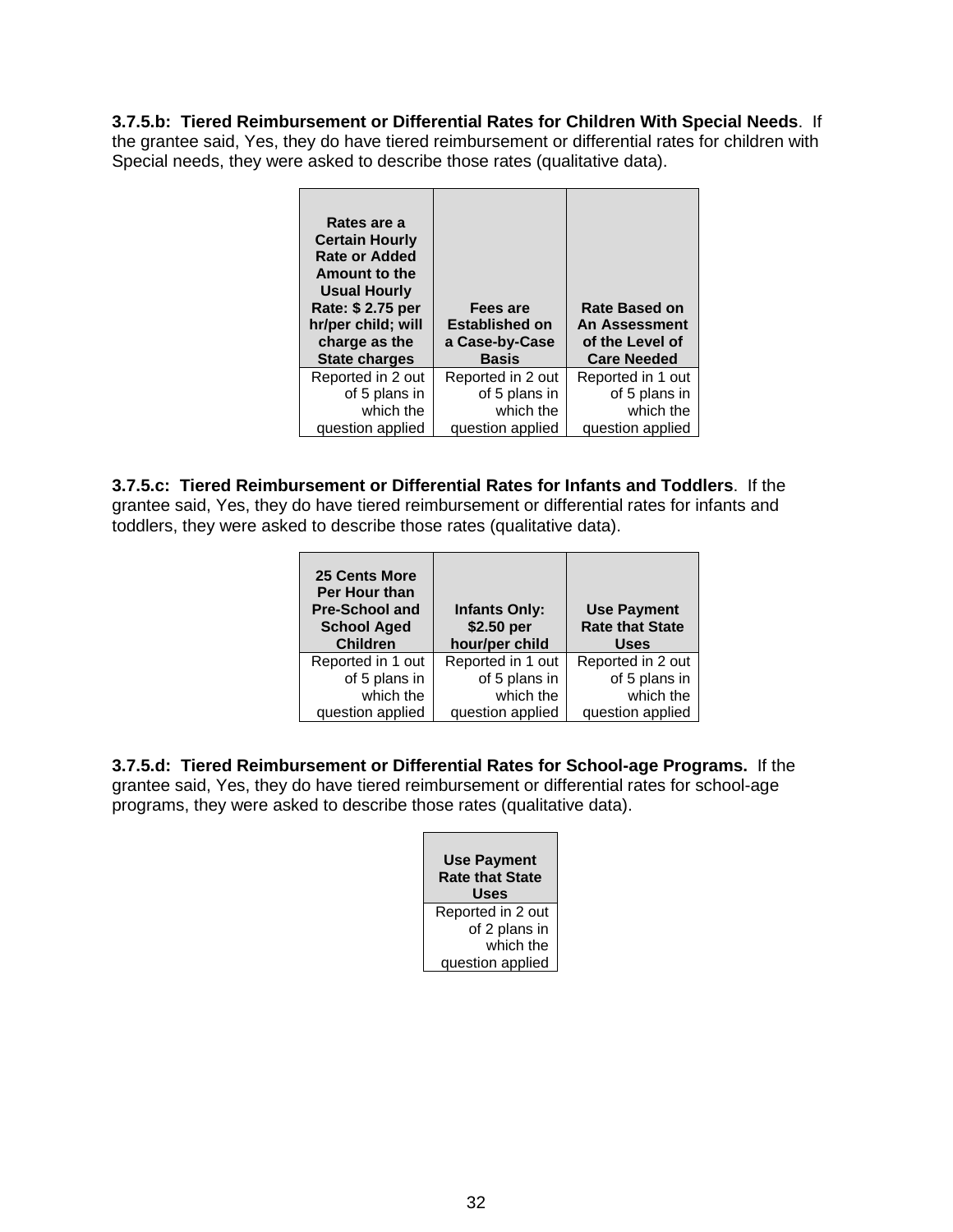**3.7.5.e: Tiered Reimbursement or Differential Rates for Higher Quality**. If the grantee said, Yes, they do have tiered reimbursement or differential rates for higher quality, they were asked to describe those rates (qualitative data).

| <b>Additional 25</b><br><b>Cents Per Hour</b><br><b>Per Child for</b><br><b>Accredited</b><br><b>Providers or</b><br><b>Centers</b> | <b>Use Payment</b><br><b>Rate that State</b><br><b>Uses</b> | <b>Providers</b><br><b>Attending &amp;</b><br>Implementing<br><b>Special</b><br><b>Trainings Will</b><br><b>Receive a Slight</b><br>Increase on the<br><b>Maximum</b><br><b>Reimbursement</b><br>Rate |
|-------------------------------------------------------------------------------------------------------------------------------------|-------------------------------------------------------------|-------------------------------------------------------------------------------------------------------------------------------------------------------------------------------------------------------|
| Reported in 1 out                                                                                                                   | Reported in 2 out                                           | Reported in 1 out                                                                                                                                                                                     |
| of 4 plans in                                                                                                                       | of 4 plans in                                               | of 4 plans in                                                                                                                                                                                         |
| which the                                                                                                                           | which the                                                   | which the                                                                                                                                                                                             |
| question applied                                                                                                                    | question applied                                            | question applied                                                                                                                                                                                      |

#### <span id="page-34-0"></span>**Section 3.8 Sliding Fee Scales**

#### **3.8.1. Will a sliding fee scale be used in all parts of the service area?**

|                | n   | <b>Percent</b> |
|----------------|-----|----------------|
| Did not answer | 5   | 2.2%           |
| <b>No</b>      | 2   | 0.9%           |
| Yes            | 225 | 97.0%          |
|                | 232 | 100.0%         |

| Monthly copay for a family of 4 whose income is approximately<br>\$2000 <sup>5</sup> |  |  |  |  |  |
|--------------------------------------------------------------------------------------|--|--|--|--|--|
| SD<br>Rangel<br>Mean                                                                 |  |  |  |  |  |
| \$0.00 to \$196.00<br>\$38.48<br>\$51.20                                             |  |  |  |  |  |

| Percent of family income that is equal to copay amount |         |      |  |  |  |  |  |
|--------------------------------------------------------|---------|------|--|--|--|--|--|
| Rangel                                                 | Mean    | SD   |  |  |  |  |  |
| $0 - 20%$                                              | $5.0\%$ | 5.0% |  |  |  |  |  |

<span id="page-34-1"></span> <sup>5</sup> Based on a sample (n=32) of randomly selected programs representing each of the ten CCDF regions.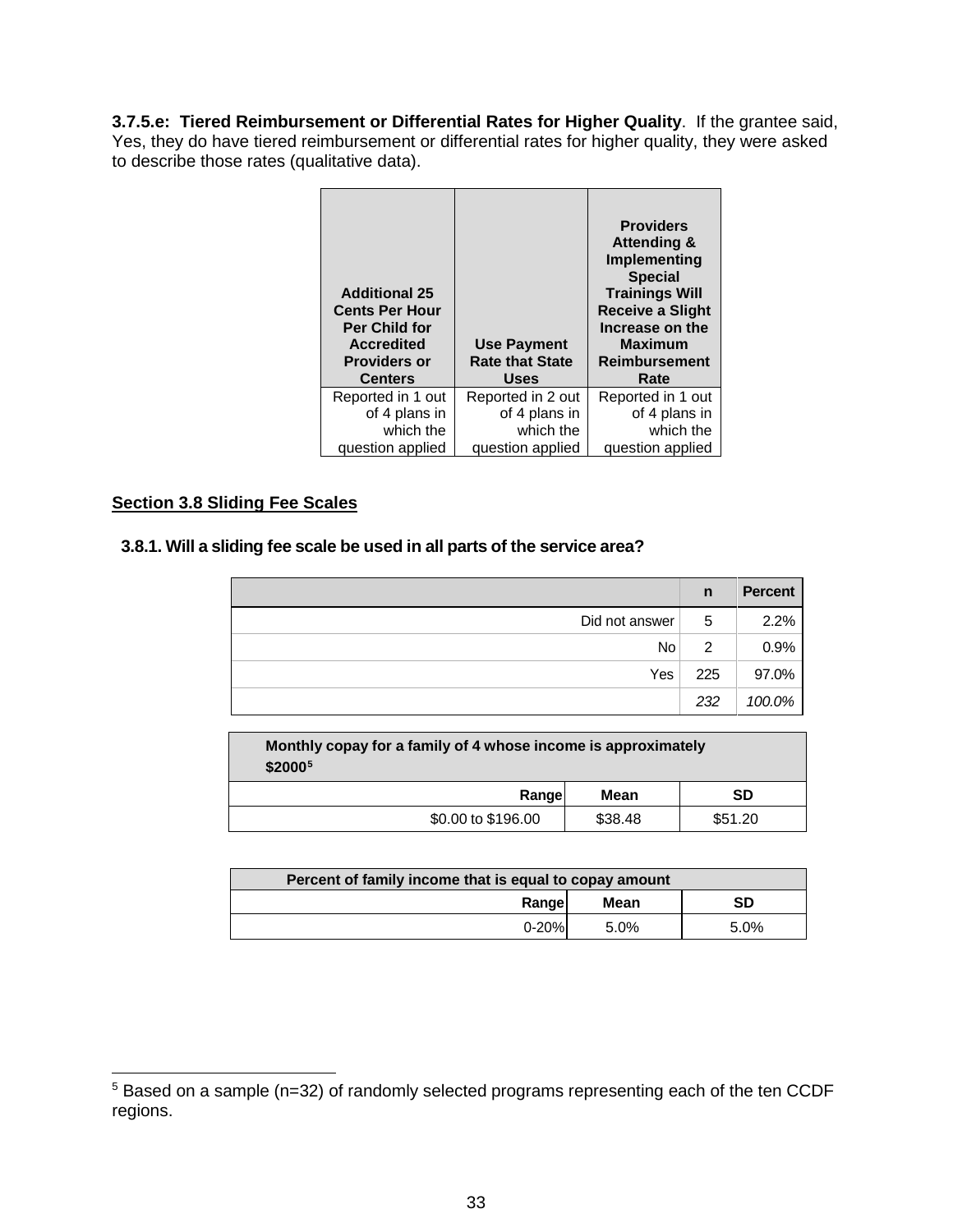**3.8.2. Does the TLA use other factors in addition to income and family size to determine each family's contribution to the cost of child care?**

|                | $\mathsf{n}$ | <b>Percent</b> |
|----------------|--------------|----------------|
| Did not answer | 4            | 1.7%           |
| No.            |              | 3.0%           |
| Yes            | 221          | 95.3%          |
|                | 232          | 100.0%         |

**3.8.2. Additional Factors that are Used to Determine a Family's Contribution to the Cost of Care.** If the TLA uses other factors in addition to income and family size to determine each family's contribution to the cost of child care, they were asked to describe those additional factors (qualitative data).

| <b>Work-related</b><br><b>Expenses: Net</b><br>Income less<br>\$240 work<br>expense per<br>parent; Work<br>expense up to<br>\$250 per family<br>and \$100 per<br><b>Child</b> | <b>Major</b><br><b>Medical</b><br><b>Bills</b> | Car<br><b>Repairs</b> | Any<br><b>Other</b><br><b>Financial</b><br><b>Hardship</b> | <b>Established</b><br><b>on</b><br>Temporary,<br>Month-to-<br><b>Month or</b><br>Case-by-<br><b>Case Basis</b> | Child in<br><b>Protective</b><br>Custody | <b>Rates for</b><br><b>Families with 2</b><br>or More<br><b>Children</b><br><b>Enrolled in</b><br><b>Child Care are</b><br><b>Calculated</b><br><b>Separately</b> |
|-------------------------------------------------------------------------------------------------------------------------------------------------------------------------------|------------------------------------------------|-----------------------|------------------------------------------------------------|----------------------------------------------------------------------------------------------------------------|------------------------------------------|-------------------------------------------------------------------------------------------------------------------------------------------------------------------|
|                                                                                                                                                                               | Reported                                       | Reported              | Reported                                                   |                                                                                                                |                                          |                                                                                                                                                                   |
|                                                                                                                                                                               | in 1 out                                       | in 1 out of           | in 1 out of                                                |                                                                                                                | Reported in                              |                                                                                                                                                                   |
|                                                                                                                                                                               | of $24$                                        | 24 plans              | 24 plans                                                   | Reported in 2                                                                                                  | 1 out of 24                              |                                                                                                                                                                   |
| Reported in 2 out                                                                                                                                                             | plans in                                       | in which              | in which                                                   | out of 24                                                                                                      | plans in                                 | Reported in 1                                                                                                                                                     |
| of 24 plans in                                                                                                                                                                | which the                                      | the                   | the                                                        | plans in which                                                                                                 | which the                                | out of 24 plans                                                                                                                                                   |
| which the                                                                                                                                                                     | question                                       | question              | question                                                   | the question                                                                                                   | question                                 | in which the                                                                                                                                                      |
|                                                                                                                                                                               |                                                |                       |                                                            |                                                                                                                |                                          |                                                                                                                                                                   |

#### **3.8.3. Check which option the TLA has chosen to use regarding family contribution to the cost of care:**

|                                                                                                 | $\mathsf{n}$ | <b>Percent</b> |
|-------------------------------------------------------------------------------------------------|--------------|----------------|
| Did not answer                                                                                  | 4            | 1.7%           |
| SOME families with income at or below poverty level ARE NOT<br>required to pay fee              | 48           | 20.7%          |
| ALL families, including those with income at or below poverty level,<br>are required to pay fee | 88           | 37.9%          |
| NO families with income at or below poverty level are required to<br>pay fee                    | 92           | 39.7%          |
|                                                                                                 | 232          | 100.0%         |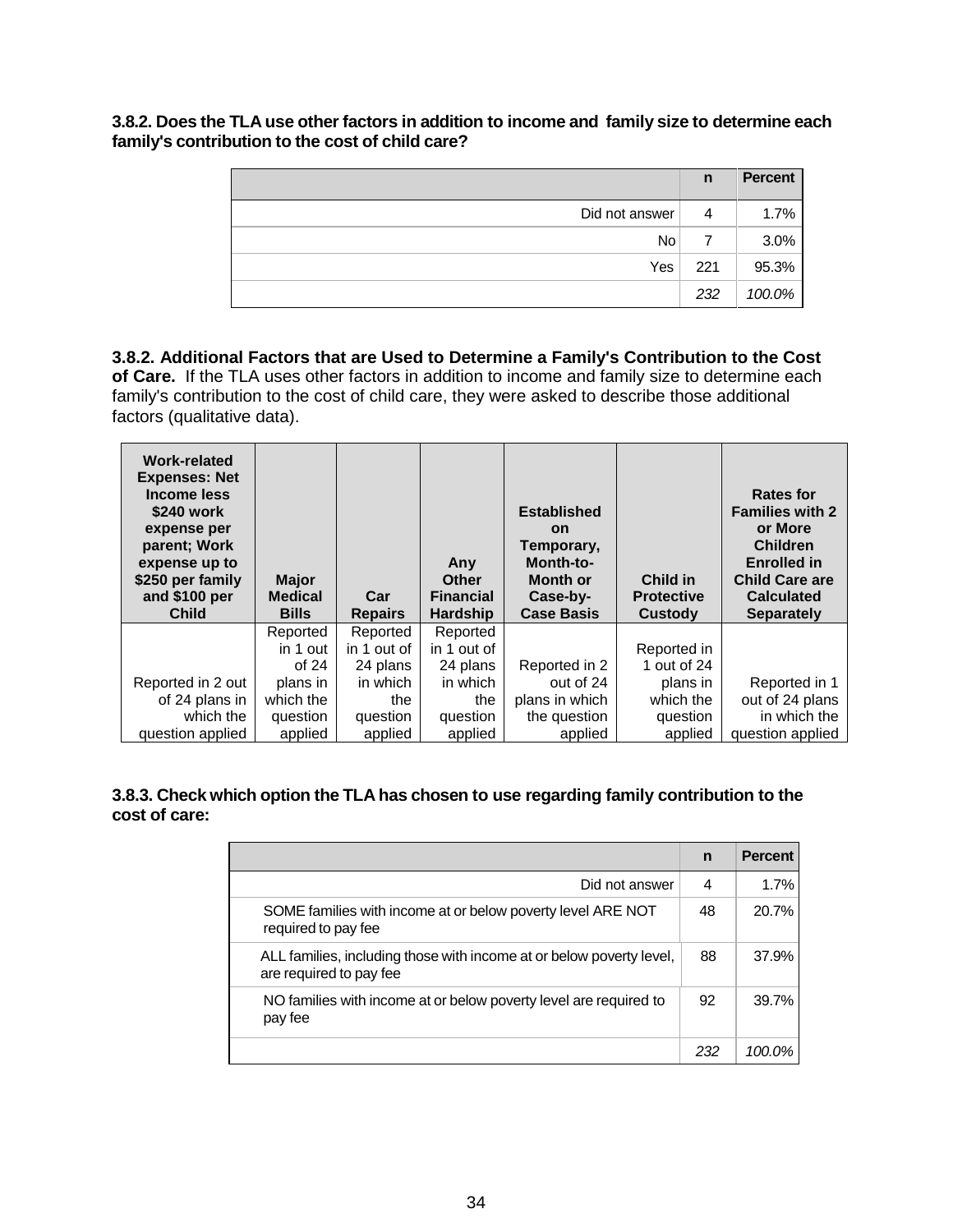**3.8.3 Which Families Get Waiver of Fees.** The TLA may waive co-payments for families whose incomes are at or below the poverty level for a family of the same size. If the grantee stated that **some** families with income at or below at the poverty **are not** required to pay a few, they are asked to describe those families (qualitative data).

| <b>Families whose</b><br><b>Children are</b><br><b>Under</b><br><b>Protective</b><br><b>Services</b> | <b>Families with 10</b><br>or More in the<br><b>Household</b> | When a Family<br>is Below the<br><b>Certain Poverty</b><br>Line | <b>Families Where</b><br><b>Parents are</b><br><b>Teens</b> | <b>Waivers are</b><br>Determined on a<br>Case-by-Case<br><b>Basis by the CCDF</b><br><b>Staff</b> |
|------------------------------------------------------------------------------------------------------|---------------------------------------------------------------|-----------------------------------------------------------------|-------------------------------------------------------------|---------------------------------------------------------------------------------------------------|
| Reported in 6 out                                                                                    | Reported in 1 out                                             | Reported in 1 out                                               | Reported in 2                                               |                                                                                                   |
| of 7 plans in                                                                                        | of 7 plans in                                                 | of 7 plans in                                                   | out of 7 plans in                                           | Reported in 1 out of                                                                              |
| which the                                                                                            | which the                                                     | which the                                                       | which the                                                   | 7 plans in which the                                                                              |
| question applied                                                                                     | question applied                                              | question applied                                                | question applied                                            | question applied                                                                                  |

**3.8.4 How Co-Payments Are Affordable.** All grantees were asked to describe how the copayments required by the TLA's sliding fee scale(s) are affordable (qualitative data).

| <b>Tribe Believes</b><br><b>All Families</b><br><b>Must Priority</b><br><b>Quality Child</b><br><b>Care by Making</b><br>a Co-Payment<br>Reported in 1 out | <b>Rates Are</b><br><b>Based on Rates</b><br><b>Used Nationally</b><br>Reported in 1 out | <b>Social Service</b><br>Program<br><b>Assists</b><br><b>Families to</b><br>Learn<br><b>Budgeting</b><br><b>Skills When</b><br><b>Requested or</b><br><b>Required</b><br>Reported in 1 out | <b>Use Sliding Fee</b><br><b>Scale Based on</b><br><b>Local Market</b><br><b>Rates or State's</b><br><b>Median Income</b><br>Reported in 11 |
|------------------------------------------------------------------------------------------------------------------------------------------------------------|------------------------------------------------------------------------------------------|--------------------------------------------------------------------------------------------------------------------------------------------------------------------------------------------|---------------------------------------------------------------------------------------------------------------------------------------------|
| of 26 plans in<br>which the                                                                                                                                | of 26 plans in<br>which the                                                              | of 26 plans in<br>which the                                                                                                                                                                | out of 26 plans<br>in which the                                                                                                             |
| question applied                                                                                                                                           | question applied                                                                         | question applied                                                                                                                                                                           | question applied                                                                                                                            |
|                                                                                                                                                            |                                                                                          |                                                                                                                                                                                            |                                                                                                                                             |
|                                                                                                                                                            |                                                                                          | Income from<br><b>Tribal</b>                                                                                                                                                               |                                                                                                                                             |
| <b>Qualities of</b><br><b>Families: Hard-</b><br>working                                                                                                   | <b>We Consider</b><br><b>Extenuating</b><br><b>Circumstances</b>                         | <b>Enterprises</b><br><b>Used to Support</b><br>Cost                                                                                                                                       | <b>Rates are</b><br><b>Extremely</b><br><b>Affordable</b>                                                                                   |
| Reported in 1 out                                                                                                                                          | Reported in 3 out                                                                        | Reported in 2 out                                                                                                                                                                          | Reported in 18                                                                                                                              |
| of 26 plans in                                                                                                                                             | of 26 plans in                                                                           | of 26 plans in                                                                                                                                                                             | out of 26 plans                                                                                                                             |
| which the                                                                                                                                                  | which the                                                                                | which the                                                                                                                                                                                  | in which the                                                                                                                                |
| question applied                                                                                                                                           | question applied                                                                         | question applied                                                                                                                                                                           | question applied                                                                                                                            |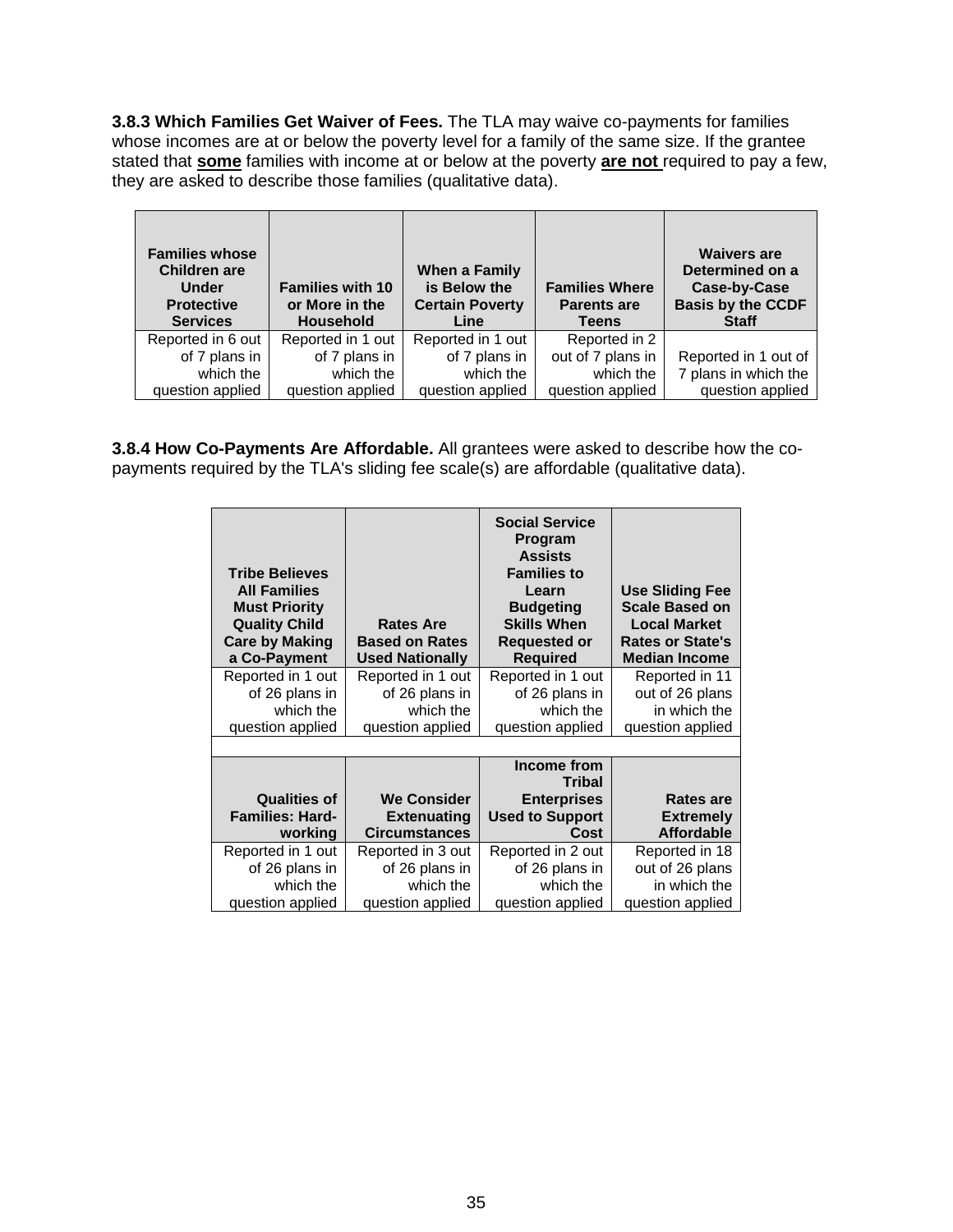# **Part Four. Procedures for Parents**

Part 4 includes three broad sections that together encompass seven questions. These questions describe the application process for families and procedures for providing parents with unlimited access to their children while they are in the care of a CCDF provider. Five of the seven questions from these sections were selected for analysis by TRC Community of Learning members.

Note: Quantitative data are from 232 available plans while qualitative data are from a randomly selected subset of 26 plans representing ten CCDF regions. Except where specified as qualitative data, tables include quantitative data. Responses to quantitative questions are not mutually exclusive.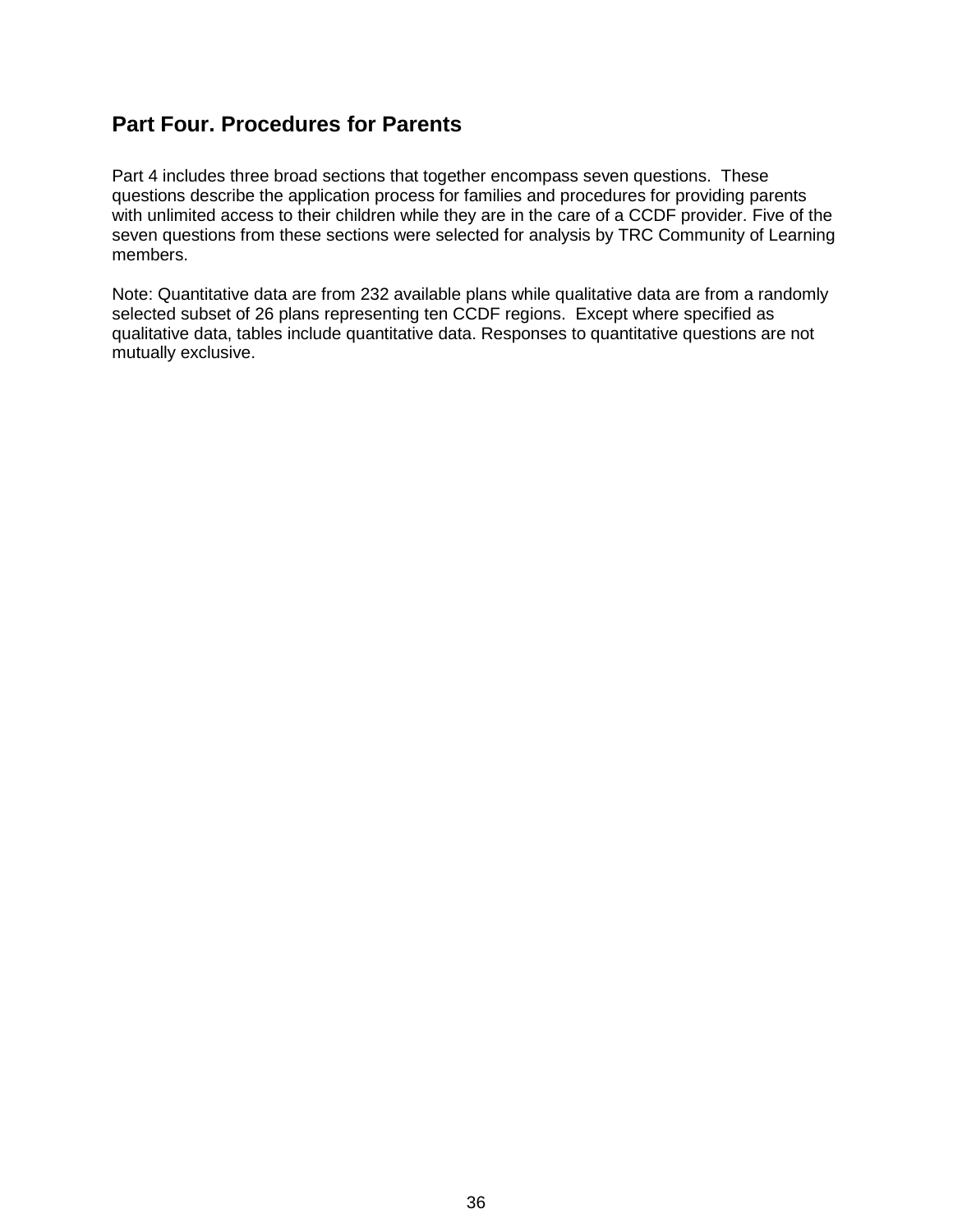### **Section 4.1. How Families Apply for CCDF**

**4.1.1 Ways parents are informed of child care assistance services under CCDF (check all that apply):**

|                                                                     | $n = 232$ | <b>Percent</b> |
|---------------------------------------------------------------------|-----------|----------------|
| TLA                                                                 | 215       | 92.7%          |
| <b>Public Schools</b>                                               | 71        | 30.6%          |
| Early Head Start or Head Start                                      | 138       | 59.5%          |
| <b>Health Clinics</b>                                               | 114       | 49.1%          |
| <b>TANF Offices</b>                                                 | 103       | 44.4%          |
| <b>Other Tribal Offices</b>                                         | 176       | 75.9%          |
| <b>Other Government Offices</b>                                     | 61        | 26.3%          |
| Community Outreach meetings, workshops, or other in-person meetings | 141       | 60.8%          |
| Radio and or Television                                             | 35        | 15.1%          |
| Internet                                                            | 105       | 45.3%          |
| Other method                                                        | 111       | 47.8%          |

# **4.1.1 How Parents Are Informed of Child Care Assistance Services Under CCDF.** All

Grantees were given a list of ways parents might be informed: TLA, Public schools, Early Head Start/ Head Start; Health clinics; TANF offices; Other Tribal offices; Other governmental offices; Community outreach meetings workshops or other in-person meetings; Radio and/or television; and Internet. If methods other than those listed were used to inform the public, the grantees were asked to describe (qualitative data).

| <b>Newsletter</b> | <b>Notices in</b><br><b>Child Care-</b><br><b>Related</b><br><b>Centers</b> | <b>Newspaper</b> | <b>Word of Mouth</b> | <b>Website or</b><br><b>Yahoo Group</b> | County &<br><b>State Agency</b><br><b>Offices</b> |
|-------------------|-----------------------------------------------------------------------------|------------------|----------------------|-----------------------------------------|---------------------------------------------------|
| Reported in 4     | Reported in 3                                                               | Reported in 3    | Reported in 2        | Reported in 3                           | Reported in 2                                     |
| out of 12 plans   | out of 12 plans                                                             | out of 12 plans  | out of 12 plans      | out of 12 plans                         | out of 12                                         |
| in which the      | in which the                                                                | in which the     | in which the         | in which the                            | plans in which                                    |
| question          | question                                                                    | question         | question             | question                                | the question                                      |
| applied           | applied                                                                     | applied          | applied              | applied                                 | applied                                           |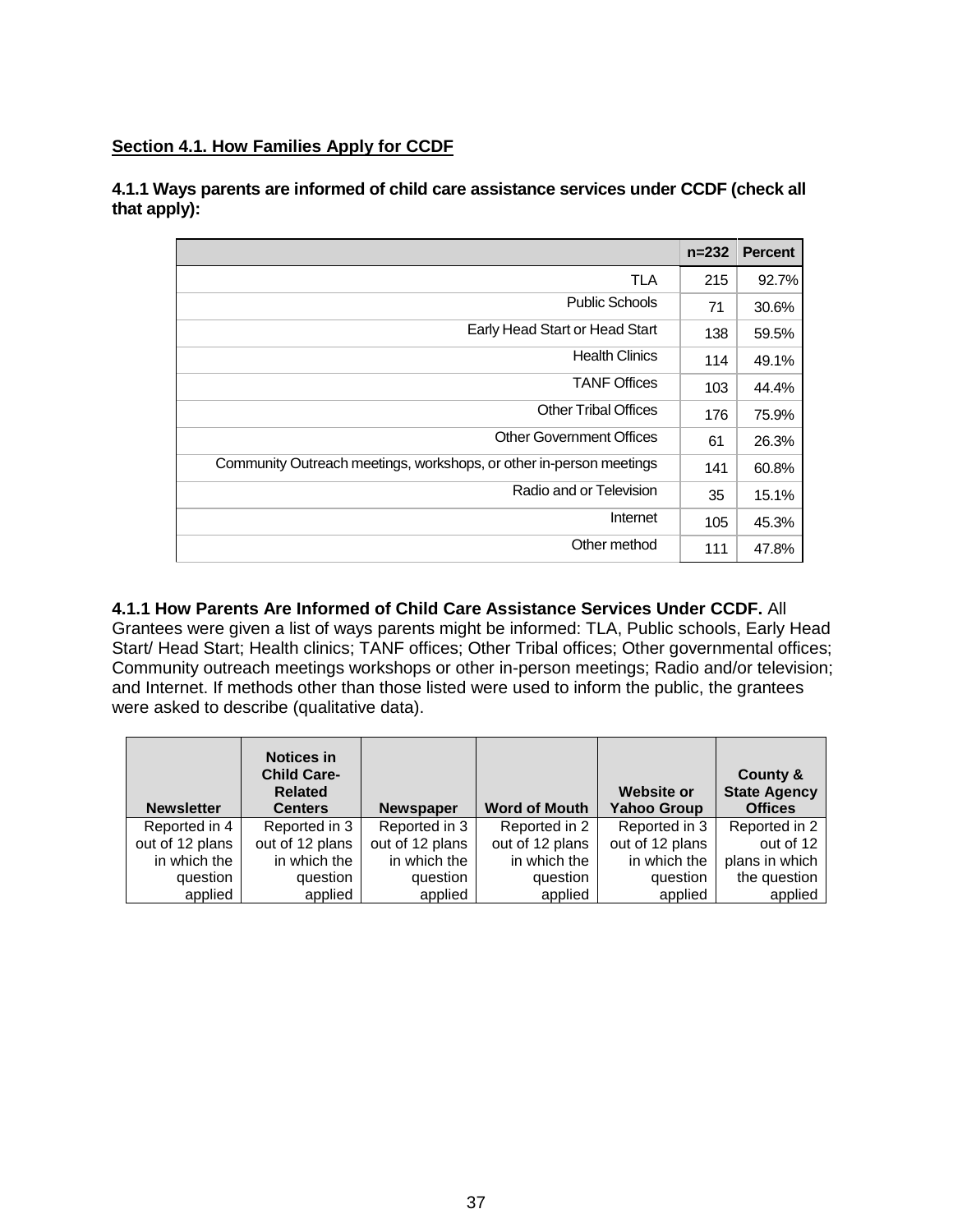|                                    | $n = 232$ | <b>Percent</b> |
|------------------------------------|-----------|----------------|
| In person interview or orientation | 229       | 98.7%          |
| Mail                               | 159       | 68.5%          |
| Phone and or fax                   | 124       | 53.4%          |
| Internet                           | 42        | 18.1%          |
| Email                              | 98        | 42.2%          |
| Other method                       | 38        | 16.4%          |

**4.1.2 Ways parents can apply for CCDF services (check all that apply):**

**4.1.2 How parents apply for CCDF Services.** All grantees were asked to check all applications methods used by the TLA from the following list: In Person Interview or Orientation; By Mail; By Phone/Fax; Through the Internet; and By Email. If other methods were used, some grantees described the following (qualitative data):

| <b>Outreach:</b><br><b>The Child</b><br>Care<br><b>Coordinator</b><br>Visits<br><b>Applicants &amp;</b> | <b>Pick Up</b><br><b>Application &amp;</b><br><b>Drop Off</b><br><b>Completed</b><br><b>Application at</b><br><b>CC Office</b> | Send<br><b>Completed</b><br><b>Application</b><br>via US Mail | Send<br><b>Completed</b><br><b>Application</b><br>via Electronic<br><b>Delivery</b> |
|---------------------------------------------------------------------------------------------------------|--------------------------------------------------------------------------------------------------------------------------------|---------------------------------------------------------------|-------------------------------------------------------------------------------------|
|                                                                                                         |                                                                                                                                |                                                               |                                                                                     |
| Reported in 1                                                                                           | Reported in 3                                                                                                                  | Reported in 2                                                 | Reported in 1                                                                       |
| out of 5 plans                                                                                          | out of 5 plans                                                                                                                 | out of 5 plans                                                | out of 5 plans in                                                                   |
| in which the                                                                                            | in which the                                                                                                                   | in which the                                                  | which the                                                                           |
| question<br>applied                                                                                     | question                                                                                                                       | question                                                      | question                                                                            |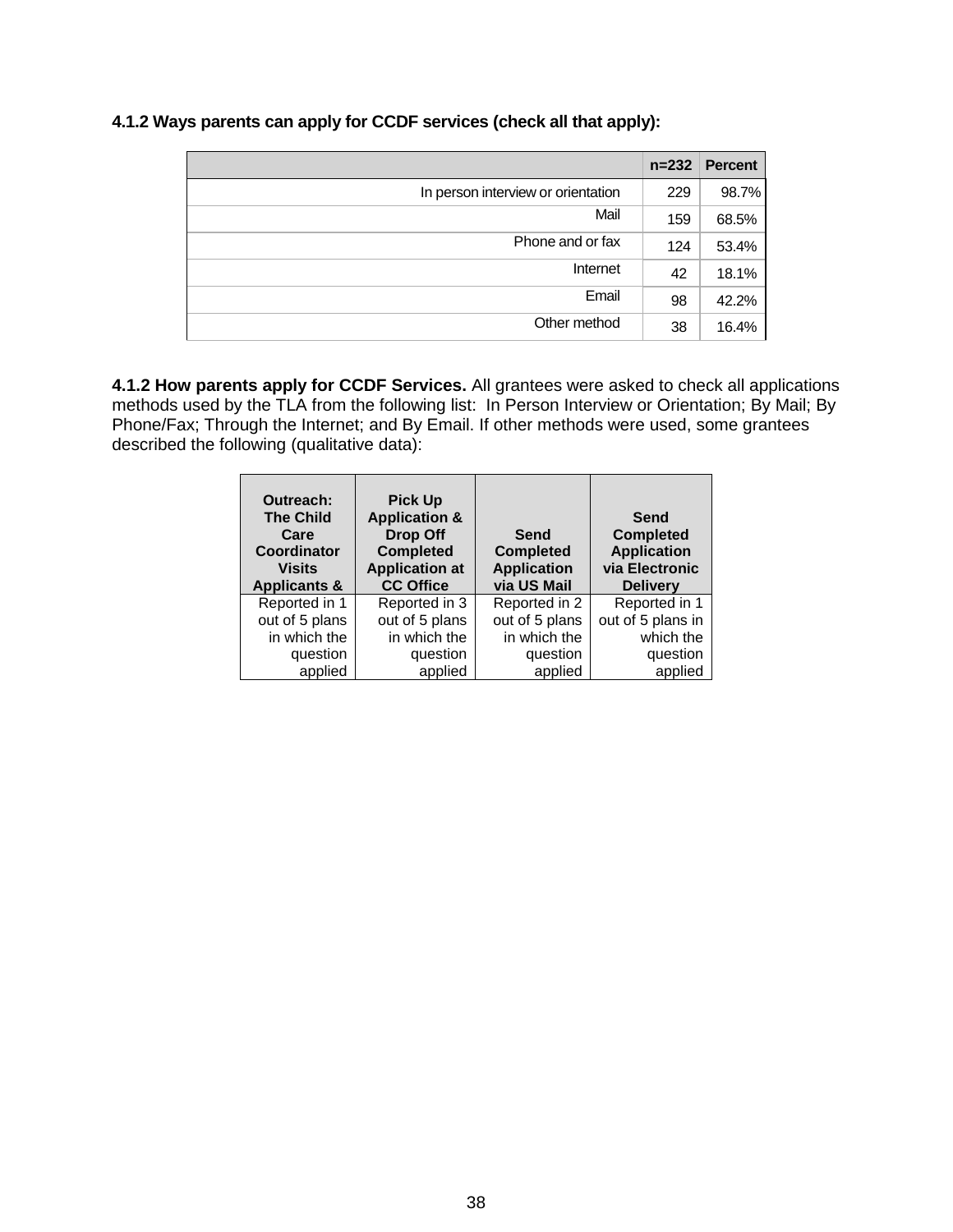**4.1.3. How Application Information is Verified.** All Grantees were asked to describe how the TLA documents and verifies the applicant information. Responses are coded in the following two tables (qualitative data).

| <b>Verify Income</b><br>with Pay<br>Stubs, Tax<br>Forms, Time<br><b>Sheets, Work</b><br><b>Schedules</b> | <b>Student</b><br><b>Status with</b><br><b>School</b><br>Schedule,<br><b>Attendance</b><br>Record,<br><b>Acceptance</b><br>Letter | Tribe's<br><b>Membership</b><br>Database is<br>Searched;<br><b>Certificate of</b><br>Indian Blood;<br><b>Enrollment</b><br>Card | <b>Families</b><br><b>Provide</b><br><b>Documentation</b><br>of Diagnosis | <b>Age of Child</b><br>with Birth<br>Certificate;<br><b>Baptismal</b><br>Certificate;<br><b>Adoption</b><br>Records;<br><b>Health</b><br><b>Records</b> | <b>Relative/</b><br><b>Foster Child</b><br><b>Status with</b><br><b>Verification</b><br><b>From</b><br><b>Placement</b><br>Agency |
|----------------------------------------------------------------------------------------------------------|-----------------------------------------------------------------------------------------------------------------------------------|---------------------------------------------------------------------------------------------------------------------------------|---------------------------------------------------------------------------|---------------------------------------------------------------------------------------------------------------------------------------------------------|-----------------------------------------------------------------------------------------------------------------------------------|
| Reported in 22                                                                                           | Reported in 15                                                                                                                    | Reported in 9                                                                                                                   | Reported in 1                                                             | Reported in 5                                                                                                                                           | Reported in 3                                                                                                                     |
| out of 26 plans                                                                                          | out of 26 plans                                                                                                                   | out of 26 plans                                                                                                                 | out of 26 plans                                                           | out of 26 plans                                                                                                                                         | out of 26                                                                                                                         |
| in which the                                                                                             | in which the                                                                                                                      | in which the                                                                                                                    | in which the                                                              | in which the                                                                                                                                            | plans in which                                                                                                                    |
| question                                                                                                 | question                                                                                                                          | question                                                                                                                        | question                                                                  | question                                                                                                                                                | the question                                                                                                                      |
| applied                                                                                                  | applied                                                                                                                           | applied                                                                                                                         | applied                                                                   | applied                                                                                                                                                 | applied                                                                                                                           |
| <b>Personal</b>                                                                                          |                                                                                                                                   |                                                                                                                                 |                                                                           |                                                                                                                                                         |                                                                                                                                   |
| <b>Interviews &amp;</b>                                                                                  |                                                                                                                                   |                                                                                                                                 |                                                                           |                                                                                                                                                         |                                                                                                                                   |
| <b>Signed</b>                                                                                            | County                                                                                                                            |                                                                                                                                 |                                                                           |                                                                                                                                                         |                                                                                                                                   |
| <b>Statement</b>                                                                                         | <b>Verifies</b>                                                                                                                   | <b>Residency is</b>                                                                                                             |                                                                           | <b>Health Status</b>                                                                                                                                    |                                                                                                                                   |
| that                                                                                                     | <b>Family is Not</b>                                                                                                              | <b>Documented</b>                                                                                                               |                                                                           | Usina                                                                                                                                                   |                                                                                                                                   |
| Information is                                                                                           | <b>Eligible for</b>                                                                                                               | by Financial                                                                                                                    |                                                                           | Immunization                                                                                                                                            | Government                                                                                                                        |
| <b>True</b>                                                                                              | <b>Their Program</b>                                                                                                              | <b>Statements</b>                                                                                                               | <b>TANF Status</b>                                                        | Cards                                                                                                                                                   | <b>Identity Card</b>                                                                                                              |
| Reported in 3                                                                                            | Reported in 2                                                                                                                     | Reported in 1                                                                                                                   | Reported in 1                                                             | Reported in 1                                                                                                                                           | Reported in 2                                                                                                                     |
| out of 26 plans                                                                                          | out of 26 plans                                                                                                                   | out of 26 plans                                                                                                                 | out of 26 plans                                                           | out of 26 plans                                                                                                                                         | out of 26                                                                                                                         |
| in which the                                                                                             | in which the                                                                                                                      | in which the                                                                                                                    | in which the                                                              | in which the                                                                                                                                            | plans in which                                                                                                                    |
| question                                                                                                 | question                                                                                                                          | question                                                                                                                        | question                                                                  | question                                                                                                                                                | the question                                                                                                                      |
| applied                                                                                                  | applied                                                                                                                           | applied                                                                                                                         | applied                                                                   | applied                                                                                                                                                 | applied                                                                                                                           |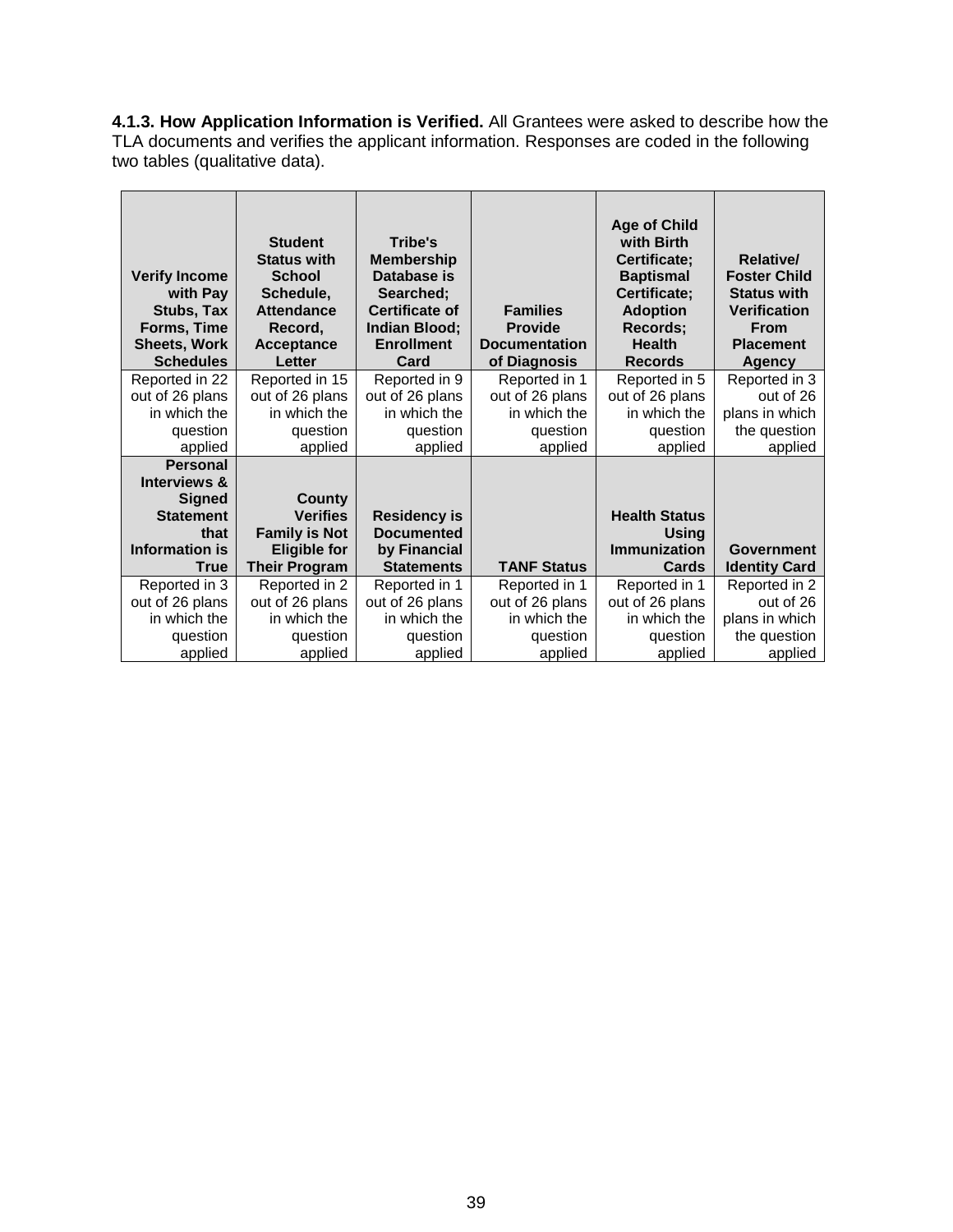## **4.1.4. TANF Agency's Criteria/Definitions Regarding Inability to Obtain Care**

**4.1.4.b.1 Definition of "Appropriate Child Care".** All Grantees were asked to provide the definition of "Appropriate child care" established by the TANF agency with whom they worked. The definitions provided were coded as follows (qualitative data):

| <b>Care that</b><br><b>Meets Health</b><br>& Safety<br><b>Standards</b> | <b>The Caregiver</b><br><b>Has Passed</b><br><b>Background</b><br><b>Checks</b> | Caregiver<br><b>Holds</b><br>Licensure or<br><b>Certification</b> | Care that is<br><b>Appropriate to</b><br>Child's Age,<br>Development,<br>Disabilities,<br>Language and<br><b>Other</b><br><b>Conditions</b> | <b>Care that</b><br><b>Follows</b><br>Federal,<br><b>County or</b><br><b>State Code or</b><br><b>Standard</b> | <b>Care that is</b><br><b>Available</b><br><b>During the</b><br><b>Recipient's</b><br><b>Hours of</b><br>Work,<br><b>Education</b><br>and Training |
|-------------------------------------------------------------------------|---------------------------------------------------------------------------------|-------------------------------------------------------------------|---------------------------------------------------------------------------------------------------------------------------------------------|---------------------------------------------------------------------------------------------------------------|----------------------------------------------------------------------------------------------------------------------------------------------------|
| Reported in 3                                                           | Reported in 1                                                                   | Reported in 15                                                    | Reported in 12                                                                                                                              | Reported in 10                                                                                                | Reported in 4                                                                                                                                      |
| out of 26 plans                                                         | out of 26 plans                                                                 | out of 26 plans                                                   | out of 26 plans                                                                                                                             | out of 26 plans                                                                                               | out of 26                                                                                                                                          |
| in which the                                                            | in which the                                                                    | in which the                                                      | in which the                                                                                                                                | in which the                                                                                                  | plans in which                                                                                                                                     |
| question                                                                | question                                                                        | question                                                          | question                                                                                                                                    | question                                                                                                      | the question                                                                                                                                       |
| applied                                                                 | applied                                                                         | applied                                                           | applied                                                                                                                                     | applied                                                                                                       | applied                                                                                                                                            |
|                                                                         |                                                                                 |                                                                   | A Dependable                                                                                                                                | <b>Provider's</b>                                                                                             |                                                                                                                                                    |
| Care that is                                                            |                                                                                 | <b>Determined</b>                                                 | or Trusted                                                                                                                                  | <b>Location is</b>                                                                                            |                                                                                                                                                    |
| <b>Free or Low</b>                                                      |                                                                                 | on a Case-                                                        | <b>Relative or</b>                                                                                                                          | within 30                                                                                                     |                                                                                                                                                    |
| Cost                                                                    |                                                                                 | <b>By-Case</b>                                                    | <b>Friend Who is</b>                                                                                                                        | <b>Minutes Travel</b>                                                                                         |                                                                                                                                                    |
| <b>Operated by</b>                                                      |                                                                                 | <b>Basis by</b>                                                   | Able and                                                                                                                                    | by Public or                                                                                                  |                                                                                                                                                    |
| Community                                                               | <b>Care Chosen</b>                                                              | <b>TANF Case</b>                                                  | <b>Willing To</b>                                                                                                                           | <b>Private</b>                                                                                                |                                                                                                                                                    |
| <b>Agency</b>                                                           | by Parents                                                                      | Manager                                                           | <b>Provide Care</b>                                                                                                                         | <b>Transportation</b>                                                                                         |                                                                                                                                                    |
| Reported in 4                                                           | Reported in 9                                                                   | Reported in 1                                                     | Reported in 6                                                                                                                               | Reported in 2                                                                                                 |                                                                                                                                                    |
| out of 26 plans                                                         | out of 26 plans                                                                 | out of 26 plans                                                   | out of 26 plans                                                                                                                             | out of 26 plans                                                                                               |                                                                                                                                                    |
| in which the                                                            | in which the                                                                    | in which the                                                      | in which the                                                                                                                                | in which the                                                                                                  |                                                                                                                                                    |
| question                                                                | question                                                                        | question                                                          | question                                                                                                                                    | question                                                                                                      |                                                                                                                                                    |
| applied                                                                 | applied                                                                         | applied                                                           | applied                                                                                                                                     | applied                                                                                                       |                                                                                                                                                    |

**4.1.4.b.2 Definition of 'Reasonable Distance' from Home to Child Care.** All Grantees were asked to provide the definition of "Reasonable Distance" established by the TANF agency with whom they worked. The definitions provided were coded as follows (qualitative data):

| Independent<br>Means of<br>Transportati<br>on Must Be<br><b>Reliable in</b><br>order to<br><b>Access Care</b> | <b>Must be</b><br><b>Within</b><br><b>Walking</b><br><b>Distance</b><br>from<br><b>Participant's</b><br>Home | Commute<br>Time<br><b>Cannot</b><br>Exceed 3<br>Hrs, 2 Hrs,<br><b>20 Minutes</b> | <b>Within 60-mile</b><br>or 10-mile<br><b>Radius of</b><br><b>Participant's</b><br>Home | <b>Distance</b><br><b>Agreed Upon</b><br>by Parent &<br><b>Provider:</b><br><b>Does Not</b><br><b>Interfere With</b><br><b>Parent's</b><br><b>Ability to</b><br>Work or to<br><b>Perform</b><br><b>Routines</b> | <b>Not Cost</b><br><b>Prohibitive:</b><br>Public &<br>Independent<br><b>Means of</b><br><b>Transportation</b><br>are Affordable | <b>Distance</b><br>that is<br>Normal or<br><b>Customary</b><br>for<br>Community |
|---------------------------------------------------------------------------------------------------------------|--------------------------------------------------------------------------------------------------------------|----------------------------------------------------------------------------------|-----------------------------------------------------------------------------------------|-----------------------------------------------------------------------------------------------------------------------------------------------------------------------------------------------------------------|---------------------------------------------------------------------------------------------------------------------------------|---------------------------------------------------------------------------------|
|                                                                                                               |                                                                                                              | Reported in                                                                      |                                                                                         |                                                                                                                                                                                                                 |                                                                                                                                 | Reported in                                                                     |
| Reported in 1                                                                                                 | Reported in 1                                                                                                | 9 out of 26                                                                      | Reported in 2                                                                           | Reported in 5                                                                                                                                                                                                   |                                                                                                                                 | 7 out of 26                                                                     |
| out of 26                                                                                                     | out of 26                                                                                                    | plans in                                                                         | out of 26 plans                                                                         | out of 26 plans                                                                                                                                                                                                 | Reported in 3                                                                                                                   | plans in                                                                        |
| plans in which                                                                                                | plans in which                                                                                               | which the                                                                        | in which the                                                                            | in which the                                                                                                                                                                                                    | out of 26 plans                                                                                                                 | which the                                                                       |
| the question                                                                                                  | the question                                                                                                 | question                                                                         | question                                                                                | question                                                                                                                                                                                                        | in which the                                                                                                                    | question                                                                        |
| applied                                                                                                       | applied                                                                                                      | applied                                                                          | applied                                                                                 | applied                                                                                                                                                                                                         | question applied                                                                                                                | applied                                                                         |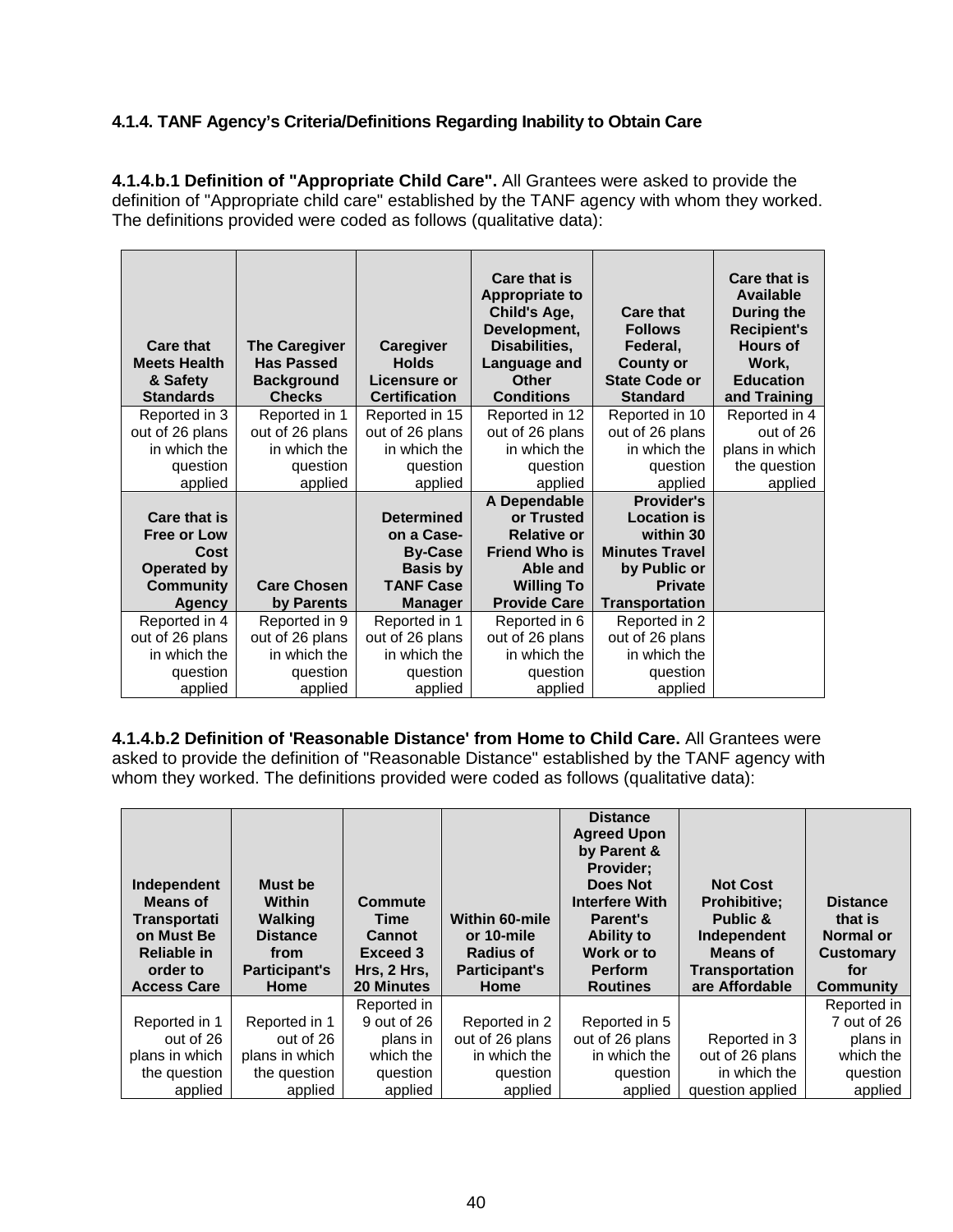**4.1.4.b.3. Definition of "Unsuitability of Informal Child Care".** All Grantees were asked to provide the definition of "Unsuitability of Informal Child Care" established by the TANF agency with whom they worked. The definitions provided were coded as follows (qualitative data):

| <b>Care that is</b><br><b>Exempt From</b><br>or Does Not<br><b>Meet State</b><br><b>Licensure</b><br><b>Requirements</b> | <b>Care That</b><br><b>Does Not Meet</b><br>Health &<br><b>Safety</b><br><b>Standards</b> | <b>Child Care</b><br>Setting<br>Infringes on<br><b>Family's</b><br><b>Religious</b><br><b>Beliefs</b> | To Be<br>Determined on<br>a Case-By-<br><b>Case Basis by</b><br><b>TANF Case</b><br>manager |
|--------------------------------------------------------------------------------------------------------------------------|-------------------------------------------------------------------------------------------|-------------------------------------------------------------------------------------------------------|---------------------------------------------------------------------------------------------|
| Reported in 8                                                                                                            | Reported in 9                                                                             | Reported in 1                                                                                         | Reported in 2                                                                               |
| out of 26 plans                                                                                                          | out of 26 plans                                                                           | out of 26 plans                                                                                       | out of 26 plans                                                                             |
| in which the                                                                                                             | in which the                                                                              | in which the                                                                                          | in which the                                                                                |
| question                                                                                                                 | question                                                                                  | question                                                                                              | question                                                                                    |
| applied                                                                                                                  | applied                                                                                   | applied                                                                                               | applied                                                                                     |
| <b>The Caregiver</b>                                                                                                     |                                                                                           |                                                                                                       |                                                                                             |
| Has a                                                                                                                    | <b>Background</b>                                                                         |                                                                                                       | <b>Parent States</b>                                                                        |
| <b>Substantiated</b>                                                                                                     | <b>Check</b>                                                                              | <b>Child Care</b>                                                                                     | <b>That Their</b>                                                                           |
| <b>Complaint</b>                                                                                                         | <b>Justifies</b>                                                                          | <b>Not Within A</b>                                                                                   | child is At-                                                                                |
| <b>Against</b>                                                                                                           | Denial to be                                                                              | <b>Reasonable</b>                                                                                     | <b>Risk of</b>                                                                              |
| Him/Her                                                                                                                  | <b>Provider</b>                                                                           | <b>Distance</b>                                                                                       | <b>Abuse/Neglect</b>                                                                        |
| Reported in 2                                                                                                            | Reported in 3                                                                             | Reported in 1                                                                                         | Reported in 2                                                                               |
| out of 26 plans                                                                                                          | out of 26 plans                                                                           | out of 26 plans                                                                                       | out of 26 plans                                                                             |
| in which the                                                                                                             | in which the                                                                              | in which the                                                                                          | in which the                                                                                |
| question                                                                                                                 | question                                                                                  | question                                                                                              | question                                                                                    |
| applied                                                                                                                  | applied                                                                                   | applied                                                                                               | applied                                                                                     |

**4.1.4.b.4. Definition of "Affordable Arrangements".** All Grantees were asked to provide the definition of "Affordable Child Care Arrangements" established by the TANF agency with whom they worked. The definitions provided were coded as follows (qualitative data):

| Percentage of<br><b>Income (After</b><br>Subsidies)<br><b>Does Not</b><br><b>Exceed 10 or</b><br>14% | <b>Provider</b><br><b>Agrees Child</b><br><b>Care Subsidy</b><br><b>Provided by</b><br><b>Tribal TANF</b><br>as Full | Defined by<br><b>State Market</b><br><b>Survey or</b><br><b>State</b> | To Be<br>Determined on<br>a Case-By-<br><b>Case Basis by</b><br><b>TANF Case</b> |
|------------------------------------------------------------------------------------------------------|----------------------------------------------------------------------------------------------------------------------|-----------------------------------------------------------------------|----------------------------------------------------------------------------------|
|                                                                                                      | <b>Payment</b>                                                                                                       | Legislature                                                           | manager                                                                          |
| Reported in 3                                                                                        | Reported in 1                                                                                                        | Reported in 20                                                        | Reported in 2                                                                    |
| out of 26 plans                                                                                      | out of 26 plans                                                                                                      | out of 26 plans                                                       | out of 26 plans                                                                  |
| in which the                                                                                         | in which the                                                                                                         | in which the                                                          | in which the                                                                     |
| question<br>applied                                                                                  | question                                                                                                             | question<br>applied                                                   | question<br>applied                                                              |

**Ways parents are informed about the exception to individual penalties associated with TANF work requirements (check all that apply):**

|              |     | $N=232$ Percent |
|--------------|-----|-----------------|
| In writing   | 121 | 52.2%           |
| Verbally     | 128 | 55.2%           |
| Other method | 47  | 20.3%           |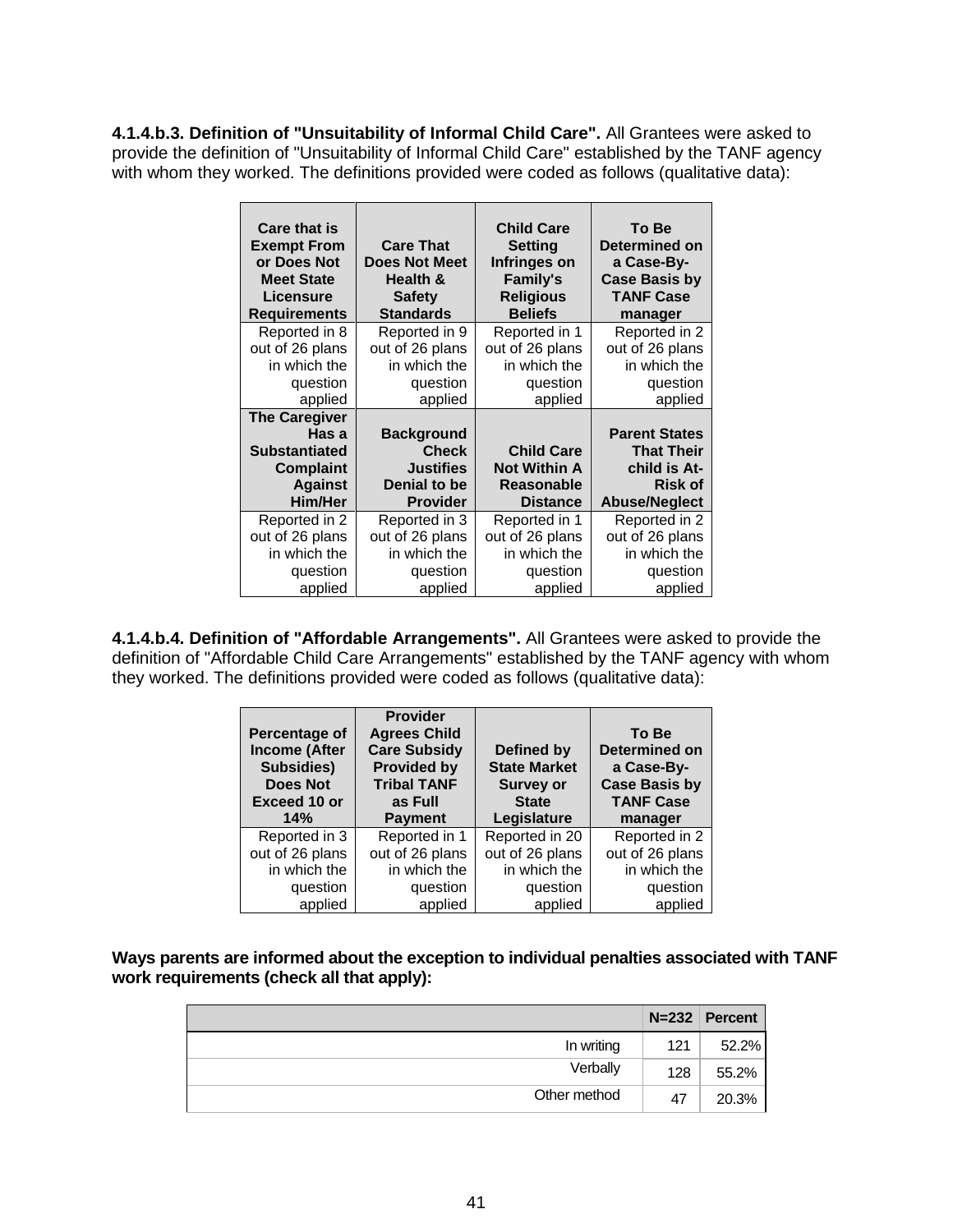**4.1.4.c. How Parents Learn about TANF Exceptions to Penalties.** All Grantees were asked to check ways they use to inform parents who receive TANF benefits about the exception to individual penalties associated with the TANF work requirements from a list that included: In writing and Verbally. Some Grantees described other ways which are coded in the following table (qualitative data).

| <b>TANF Staff</b><br>Inform<br><b>Parents</b><br><b>Directly</b> | <b>TANF Staff</b><br>and CCDF<br><b>Program Staff</b><br>Inform<br><b>Parents</b> |
|------------------------------------------------------------------|-----------------------------------------------------------------------------------|
| Reported in 5                                                    | Reported in 1                                                                     |
| out of 6 plans                                                   | out of 6 plans                                                                    |
| in which the                                                     | in which the                                                                      |
| question                                                         | question                                                                          |
| applied                                                          | applied                                                                           |

### **4.1.5 Is the application process different for families receiving TANF?**

|                | n   | <b>Percent</b> |
|----------------|-----|----------------|
| Did not answer | 8   | 3.4%           |
| No l           | 205 | 88.4%          |
| Yes            | 19  | 8.2%           |
|                | 232 | 100.0%         |

**4.1.5. Application Process for TANF Families.** All Grantees were asked if the application process for child care under CCDF was different for families receiving TANF. Those that said "Yes" were asked to describe. Responses were codes as follows (qualitative data):

| <b>Step One</b><br><b>Starts with</b><br>the TANF<br><b>Worker</b> | <b>The Child</b><br>Care<br><b>Application &amp;</b><br><b>Process is</b><br><b>Different</b> | This is<br><b>Accomplished</b><br>by the State<br><b>Department</b> |
|--------------------------------------------------------------------|-----------------------------------------------------------------------------------------------|---------------------------------------------------------------------|
| Reported in 2                                                      | Reported in 1                                                                                 | Reported in 1                                                       |
| out of 4 plans                                                     | out of 4 plans                                                                                | out of 4 plans                                                      |
| in which the                                                       | in which the                                                                                  | in which the                                                        |
| question                                                           | question                                                                                      | question                                                            |
| applied                                                            | applied                                                                                       | applied                                                             |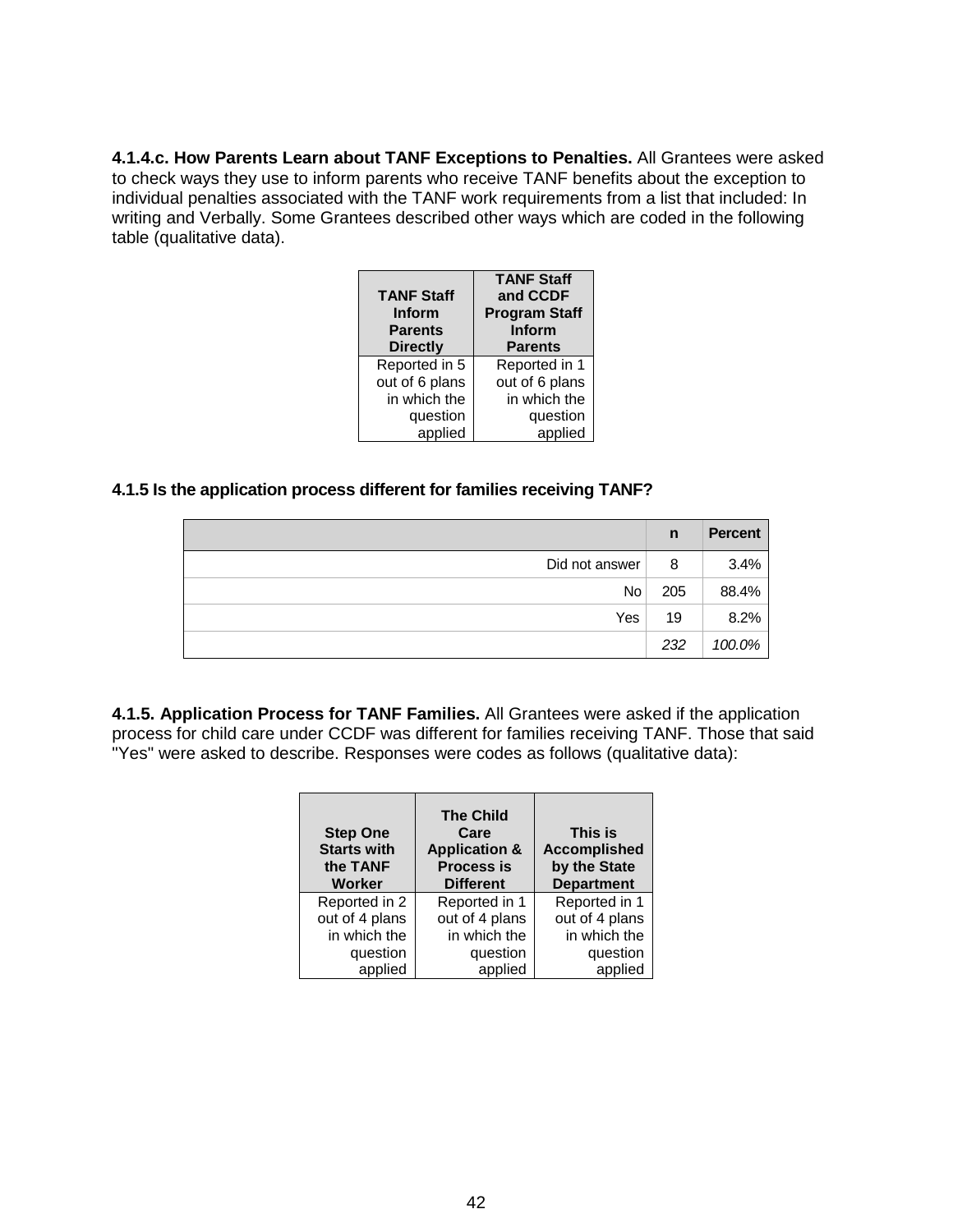# **Part Five. Activities and Services to Improve the Quality of Child Care**

Part 5 of the tribal CCDF Plan includes six broad sections that includes six questions. These sections describe TLA needs, goals, and activities for the implementation of child care quality improvement activities. All six questions from these sections were selected for analysis by TRC Community of Learning members.

Note: Quantitative data are from 232 available plans while qualitative data are from a randomly selected subset of 26 plans representing ten CCDF regions. Except where specified as qualitative data, tables include quantitative data. Responses to quantitative questions are not mutually exclusive.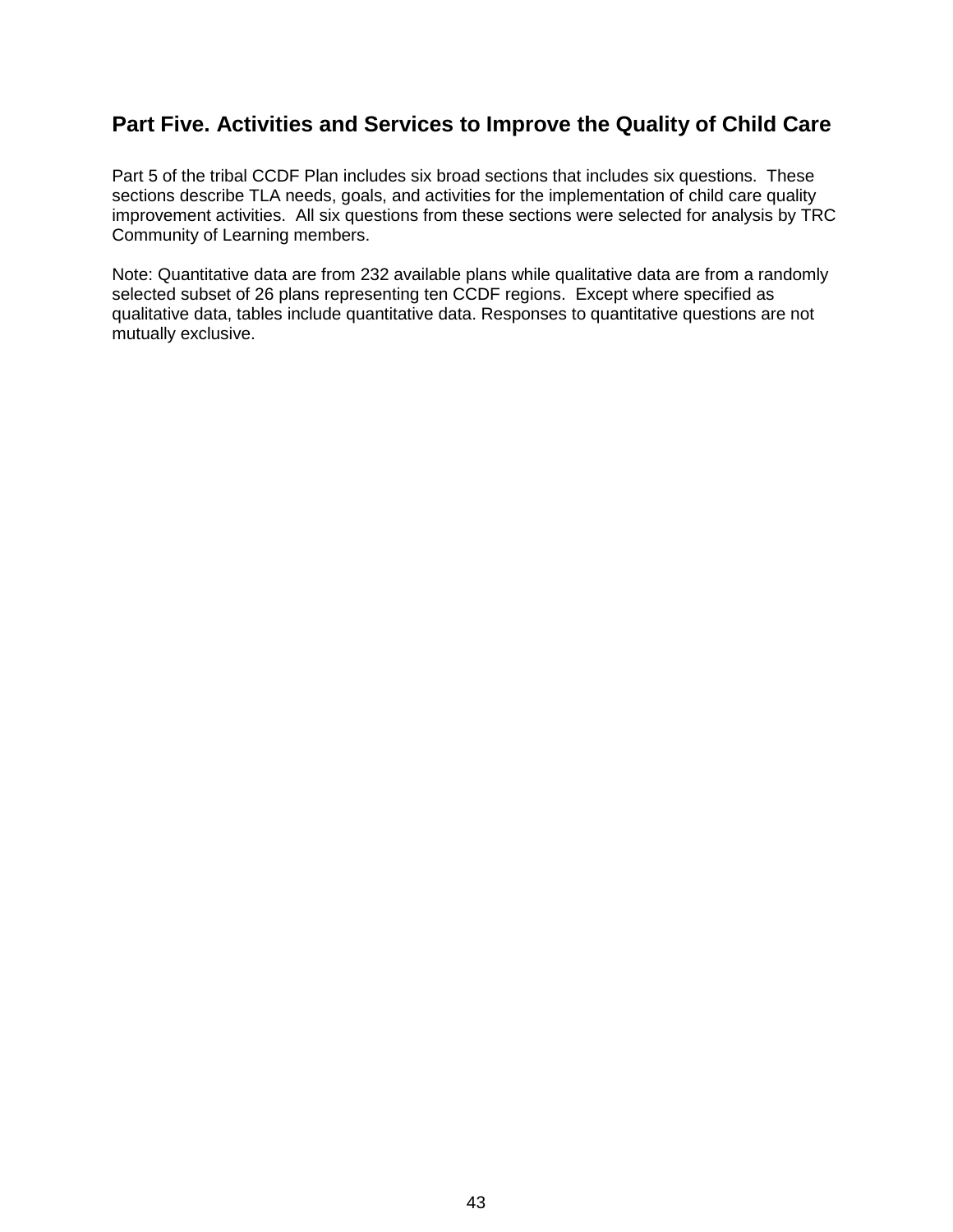## **Section 5.1 Quality Improvement Needs**

**5.1.1 Quality & Training Needs of Providers**. All Grantees were asked to describe how the TLA learns about the quality of care currently offered and the training needs of providers. Responses are coded in the following table (qualitative data):

| <b>Families Provide</b><br><b>Feedback to</b><br><b>Program</b> ; Program<br>provides<br>education | <b>Ratings from Past</b><br><b>Participants with a</b><br><b>Provider are</b><br><b>Shared</b> | <b>Share Information</b><br>about Providers<br>and Refer New<br><b>Families</b> | <b>Provide Access to</b><br>Training/<br><b>Education Outside</b> | <b>In-Community or</b><br><b>In-House Training</b><br>& Consultation for<br><b>Providers</b> |
|----------------------------------------------------------------------------------------------------|------------------------------------------------------------------------------------------------|---------------------------------------------------------------------------------|-------------------------------------------------------------------|----------------------------------------------------------------------------------------------|
| Reported in 7 out of                                                                               | Reported in 1 out of                                                                           |                                                                                 |                                                                   |                                                                                              |
| 26 plans in which                                                                                  | 26 plans in which                                                                              | Reported in 1 out of                                                            | Reported in 5 out of                                              | Reported in 11 out                                                                           |
| the question                                                                                       | the question                                                                                   | 26 plans in which the                                                           | 26 plans in which                                                 | of 26 plans in which                                                                         |
| applied                                                                                            | applied                                                                                        | question applied                                                                | the question applied                                              | the question applied                                                                         |
|                                                                                                    | <b>Provide materials</b>                                                                       |                                                                                 |                                                                   |                                                                                              |
|                                                                                                    | and grants to                                                                                  |                                                                                 |                                                                   |                                                                                              |
|                                                                                                    | assist providers                                                                               |                                                                                 |                                                                   |                                                                                              |
|                                                                                                    | to meet standards                                                                              | <b>Parents Decision</b>                                                         | <b>Self Assessment:</b>                                           | <b>Monitoring and</b>                                                                        |
| Licensure                                                                                          | or care for                                                                                    | about Health &                                                                  | <b>Program Level and</b>                                          | <b>Check Ins with</b>                                                                        |
| <b>Process</b>                                                                                     | children                                                                                       | <b>Safety</b>                                                                   | <b>Provider Level</b>                                             | <b>Providers</b>                                                                             |
| Reported in 5 out of                                                                               | Reported in 5 out of                                                                           |                                                                                 |                                                                   |                                                                                              |
| 26 plans in which                                                                                  | 26 plans in which                                                                              | Reported in 1 out of                                                            | Reported in 6 out of                                              | Reported in 14 out                                                                           |
| the question                                                                                       | the question                                                                                   | 26 plans in which the                                                           | 26 plans in which                                                 | of 26 plans in which                                                                         |
| applied                                                                                            | applied                                                                                        | question applied                                                                | the question applied                                              | the question applied                                                                         |

## **Section 5.3. Quality Improvement Activities the TLA Plans to Implement**

### **a) Quality Training Activities (check all that apply)**

| <b>Training Topics</b>                      | $n = 232$ | <b>Percent</b> |
|---------------------------------------------|-----------|----------------|
| Child development                           | 179       | 77.2%          |
| Infant and toddler care                     | 161       | 69.4%          |
| Physical activity and nutrition             | 191       | 82.3%          |
| Language and literacy                       | 161       | 69.4%          |
| Inclusive child care for special needs kids | 96        | 41.4%          |
| Health and safety                           | 203       | 87.5%          |
| Social-emotional development                | 156       | 67.2%          |
| Fiscal management                           | 70        | 30.2%          |
| Administration and program management       | 104       | 44.8%          |
| Curriculum development and instruction      | 138       | 59.5%          |
| Child care as a business                    | 61        | 26.3%          |
| Other topics                                | 74        | 31.9%          |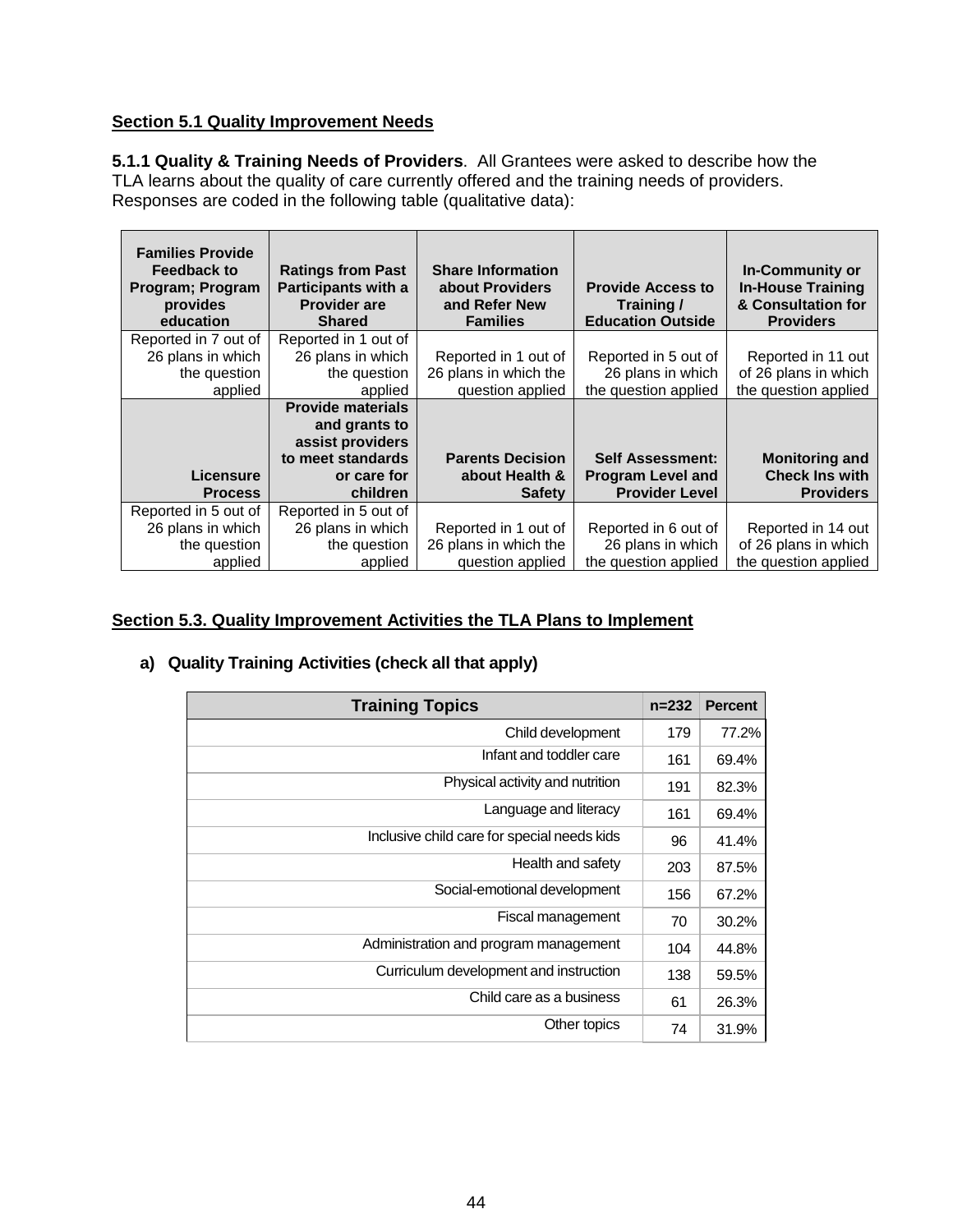**5.3.a.1 Training Topics for Quality Improvement Activities.** Grantees were asked to identify the quality improvement activities the they intend to implement from a list that included the following: Child development, Infant and toddler child care; Physical activity and nutrition; Language and literacy; Inclusive child care for special needs children; Health and safety; Socialemotional development; Fiscal management; Administration and program management; Curriculum development and instruction; and Child Care as a business. If the grantee described other topics that were not listed, they are coded in the following table (qualitative data).

| <b>Specific Topics:</b><br><b>School</b><br>Readiness,<br><b>Brain Research/</b><br>Development,<br>Power of<br><b>Observation</b> | <b>Cultural</b><br>Sensitivity,<br><b>Cultural &amp;</b><br><b>Tribal</b><br>Information.<br><b>Tribal History</b><br>(Trauma) | Head<br>Start/<br>Early<br>HS's<br><b>Topics</b> | <b>Parent</b><br><b>Education</b> | What<br><b>Regional CC</b><br><b>Agencies</b><br><b>Have to Offer</b> | <b>Attend</b><br><b>National</b><br><b>Conferences</b> | <b>Depends</b><br>on<br>funding |
|------------------------------------------------------------------------------------------------------------------------------------|--------------------------------------------------------------------------------------------------------------------------------|--------------------------------------------------|-----------------------------------|-----------------------------------------------------------------------|--------------------------------------------------------|---------------------------------|
|                                                                                                                                    |                                                                                                                                | Reported                                         |                                   |                                                                       |                                                        | Reported                        |
|                                                                                                                                    |                                                                                                                                | in 1 out of                                      | Reported in                       |                                                                       |                                                        | in 1 out of                     |
|                                                                                                                                    | Reported in 5                                                                                                                  | 12 plans                                         | 1 out of 12                       | Reported in 1                                                         | Reported in 2                                          | 12 plans                        |
| Reported in 4 out                                                                                                                  | out of 12 plans                                                                                                                | in which                                         | plans in                          | out of 12 plans                                                       | out of 12                                              | in which                        |
| of 12 plans in                                                                                                                     | in which the                                                                                                                   | the                                              | which the                         | in which the                                                          | plans in which                                         | the                             |
| which the                                                                                                                          | question                                                                                                                       | question                                         | question                          | question                                                              | the question                                           | question                        |
| question applied                                                                                                                   | applied                                                                                                                        | applied                                          | applied                           | applied                                                               | applied                                                | applied                         |

| <b>Strategies for Making Training Accessible</b> | $n = 232$ | <b>Percent</b> |
|--------------------------------------------------|-----------|----------------|
| Grants or stipends to attend training events     | 117       | 50.4%          |
| Time off to attend training                      | 124       | 53.5%          |
| Make substitute providers available              | 124       | 53.5%          |
| Other strategies for making training accessible  | 90        | 38.8%          |

**5.3.a.3 Strategies that Make Training Accessible for Providers.** Grantees were asked to identify the strategies they used for making training accessible from the following list: Grants or stipends for attending training events; Time off to attend training; and Make substitute providers available. If the grantee described other topics that were not listed, they are coded in the following table (qualitative data).

| <b>Staff are Certified</b><br>in Many Curricula | <b>Provide</b><br><b>Substitutes so</b><br><b>Providers Can</b><br><b>Attend Training</b> | <b>Provide</b><br><b>Scholarships</b> | <b>Maintain List serve</b><br>for Providers | Depends on<br><b>Funding</b> |
|-------------------------------------------------|-------------------------------------------------------------------------------------------|---------------------------------------|---------------------------------------------|------------------------------|
| Reported in 1 out of                            | Reported in 1 out of                                                                      | Reported in 1 out of                  | Reported in 1 out of                        | Reported in 2 out of         |
| 8 plans in which the                            | 8 plans in which the                                                                      | 8 plans in which the                  | 8 plans in which the                        | 8 plans in which the         |
| question applied                                | question applied                                                                          | question applied                      | question applied                            | question applied             |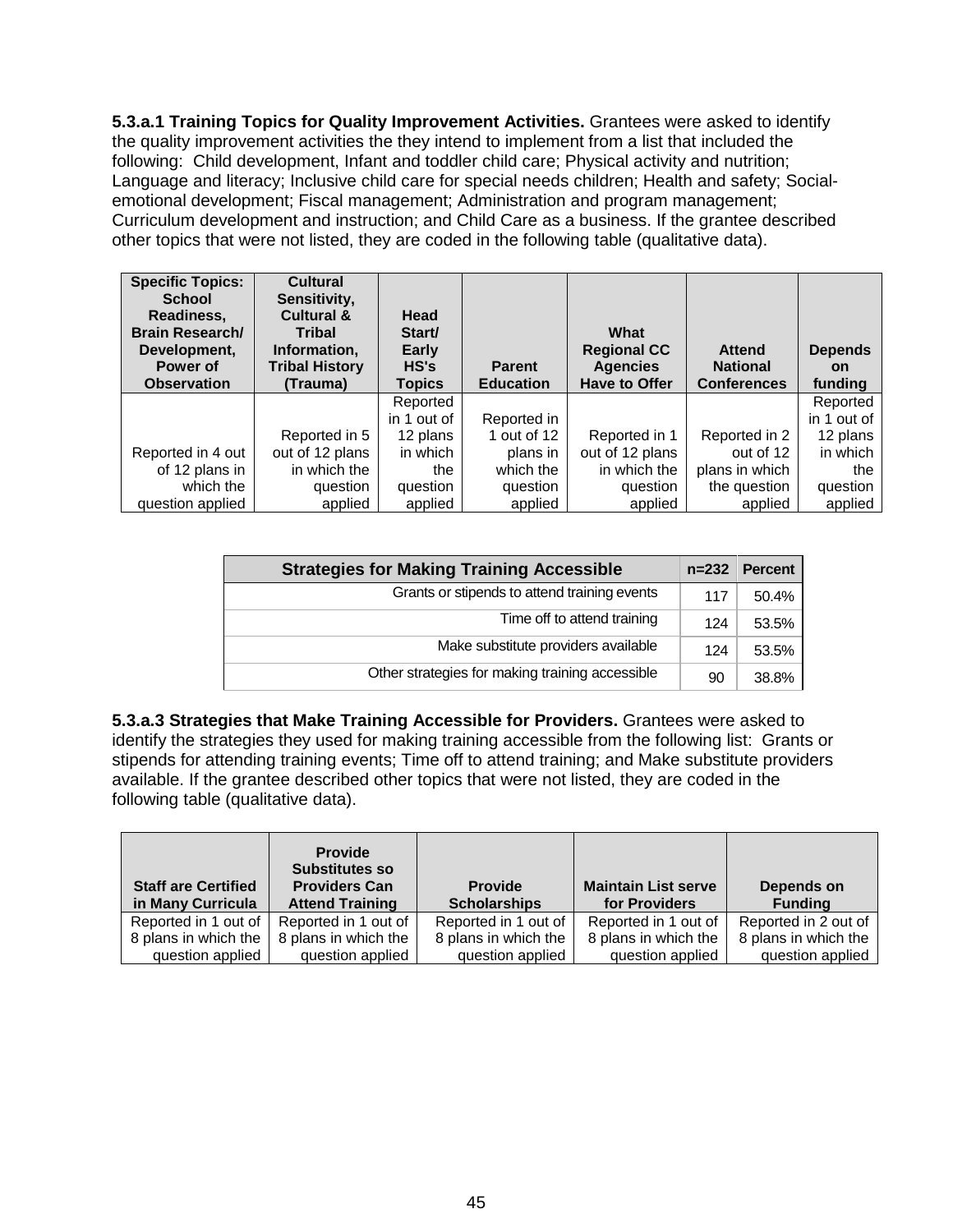| <b>Training Outcomes</b>               | $n = 232$ | <b>Percent</b> |
|----------------------------------------|-----------|----------------|
| Certificate                            | 191       | 82.3%          |
| Credential                             | 73        | 31.5%          |
| Degree                                 | 58        | 25.0%          |
| Credit towards required training hours | 137       | 59.1%          |
| Other training outcomes                | 33        | 14.2%          |

**5.3.a.5 Training Outcomes.** Grantees were asked to identify the training outcomes they expected from the following list: Certificate; Credential; Degree; and Credit towards required training hours. If the grantee described other topics that were not listed, they are coded in the following table (qualitative data).

| <b>Enhanced Quality</b><br>of Services | 80% of Providers<br><b>Obtain 3 or 4 Star</b><br>Rating | <b>Outcomes Vary &amp;</b><br>Depend of<br><b>Provider's</b><br><b>Individual Needs</b><br>and<br><b>Accomplishments</b> | <b>Providers Obtain</b><br><b>Certifications</b> | <b>Providers Become</b><br><b>Child Development</b><br><b>Associates</b> |
|----------------------------------------|---------------------------------------------------------|--------------------------------------------------------------------------------------------------------------------------|--------------------------------------------------|--------------------------------------------------------------------------|
| Reported in 1 out of                   | Reported in 1 out of                                    | Reported in 1 out of                                                                                                     | Reported in 1 out of                             | Reported in 1 out of                                                     |
| 6 plans in which the                   | 6 plans in which the                                    | 6 plans in which the                                                                                                     | 6 plans in which the                             | 6 plans in which the                                                     |
| question applied                       | question applied                                        | question applied                                                                                                         | question applied                                 | question applied                                                         |

### **b) Ways the TLA Plans to Assist Providers in Meeting Licensing and Health and Safety Standards (check all that apply)**

|                                                      | $n = 232$ | <b>Percent</b> |
|------------------------------------------------------|-----------|----------------|
| Provide H&S materials and equipment                  | 186       | 80.2%          |
| Grants / mini-grants for H&S materials and equipment | 59        | 25.4%          |
| Classroom materials and resources                    | 149       | 64.2%          |
| Financial assistance                                 | 65        | 28.0%          |
| Other types of assistance                            | 41        | 17.7%          |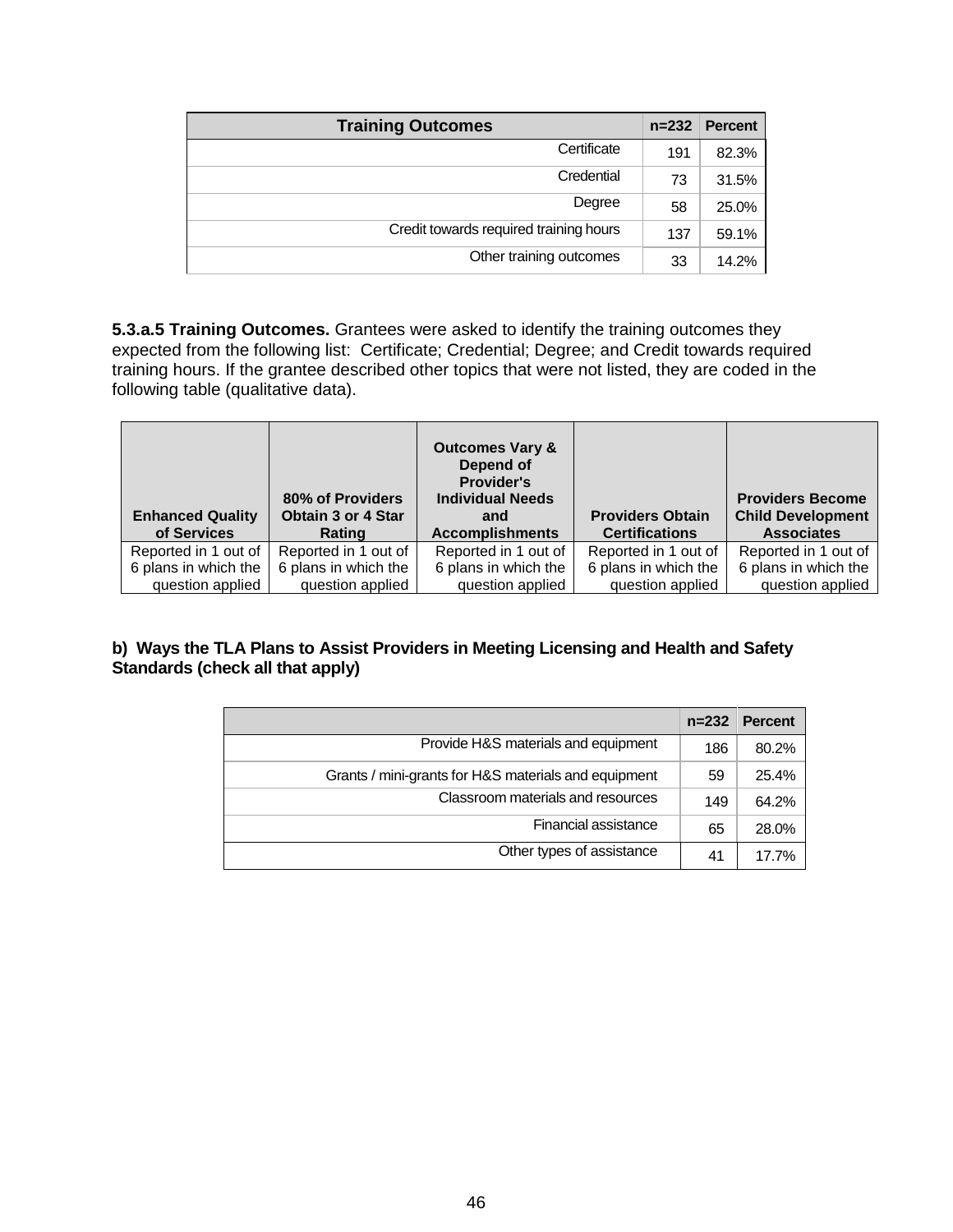### **5.3.b. Assisting Providers in Meeting Licensing and Health and Safety Standards.**

Grantees were asked to identify the ways they assist providers in meeting licensing and health and safety standards from the following list: Provide health and safety materials/equipment; Grants/mini-grants for health and safety equipment/materials; Classroom materials and resources; and Financial assistance in meeting licensing requirements. If the grantee described other ways, they were described. The responses are coded in the following table (qualitative data).

| <b>Offer College</b><br><b>Credits / Hours</b><br>are Earned | <b>Staff Become</b><br><b>Certified Trainers</b> | <b>Activities Depend</b><br>on Funding Being<br><b>Available</b> | <b>Minimum 10 Hours</b><br>Per Year are<br><b>Required</b> |
|--------------------------------------------------------------|--------------------------------------------------|------------------------------------------------------------------|------------------------------------------------------------|
| Reported in 2 out of                                         | Reported in 1 out of                             | Reported in 2 out of                                             | Reported in 1 out of                                       |
| 5 plans in which the                                         | 5 plans in which the                             | 5 plans in which the                                             | 5 plans in which the                                       |
| question applied                                             | question applied                                 | question applied                                                 | question applied                                           |
| 5                                                            | 5                                                | 5                                                                |                                                            |
| 40%                                                          | 20%                                              | 40%                                                              | 20%                                                        |

### **c) Consumer Education that TLA Plans to Implement (check all that apply)**

|                                                         | $n = 232$ | <b>Percent</b> |
|---------------------------------------------------------|-----------|----------------|
| <b>Resource and Referral Services</b>                   | 181       | 78.0%          |
| Resource library for providers and parents              | 117       | 50.4%          |
| Newsletter for providers and parents                    | 130       | 56.0%          |
| Parent handbooks                                        | 146       | 62.9%          |
| Toy lending library                                     | 46        | 19.8%          |
| Internet-based consumer education on quality child care | 69        | 29.7%          |
| Other types of education                                | 37        | 15.9%          |

**5.3.c. Consumer Education Activities.** Grantees were asked to identify consumer education activities they plan to implement from the following list: Resource and referral services; Resource library for parents and providers; Newsletters for providers and parents; Parent handbooks; Toy lending library; and Internet-based consumer education on quality child care. If the grantee described other ways, they were described and the responses are coded in the following table (qualitative data).

| <b>Promote on-line</b><br>resources | <b>Provide List of</b><br>Program<br><b>Resources that</b><br>are Local | <b>Promote</b><br><b>Community Events</b> | <b>Provide</b><br><b>Educational</b><br><b>Information</b> |
|-------------------------------------|-------------------------------------------------------------------------|-------------------------------------------|------------------------------------------------------------|
| Reported in 1 out of                | Reported in 1 out of                                                    | Reported in 1 out of                      | Reported in 1 out of                                       |
| 4 plans in which the                | 4 plans in which the                                                    | 4 plans in which the                      | 4 plans in which the                                       |
| question applied                    | question applied                                                        | question applied                          | question applied                                           |
| <b>Submit</b>                       |                                                                         |                                           | <b>Activities Depend</b>                                   |
| Information for a                   | <b>Promote Training</b>                                                 | <b>Refer Applicants to</b>                | on Funding Being                                           |
| <b>Newsletter</b>                   | <b>Events</b>                                                           | <b>Local Programs</b>                     | <b>Available</b>                                           |
| Reported in 1 out of                | Reported in 1 out of                                                    | Reported in 1 out of                      | Reported in 2 out of                                       |
| 4 plans in which the                | 4 plans in which the                                                    | 4 plans in which the                      | 4 plans in which the                                       |
| question applied                    | question applied                                                        | question applied                          | question applied                                           |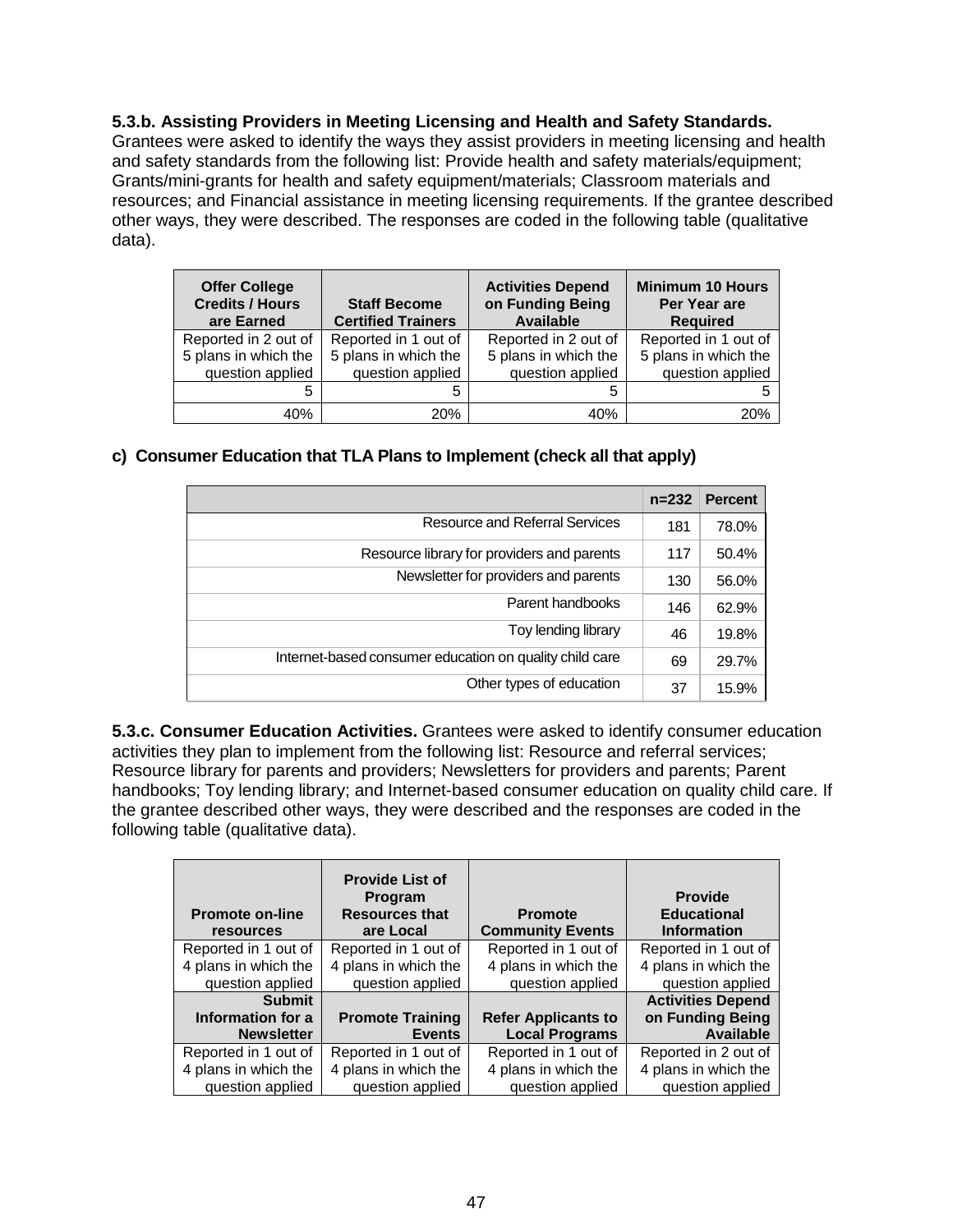**d) Staff Compensation & Financial Incentives for Programs that TLA Plans to Implement (check all that apply)**

|                                                                                                      | $n = 232$ | <b>Percent</b> |
|------------------------------------------------------------------------------------------------------|-----------|----------------|
| Supplement staff wages                                                                               | 44        | 19.0%          |
| Bonuses to recruit providers caring for infants and toddlers or other<br>areas of provider shortages | 24        | 10.3%          |
| Increase staff compensation in blended Child Care or Head Start<br>programs                          | 30        | 12.9%          |
| Bonuses to higher quality programs                                                                   | 32        | 13.8%          |
| Implement cash and non-cash career ladder incentives                                                 | 40        | 17.2%          |
| Other compensation or incentive                                                                      | 46        | 19.8%          |

**5.3.d. Staff Compensation & Financial Incentives for Programs.** Grantees were asked to identify ways they plan to use to compensate staff and provide incentives for programs from the following list: Supplement wages of staff; Bonuses to recruit providers caring for infants/toddlers or other areas of provider shortages; Increase staff compensation in blended Child Care/Head Start programs; Bonuses to higher quality programs; and Implement case and non-cash careerladder incentives. If the grantee described other ways, they were described and the responses are coded in the following table (qualitative data).

| Increase in<br>Salary or<br><b>Reimbursement</b><br>Rate | <b>Provide</b><br><b>Incentives</b> | <b>Allow</b><br><b>Staff to</b><br><b>Attend</b><br><b>Trainings</b> | <b>Provide</b><br><b>Monetary</b><br><b>Compensation</b> | Federal<br><b>Grants</b> | <b>Salary is</b><br><b>Subsidized</b> | <b>Activities</b><br>Depend on<br><b>Funding</b><br><b>Being</b><br><b>Available</b> |
|----------------------------------------------------------|-------------------------------------|----------------------------------------------------------------------|----------------------------------------------------------|--------------------------|---------------------------------------|--------------------------------------------------------------------------------------|
|                                                          | Reported in                         | Reported                                                             |                                                          | Reported in              | Reported in                           |                                                                                      |
|                                                          | 2 out of 7                          | in 1 out of                                                          |                                                          | 1 out of 7               | 1 out of 7                            | Reported in 1                                                                        |
| Reported in 2                                            | plans in                            | 7 plans in                                                           | Reported in 1                                            | plans in                 | plans in                              | out of 7 plans                                                                       |
| out of 7 plans in                                        | which the                           | which the                                                            | out of 7 plans in                                        | which the                | which the                             | in which the                                                                         |
| which the                                                | question                            | question                                                             | which the                                                | question                 | question                              | question                                                                             |
| question applied                                         | applied                             | applied                                                              | question applied                                         | applied                  | applied                               | applied                                                                              |

### **e) School Age Activities that TLA Plans to Implement (check all that apply)**

|                                        | $n = 232$ | <b>Percent</b> |
|----------------------------------------|-----------|----------------|
| Cultural activities with elders        | 119       | 51.3%          |
| Culturally-based summer youth programs | 121       | 52.2%          |
| Mentoring program                      | 54        | 23.3%          |
| Drug prevention program                | 80        | 34.5%          |
| Teen pregnancy prevention program      | 44        | 19.0%          |
| Other school-age care activities       | 67        | 28.9%          |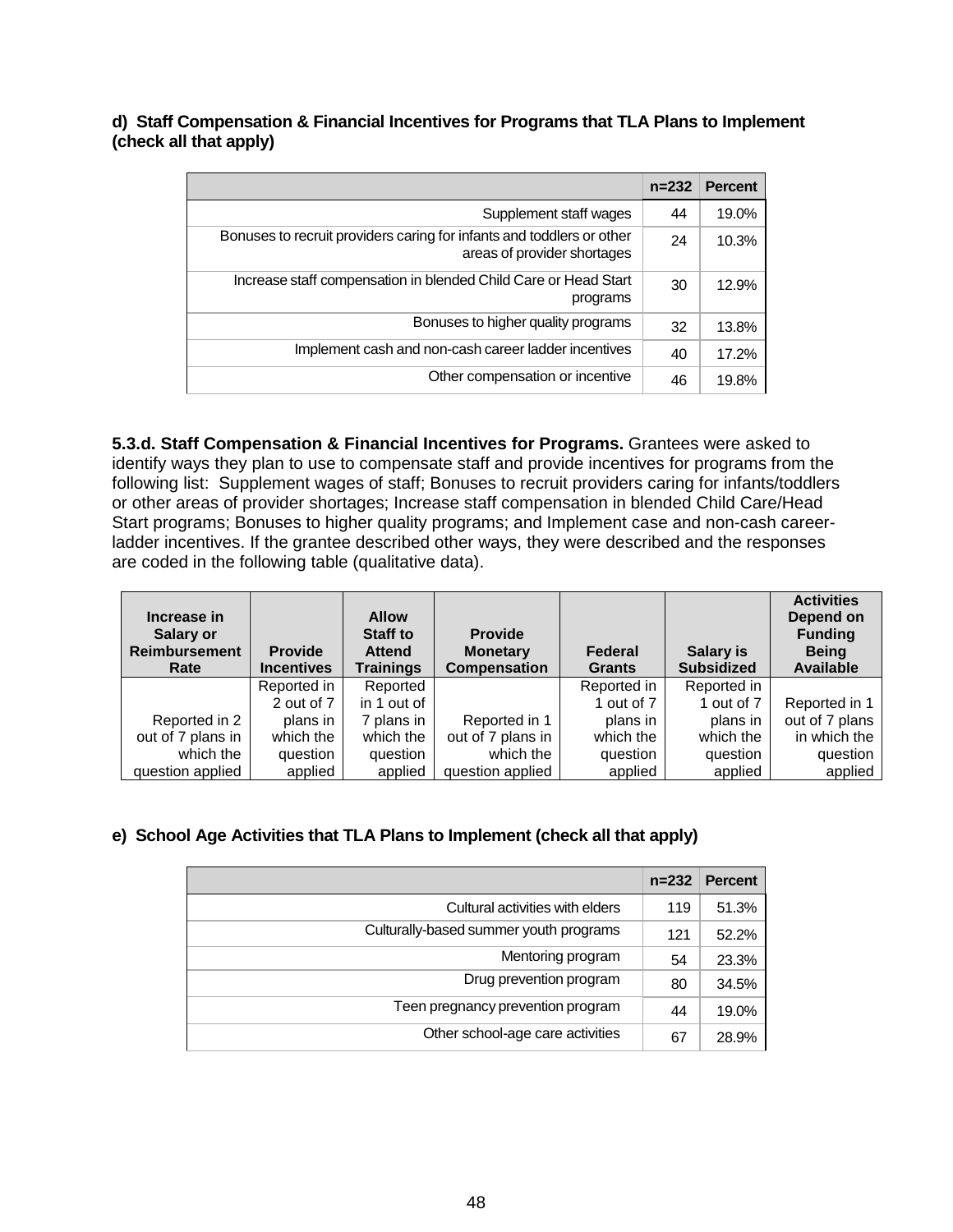**5.3.e. School-age Child Care Activities.** Grantees were asked to identify activities they plan for school-age children from the following list: Cultural activities with elders (e.g., regalia making); Culturally-based summer youth programs; Mentoring program; Drug prevention program; and Teen pregnancy prevention programs. If the grantee described other activities, they were described and the responses are coded in the following table (qualitative data):

| <b>Partnering with</b><br><b>Community</b><br><b>Organizations</b><br>such as Boys and<br><b>Girls Club, Tribal</b><br><b>Police</b> | <b>Consult with</b><br><b>Person with</b><br>Cultural<br>Knowledge and<br>Skills (Language,<br>Regalia, Dance,<br>Drum, Traditions) | <b>Approach Local</b><br><b>Substance Abuse</b><br><b>Program To Deliver</b><br>a Program for Older<br><b>Children</b> | <b>Activities Depend</b><br>on Funding Being<br><b>Available</b> |
|--------------------------------------------------------------------------------------------------------------------------------------|-------------------------------------------------------------------------------------------------------------------------------------|------------------------------------------------------------------------------------------------------------------------|------------------------------------------------------------------|
| Reported in 1 out of                                                                                                                 | Reported in 1 out of                                                                                                                | Reported in 1 out of                                                                                                   | Reported in 2 out of                                             |
| 9 plans in which the                                                                                                                 | 9 plans in which the                                                                                                                | 9 plans in which the                                                                                                   | 9 plans in which the                                             |
| question applied                                                                                                                     | question applied                                                                                                                    | question applied                                                                                                       | question applied                                                 |

### **f) Culturally Relevant Activities that TLA Plans to Implement (check all that apply)**

|                                                           | $n = 232$ | <b>Percent</b> |
|-----------------------------------------------------------|-----------|----------------|
| Tribal language immersion programs                        | 92        | 39.7%          |
| Integration of storytellers in child care programs        | 118       | 50.9%          |
| Cultural training opportunities for parents and providers | 127       | 54.7%          |
| Cultural training to non-Native providers                 | 94        | 40.5%          |
| Other culturally relevant activities                      | 45        | 19.4%          |

**5.3.f Culturally Relevant Activities.** Grantees were asked to identify activities they plan that are culturally relevant from the following list: tribal language immersion programs; Integration of storytellers in child care programs; Cultural training opportunities for parents and providers; and cultural training to non-Native providers. If the grantee described other activities, the responses are coded in the following table (qualitative data).

| <b>Training on</b><br>Culture for<br><b>Employees</b> | <b>Unspecified</b><br><b>Activities in</b><br><b>Classrooms or</b><br>Community | <b>Provide Activities</b><br><b>Featuring Art,</b><br>Music, Dance,<br>Storytelling,<br>and/or Language | <b>Activities Depend</b><br>on Funding Being<br>Available | <b>Cultural equipment</b> |
|-------------------------------------------------------|---------------------------------------------------------------------------------|---------------------------------------------------------------------------------------------------------|-----------------------------------------------------------|---------------------------|
| Reported in 2                                         |                                                                                 |                                                                                                         |                                                           |                           |
| out of 6 plans<br>in which the                        | Reported in 4<br>out of 6 plans in                                              | Reported in 5 out of                                                                                    | Reported in 3 out of 6                                    | Reported in 1 out of      |
| question                                              | which the                                                                       | 6 plans in which the                                                                                    | plans in which the                                        | 6 plans in which the      |
|                                                       |                                                                                 |                                                                                                         |                                                           |                           |
| applied                                               | question applied                                                                | question applied                                                                                        | question applied                                          | question applied          |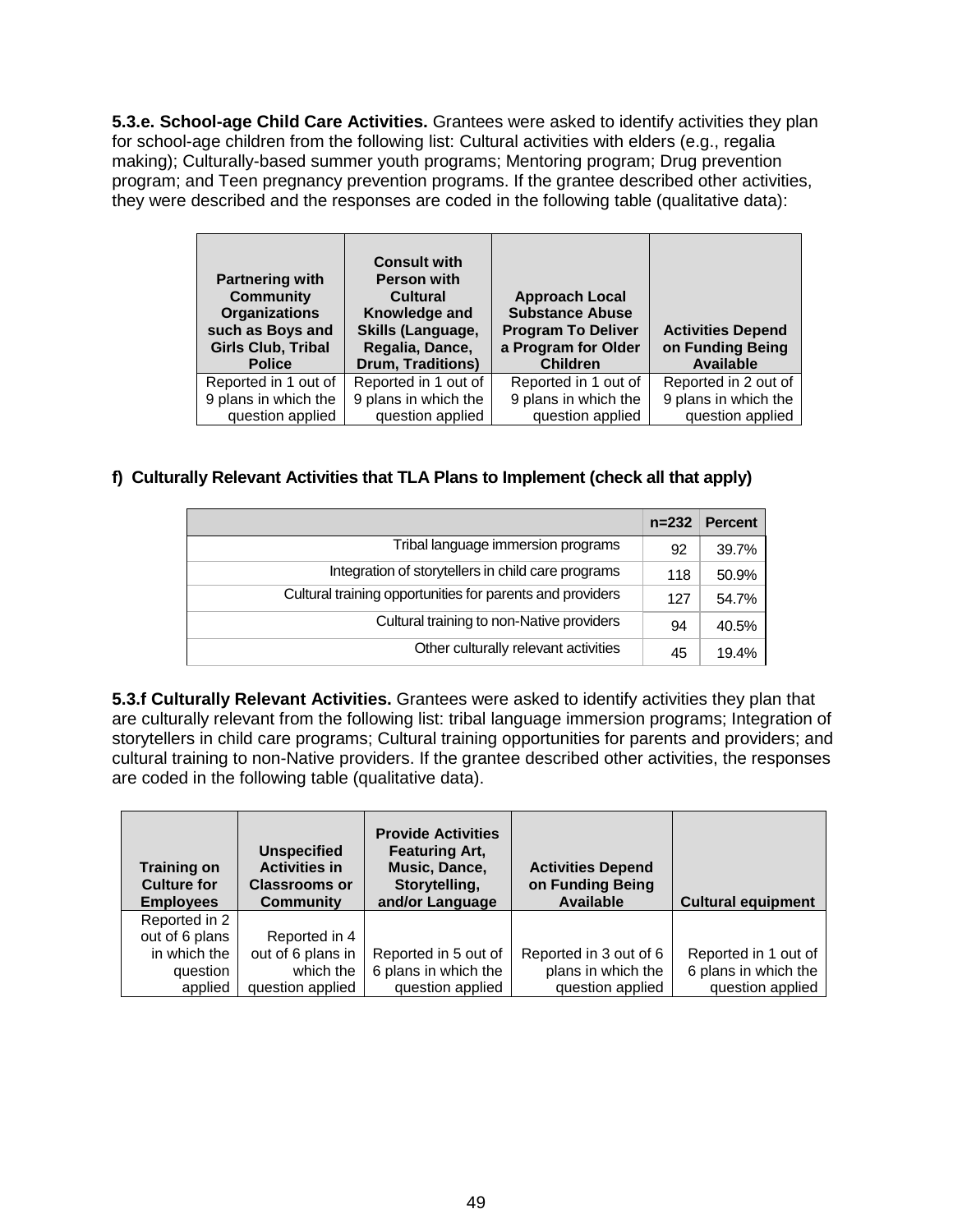|                                                                                  | $n = 232$ | <b>Percent</b> |
|----------------------------------------------------------------------------------|-----------|----------------|
| Grants to programs to expand quality activities                                  | 69        | 29.7%          |
| Health consultation or other related activities                                  | 114       | 49.1%          |
| Assessment of classroom practices                                                | 84        | 36.2%          |
| Integrating children with special needs (creating inclusive child care settings) | 71        | 30.6%          |
| Higher rates for programs caring for infants and toddlers                        | 41        | 17.7%          |
| Other quality support                                                            | 31        | 13.4%          |

### **g) Quality Support for Programs that TLA Plans to Implement (check all that apply)**

**5.3.g. Quality Support for Programs.** Grantees were asked to identify activities they plan that address quality support for programs from the following list: Grants to programs to expand quality activities; Health consultation or other related activities; Assessment of classroom practices; Integrating children with special needs (creating inclusive child care settings); and higher rates for programs caring for infants and toddlers. If the grantee described other activities, the responses are coded in the following table (qualitative data).

| <b>Complete PQA or</b><br><b>CLASS</b><br>(Classroom<br><b>Assessment</b><br><b>Scoring System)</b><br><b>Assessment</b> | Interaction with<br><b>Providers to</b><br><b>Assess Need for</b><br><b>Supplies &amp; Age-</b><br>Appropriate<br><b>Learning Toys</b> |
|--------------------------------------------------------------------------------------------------------------------------|----------------------------------------------------------------------------------------------------------------------------------------|
| Reported in 3 out of                                                                                                     | Reported in 1 out of                                                                                                                   |
| 6 plans in which the                                                                                                     | 6 plans in which the                                                                                                                   |
| question applied                                                                                                         | question applied                                                                                                                       |

### **Section 5.4. Quality Improvement Initiatives for Relative Caregivers or other Small Homebased Providers**

**5.4 Does the TLA have quality improvement initiatives for relative caregivers or other small home-based providers?**

|                | n   | <b>Percent</b> |
|----------------|-----|----------------|
| Did not answer | 13  | 5.6%           |
| <b>No</b>      | 185 | 79.7%          |
| Yes            | 34  | 14.7%          |
|                | 232 | 100.0%         |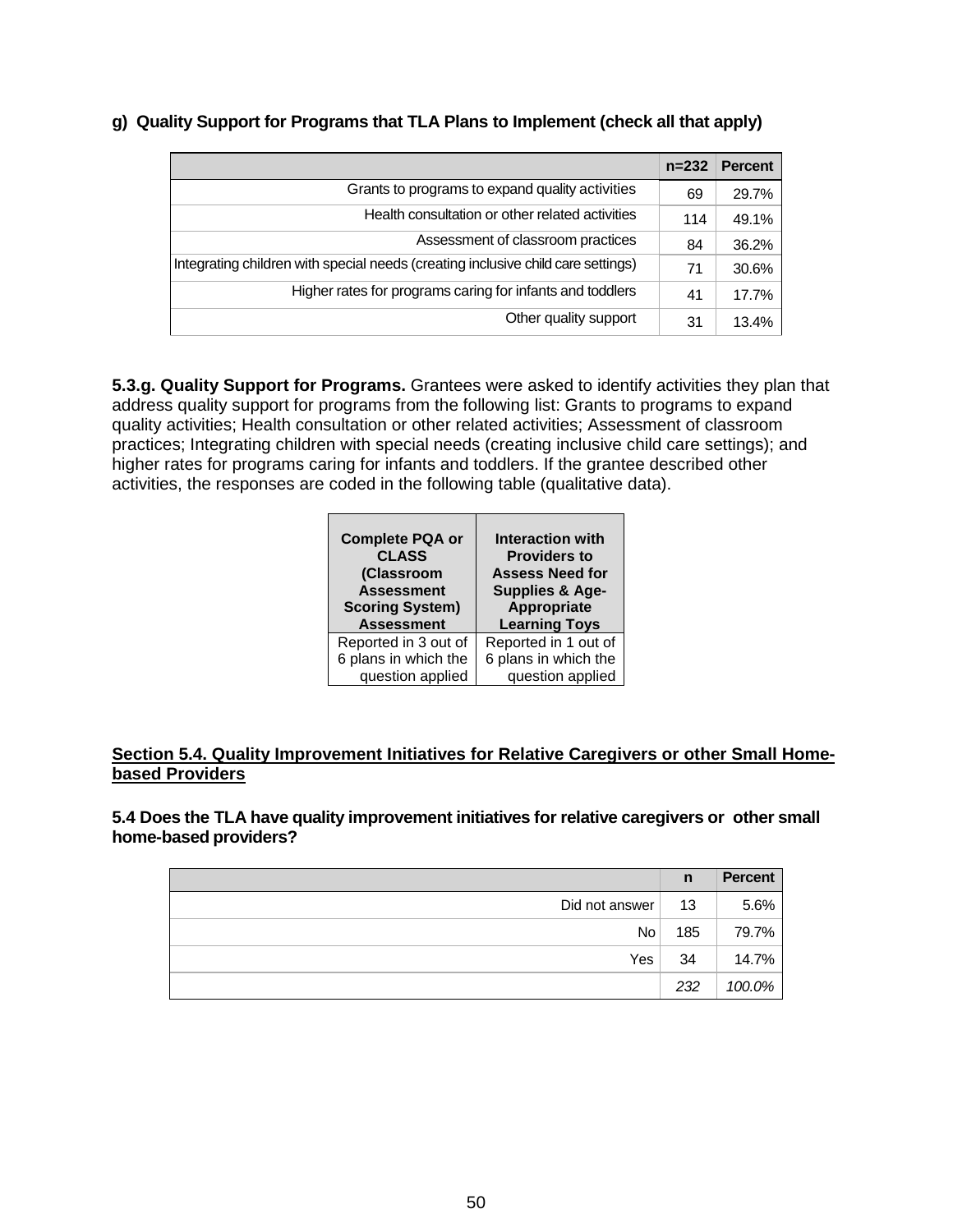### **5.4 Quality Improvement Initiatives for Relative Caregivers or other Small Home-based**

**Providers.** Grantees were asked if they have quality improvement initiatives specifically for relative caregivers or other small home-based providers that were not described in previous questions. If grantees said "Yes", they were asked to describe and those are described in the table below.

| <b>Provide equipment</b> | <b>Mentoring</b> /<br><b>Technical or other</b><br>assistance | <b>Provide Health &amp;</b><br><b>Safety Training</b> |
|--------------------------|---------------------------------------------------------------|-------------------------------------------------------|
| Reported in 1 out of     | Reported in 2 out of                                          | Reported in 2 out of 5                                |
| 5 plans in which the     | 5 plans in which the                                          | plans in which the                                    |
| question applied         | question applied                                              | question applied                                      |

### **Section 5.6. Child and Adult Care Food Program (CACFP)**

# **5.6.a Does the TLA participate in the Child and Adult Care Food Program?**

|                 | $\mathsf{n}$ | <b>Percent</b> |
|-----------------|--------------|----------------|
| Did not answer  | 3            | 1.3%           |
| No <sub>1</sub> | 125          | 53.9%          |
| Yes             | 104          | 44.8%          |
|                 | 232          | 100.0%         |

**5.6.a Child & Adult Care Food Program (CACFP).** The US Department of Agriculture's Child and Adult Care Food Program (CACFP) plays a vital role in improving the quality of care for children by providing financial support for meals served in child care settings. Grantees were asked if they participate in the CACF Program, and if yes, they were asked to describe which programs participate. Those that said "Yes" provided responses which are coded in the table below (qualitative data).

| <b>Those in Child</b><br><b>Care Settings</b> | <b>In-home Providers</b> | Those in an<br><b>Education Center</b> |
|-----------------------------------------------|--------------------------|----------------------------------------|
| Reported in 9 out of                          | Reported in 1 out of     | Reported in 1 out of                   |
| 11 plans in which                             | 11 plans in which        | 11 plans in which the                  |
| the question applied                          | the question applied     | question applied                       |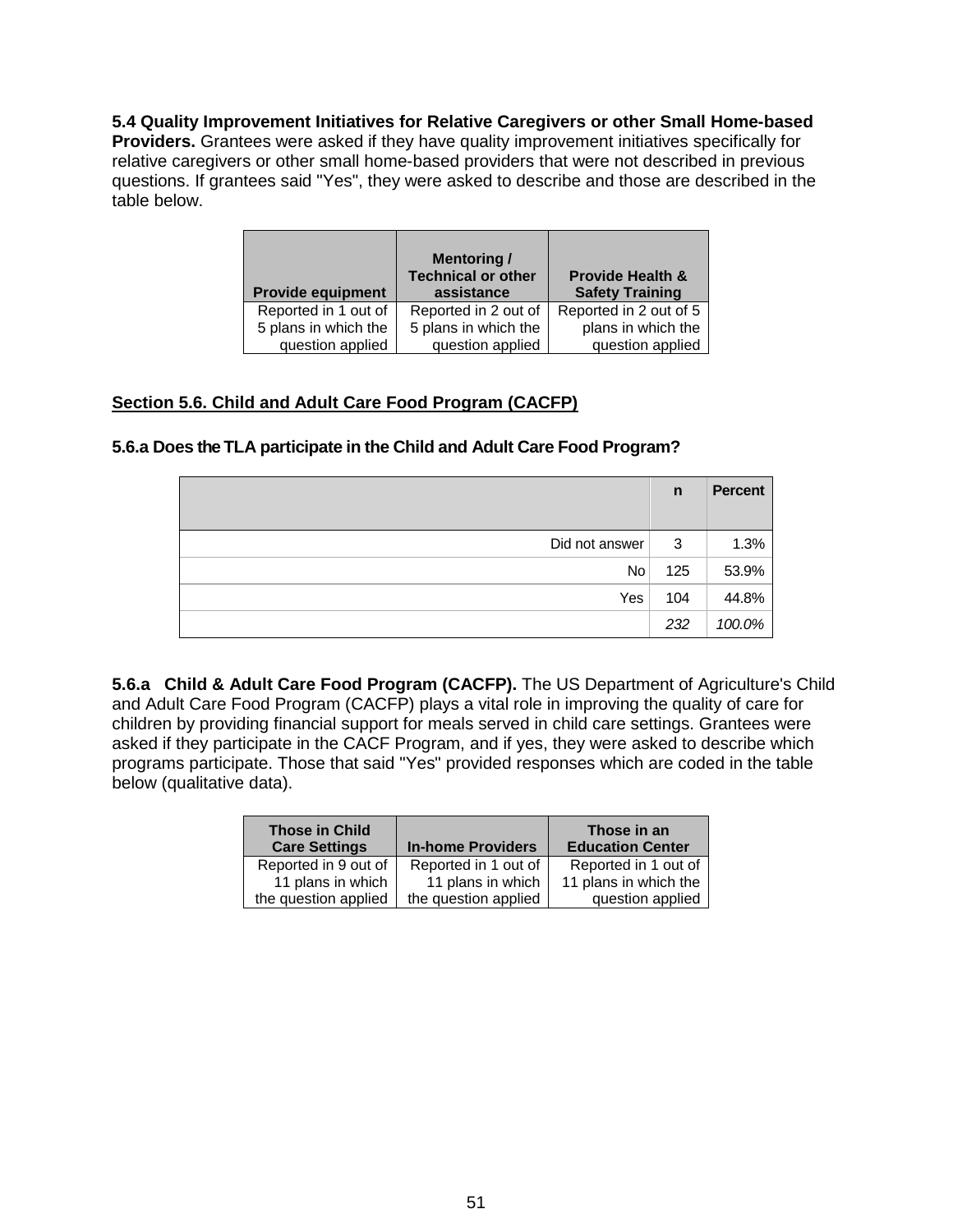| $n = 125$ | <b>Percent</b> |
|-----------|----------------|
| 22        | 17.6%          |
| 16        | 15.2%          |
| 9         | 7.2%           |
| 6         | 4.8%           |
| 37        | 29.6%          |
| 15        | 12.0%          |
| 55        | 44.0%          |
|           |                |

**5.6.b Reasons why the TLA does not participate in the CACFP (check all that apply)**

**5.6.b Child & Adult Care Food Program (CACFP).** The US Department of Agriculture's Child and Adult Care Food Program (CACFP) plays a vital role in improving the quality of care for children by providing financial support for meals served in child care settings. Grantees were asked if they participate in the CACF Program, and those that said "No" were asked to indicate the reasons why they do not participate in CACFP from the following list: No CACFP sponsoring agency locally; Difficult to complete initial CACFP application; Difficult to maintain required CACFP documentation; Not eligible to participate for the following reasons(s); Do not have enough information about CCFPP; and Not interested. Those that had other reasons provided their responses which are coded in the table below (qualitative data).

| <b>Few Children Not</b><br><b>Already Receiving</b><br><b>Benefits of</b><br><b>CACFP</b> | We are Not an<br><b>Eligible Child Care</b><br><b>Entity</b> | <b>There are Other</b><br><b>Food Sources for</b><br>Program |
|-------------------------------------------------------------------------------------------|--------------------------------------------------------------|--------------------------------------------------------------|
| Reported in 1 out of                                                                      | Reported in 2 out of                                         | Reported in 2 out of                                         |
| 9 plans in which the                                                                      | 9 plans in which the                                         | 9 plans in which the                                         |
| question applied                                                                          | question applied                                             | question applied                                             |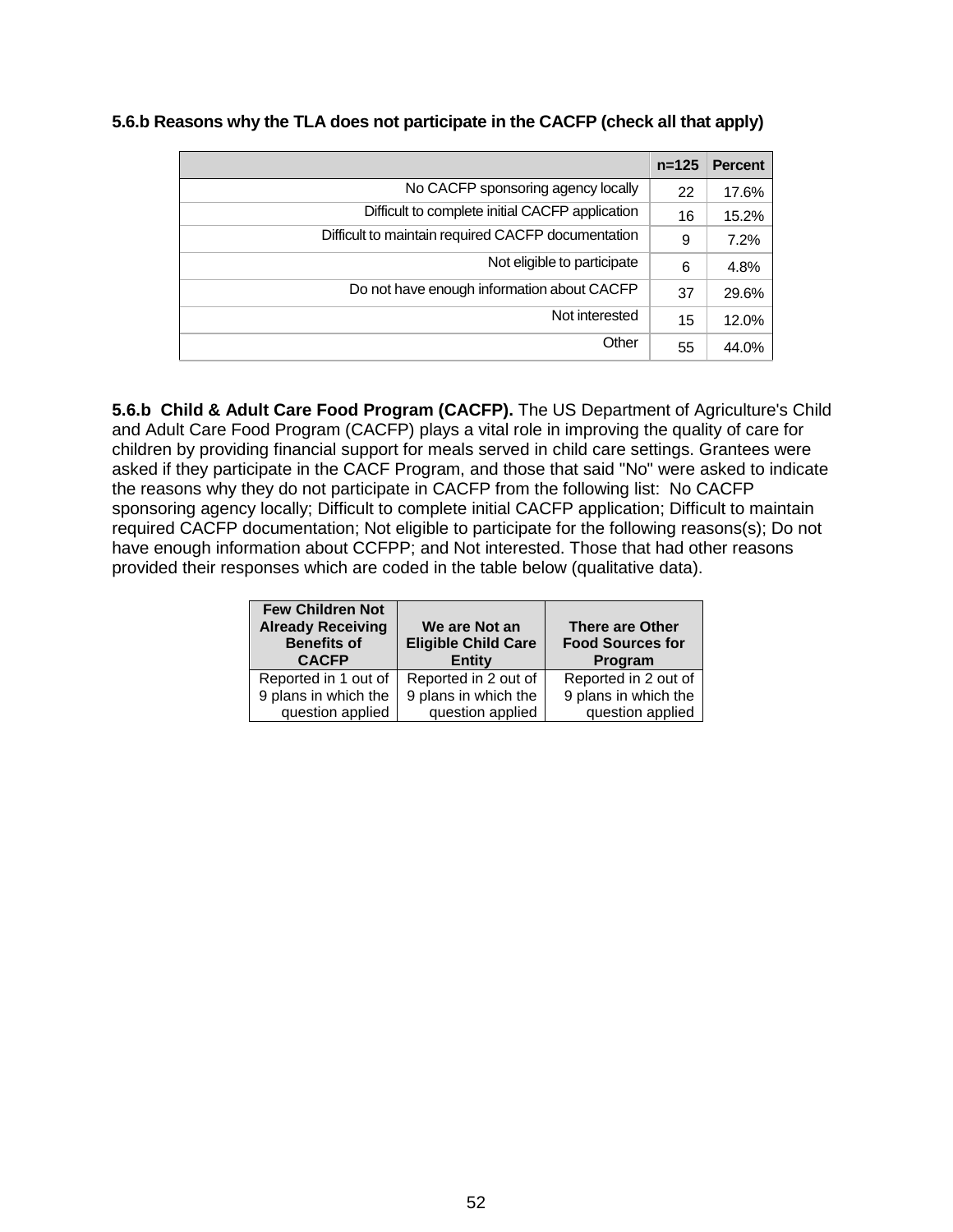# **Part Six. Health and Safety Requirements for Providers and Children**

Part 6 includes seven broad sections that together encompass 22 questions. These sections describe how the Tribal Lead Agencies meet the statutory and regulatory provisions related to health and safety and how these requirements are effectively enforced. Eighteen of the 22 questions from these sections were selected for analysis by TRC Community of Learning members.

Note: Except where specified as qualitative data, tables include quantitative data. Responses to quantitative questions are not mutually exclusive.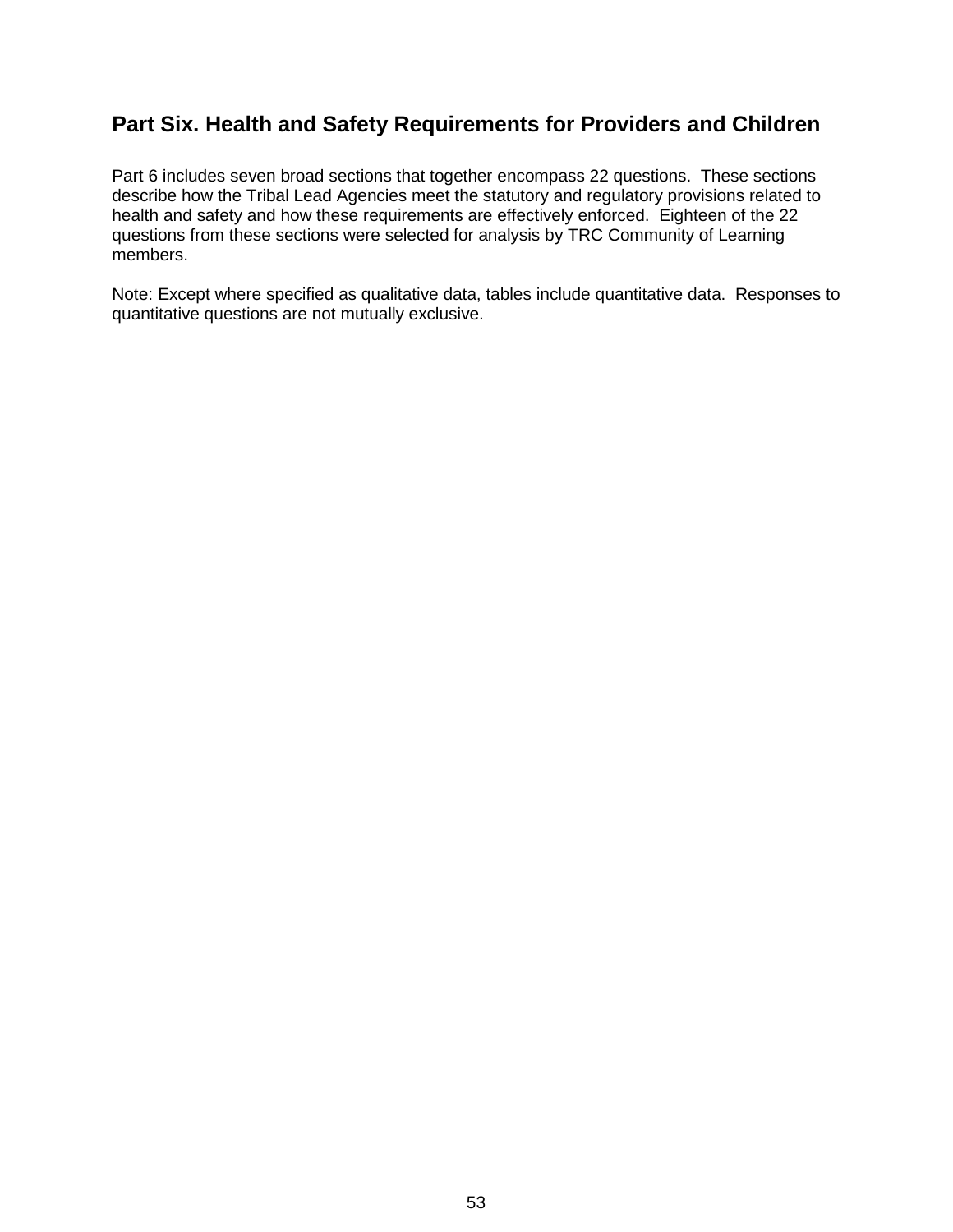# **Section 6.0. Types of Child Care.**

| <b>Type of Care</b>                                                                                                                                                                                                                                                                                                                   | <b>Total</b><br>number of<br>programs<br>providing<br>type of<br>care | $\frac{9}{6}$ | Number of<br>programs<br>providing this<br>type of care in<br>the qualitative<br>sample | $\frac{9}{6}$ |
|---------------------------------------------------------------------------------------------------------------------------------------------------------------------------------------------------------------------------------------------------------------------------------------------------------------------------------------|-----------------------------------------------------------------------|---------------|-----------------------------------------------------------------------------------------|---------------|
| Center-Based Child Care: A center-based child<br>care provider is defined as a provider licensed or<br>otherwise authorized to provide child care services<br>for few than 24 hours per day per child in a non-<br>residential setting, unless care in excess of 24 hours<br>is due to the nature of the parent(s)' work.             | 206                                                                   | 90.8          | 22                                                                                      | 84.6          |
| Group Home Child Care: Group home child care<br>provider is defined as two or more individuals who<br>provide child care services for fewer than 24 hours<br>per day per child, in a private residence other than<br>the child's residence, unless care in excess of 24<br>hours is due to the nature of the parent(s)' work.         | 101                                                                   | 44.3          | 11                                                                                      | 42.3          |
| Family Child Care: Family child care provider is<br>defined as one individual who provides child care<br>services for fewer than 24 hours per day per child, as<br>the sole caregiver, in a private residence other than<br>the child's residence, unless care in excess of 24<br>hours is due to the nature of the parent(s)'s work. | 154                                                                   | 67.5          | 19                                                                                      | 73.1          |
| <b>In-Home Care:</b> In-home child care provider is<br>defined as an individual who provides child care<br>services in the child's home.                                                                                                                                                                                              | 131                                                                   | 57.2          | 14                                                                                      | 53.8          |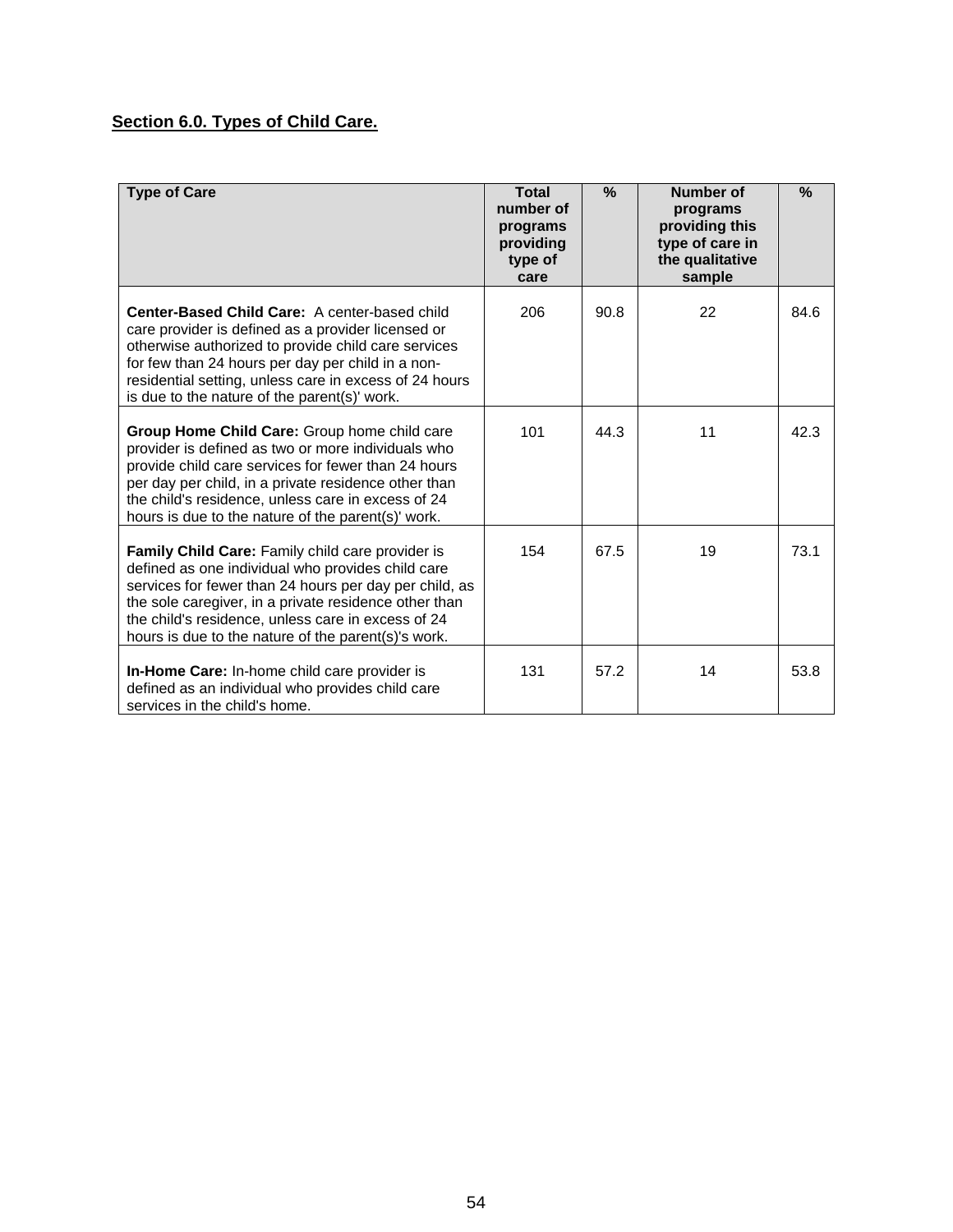# **Section 6.1. Health and Safety Requirements**

**6.1.1. Prevention and Control of Infectious Disease. Check the health and safety requirements for prevention and control of infectious disease.**

| Physical exam or health statement required |     | <b>Percent</b> |
|--------------------------------------------|-----|----------------|
| Did not answer                             | 10  | 4.9%           |
| Provider                                   | 44  | 21.4%          |
| Child                                      | 27  | 13.1%          |
| Both provider and child                    | 74  | 35.9%          |
| Not required                               | 51  | 24.8%          |
|                                            | 206 | 100.0%         |

### **Centers**

| <b>Tuberculosis test required</b> |     | <b>Percent</b> |
|-----------------------------------|-----|----------------|
| Did not answer                    | 9   | 4.4%           |
| Provider                          | 92  | 44.7%          |
| Child                             | 9   | 4.4%           |
| Both provider and child           | 50  | 24.3%          |
| Not required                      | 46  | 22.3%          |
|                                   | 206 | 100.0%         |

| <b>Centers: Immunizations required</b> |     | <b>Percent</b> |
|----------------------------------------|-----|----------------|
| Did not answer                         | 4   | 1.9%           |
| Provider                               | 2   | 1.0%           |
| Child                                  | 100 | 48.5%          |
| Both provider and child                | 88  | 42.7%          |
| Not required                           | 12  | 5.8%           |
|                                        | 206 | 100.0%         |

| <b>Centers: Diapering Policy</b> |     | <b>Percent</b> |
|----------------------------------|-----|----------------|
| Not Required                     | 42  | 20.4%          |
| Required                         | 164 | 79.6%          |
|                                  | 206 | 100.0%         |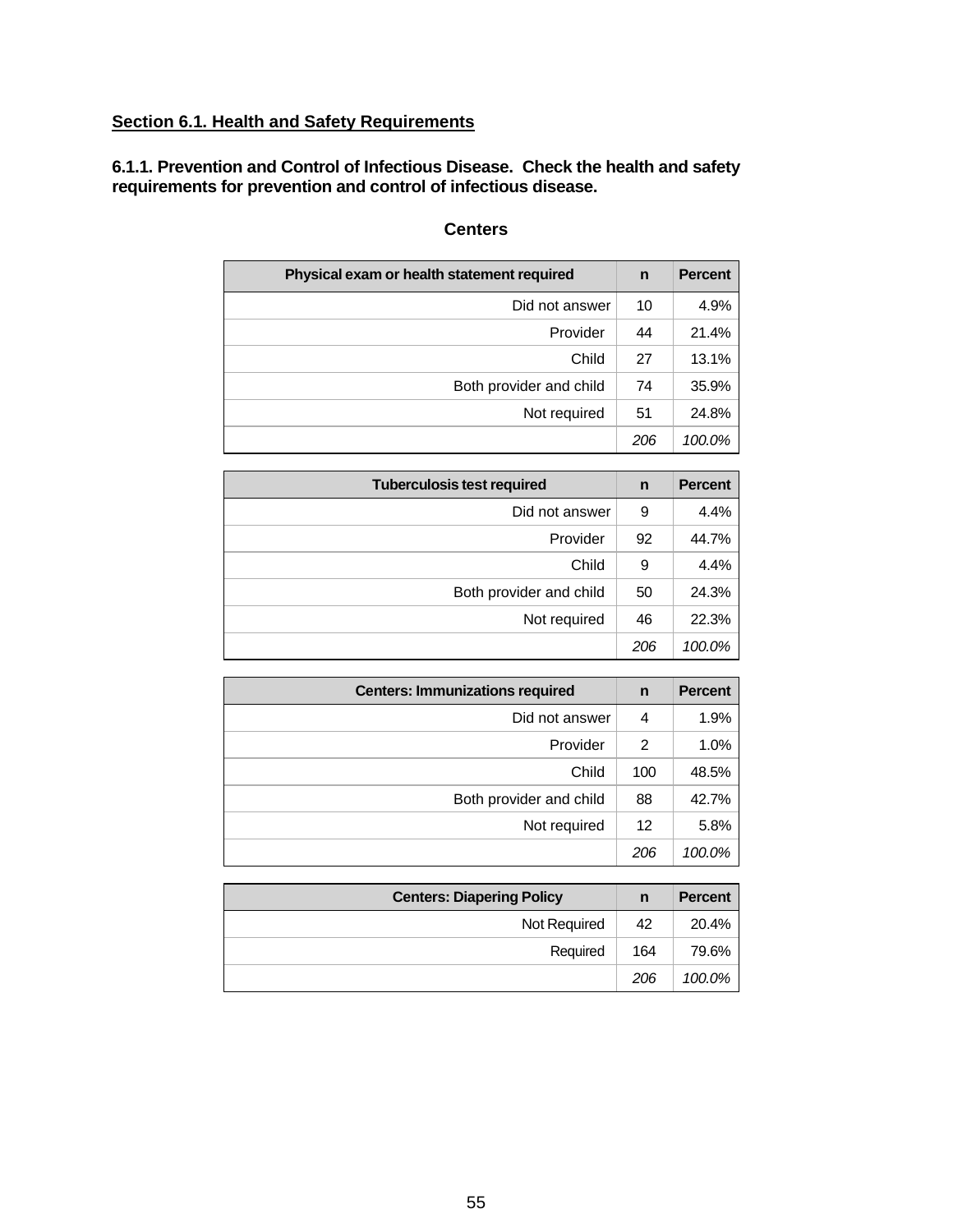| <b>Providers Submit Self-Certification or Complete</b><br><b>Health &amp;Safety Checklist</b> |     | <b>Percent</b> |
|-----------------------------------------------------------------------------------------------|-----|----------------|
| Not Required                                                                                  | 109 | 52.9%          |
| Required                                                                                      | 97  | 47.1%          |
|                                                                                               | 206 | 100.0%         |

**6.1.1 Tribally-Operated Centers: Health and safety requirements for prevention and control of infectious disease are in place.** Grantees with center-based child care were asked to check requirements they have in place for those centers from this list: physical exam or health statement; tuberculosis check; immunizations; hand-washing policy; diapering policy and procedures; providers required to submit a self-certification or complete health and safety checklist, and other. Topics other than those listed to address the prevention and control of infectious disease were described and coded as follows (qualitative data)**.**

| <b>Statement that Topic(s) Are</b><br>Addressed because they are<br>a Requirement for State<br><b>Licensure or Part of</b><br><b>Oversight by the State</b> | <b>Statement that a Topic</b><br>is or is NOT a<br><b>Requirement for Site</b> | <b>Topics are</b><br><b>Requirements of</b><br><b>CCDF or of Other</b><br><b>Oversight Entities.</b><br><b>Examples are:</b><br><b>American Academy of</b><br><b>Pediatrics, Center for</b><br><b>Disease Control,</b><br><b>Consumer Protection</b><br><b>Safety Commission,</b><br><b>Caring for Our</b><br>Children, NARA, NRC,<br><b>NCCIC</b> | <b>Topic of Immunization</b> |
|-------------------------------------------------------------------------------------------------------------------------------------------------------------|--------------------------------------------------------------------------------|----------------------------------------------------------------------------------------------------------------------------------------------------------------------------------------------------------------------------------------------------------------------------------------------------------------------------------------------------|------------------------------|
|                                                                                                                                                             | Reported in 1 out of 9                                                         | Reported in 2 out of 9                                                                                                                                                                                                                                                                                                                             | Reported in 1 out of 9       |
| Reported in 7 out of 9 plans in                                                                                                                             | plans in which the                                                             | plans in which the                                                                                                                                                                                                                                                                                                                                 | plans in which the           |
| which the question applied                                                                                                                                  | question applied                                                               | question applied                                                                                                                                                                                                                                                                                                                                   | question applied             |

### **Group Homes**

| Physical exam or health statement required |     | <b>Percent</b> |
|--------------------------------------------|-----|----------------|
| Did not answer                             | 6   | 5.9%           |
| Provider                                   | 16  | 15.8%          |
| Child                                      | 5   | 5.0%           |
| Both provider and child                    | 24  | 23.8%          |
| Not required                               | 50  | 49.5%          |
|                                            | 101 | 100.0%         |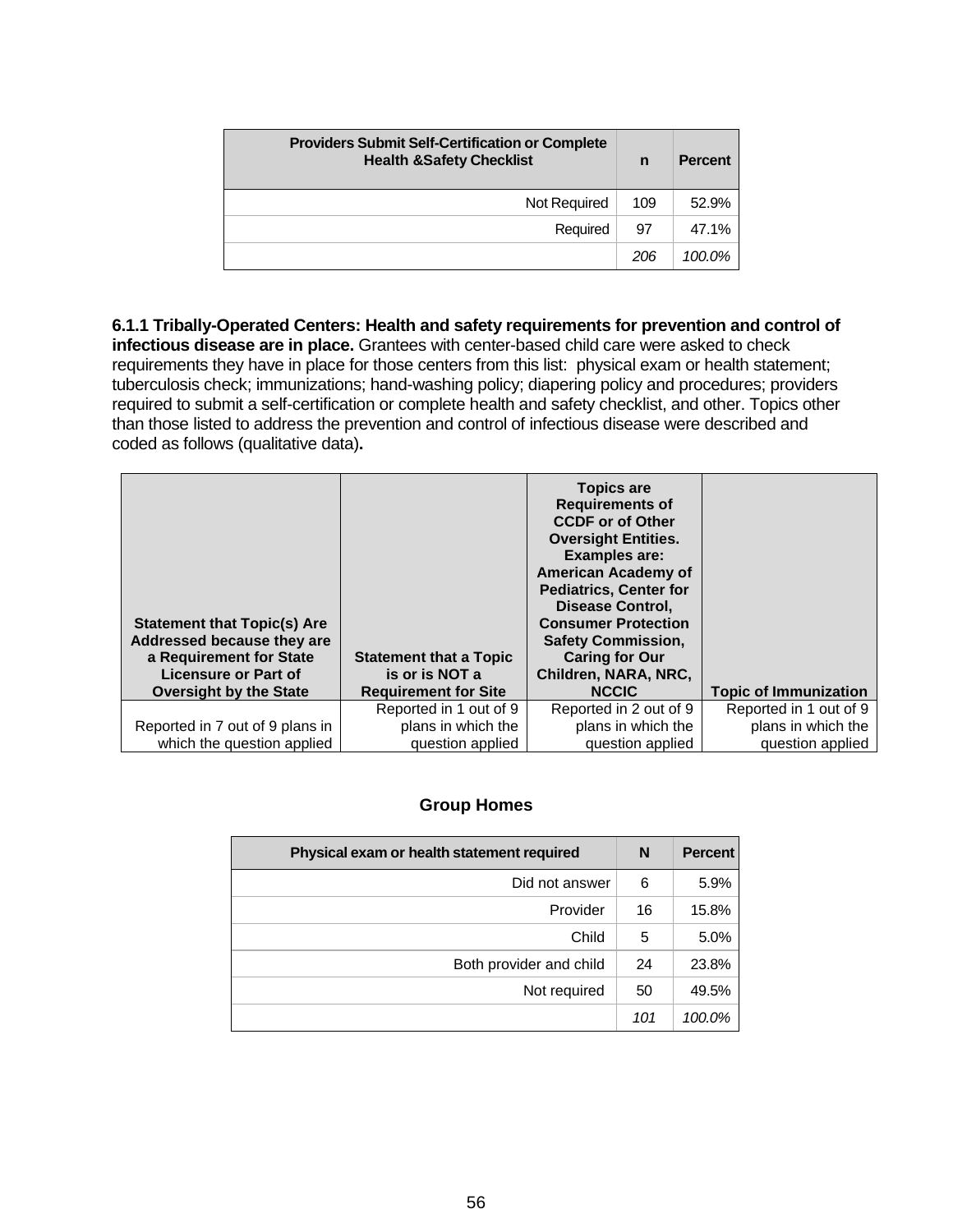| <b>Tuberculosis test required</b> | N   | <b>Percent</b> |
|-----------------------------------|-----|----------------|
| Did not answer                    | 6   | 5.9%           |
| Provider                          | 33  | 32.7%          |
| Child                             | 1   | 1.0%           |
| Both provider and child           | 19  | 18.8%          |
| Not required                      | 42  | 41.6%          |
|                                   | 101 | 100.0%         |

| <b>Immunizations required</b> | n   | <b>Percent</b> |
|-------------------------------|-----|----------------|
| Did not answer                | 5   | 5.0%           |
| Provider                      |     | 1.0%           |
| Child                         | 45  | 44.6%          |
| Both provider and child       | 35  | 34.7%          |
| Not required                  | 15  | 14.9%          |
|                               | 101 | 100.0%         |

| Hand-washing policy required | n   | <b>Percent</b> |
|------------------------------|-----|----------------|
| Did not answer               | 7   | 6.9%           |
| Provider                     | 14  | 13.9%          |
| Child                        |     | 1.0%           |
| Both provider and child      | 62  | 61.4%          |
| Not required                 | 17  | 16.8%          |
|                              | 101 | 100.0%         |

| <b>Diapering Policy</b> | n   | <b>Percent</b> |
|-------------------------|-----|----------------|
| Did not answer          | 8   | 7.9%           |
| Not Required            | 21  | 20.8%          |
| Required                | 72  | 71.3%          |
|                         | 101 | 100.0%         |

| <b>Providers Submit Self-Cert or Complete H&amp;S</b><br><b>Checklist</b> | n   | <b>Percent</b> |
|---------------------------------------------------------------------------|-----|----------------|
| Did not answer                                                            | 9   | 8.9%           |
| Not Required                                                              | 40  | 39.6%          |
| Required                                                                  | 52  | 51.5%          |
|                                                                           | 101 | 100.0%         |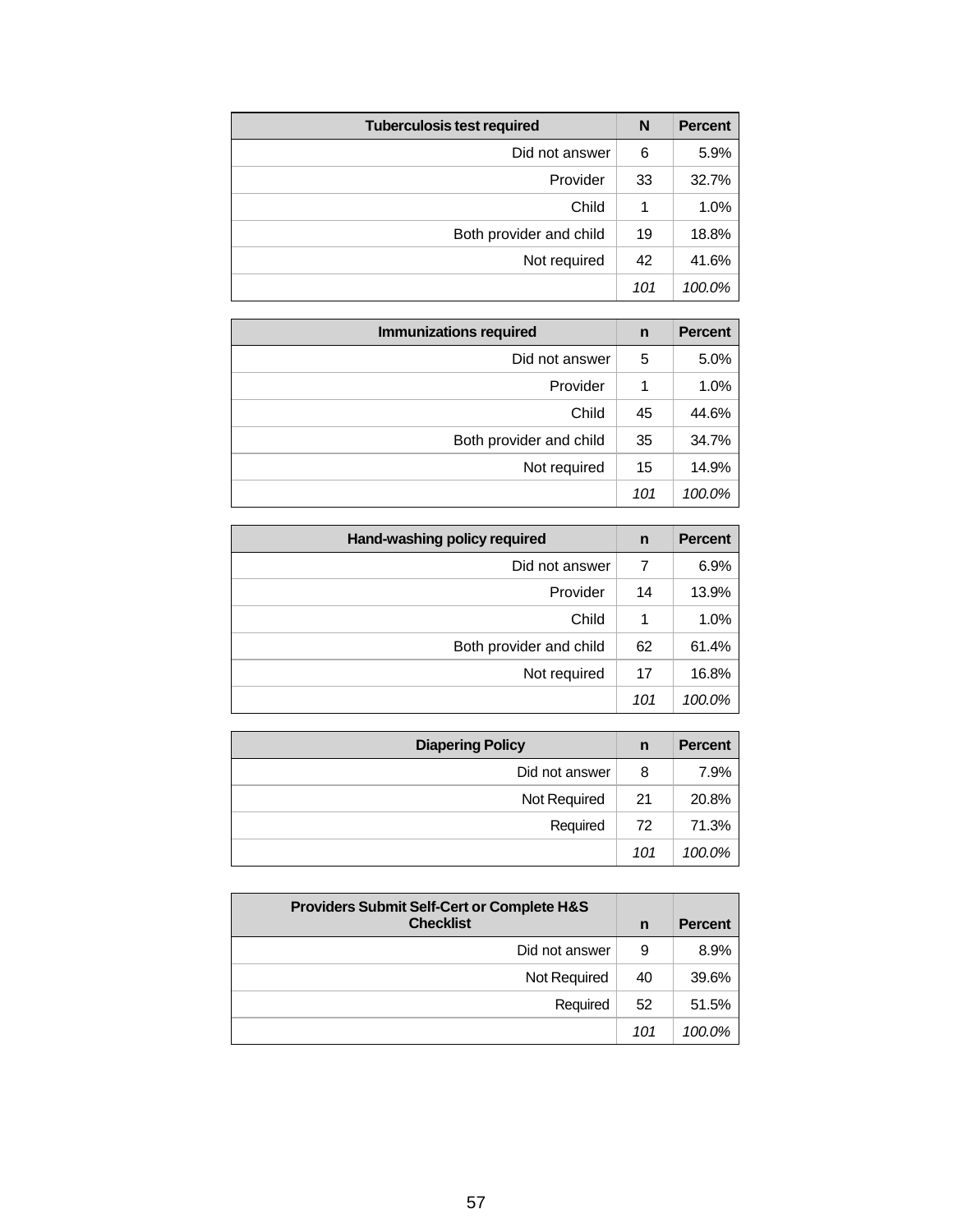#### **6.2.1 GROUP HOMES: Health and Safety Requirements for Prevention and Control of Infectious**

**Disease Are In Place.** Grantees with Group Homes were asked to check requirements they have in place for those group homes from this list: Physical exam or health statement; Tuberculosis check; Immunizations; Hand-washing policy; Diapering policy and procedures; Providers required to submit a self-certification or complete health and safety checklist, and Other. Topics Other Than Those Listed to Address the Prevention and Control of Infectious Disease were described and coded as follows (qualitative data).

| <b>Requirements are Needed</b><br>for State Licensure or Part<br>of Oversight by the State | <b>Inspections are</b><br>Part of the<br><b>Monitoring</b><br><b>Process</b> | There are<br><b>Requirements of an</b><br><b>Oversight Entity</b><br><b>Other than Tribe</b><br>and State (i.e.<br><b>NARA, HRC</b><br>(university),<br>NCCIC) | A Manual with<br><b>Guidelines is a</b><br>Reference (i.e.<br><b>Caring for Our</b><br><b>Children</b><br><b>Manual</b> ) |
|--------------------------------------------------------------------------------------------|------------------------------------------------------------------------------|----------------------------------------------------------------------------------------------------------------------------------------------------------------|---------------------------------------------------------------------------------------------------------------------------|
|                                                                                            |                                                                              |                                                                                                                                                                | Reported in 1 out                                                                                                         |
|                                                                                            | Reported in 1 out of                                                         | Reported in 2 out of                                                                                                                                           | of 7 plans in                                                                                                             |
| Reported in 5 out of 7 plans in                                                            | 7 plans in which the                                                         | 7 plans in which the                                                                                                                                           | which the                                                                                                                 |
| which the question applied                                                                 | question applied                                                             | question applied                                                                                                                                               | question applied                                                                                                          |

### **Family Homes**

| Physical exam or health statement required | n   | <b>Percent</b> |
|--------------------------------------------|-----|----------------|
| Did not answer                             | 5   | 3.2%           |
| Provider                                   | 28  | 18.2%          |
| Child                                      | 10  | 6.5%           |
| Both provider and child                    | 32  | 20.8%          |
| Not required                               | 79  | 51.3%          |
|                                            | 154 | 100.0%         |

| <b>Tuberculosis test required</b> | n   | <b>Percent</b> |
|-----------------------------------|-----|----------------|
| Did not answer                    | 3   | 1.9%           |
| Provider                          | 63  | 40.9%          |
| Child                             | 4   | 2.6%           |
| Both provider and child           | 31  | 20.1%          |
| Not required                      | 53  | 34.4%          |
|                                   | 154 | 100.0%         |

| <b>Immunizations required</b> | n   | <b>Percent</b> |
|-------------------------------|-----|----------------|
| Did not answer                | 5   | 3.2%           |
| Provider                      | 3   | 1.9%           |
| Child                         | 84  | 54.5%          |
| Both provider and child       | 41  | 26.6%          |
| Not required                  | 21  | 13.6%          |
|                               | 154 | 100.0%         |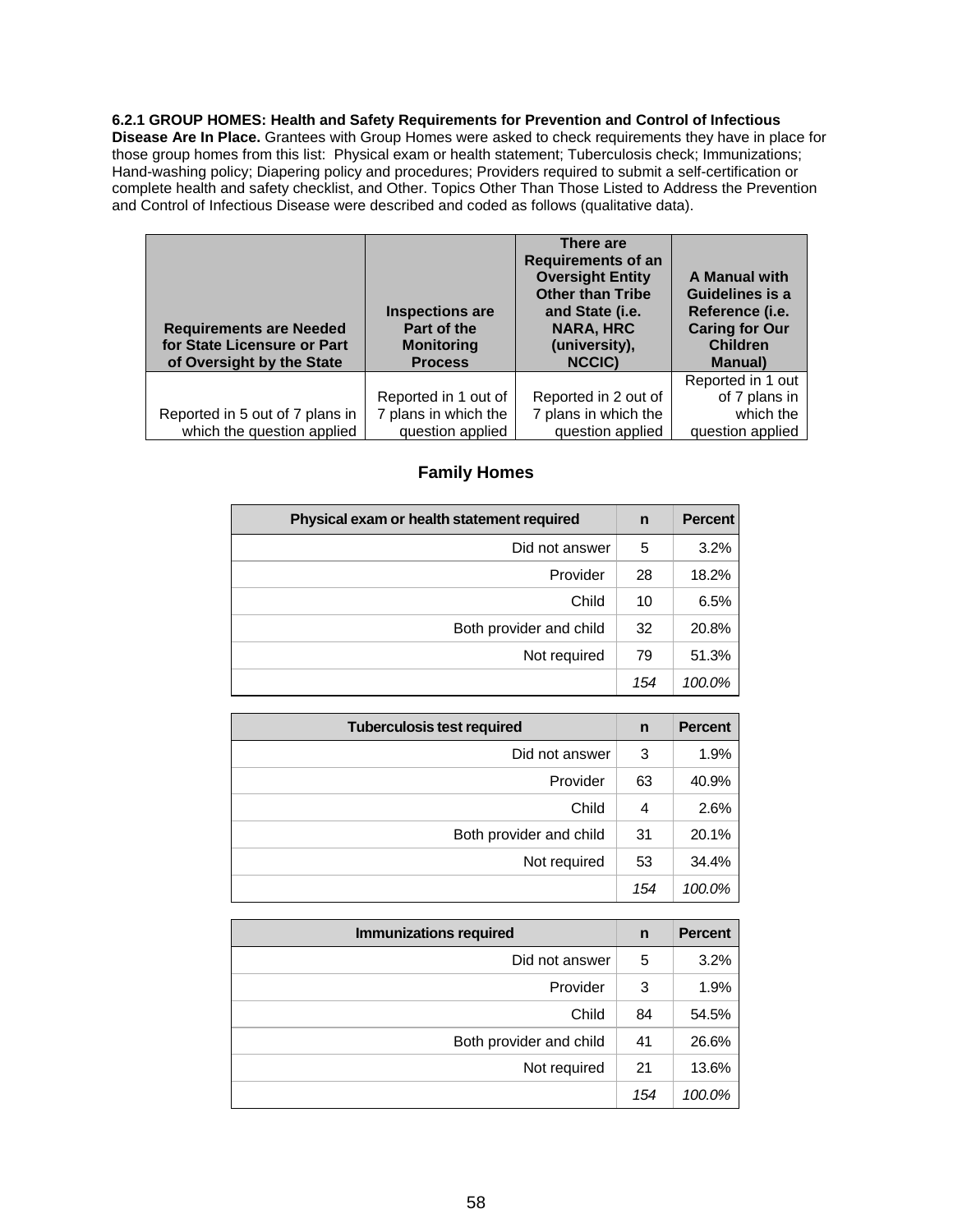| Hand-washing policy required | n   | <b>Percent</b> |
|------------------------------|-----|----------------|
| Did not answer               | 5   | 3.2%           |
| Provider                     | 17  | 11.0%          |
| Child                        | 2   | 1.3%           |
| Both provider and child      | 87  | 56.5%          |
| Not required                 | 43  | 27.9%          |
|                              | 154 | 100.0%         |

| <b>Diapering Policy</b> | n   | <b>Percent</b> |
|-------------------------|-----|----------------|
| Did not answer          |     | 4.5%           |
| Not Required            | 58  | 37.7%          |
| Required                | 89  | 57.8%          |
|                         | 154 | 100.0%         |

| <b>Providers Submit Self-Certification or Complete</b><br><b>Health &amp;Safety Checklist</b> | n   | <b>Percent</b> |
|-----------------------------------------------------------------------------------------------|-----|----------------|
| Did not answer                                                                                | 9   | 5.8%           |
| <b>Not Required</b>                                                                           | 62  | 40.3%          |
| Required                                                                                      | 83  | 53.9%          |
|                                                                                               | 154 | $100.0\%$      |

**6.3. 1 FAMILY HOMES: Health and Safety Requirements for Prevention and Control of Infectious Disease Are In Place.** Grantees with Family Homes were asked to check requirements they have in place for those family homes from this list: Physical exam or health statement; Tuberculosis check; Immunizations; Hand-washing policy; Diapering policy and procedures; Providers required to submit a self-certification or complete health and safety checklist, and Other. Topics Other Than Those Listed to Address the Prevention and Control of Infectious Disease were described and coded as follows (qualitative data).

| <b>Providers Comply</b><br>with the<br><b>Regulations of the</b><br><b>State</b> | <b>Inspections are</b><br><b>Conducted That</b><br>Include a Health &<br><b>Safety Checklist</b> | There Are Requirements of an<br><b>Oversight Entity Other than Tribe and</b><br><b>State -- Stated Examples: American</b><br><b>Academy of Pediatrics, Center for</b><br>Disease Control, CPSC, NARA, HRC<br>(university) & NCCIC. | A Manual with<br>Guidelines is a<br>Reference (i.e.<br><b>Caring for Our</b><br><b>Children</b><br>Manual) |
|----------------------------------------------------------------------------------|--------------------------------------------------------------------------------------------------|------------------------------------------------------------------------------------------------------------------------------------------------------------------------------------------------------------------------------------|------------------------------------------------------------------------------------------------------------|
|                                                                                  |                                                                                                  |                                                                                                                                                                                                                                    | Reported in 1                                                                                              |
| Reported in 3 out of                                                             | Reported in 1 out of                                                                             |                                                                                                                                                                                                                                    | out of 7 plans in                                                                                          |
| 7 plans in which the                                                             | 7 plans in which the                                                                             | Reported in 2 out of 7 plans in which the                                                                                                                                                                                          | which the                                                                                                  |
| question applied                                                                 | question applied                                                                                 | question applied                                                                                                                                                                                                                   | question applied                                                                                           |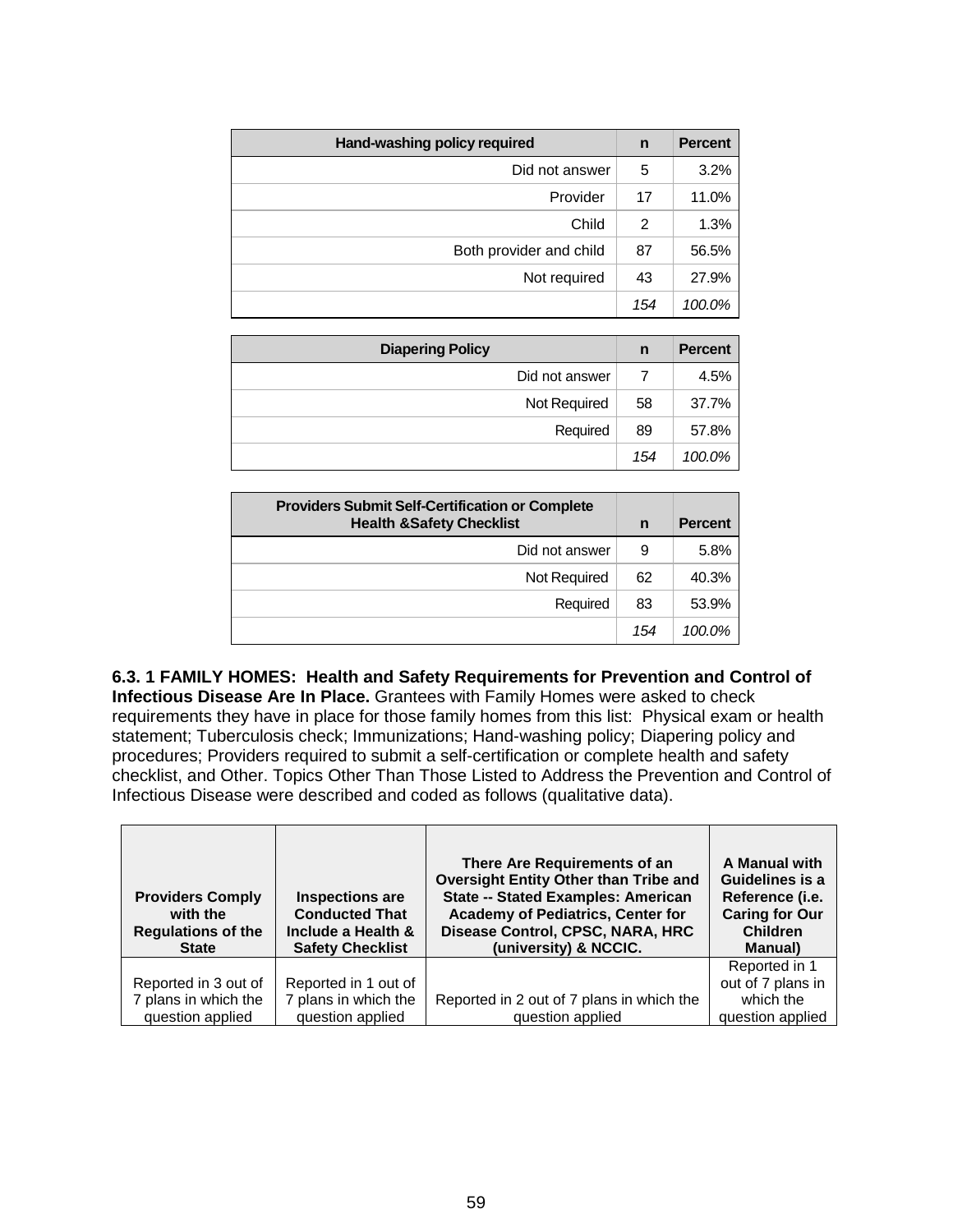# **In-home Care**

| Physical exam or health statement required | n   | <b>Percent</b> |
|--------------------------------------------|-----|----------------|
| Did not answer                             | 6   | 4.6%           |
| Provider                                   | 21  | 16.0%          |
| Child                                      | 8   | 6.1%           |
| Both provider and child                    | 21  | 16.0%          |
| Not required                               | 75  | 57.3%          |
| ٠                                          | 131 | 100.0%         |

| <b>Tuberculosis test required</b> |     | <b>Percent</b> |
|-----------------------------------|-----|----------------|
| Did not answer                    | 5   | 3.8%           |
| Provider                          | 45  | 34.4%          |
| Child                             | 2   | 1.5%           |
| Both provider and child           | -24 | 18.3%          |
| Not required                      | 55  | 42.0%          |
|                                   | 131 | 100.0%         |

| <b>Immunizations required</b> |     | <b>Percent</b> |
|-------------------------------|-----|----------------|
| Did not answer                | 4   | 3.1%           |
| Provider                      | 3   | 2.3%           |
| Child                         | 67  | 51.1%          |
| Both provider and child       | 29  | 22.1%          |
| Not required                  | 28  | 21.4%          |
|                               | 131 | 100.0%         |

| Hand-washing policy required |     | <b>Percent</b> |
|------------------------------|-----|----------------|
| Did not answer               | 6   | 4.6%           |
| Provider                     | 9   | 6.9%           |
| Child                        | 2   | 1.5%           |
| Both provider and child      | 59  | 45.0%          |
| Not required                 | 55  | 42.0%          |
|                              | 131 | 100.0%         |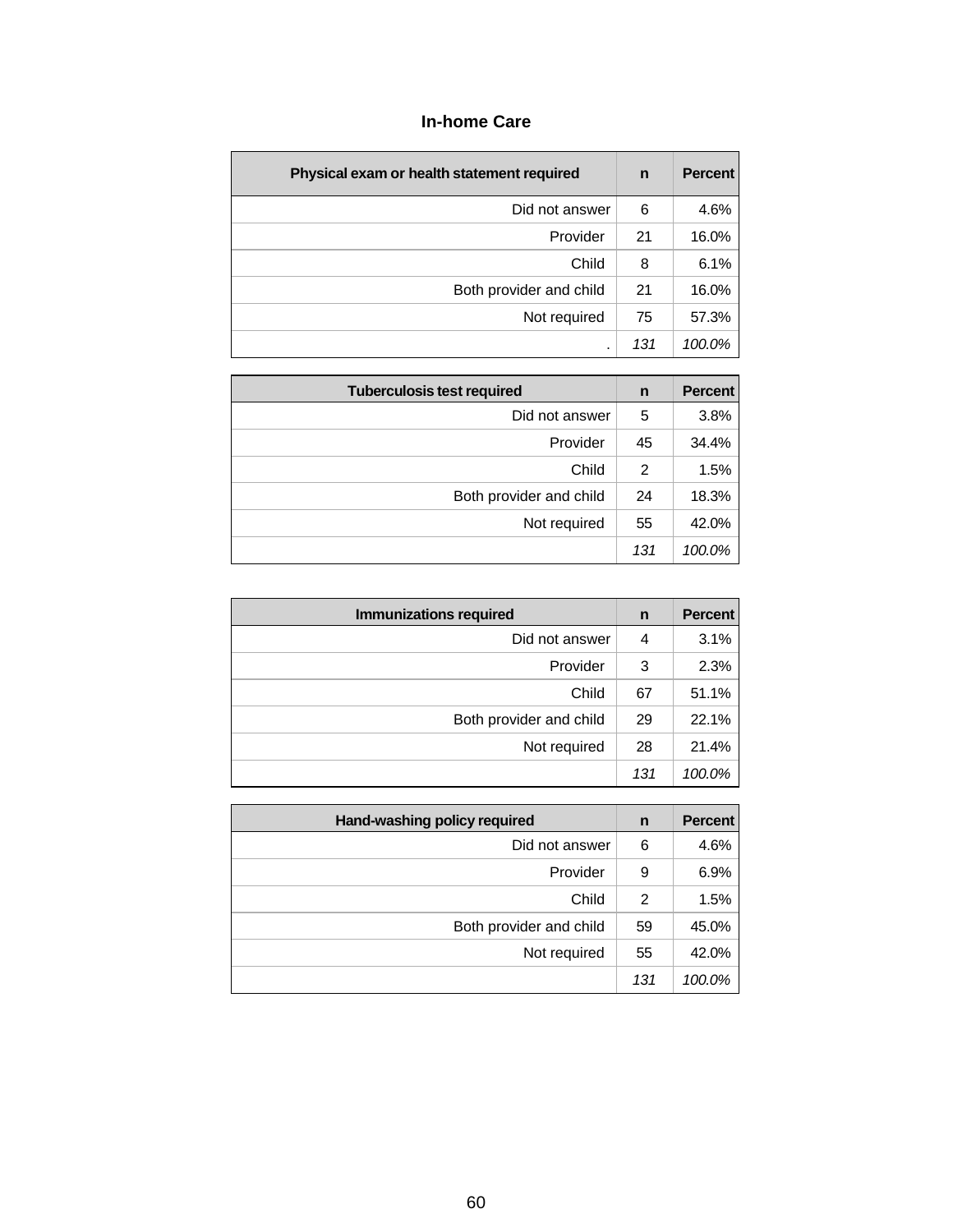| <b>Diapering Policy</b> | n   | <b>Percent</b> |
|-------------------------|-----|----------------|
| Did not answer          | 9   | 6.9%           |
| Not Required            | 70  | 53.4%          |
| Required                | 52  | 39.7%          |
|                         | 131 | 100.0%         |

| <b>Providers Submit Self-Certification or Complete</b><br><b>Health &amp;Safety Checklist</b> |     | <b>Percent</b> |
|-----------------------------------------------------------------------------------------------|-----|----------------|
| Did not answer                                                                                | 10  | 7.6%           |
| <b>Not Required</b>                                                                           | 54  | 41.2%          |
| Required                                                                                      | 67  | 51.1%          |
|                                                                                               | 131 | 100.0%         |

**6.4.1 IN-HOME CARE: Health and Safety Requirements for Prevention and Control of Infectious Disease Are In Place.** Grantees with In-Home Child Care were asked to check requirements they have in place for those Homes from this list: Physical exam or health statement; Tuberculosis check; Immunizations; Hand-washing policy; Diapering policy and procedures; Providers required to submit a self-certification or complete health and safety checklist, and Other. Topics Other Than Those Listed to Address the Prevention and Control of Infectious Disease were described and coded as follows (qualitative data).

| <b>Providers Comply with</b>                                     | There Are Requirements of an Oversight                        |  |
|------------------------------------------------------------------|---------------------------------------------------------------|--|
| the Regulations of the                                           | Entity Other than Tribe and State -- Stated                   |  |
| <b>State</b>                                                     | Examples: NARA, HRC (university) & NCCIC.                     |  |
| Reported in 4 out of 5<br>plans in which the<br>question applied | Reported in 1 out of 5 plans in which the<br>question applied |  |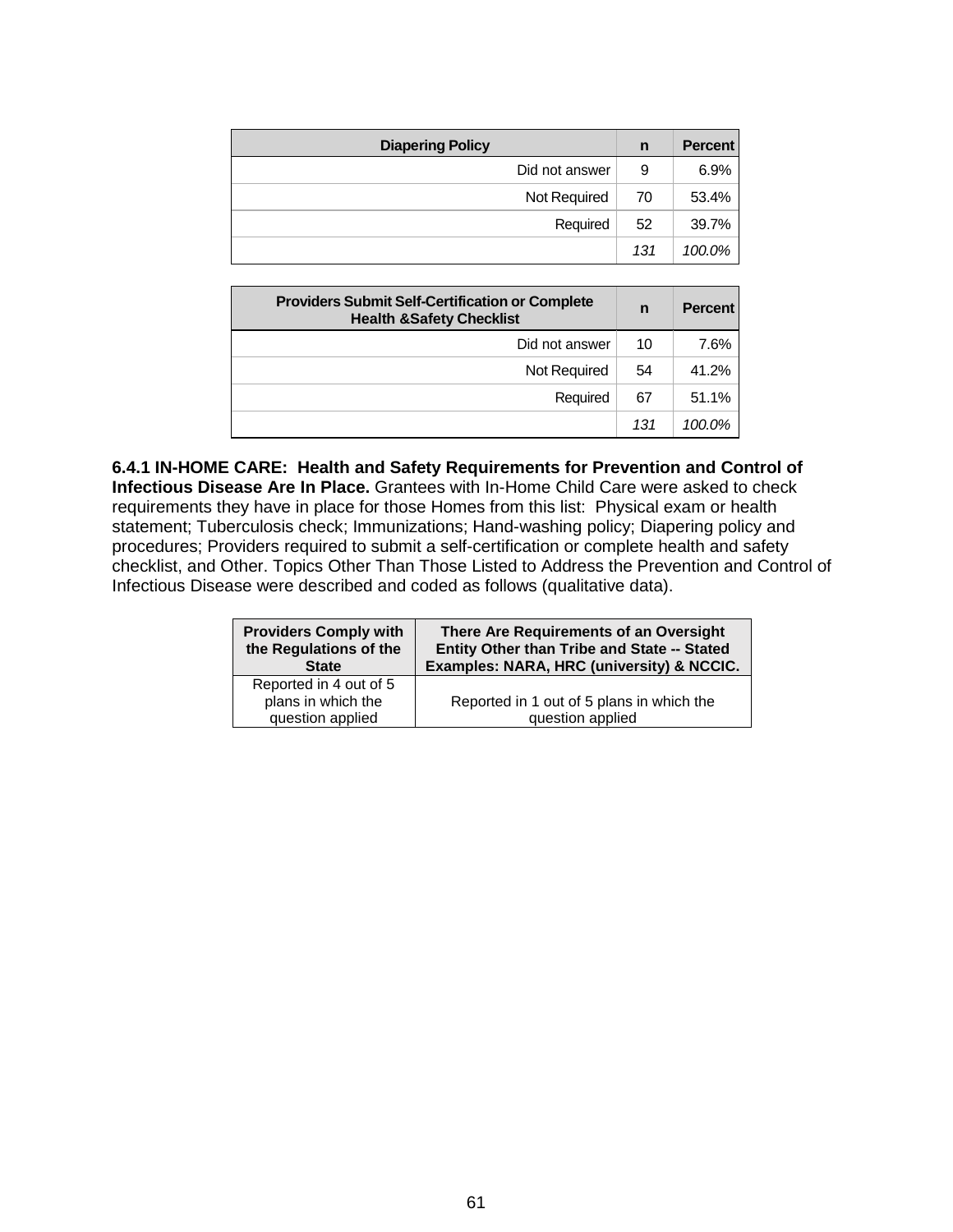# **Section 6.1.2. Building and Physical Premises Safety (check all that apply) Centers**

|                                                                                  | $n = 206$ | <b>Percent</b> |
|----------------------------------------------------------------------------------|-----------|----------------|
| Building inspection                                                              | 174       | 84.5%          |
| Fire inspection, safety, and evacuation policy                                   | 183       | 88.8%          |
| Accessibility for people with disabilities                                       | 132       | 64.1%          |
| Health inspection                                                                | 165       | 80.1%          |
| Toxic substances policy                                                          | 138       | 67.0%          |
| Lead paint policy                                                                | 111       | 53.9%          |
| <b>Transportation policy</b>                                                     | 143       | 69.4%          |
| Safety policy for bodies of water, including swimming pools                      | 113       | 54.9%          |
| Safe sleep policy, including SIDS prevention                                     | 141       | 68.4%          |
| Providers to submit a self-certification or complete health and safety checklist | 96        | 46.6%          |
| Tobacco exposure reduction                                                       | 153       | 74.3%          |
| Staff child ratio based on ages of children                                      | 154       | 74.8%          |
| Other building and physical premises health and safety requirements              | 70        | 34.0%          |

**6.1.2 TRIBALLY-OPERATED CENTERS: Health and Safety Requirements for Building and Physical Premises Safety.** Grantees with Center-Based Child Care were asked to check requirements they have in place for those centers from this list: Building inspection; Fire inspection, safety and evacuation policy; Accessibility for people with disabilities; Health inspection; Toxic substances policy; Lead paint policy; Transportation policy; Safety policy for bodies of water, including swimming pools; Safe sleep policy, including SIDS prevention; Providers to submit a self-certification or complete health and safety checklist; Tobacco exposure reduction; Group size limits based on age of children; Staff-child ratio based on ages of children; and Other. Requirements other than those listed were described and coded as follows (qualitative data):

| <b>Requirements are Needed for State</b><br>Licensure or Part of Oversight by the<br><b>State</b> | <b>Limits for</b><br><b>Occupancy</b> | A Written Safety and<br><b>Security Policy</b> | Lockdown<br><b>Procedures</b> |
|---------------------------------------------------------------------------------------------------|---------------------------------------|------------------------------------------------|-------------------------------|
|                                                                                                   | Reported in 1                         |                                                |                               |
|                                                                                                   | out of 8 plans                        |                                                | Reported in 1                 |
|                                                                                                   | in which the                          | Reported in 1 out of 8                         | out of 8 plans in             |
| Reported in 6 out of 8 plans in which the                                                         | question                              | plans in which the                             | which the                     |
| question applied                                                                                  | applied                               | question applied                               | question applied              |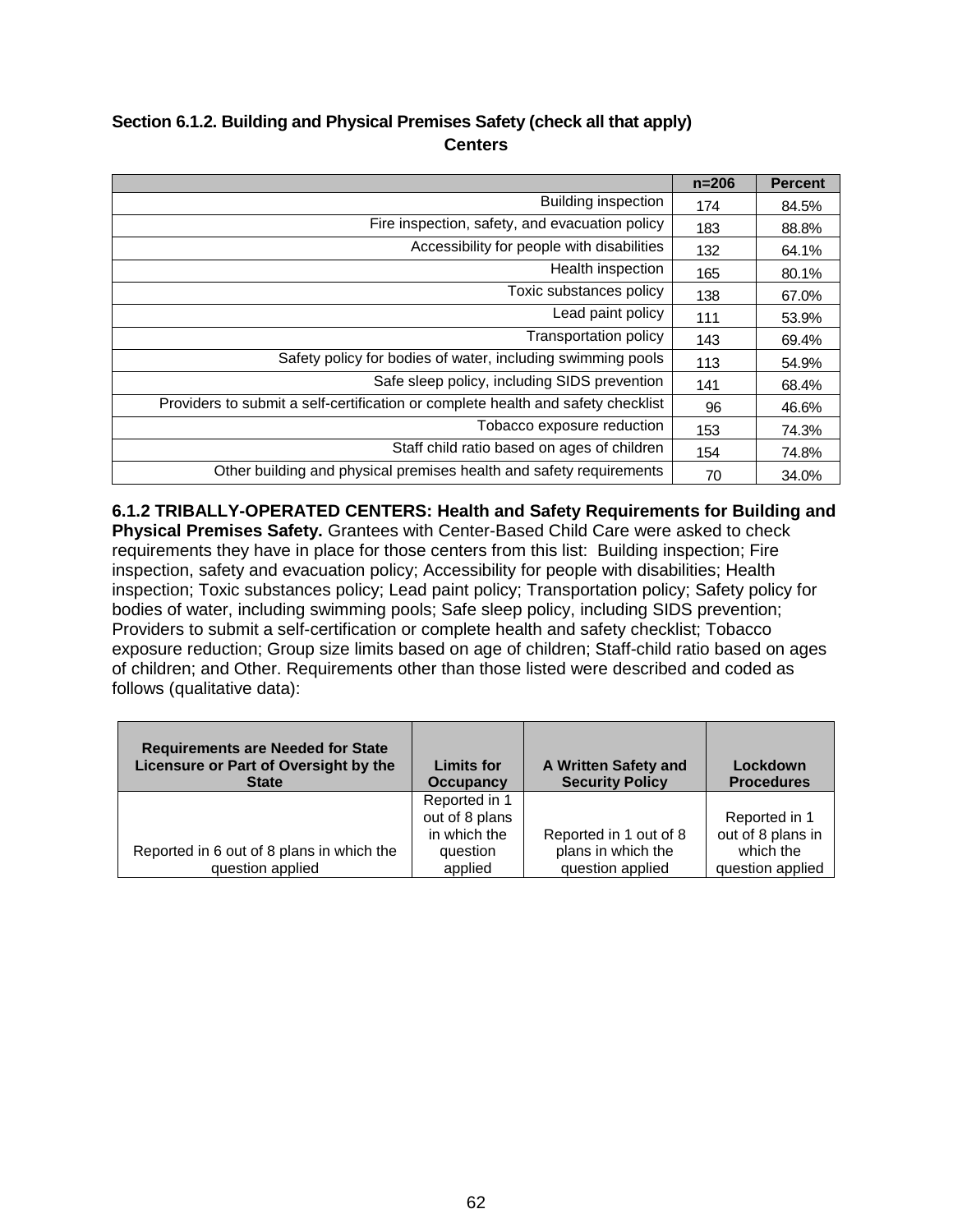### **Group Homes**

|                                                                                  | $n = 101$ | <b>Percent</b> |
|----------------------------------------------------------------------------------|-----------|----------------|
| <b>Building inspection</b>                                                       | 62        | 61.4%          |
| Fire inspection, safety, and evacuation policy                                   | 72        | 71.3%          |
| Accessibility for people with disabilities                                       | 30        | 29.7%          |
| Health inspection                                                                | 62        | 61.4%          |
| Toxic substances policy                                                          | 49        | 48.5%          |
| Lead paint policy                                                                | 35        | 34.7%          |
| <b>Transportation policy</b>                                                     | 58        | 57.4%          |
| Safety policy for bodies of water, including swimming pools                      | 43        | 42.6%          |
| Safe sleep policy, including SIDS prevention                                     | 53        | 52.5%          |
| Providers to submit a self-certification or complete health and safety checklist | 45        | 44.6%          |
| Tobacco exposure reduction                                                       | 60        | 59.4%          |
| Staff child ratio based on ages of children                                      | 54        | 53.5%          |
| Other building and physical premises health and safety requirements              | 52        | 51.5%          |

### **6.2.2 GROUP HOMES: Health and Safety Requirements for Building and Physical**

**Premises Safety.** Grantees with group homes were asked to check requirements they have in place for those group homes from this list: Building inspection; Fire inspection, safety and evacuation policy; Accessibility for people with disabilities; Health inspection; Toxic substances policy; Lead paint policy; Transportation policy; Safety policy for bodies of water, including swimming pools; Safe sleep policy, including SIDS prevention; Providers to submit a selfcertification or complete health and safety checklist; Tobacco exposure reduction; Group size limits based on age of children; Staff-child ratio based on ages of children; and Other. Requirements other than those listed were described and coded as follows (qualitative data):

| <b>Requirements are</b><br><b>Needed for State</b><br><b>Licensure or Part of</b><br><b>Oversight by the State</b> | Inspections are<br>Part of the<br><b>Monitoring</b><br><b>Process</b> | There are Requirements of an<br><b>Oversight Entity Other than</b><br>Tribe and State (i.e. NARA,<br>HRC (university), NCCIC) | <b>Testing Water</b><br>from Private<br>Wells |
|--------------------------------------------------------------------------------------------------------------------|-----------------------------------------------------------------------|-------------------------------------------------------------------------------------------------------------------------------|-----------------------------------------------|
| Reported in 5 out of 7                                                                                             | Reported in 1 out of                                                  |                                                                                                                               | Reported in 1 out<br>of 7 plans in which      |
| plans in which the question<br>applied                                                                             | 7 plans in which the<br>question applied                              | Reported in 1 out of 7 plans in<br>which the question applied                                                                 | the question<br>applied                       |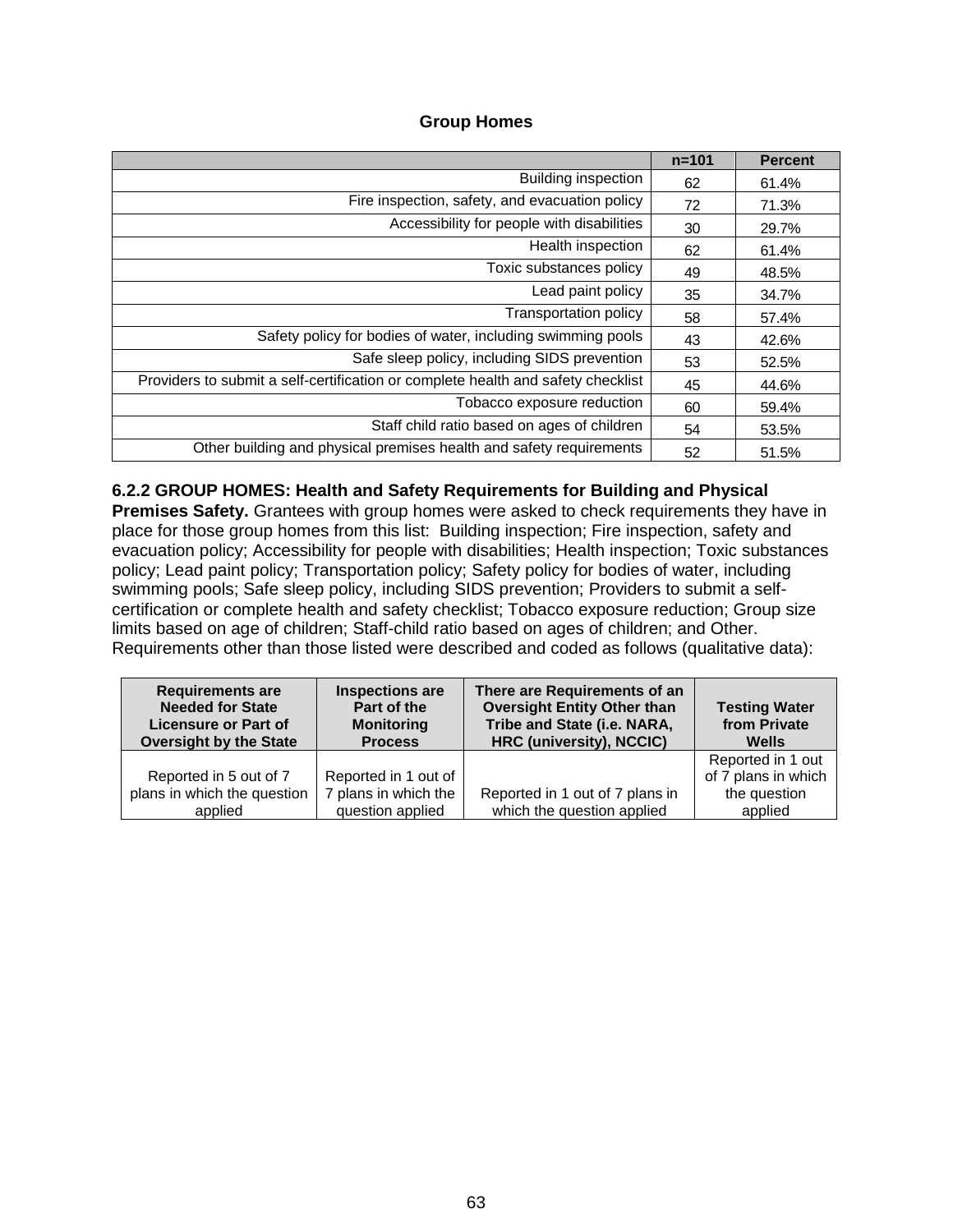### **Family Homes**

|                                                                                  | $n = 154$ | <b>Percent</b> |
|----------------------------------------------------------------------------------|-----------|----------------|
| <b>Building inspection</b>                                                       | 99        | 64.3%          |
| Fire inspection, safety, and evacuation policy                                   | 105       | 68.2%          |
| Accessibility for people with disabilities                                       | 32        | 20.8%          |
| Health inspection                                                                | 78        | 50.6%          |
| Toxic substances policy                                                          | 78        | 50.6%          |
| Lead paint policy                                                                | 52        | 33.8%          |
| <b>Transportation policy</b>                                                     | 82        | 53.2%          |
| Safety policy for bodies of water, including swimming pools                      | 76        | 49.4%          |
| Safe sleep policy, including SIDS prevention                                     | 80        | 51.9%          |
| Providers to submit a self-certification or complete health and safety checklist | 84        | 54.5%          |
| Tobacco exposure reduction                                                       | 96        | 62.3%          |
| Staff child ratio based on ages of children                                      | 64        | 41.6%          |
| Other building and physical premises health and safety requirements              | 52        | 33.8%          |

### **6.4.2 FAMILY HOMES: Health and Safety Requirements for Building and Physical**

**Premises Safety.** Grantees with Family Home Child Care were asked to check requirements they have in place for those homes from this list: Building inspection; Fire inspection, safety and evacuation policy; Accessibility for people with disabilities; Health inspection; Toxic substances policy; Lead paint policy; Transportation policy; Safety policy for bodies of water, including swimming pools; Safe sleep policy, including SIDS prevention; Providers to submit a selfcertification or complete health and safety checklist; Tobacco exposure reduction; Group size limits based on age of children; Staff-child ratio based on ages of children; and Other. Requirements other than those listed were described and coded as follows (qualitative data):

| <b>Providers Comply</b><br>with the<br><b>Regulations of the</b><br><b>State</b> | <b>Inspections are</b><br><b>Conducted That</b><br>Include a Health &<br><b>Safety Checklist</b> | <b>There Are Requirements of</b><br>an Oversight Entity Other<br>than Tribe and State -- Stated<br><b>Examples: NARA, HRC</b><br>(university) & NCCIC. | <b>Topics: Testing</b><br><b>Private Well Water</b> |
|----------------------------------------------------------------------------------|--------------------------------------------------------------------------------------------------|--------------------------------------------------------------------------------------------------------------------------------------------------------|-----------------------------------------------------|
| Reported in 3 out of                                                             | Reported in 1 out of 6                                                                           |                                                                                                                                                        | Reported in 1 out of                                |
| 6 plans in which the                                                             | plans in which the                                                                               | Reported in 1 out of 6 plans in                                                                                                                        | 6 plans in which the                                |
| question applied                                                                 | question applied                                                                                 | which the question applied                                                                                                                             | question applied                                    |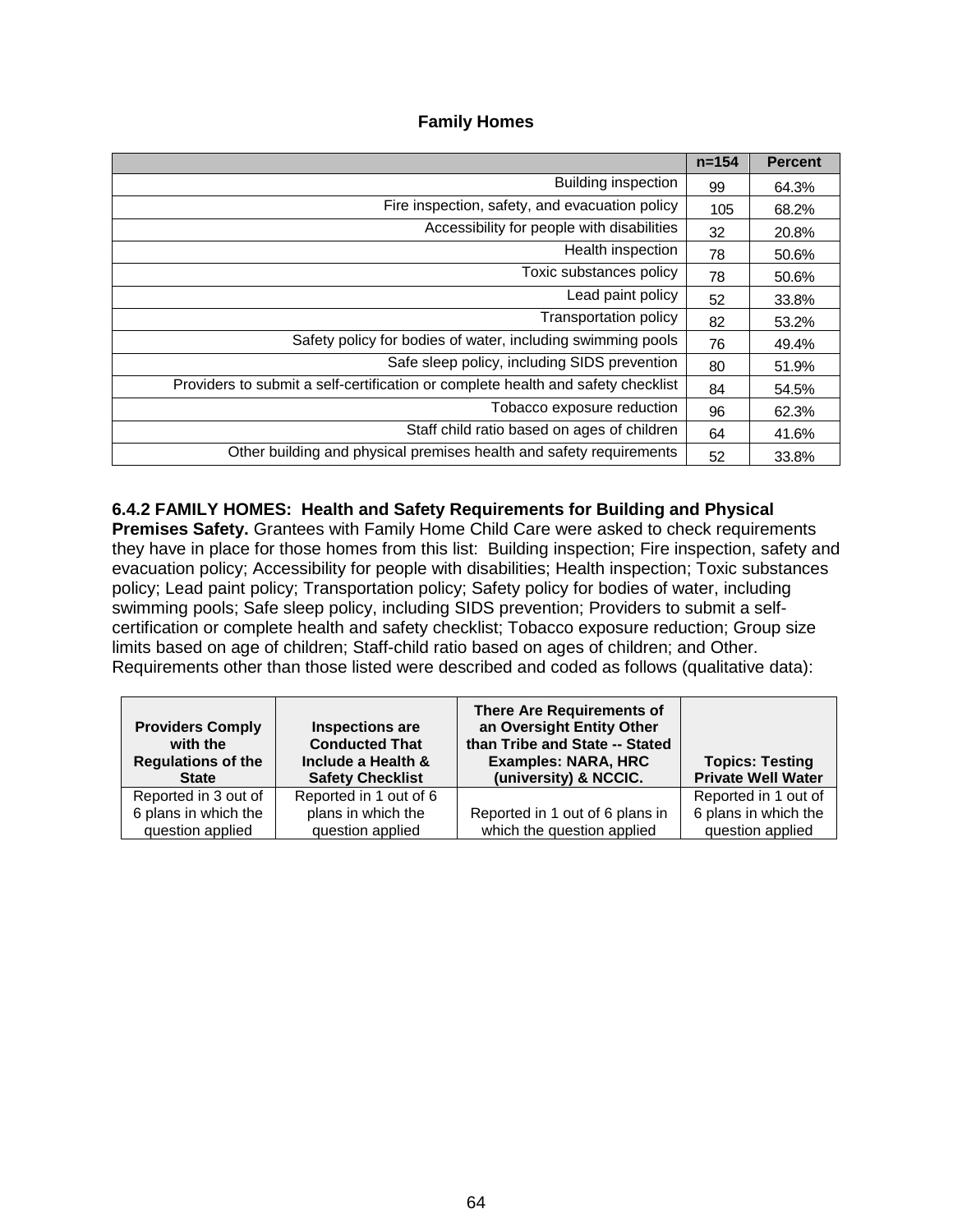### **In-home Care**

|                                                                                  | $N = 131$ | <b>Percent</b> |
|----------------------------------------------------------------------------------|-----------|----------------|
| Building inspection                                                              | 73        | 55.7%          |
| Fire inspection, safety, and evacuation policy                                   | 77        | 58.8%          |
| Accessibility for people with disabilities                                       | 17        | 13.0%          |
| Health inspection                                                                | 51        | 38.9%          |
| Toxic substances policy                                                          | 49        | 37.4%          |
| Lead paint policy                                                                | 29        | 22.1%          |
| <b>Transportation policy</b>                                                     | 53        | 40.5%          |
| Safety policy for bodies of water, including swimming pools                      | 46        | 35.1%          |
| Safe sleep policy, including SIDS prevention                                     | 48        | 36.6%          |
| Providers to submit a self-certification or complete health and safety checklist | 67        | 51.1%          |
| Tobacco exposure reduction                                                       | 60        | 45.8%          |
| Staff child ratio based on ages of children                                      | 39        | 29.8%          |
| Other building and physical premises health and safety requirements              | 9         | 6.9%           |

### **6.4.2 IN-HOME CARE: Health and Safety Requirements for Building and Physical**

**Premises Safety.** Grantees with In-Home Child Care were asked to check requirements they have in place for those Homes from this list: Building inspection; Fire inspection, safety and evacuation policy; Accessibility for people with disabilities; Health inspection; Toxic substances policy; Lead paint policy; Transportation policy; Safety policy for bodies of water, including swimming pools; Safe sleep policy, including SIDS prevention; Providers to submit a selfcertification or complete health and safety checklist; Tobacco exposure reduction; Group size limits based on age of children; Staff-child ratio based on ages of children; and Other. Requirements other than those listed were described and coded as follows (qualitative data):

| <b>Providers Comply with</b><br>the Regulations of the<br><b>State</b> | There Are Requirements of an<br><b>Oversight Entity Other than Tribe</b><br>and State -- Stated Examples:<br>NARA, HRC (university) & NCCIC. | <b>Tribe Required In-Home</b><br><b>Providers to be Held to</b><br>the Same Standards as<br><b>Family Home Child Care</b> |
|------------------------------------------------------------------------|----------------------------------------------------------------------------------------------------------------------------------------------|---------------------------------------------------------------------------------------------------------------------------|
| Reported in 5 out of 5 plans                                           |                                                                                                                                              | Reported in 1 out of 5                                                                                                    |
| in which the question                                                  | Reported in 1 out of 5 plans in which                                                                                                        | plans in which the                                                                                                        |
| applied                                                                | the question applied                                                                                                                         | question applied                                                                                                          |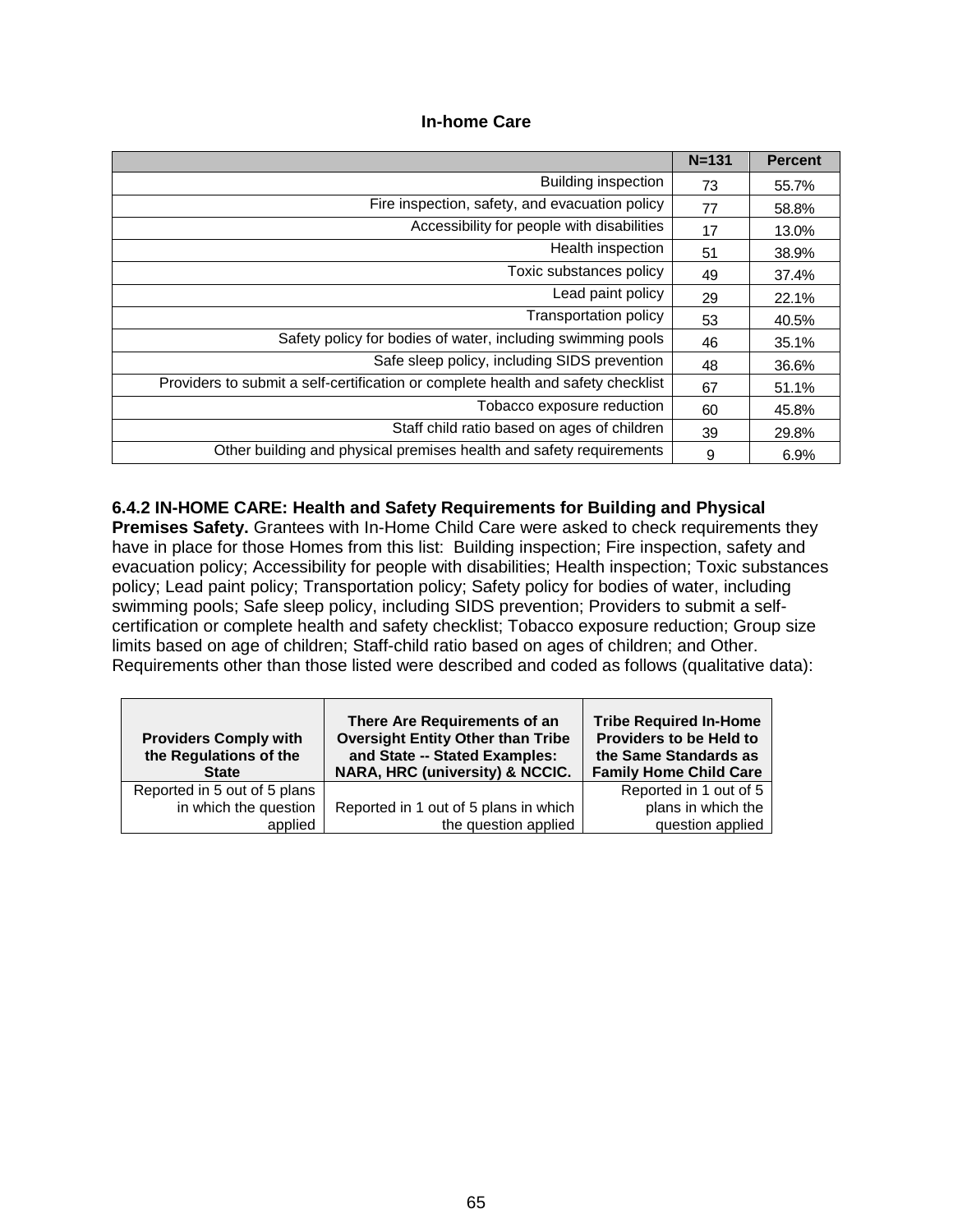### **Section 6.1.3. Health and Safety Training: Check the health and safety requirements for health and safety training.**

| <b>CPR</b>     | $\mathsf{n}$ | <b>Percent</b> |
|----------------|--------------|----------------|
| Did not answer | 2            | 1.0%           |
| Pre-Service    | 21           | 10.2%          |
| On-Going       | 64           | 31.1%          |
| <b>Both</b>    | 107          | 51.9%          |
| Not Required   | 12           | 5.8%           |
|                | 206          | 100.0%         |

# **Centers**

| <b>First Aid</b> | n   | <b>Percent</b> |
|------------------|-----|----------------|
| Did not answer   | 2   | 1.0%           |
| Pre-Service      | 22  | 10.7%          |
| On-Going         | 63  | 30.6%          |
| <b>Both</b>      | 108 | 52.4%          |
| Not Required     | 11  | 5.3%           |
|                  | 206 | 100.0%         |

| <b>Infectious Disease Training</b> | n   | <b>Percent</b> |
|------------------------------------|-----|----------------|
| Did not answer                     | 3   | 1.5%           |
| Pre-Service                        | 24  | 11.7%          |
| On-Going                           | 65  | 31.6%          |
| <b>Both</b>                        | 78  | 37.9%          |
| Not Required                       | 36  | 17.5%          |
|                                    | 206 | 100.0%         |

| <b>SIDS Training</b> | n   | <b>Percent</b> |
|----------------------|-----|----------------|
| Did not answer       | 4   | 1.9%           |
| Pre-Service          | 34  | 16.5%          |
| On-Going             | 44  | 21.4%          |
| <b>Both</b>          | 61  | 29.6%          |
| Not Required         | 63  | 30.6%          |
|                      | 206 | 100.0%         |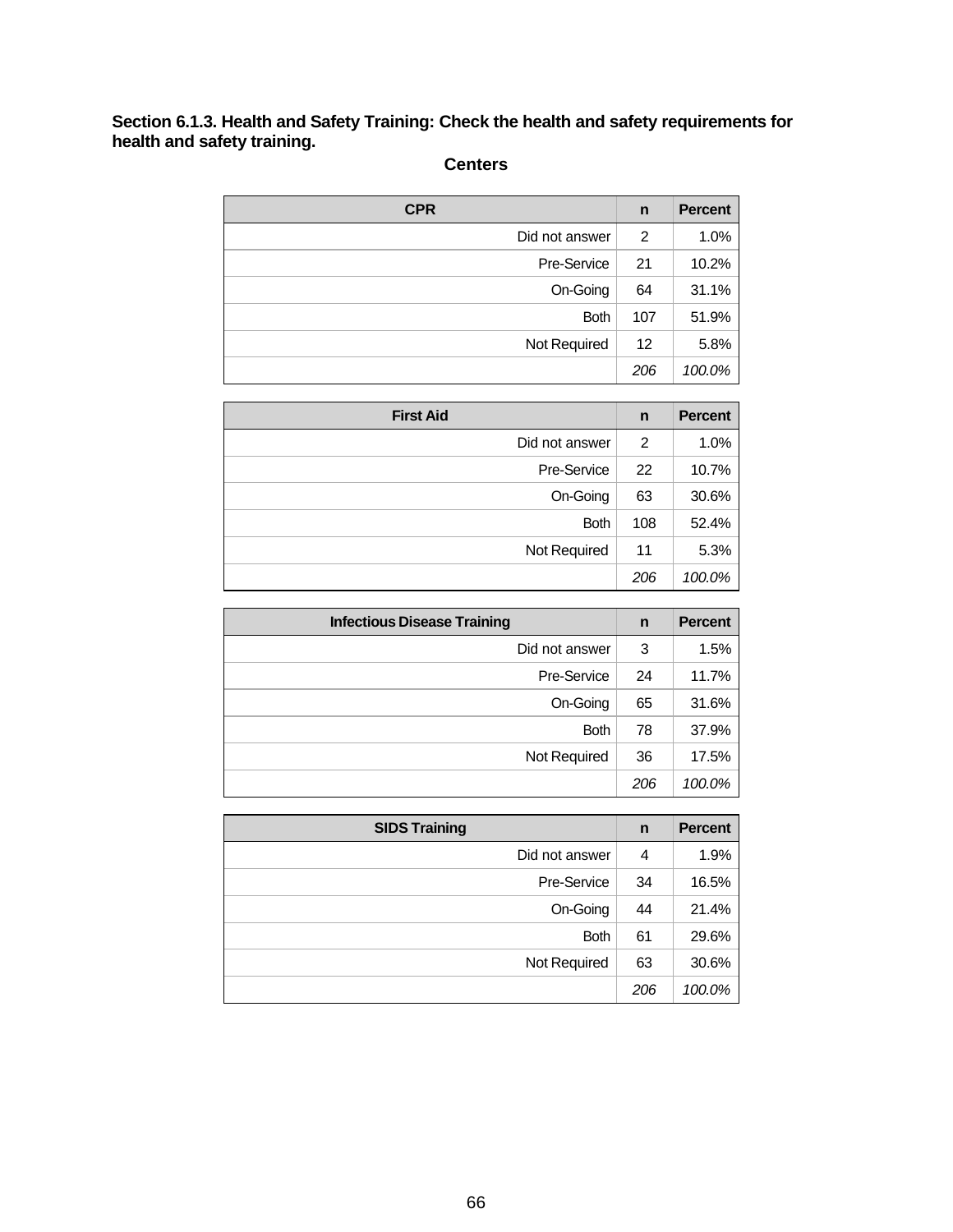| <b>Medication Administration</b> | n   | <b>Percent</b> |
|----------------------------------|-----|----------------|
| Did not answer                   | 5   | 2.4%           |
| Pre-Service                      | 21  | 10.2%          |
| On-Going                         | 45  | 21.8%          |
| <b>Both</b>                      | 70  | 34.0%          |
| Not Required                     | 65  | 31.6%          |
|                                  | 206 | 100.0%         |

| <b>Mandatory Reporting</b> | n   | <b>Percent</b> |
|----------------------------|-----|----------------|
| Did not answer             | 4   | 1.9%           |
| Pre-Service                | 25  | 12.1%          |
| On-Going                   | 60  | 29.1%          |
| <b>Both</b>                | 100 | 48.5%          |
| Not Required               | 17  | 8.3%           |
|                            | 206 | 100.0%         |

| <b>Child Development</b> | $\mathsf{n}$ | <b>Percent</b> |
|--------------------------|--------------|----------------|
| Did not answer           | 3            | 1.5%           |
| Pre-Service              | 14           | 6.8%           |
| On-Going                 | 76           | 36.9%          |
| <b>Both</b>              | 77           | 37.4%          |
| Not Required             | 36           | 17.5%          |
|                          | 206          | 100.0%         |

| <b>Supervision of Children</b> | n   | <b>Percent</b> |
|--------------------------------|-----|----------------|
| Did not answer                 | 5   | 2.4%           |
| Pre-Service                    | 13  | 6.3%           |
| On-Going                       | 72  | 35.0%          |
| <b>Both</b>                    | 83  | 40.3%          |
| Not Required                   | 33  | 16.0%          |
|                                | 206 | 100.0%         |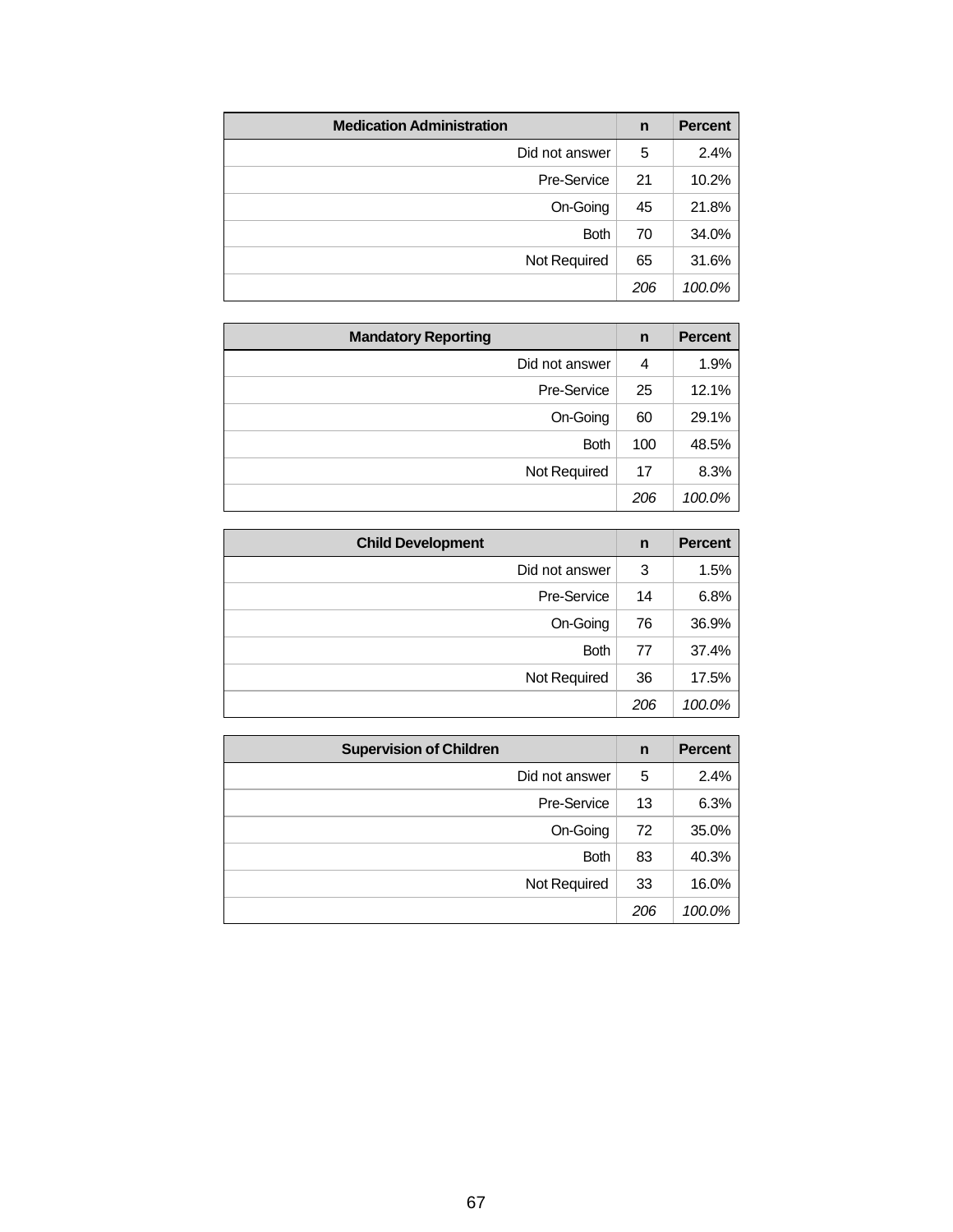| <b>Behavioral Management</b> | n   | <b>Percent</b> |
|------------------------------|-----|----------------|
| Did not answer               | 5   | 2.4%           |
| Pre-Service                  | 12  | 5.8%           |
| On-Going                     | 70  | 34.0%          |
| <b>Both</b>                  | 66  | 32.0%          |
| Not Required                 | 53  | 25.7%          |
|                              | 206 | 100.0%         |

| <b>Nutrition</b> | n   | <b>Percent</b> |
|------------------|-----|----------------|
| Did not answer   | 4   | 1.9%           |
| Pre-Service      | 14  | 6.8%           |
| On-Going         | 83  | 40.3%          |
| <b>Both</b>      | 60  | 29.1%          |
| Not Required     | 45  | 21.8%          |
|                  | 206 | 100.0%         |

| <b>Breast Feeding</b> | n   | <b>Percent</b> |
|-----------------------|-----|----------------|
| Did not answer        | 9   | 4.4%           |
| Pre-Service           | 11  | 5.3%           |
| On-Going              | 37  | 18.0%          |
| <b>Both</b>           | 20  | 9.7%           |
| Not Required          | 129 | 62.6%          |
|                       | 206 | 100.0%         |

| <b>Tobacco Reduction</b> | n   | <b>Percent</b> |
|--------------------------|-----|----------------|
| Did not answer           | 6   | 2.9%           |
| Pre-Service              | 25  | 12.1%          |
| On-Going                 | 47  | 22.8%          |
| <b>Both</b>              | 53  | 25.7%          |
| Not Required             | 75  | 36.4%          |
|                          | 206 | 100.0%         |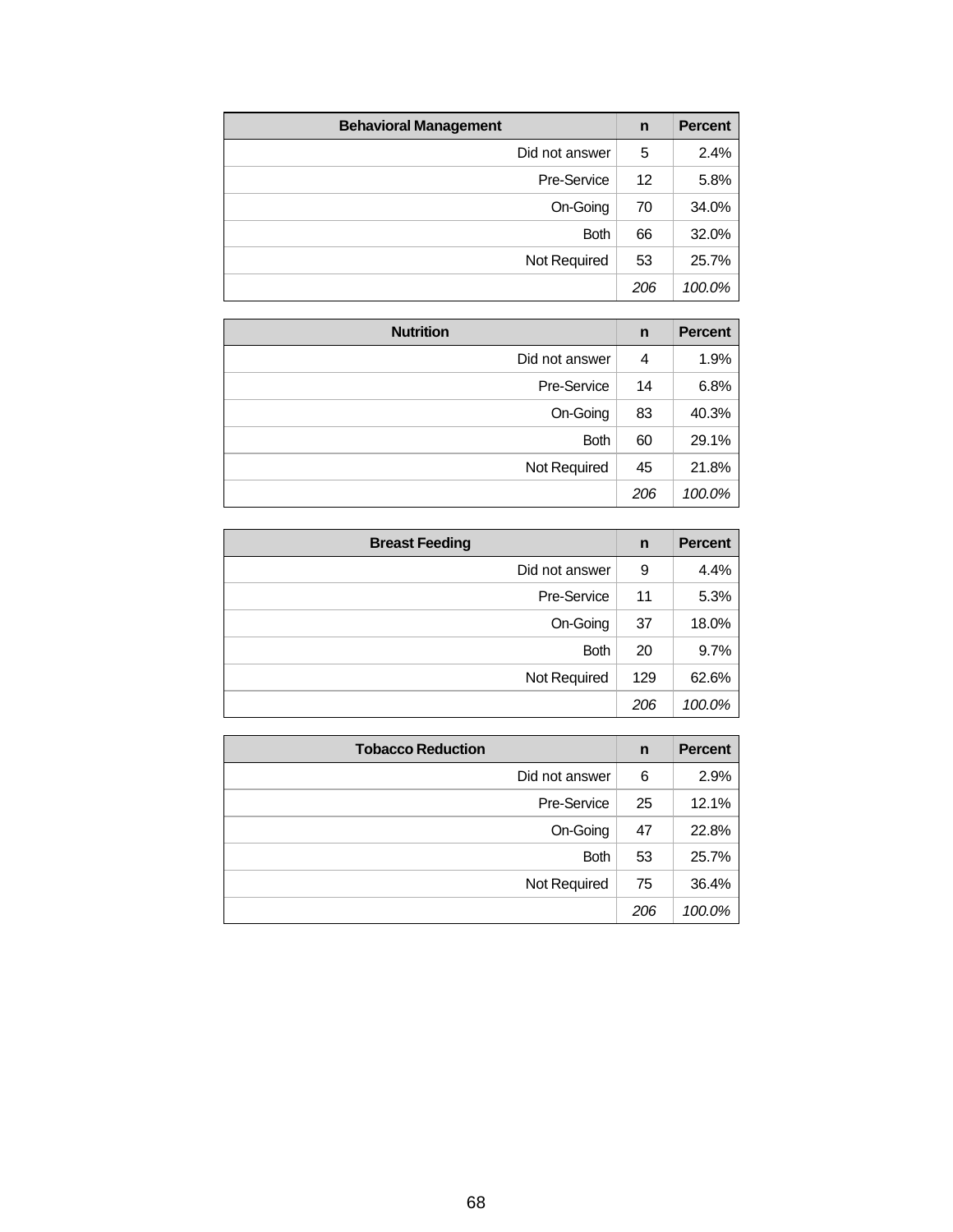| <b>Physical Activity</b> | n   | <b>Percent</b> |
|--------------------------|-----|----------------|
| Did not answer           | 4   | 1.9%           |
| Pre-Service              | 12  | 5.8%           |
| On-Going                 | 74  | 35.9%          |
| <b>Both</b>              | 61  | 29.6%          |
| Not Required             | 55  | 26.7%          |
|                          | 206 | 100.0%         |

| <b>Working with Special Needs Children</b> |     | <b>Percent</b> |
|--------------------------------------------|-----|----------------|
| Did not answer                             | 8   | 3.9%           |
| Pre-Service                                | 15  | 7.3%           |
| On-Going                                   | 57  | 27.7%          |
| <b>Both</b>                                | 55  | 26.7%          |
| Not Required                               | 71  | 34.5%          |
|                                            | 206 | 100.0%         |

| <b>Emergency Preparedness</b> | n   | <b>Percent</b> |
|-------------------------------|-----|----------------|
| Did not answer                | 4   | 1.9%           |
| Pre-Service                   | 17  | 8.3%           |
| On-Going                      | 68  | 33.0%          |
| <b>Both</b>                   | 80  | 38.8%          |
| Not Required                  | 37  | 18.0%          |
|                               | 206 | 100.0%         |

| <b>Other Training</b> | n   | <b>Percent</b> |
|-----------------------|-----|----------------|
| Did not answer        | 62  | 30.1%          |
| Pre-Service           | 7   | 3.4%           |
| On-Going              | 19  | 9.2%           |
| <b>Both</b>           | 17  | 8.3%           |
| Not Required          | 101 | 49.0%          |
|                       | 206 | 100.0%         |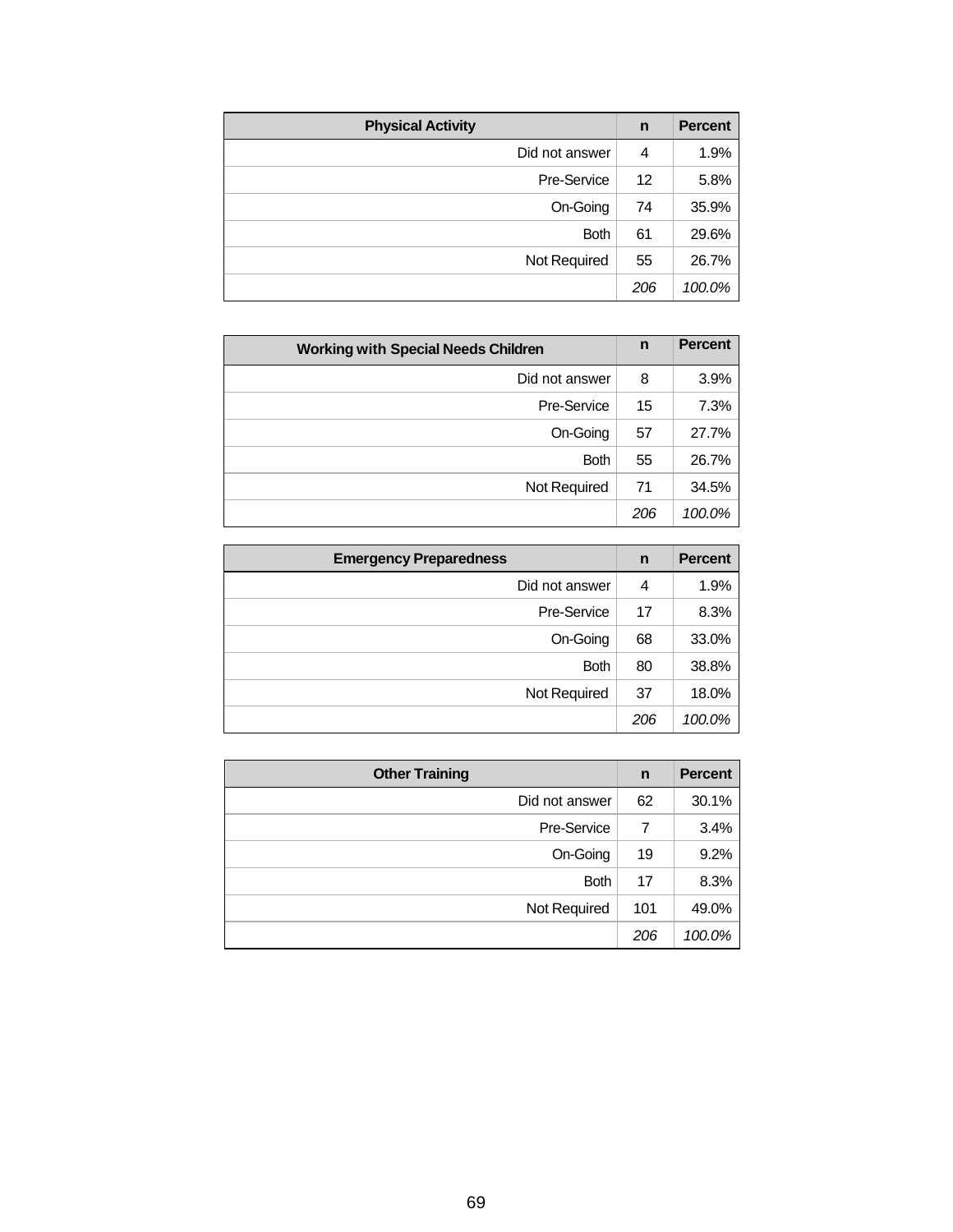### **6.1.3 TRIBALLY-OPERATED CENTERS: Health and Safety Requirements for Health &**

**Safety Training.** Grantees with Center-Based Child Care were asked to check requirements they have in place for those centers from this list: Cardiopulmonary resuscitation (CPR); First Aid; Training on Infectious Diseases; SIDS Prevention (i.e., Safe Sleep); Medication Administration; Mandatory Reporting of suspected Abuse or Neglect; Child Development; Supervision of Children; Behavior management; Nutrition; Breastfeeding; Tobacco Exposure Reduction; Physical Activity; Working with Children with Special Needs or Disabilities; emergency Preparedness and Response; and Other. Requirements other than those listed were described and coded as follows (qualitative data):

| <b>Requirements are Needed for</b><br><b>State Licensure or Part of</b><br><b>Oversight by the State</b> | <b>Inspections &amp;</b><br><b>Investigations</b>                 | <b>Head Start</b><br><b>Performance</b><br><b>Standards</b>       | <b>Creative</b><br><b>Curriculum for</b><br><b>Preschool</b>         |
|----------------------------------------------------------------------------------------------------------|-------------------------------------------------------------------|-------------------------------------------------------------------|----------------------------------------------------------------------|
| Reported in 8 out of 11 plans in<br>which the question applied                                           | Reported in 1 out of<br>11 plans in which the<br>question applied | Reported in 1 out of 11<br>plans in which the<br>question applied | Reported in 1 out<br>of 11 plans in<br>which the<br>question applied |

### **Group Homes**

| <b>CPR</b>     | n   | <b>Percent</b> |
|----------------|-----|----------------|
| Did not answer | 3   | 3.0%           |
| Pre-Service    | 6   | 5.9%           |
| On-Going       | 24  | 23.8%          |
| <b>Both</b>    | 52  | 51.5%          |
| Not Required   | 16  | 15.8%          |
|                | 101 | 100.0%         |

| <b>First Aid</b> | n   | <b>Percent</b> |
|------------------|-----|----------------|
| Did not answer   | 2   | 2.0%           |
| Pre-Service      | 9   | 8.9%           |
| On-Going         | 24  | 23.8%          |
| <b>Both</b>      | 51  | 50.5%          |
| Not Required     | 15  | 14.9%          |
|                  | 101 | 100.0%         |

| <b>Infectious Disease Training</b> | n   | <b>Percent</b> |
|------------------------------------|-----|----------------|
| Did not answer                     | 3   | 3.0%           |
| Pre-Service                        | 14  | 13.9%          |
| On-Going                           | 23  | 22.8%          |
| <b>Both</b>                        | 30  | 29.7%          |
| Not Required                       | 31  | 30.7%          |
|                                    | 101 | 100.0%         |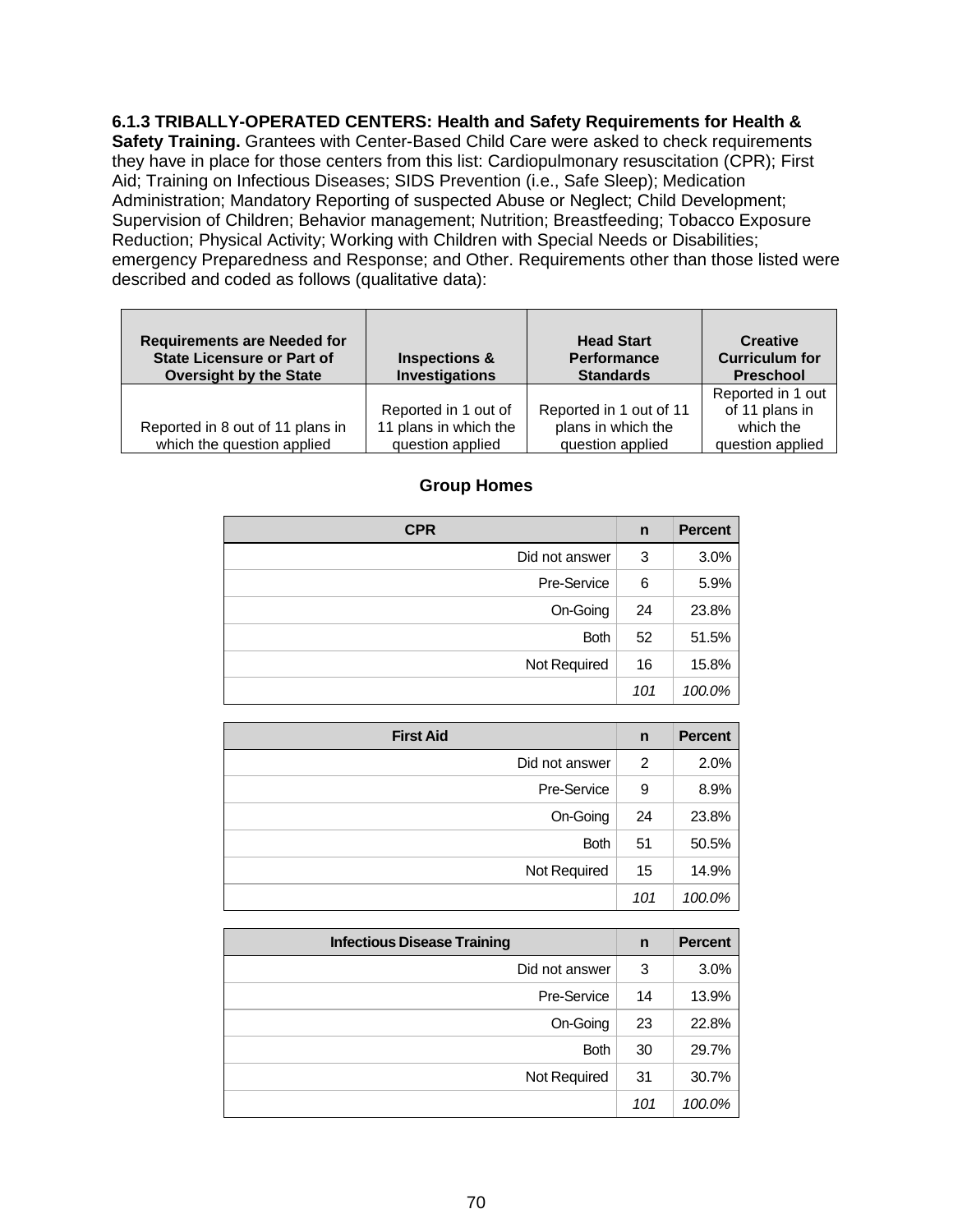| <b>SIDS Training</b> | n   | <b>Percent</b> |
|----------------------|-----|----------------|
| Did not answer       | 4   | 4.0%           |
| Pre-Service          | 16  | 15.8%          |
| On-Going             | 22  | 21.8%          |
| <b>Both</b>          | 22  | 21.8%          |
| Not Required         | 37  | 36.6%          |
|                      | 101 | 100.0%         |

| <b>Medication Administration</b> | n   | <b>Percent</b> |
|----------------------------------|-----|----------------|
| Did not answer                   | 3   | 3.0%           |
| Pre-Service                      | 12  | 11.9%          |
| On-Going                         | 19  | 18.8%          |
| <b>Both</b>                      | 22  | 21.8%          |
| Not Required                     | 45  | 44.6%          |
|                                  | 101 | 100.0%         |

| <b>Mandatory Reporting</b> | n   | <b>Percent</b> |
|----------------------------|-----|----------------|
| Did not answer             | 4   | 4.0%           |
| Pre-Service                | 17  | 16.8%          |
| On-Going                   | 22  | 21.8%          |
| <b>Both</b>                | 37  | 36.6%          |
| Not Required               | 21  | 20.8%          |
|                            | 101 | 100.0%         |

| <b>Child Development</b> | n   | <b>Percent</b> |
|--------------------------|-----|----------------|
| Did not answer           | 3   | 3.0%           |
| Pre-Service              |     | 6.9%           |
| On-Going                 | 33  | 32.7%          |
| <b>Both</b>              | 25  | 24.8%          |
| Not Required             | 33  | 32.7%          |
|                          | 101 | 100.0%         |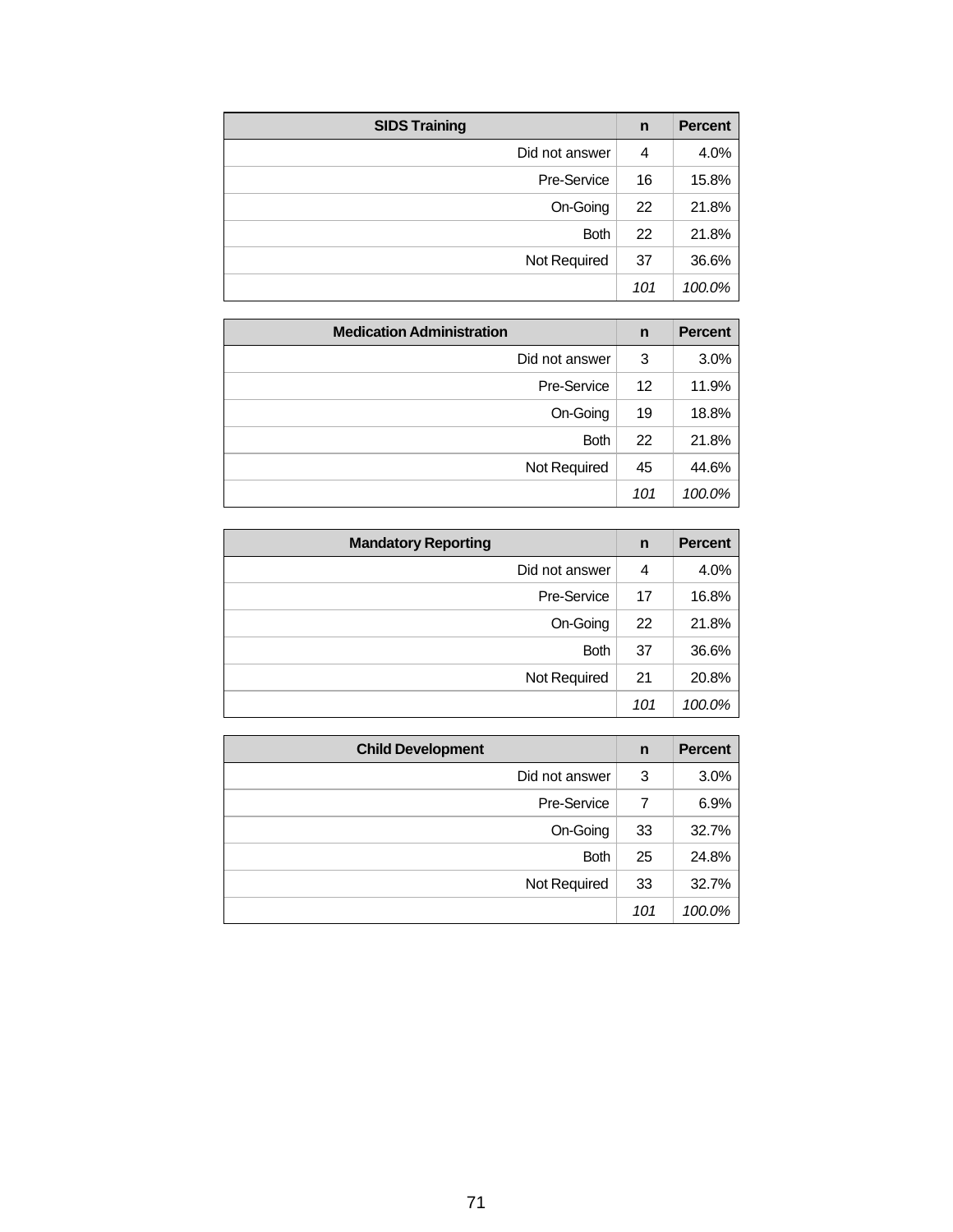| <b>Supervision of Children</b> | $\mathbf n$ | <b>Percent</b> |
|--------------------------------|-------------|----------------|
| Did not answer                 | 3           | 3.0%           |
| Pre-Service                    |             | 6.9%           |
| On-Going                       | 26          | 25.7%          |
| <b>Both</b>                    | 24          | 23.8%          |
| Not Required                   | 41          | 40.6%          |
|                                | 101         | 100.0%         |

| <b>Behavioral Management</b> | n   | <b>Percent</b> |
|------------------------------|-----|----------------|
| Did not answer               | 3   | 3.0%           |
| Pre-Service                  | 9   | 8.9%           |
| On-Going                     | 26  | 25.7%          |
| <b>Both</b>                  | 21  | 20.8%          |
| Not Required                 | 42  | 41.6%          |
|                              | 101 | 100.0%         |

| <b>Nutrition</b> | n   | <b>Percent</b> |
|------------------|-----|----------------|
| Did not answer   | 3   | 3.0%           |
| Pre-Service      | 12  | 11.9%          |
| On-Going         | 30  | 29.7%          |
| <b>Both</b>      | 21  | 20.8%          |
| Not Required     | 35  | 34.7%          |
|                  | 101 | 100.0%         |

| <b>Breast Feeding</b> | n   | <b>Percent</b> |
|-----------------------|-----|----------------|
| Did not answer        | 4   | 4.0%           |
| Pre-Service           | 5   | 5.0%           |
| On-Going              | 16  | 15.8%          |
| <b>Both</b>           | 5   | 5.0%           |
| Not Required          | 71  | 70.3%          |
|                       | 101 | 100.0%         |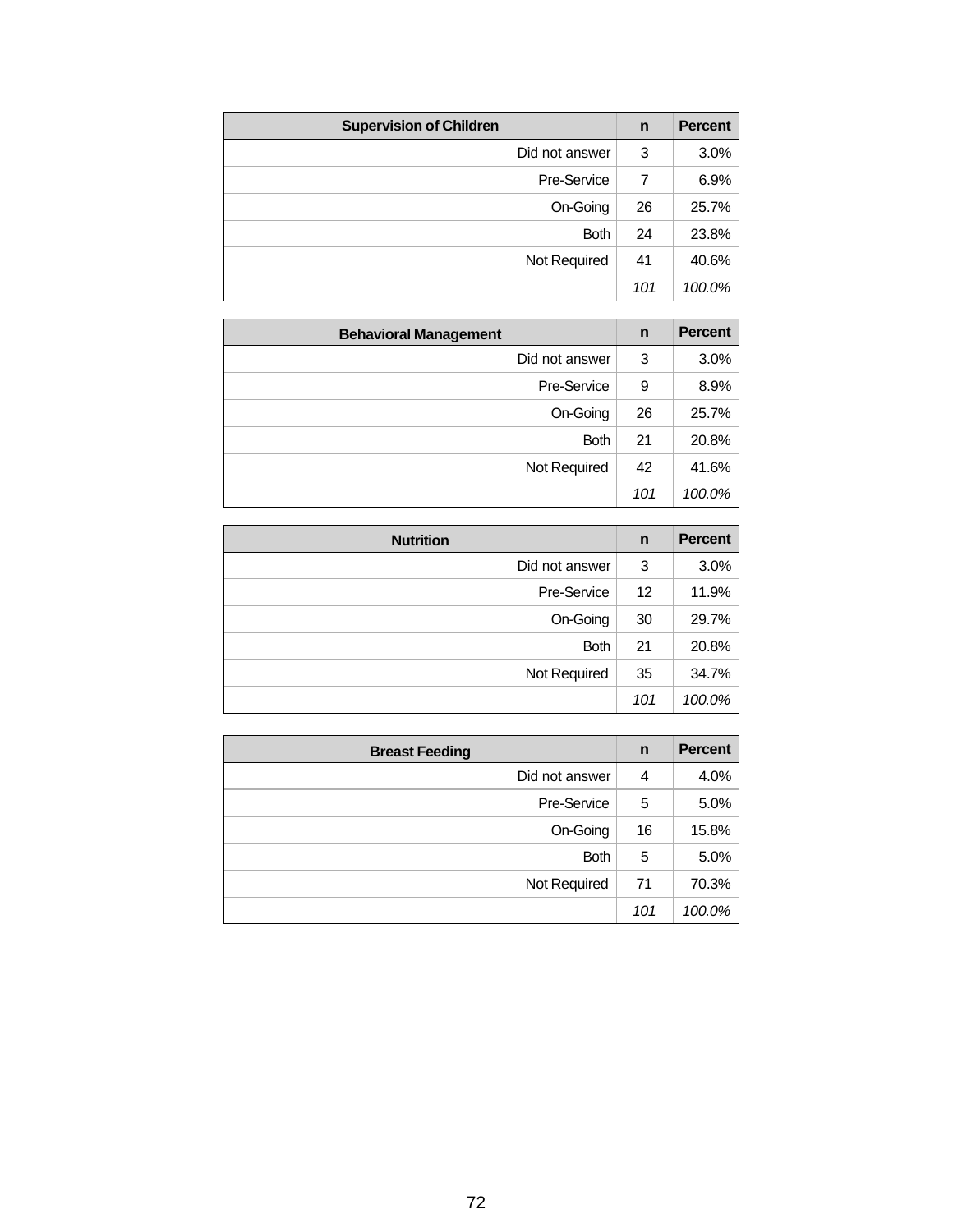| <b>Tobacco Reduction</b> | $\mathsf{n}$ | <b>Percent</b> |
|--------------------------|--------------|----------------|
| Did not answer           | 3            | 3.0%           |
| Pre-Service              | 10           | 9.9%           |
| On-Going                 | 24           | 23.8%          |
| <b>Both</b>              | 17           | 16.8%          |
| Not Required             | 47           | 46.5%          |
|                          | 101          | 100.0%         |

| <b>Physical Activity</b> | n   | <b>Percent</b> |
|--------------------------|-----|----------------|
| Did not answer           | 3   | 3.0%           |
| Pre-Service              | 7   | 6.9%           |
| On-Going                 | 31  | 30.7%          |
| <b>Both</b>              | 16  | 15.8%          |
| Not Required             | 44  | 43.6%          |
|                          | 101 | 100.0%         |

| <b>Working with Special Needs Children</b> | $\mathbf n$ | <b>Percent</b> |
|--------------------------------------------|-------------|----------------|
| Did not answer                             | 3           | 3.0%           |
| Pre-Service                                | 8           | 7.9%           |
| On-Going                                   | 24          | 23.8%          |
| <b>Both</b>                                | 15          | 14.9%          |
| Not Required                               | 51          | 50.5%          |
|                                            | 101         | 100.0%         |

| <b>Emergency Preparedness</b> | n   | <b>Percent</b> |
|-------------------------------|-----|----------------|
| Did not answer                | 3   | 3.0%           |
| Pre-Service                   | 12  | 11.9%          |
| On-Going                      | 29  | 28.7%          |
| <b>Both</b>                   | 23  | 22.8%          |
| Not Required                  | 34  | 33.7%          |
|                               | 101 | 100.0%         |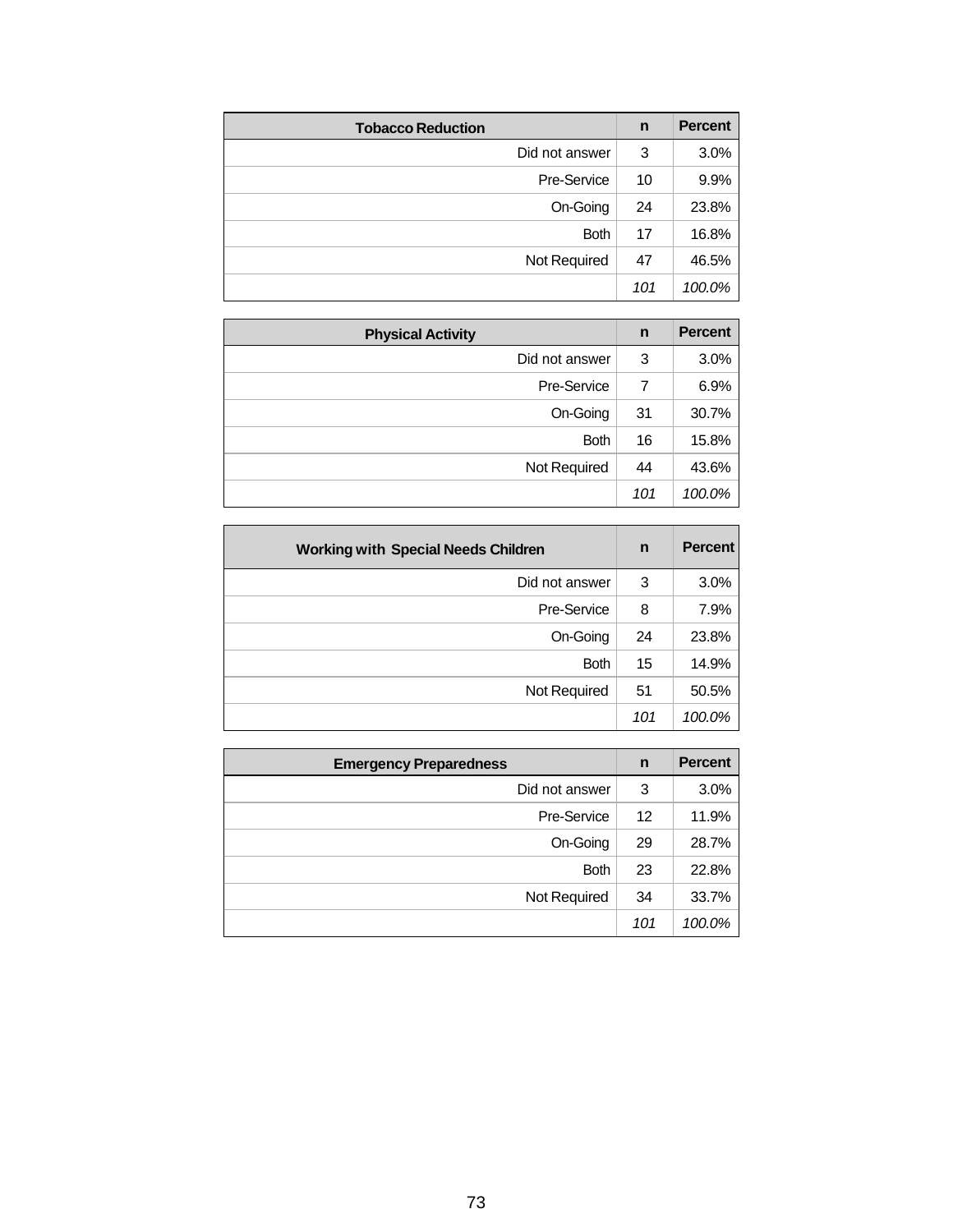| <b>Other Training</b> | $\mathsf{n}$ | <b>Percent</b> |
|-----------------------|--------------|----------------|
| Did not answer        | 25           | 24.8%          |
| Pre-Service           | 5            | 5.0%           |
| On-Going              | 4            | 4.0%           |
| <b>Both</b>           | 13           | 12.9%          |
| Not Required          | 54           | 53.5%          |
|                       | 101          | 100.0%         |

**6.2.3 GROUP HOMES: Health and Safety Requirements for Health & Safety Training.** Grantees with group homes were asked to check requirements they have in place for those group homes from this list: Cardiopulmonary resuscitation (CPR); First Aid; Training on Infectious Diseases; SIDS prevention (i.e., Safe Sleep); Medication Administration; Mandatory Reporting of suspected Abuse or Neglect; Child Development; Supervision of Children; Behavior management; Nutrition; Breastfeeding; Tobacco Exposure Reduction; Physical Activity; Working with Children with Special Needs or Disabilities; emergency Preparedness and Response; and Other. Requirements other than those listed were described and coded as follows (qualitative data):

| <b>Requirements are</b><br><b>Needed for State</b><br><b>Licensure or Part of</b><br>Oversight by the<br><b>State</b> | <b>Technical Assistance</b><br>and Resources are<br><b>Provided During</b><br><b>Inspections &amp;</b><br><b>Investigations</b> | <b>Other Topics</b><br>(Unspecified) are<br>Included in an 8-<br>hour Training. | <b>Requirements of an</b><br><b>Oversight Entity</b><br>Other than Tribe or<br>State (i.e. NARA,<br>HRC (university) &<br>NCCIC) |
|-----------------------------------------------------------------------------------------------------------------------|---------------------------------------------------------------------------------------------------------------------------------|---------------------------------------------------------------------------------|----------------------------------------------------------------------------------------------------------------------------------|
| Reported in 5 out of                                                                                                  | Reported in 1 out of 7                                                                                                          | Reported in 1 out of                                                            | Reported in 1 out of 7                                                                                                           |
| 7 plans in which the                                                                                                  | plans in which the                                                                                                              | 7 plans in which the                                                            | plans in which the                                                                                                               |
| question applied                                                                                                      | question applied                                                                                                                | question applied                                                                | question applied                                                                                                                 |

# **Family Homes**

| <b>CPR</b>     | n   | <b>Percent</b> |
|----------------|-----|----------------|
| Did not answer |     | 0.6%           |
| Pre-Service    | 16  | 10.4%          |
| On-Going       | 40  | 26.0%          |
| <b>Both</b>    | 72  | 46.8%          |
| Not Required   | 25  | 16.2%          |
|                | 154 | 100.0%         |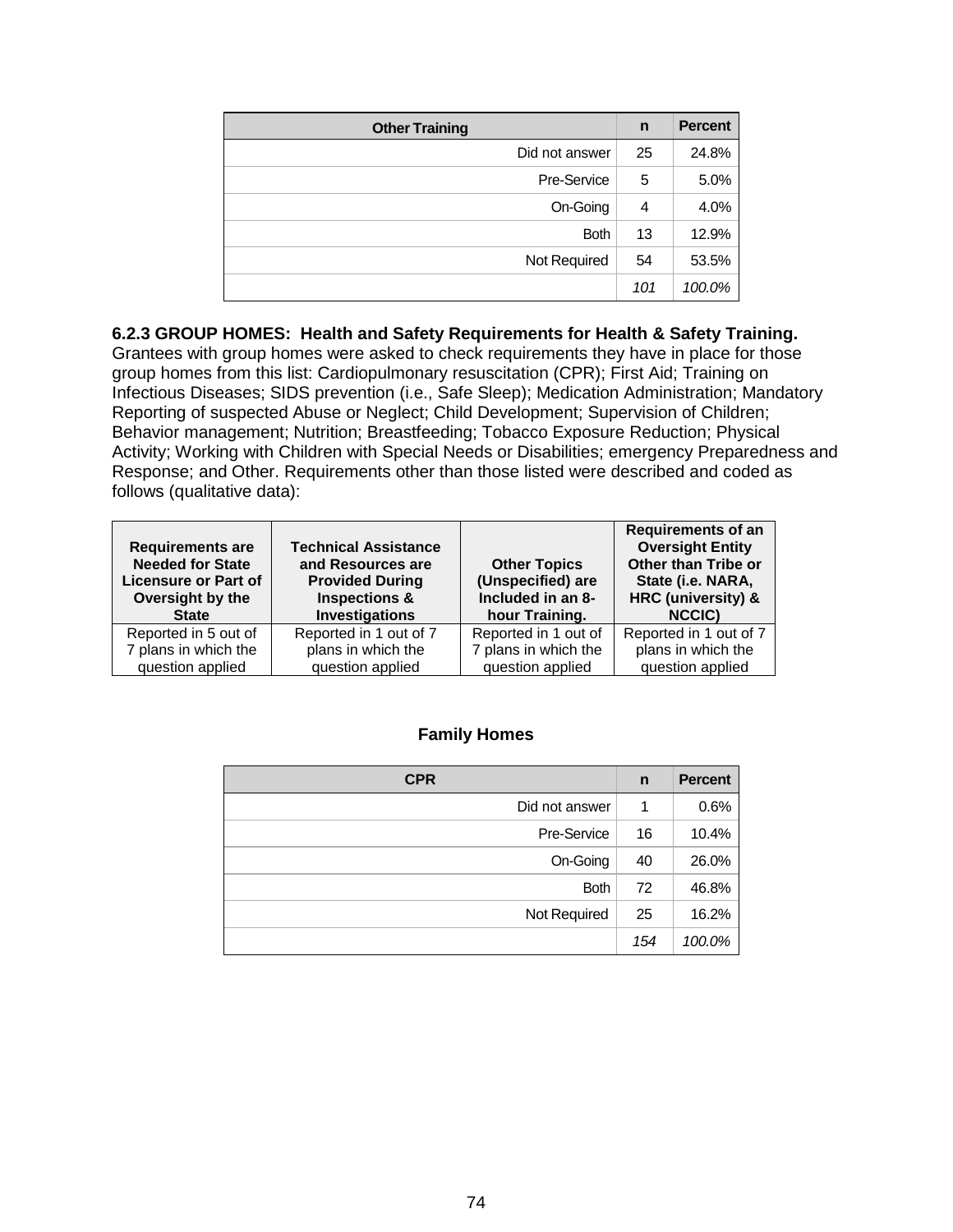| <b>First Aid</b> | n   | <b>Percent</b> |
|------------------|-----|----------------|
| Did not answer   |     | 0.6%           |
| Pre-Service      | 20  | 13.0%          |
| On-Going         | 42  | 27.3%          |
| <b>Both</b>      | 70  | 45.5%          |
| Not Required     | 21  | 13.6%          |
|                  | 154 | 100.0%         |

| <b>Infectious Disease Training</b> | n   | <b>Percent</b> |
|------------------------------------|-----|----------------|
| Did not answer                     | 3   | 1.9%           |
| Pre-Service                        | 22  | 14.3%          |
| On-Going                           | 32  | 20.8%          |
| <b>Both</b>                        | 39  | 25.3%          |
| Not Required                       | 58  | 37.7%          |
|                                    | 154 | 100.0%         |

| <b>SIDS Training</b> | $\mathbf n$ | <b>Percent</b> |
|----------------------|-------------|----------------|
| Did not answer       | 3           | 1.9%           |
| Pre-Service          | 28          | 18.2%          |
| On-Going             | 30          | 19.5%          |
| <b>Both</b>          | 32          | 20.8%          |
| Not Required         | 61          | 39.6%          |
|                      | 154         | 100.0%         |

| <b>Medication Administration</b> | n   | <b>Percent</b> |
|----------------------------------|-----|----------------|
| Did not answer                   | 2   | 1.3%           |
| Pre-Service                      | 19  | 12.3%          |
| On-Going                         | 21  | 13.6%          |
| <b>Both</b>                      | 26  | 16.9%          |
| Not Required                     | 86  | 55.8%          |
|                                  | 154 | 100.0%         |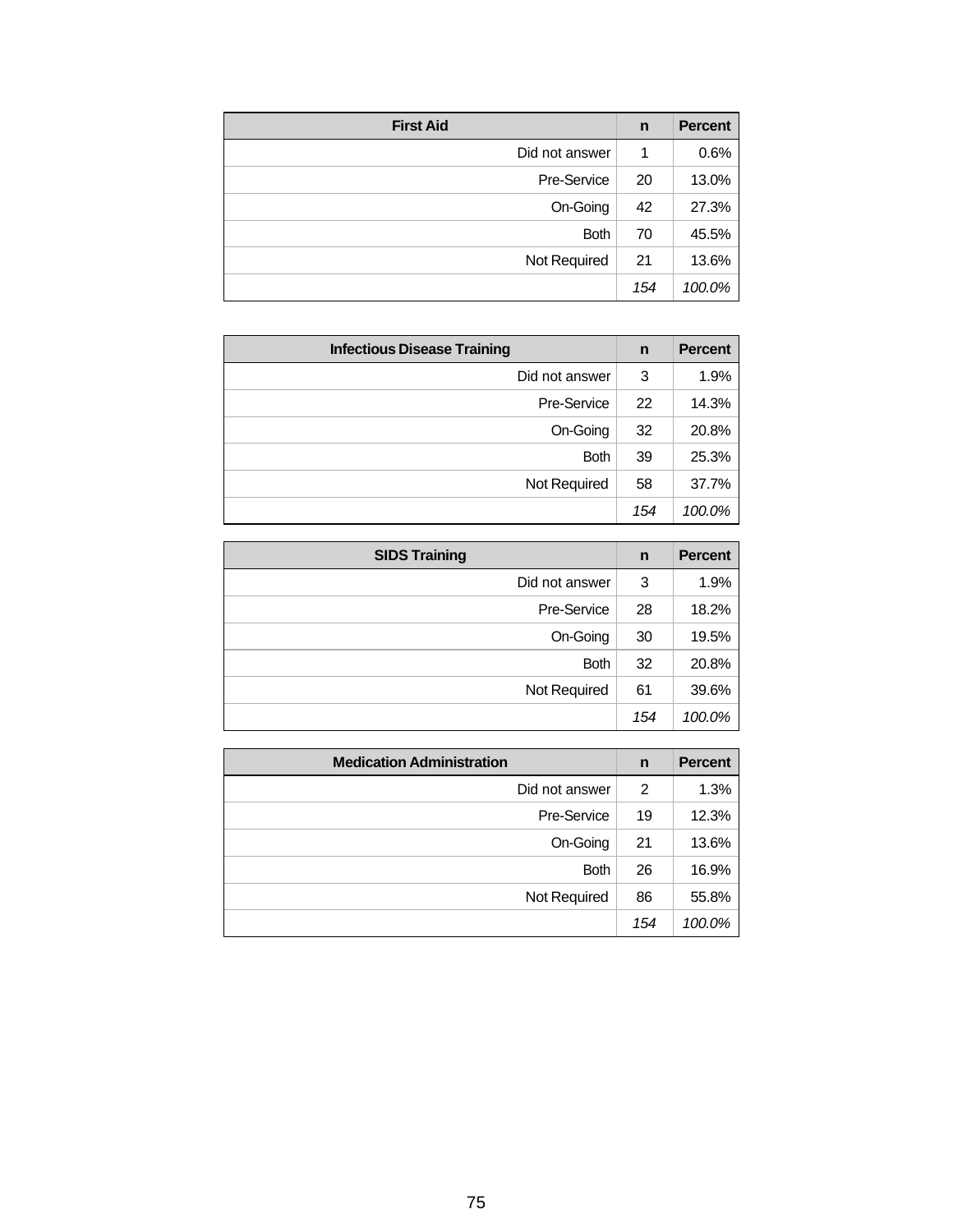| <b>Mandatory Reporting</b> | n   | <b>Percent</b> |
|----------------------------|-----|----------------|
| Did not answer             | 1   | 0.6%           |
| Pre-Service                | 34  | 22.1%          |
| On-Going                   | 32  | 20.8%          |
| <b>Both</b>                | 49  | 31.8%          |
| Not Required               | 38  | 24.7%          |
|                            | 154 | 100.0%         |

| <b>Child Development</b> | $\mathbf n$ | <b>Percent</b> |
|--------------------------|-------------|----------------|
| Did not answer           | 2           | 1.3%           |
| Pre-Service              | 13          | 8.4%           |
| On-Going                 | 43          | 27.9%          |
| <b>Both</b>              | 30          | 19.5%          |
| Not Required             | 66          | 42.9%          |
|                          | 154         | 100.0%         |

| <b>Supervision of Children</b> | n   | <b>Percent</b> |
|--------------------------------|-----|----------------|
| Did not answer                 |     | 0.6%           |
| Pre-Service                    | 14  | 9.1%           |
| On-Going                       | 41  | 26.6%          |
| <b>Both</b>                    | 33  | 21.4%          |
| Not Required                   | 65  | 42.2%          |
|                                | 154 | 100.0%         |

| <b>Behavioral Management</b> | n   | <b>Percent</b> |
|------------------------------|-----|----------------|
| Did not answer               |     | 0.6%           |
| Pre-Service                  | 15  | 9.7%           |
| On-Going                     | 26  | 16.9%          |
| <b>Both</b>                  | 29  | 18.8%          |
| Not Required                 | 83  | 53.9%          |
|                              | 154 | 100.0%         |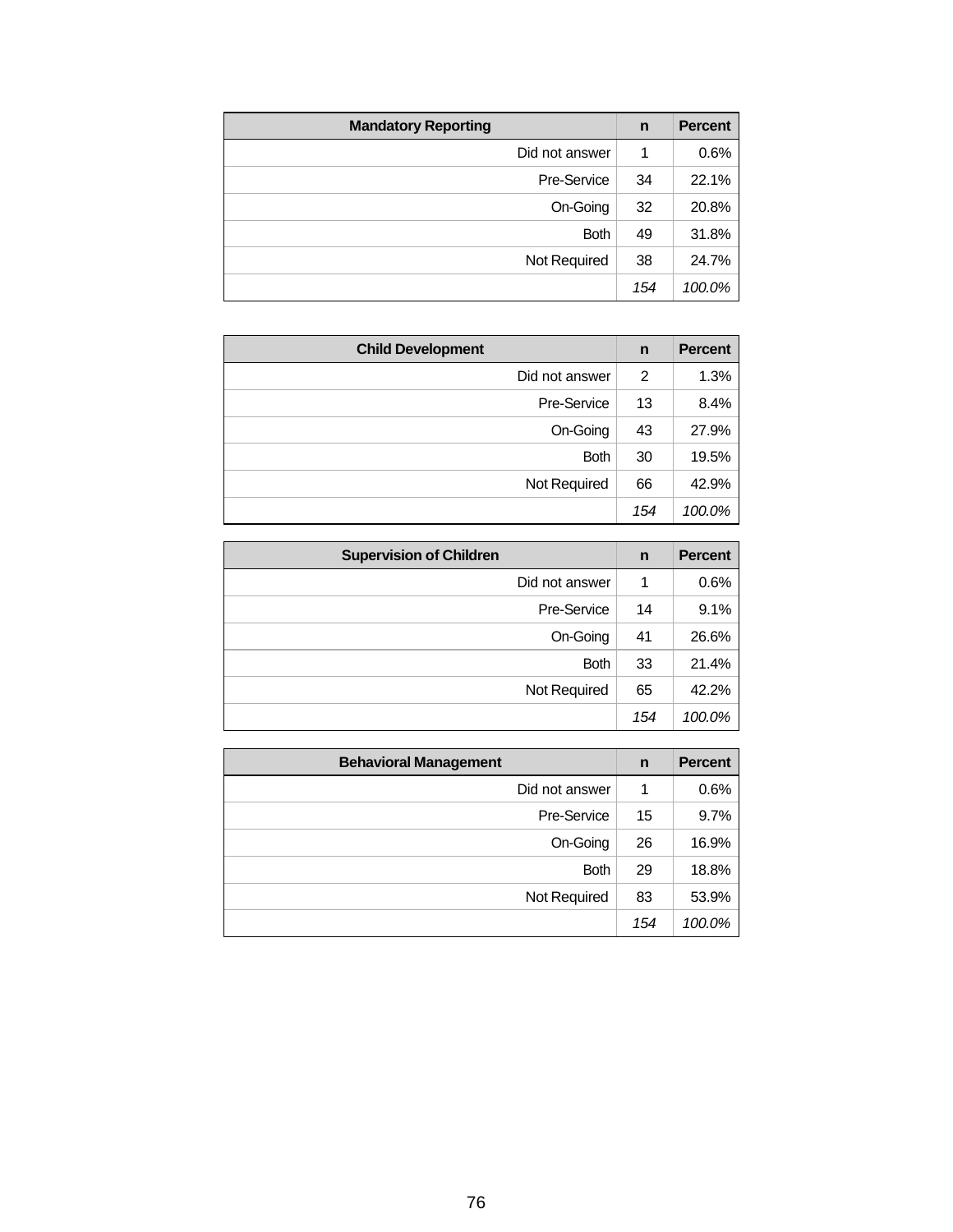| <b>Nutrition</b> | n   | <b>Percent</b> |
|------------------|-----|----------------|
| Did not answer   | 1   | 0.6%           |
| Pre-Service      | 18  | 11.7%          |
| On-Going         | 43  | 27.9%          |
| <b>Both</b>      | 22  | 14.3%          |
| Not Required     | 70  | 45.5%          |
|                  | 154 | 100.0%         |

| <b>Breast Feeding</b> | n   | <b>Percent</b> |
|-----------------------|-----|----------------|
| Did not answer        |     | 0.6%           |
| Pre-Service           | 9   | 5.8%           |
| On-Going              | 17  | 11.0%          |
| <b>Both</b>           | 5   | 3.2%           |
| Not Required          | 122 | 79.2%          |
|                       | 154 | 100.0%         |

| <b>Tobacco Reduction</b> | $\mathsf{n}$ | <b>Percent</b> |
|--------------------------|--------------|----------------|
| Did not answer           | 2            | 1.3%           |
| Pre-Service              | 17           | 11.0%          |
| On-Going                 | 30           | 19.5%          |
| <b>Both</b>              | 35           | 22.7%          |
| Not Required             | 70           | 45.5%          |
|                          | 154          | 100.0%         |

| <b>Physical Activity</b> | $\mathsf{n}$ | <b>Percent</b> |
|--------------------------|--------------|----------------|
| Did not answer           |              | 0.6%           |
| Pre-Service              | 5            | 3.2%           |
| On-Going                 | 43           | 27.9%          |
| <b>Both</b>              | 28           | 18.2%          |
| Not Required             | 77           | 50.0%          |
|                          | 154          | 100.0%         |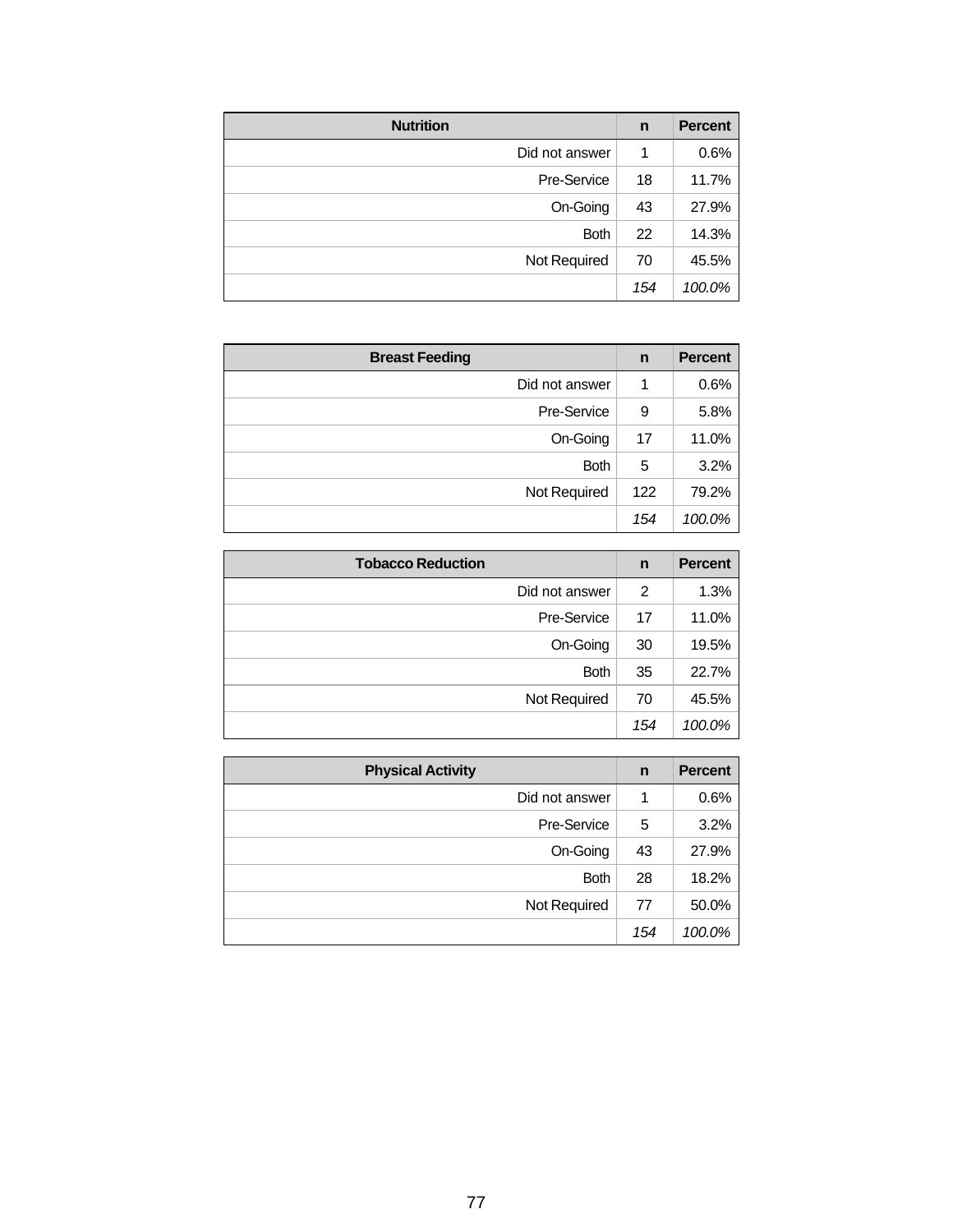| <b>Working with Special Needs Children</b> |     | <b>Percent</b> |
|--------------------------------------------|-----|----------------|
| Did not answer                             | 1   | 0.6%           |
| Pre-Service                                | 9   | 5.8%           |
| On-Going                                   | 26  | 16.9%          |
| <b>Both</b>                                | 23  | 14.9%          |
| Not Required                               | 95  | 61.7%          |
|                                            | 154 | 100.0%         |

| <b>Emergency Preparedness</b> | n   | <b>Percent</b> |
|-------------------------------|-----|----------------|
| Did not answer                |     | 0.6%           |
| Pre-Service                   | 17  | 11.0%          |
| On-Going                      | 41  | 26.6%          |
| <b>Both</b>                   | 36  | 23.4%          |
| Not Required                  | 59  | 38.3%          |
|                               | 154 | 100.0%         |

| <b>Other Training</b> | n   | <b>Percent</b> |
|-----------------------|-----|----------------|
| Did not answer        | 31  | 20.1%          |
| Pre-Service           | 7   | 4.5%           |
| On-Going              | 9   | 5.8%           |
| <b>Both</b>           | 16  | 10.4%          |
| Not Required          | 91  | 59.1%          |
|                       | 154 | 100.0%         |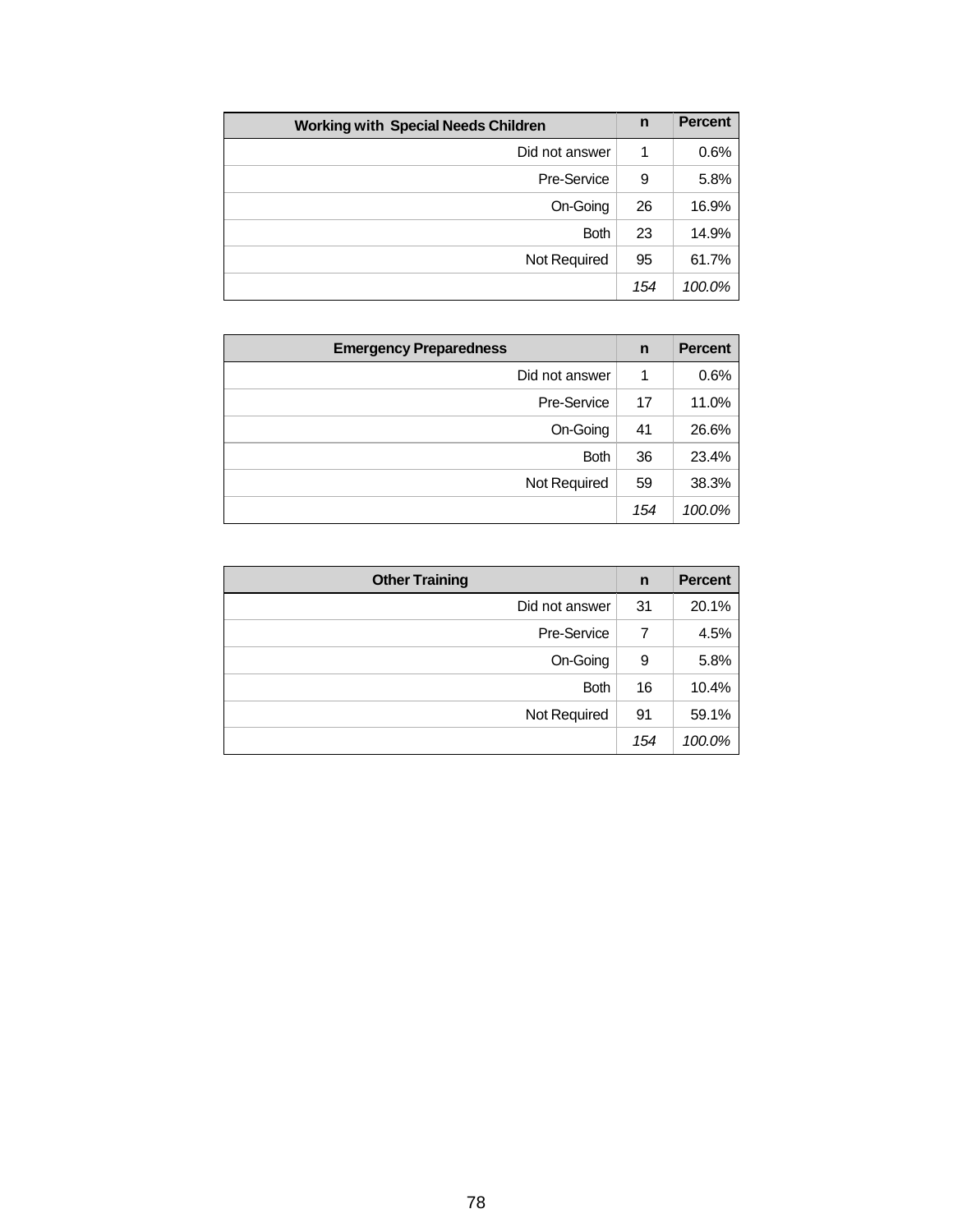**6.3.3 FAMILY HOMES: Health and Safety Requirements for Health & Safety Training.** 

Grantees with Family Home Child Care were asked to check requirements they have in place for those homes from this list: Cardiopulmonary resuscitation (CPR); First Aid; Training on Infectious Diseases; SIDS prevention (i.e., Safe Sleep); Medication Administration; Mandatory Reporting of suspected Abuse or Neglect; Child Development; Supervision of Children; Behavior management; Nutrition; Breastfeeding; Tobacco Exposure Reduction; Physical Activity; Working with Children with Special Needs or Disabilities; emergency Preparedness and Response; and Other. Requirements other than those listed were described and coded as follows (qualitative data):

| <b>Providers</b><br><b>Comply with</b><br>the.<br><b>Regulations</b><br>of the State | <b>Topics: Poison</b><br><b>Prevention and</b><br><b>Safety</b> ; Common<br><b>Childhood</b><br><b>Illnesses; SIDS</b><br><b>Prevention; First-</b><br>Aid: CPR<br><b>Certification</b> | <b>There Are</b><br><b>Requirements of an</b><br><b>Oversight Entity</b><br><b>Other than Tribe</b><br>and State -- Stated<br>Examples: NARA,<br>HRC (university) &<br>NCCIC. | <b>Inspections &amp;</b><br><b>Investigations Are</b><br><b>Conducted and</b><br><b>Technical Assistance</b><br>& Resources<br><b>Provided As</b><br><b>Necessary</b> | <b>State Entities</b><br><b>Offer Trainings</b><br>to Providers in<br>the Areas<br><b>Listed</b> |
|--------------------------------------------------------------------------------------|-----------------------------------------------------------------------------------------------------------------------------------------------------------------------------------------|-------------------------------------------------------------------------------------------------------------------------------------------------------------------------------|-----------------------------------------------------------------------------------------------------------------------------------------------------------------------|--------------------------------------------------------------------------------------------------|
| Reported in 4<br>out of 8 plans                                                      |                                                                                                                                                                                         |                                                                                                                                                                               |                                                                                                                                                                       | Reported in 1                                                                                    |
| in which the<br>question<br>applied                                                  | Reported in 3 out of 8<br>plans in which the<br>question applied                                                                                                                        | Reported in 1 out of 8<br>plans in which the<br>question applied                                                                                                              | Reported in 1 out of 8<br>plans in which the<br>question applied                                                                                                      | out of 8 plans in<br>which the<br>question applied                                               |

### **In-home Care**

| <b>CPR</b>     | n   | <b>Percent</b> |
|----------------|-----|----------------|
| Did not answer | 2   | 1.5%           |
| Pre-Service    | 21  | 16.0%          |
| On-Going       | 37  | 28.2%          |
| <b>Both</b>    | 49  | 37.4%          |
| Not Required   | 22  | 16.8%          |
|                | 131 | 100.0%         |

| <b>First Aid</b> | $\mathbf n$ | <b>Percent</b> |
|------------------|-------------|----------------|
| Did not answer   | 2           | 1.5%           |
| Pre-Service      | 23          | 17.6%          |
| On-Going         | 37          | 28.2%          |
| <b>Both</b>      | 47          | 35.9%          |
| Not Required     | 22          | 16.8%          |
|                  | 131         | 100.0%         |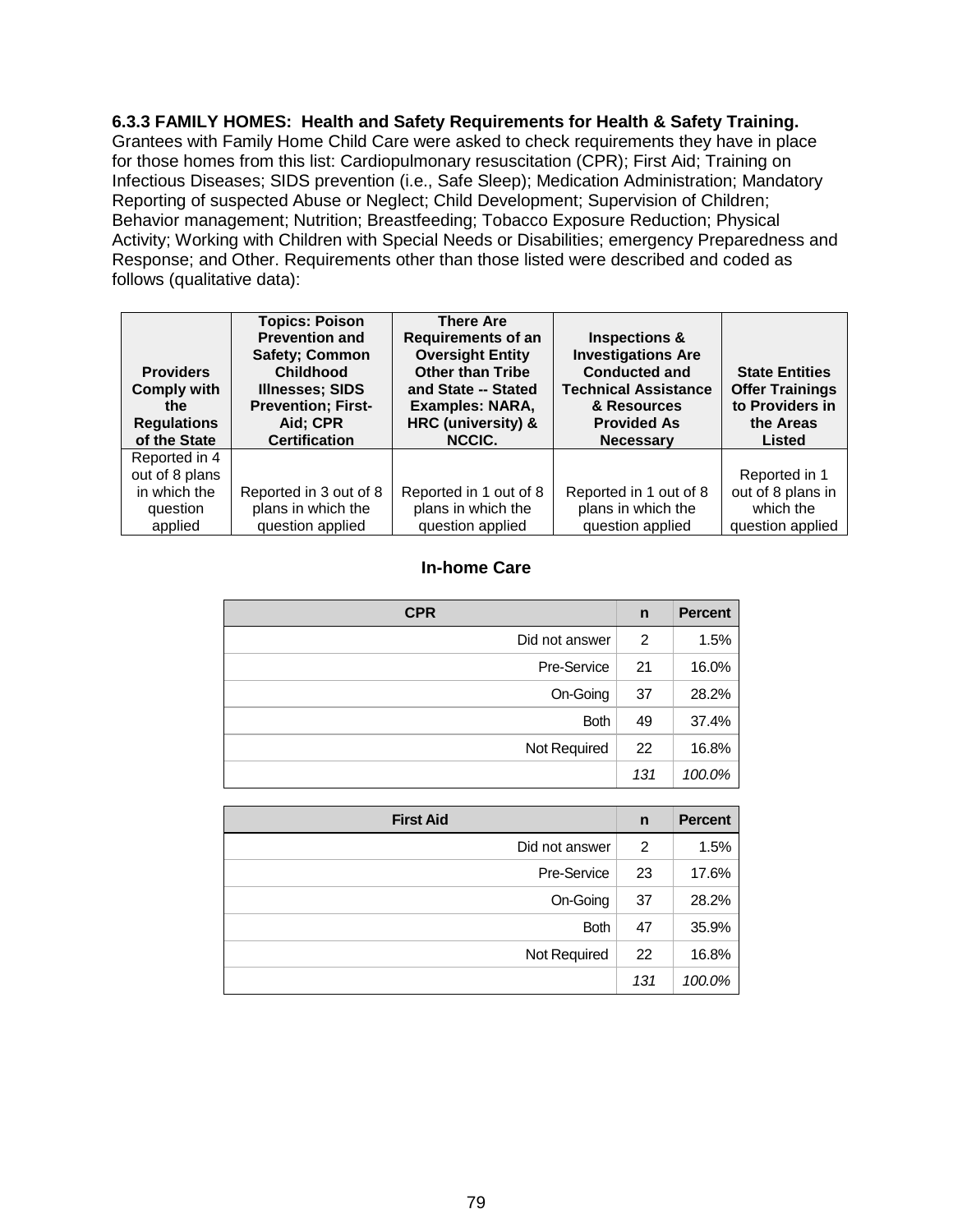| <b>Infectious Disease Training</b> | $\mathbf n$ | <b>Percent</b> |
|------------------------------------|-------------|----------------|
| Did not answer                     | 2           | 1.5%           |
| Pre-Service                        | 15          | 11.5%          |
| On-Going                           | 27          | 20.6%          |
| <b>Both</b>                        | 19          | 14.5%          |
| Not Required                       | 68          | 51.9%          |
|                                    | 131         | 100.0%         |

| <b>SIDS Training</b> | n   | <b>Percent</b> |
|----------------------|-----|----------------|
| Did not answer       | 2   | 1.5%           |
| Pre-Service          | 20  | 15.3%          |
| On-Going             | 27  | 20.6%          |
| <b>Both</b>          | 17  | 13.0%          |
| Not Required         | 65  | 49.6%          |
|                      | 131 | 100.0%         |

| <b>Medication Administration</b> | n   | <b>Percent</b> |
|----------------------------------|-----|----------------|
| Did not answer                   | 2   | 1.5%           |
| Pre-Service                      | 17  | 13.0%          |
| On-Going                         | 22  | 16.8%          |
| <b>Both</b>                      | 8   | 6.1%           |
| Not Required                     | 82  | 62.6%          |
|                                  | 131 | 100.0%         |

| <b>Mandatory Reporting</b> | n   | <b>Percent</b> |
|----------------------------|-----|----------------|
| Did not answer             | 2   | 1.5%           |
| Pre-Service                | 16  | 12.2%          |
| On-Going                   | 31  | 23.7%          |
| <b>Both</b>                | 33  | 25.2%          |
| Not Required               | 49  | 37.4%          |
|                            | 131 | 100.0%         |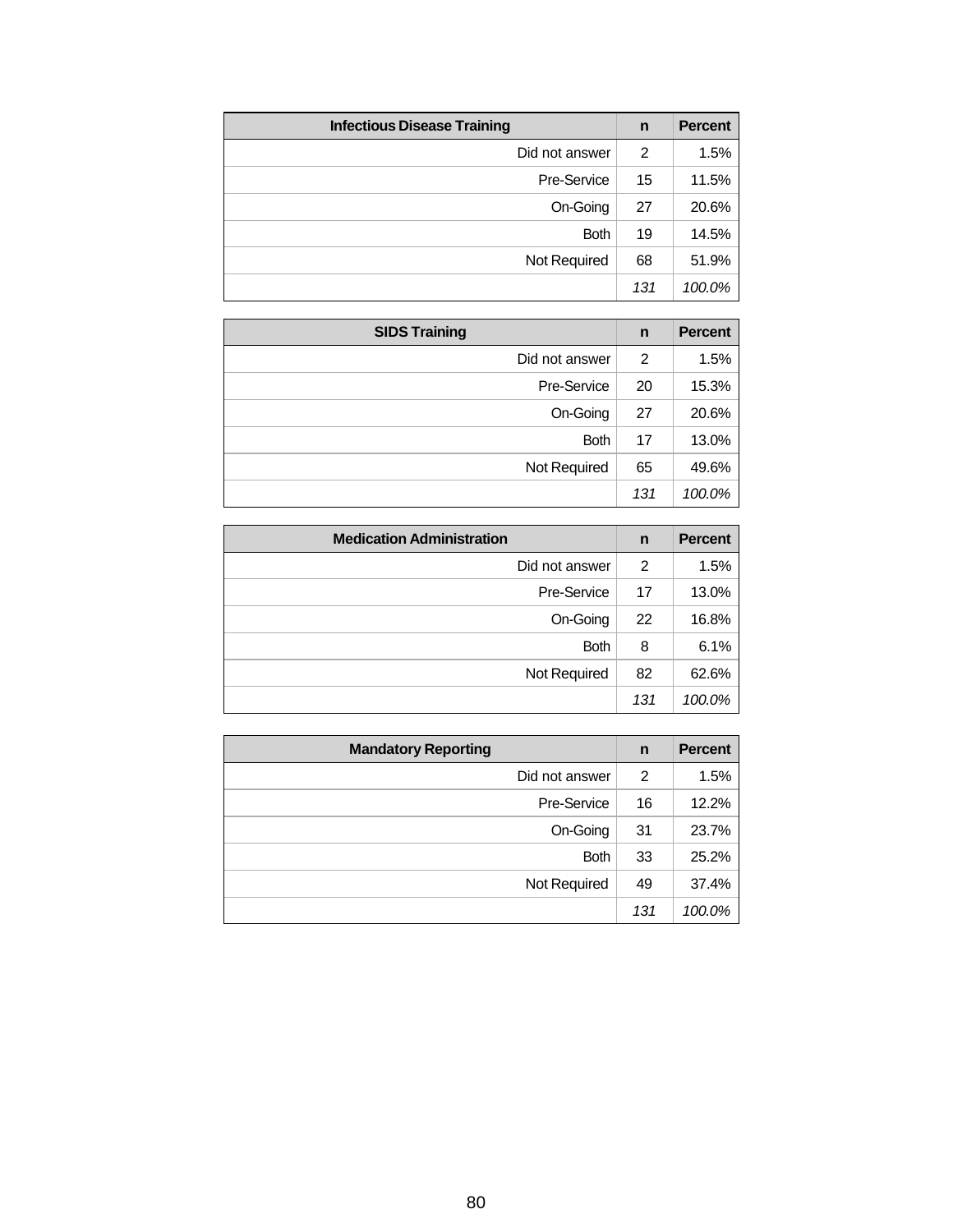| <b>Child Development</b> | n   | <b>Percent</b> |
|--------------------------|-----|----------------|
| Did not answer           | 2   | 1.5%           |
| Pre-Service              | 8   | 6.1%           |
| On-Going                 | 37  | 28.2%          |
| <b>Both</b>              | 12  | 9.2%           |
| Not Required             | 72  | 55.0%          |
|                          | 131 | 100.0%         |

| <b>Supervision of Children</b> | $\mathbf n$ | <b>Percent</b> |
|--------------------------------|-------------|----------------|
| Did not answer                 | 2           | 1.5%           |
| Pre-Service                    | 13          | 9.9%           |
| On-Going                       | 36          | 27.5%          |
| <b>Both</b>                    | 14          | 10.7%          |
| Not Required                   | 66          | 50.4%          |
|                                | 131         | 100.0%         |

| <b>Behavioral Management</b> | n   | <b>Percent</b> |
|------------------------------|-----|----------------|
| Did not answer               | 3   | 2.3%           |
| Pre-Service                  | 7   | 5.3%           |
| On-Going                     | 26  | 19.8%          |
| <b>Both</b>                  | 9   | 6.9%           |
| Not Required                 | 86  | 65.6%          |
|                              | 131 | 100.0%         |

| <b>Nutrition</b> | n   | <b>Percent</b> |
|------------------|-----|----------------|
| Did not answer   | 2   | 1.5%           |
| Pre-Service      | 16  | 12.2%          |
| On-Going         | 35  | 26.7%          |
| <b>Both</b>      | 9   | 6.9%           |
| Not Required     | 69  | 52.7%          |
|                  | 131 | 100.0%         |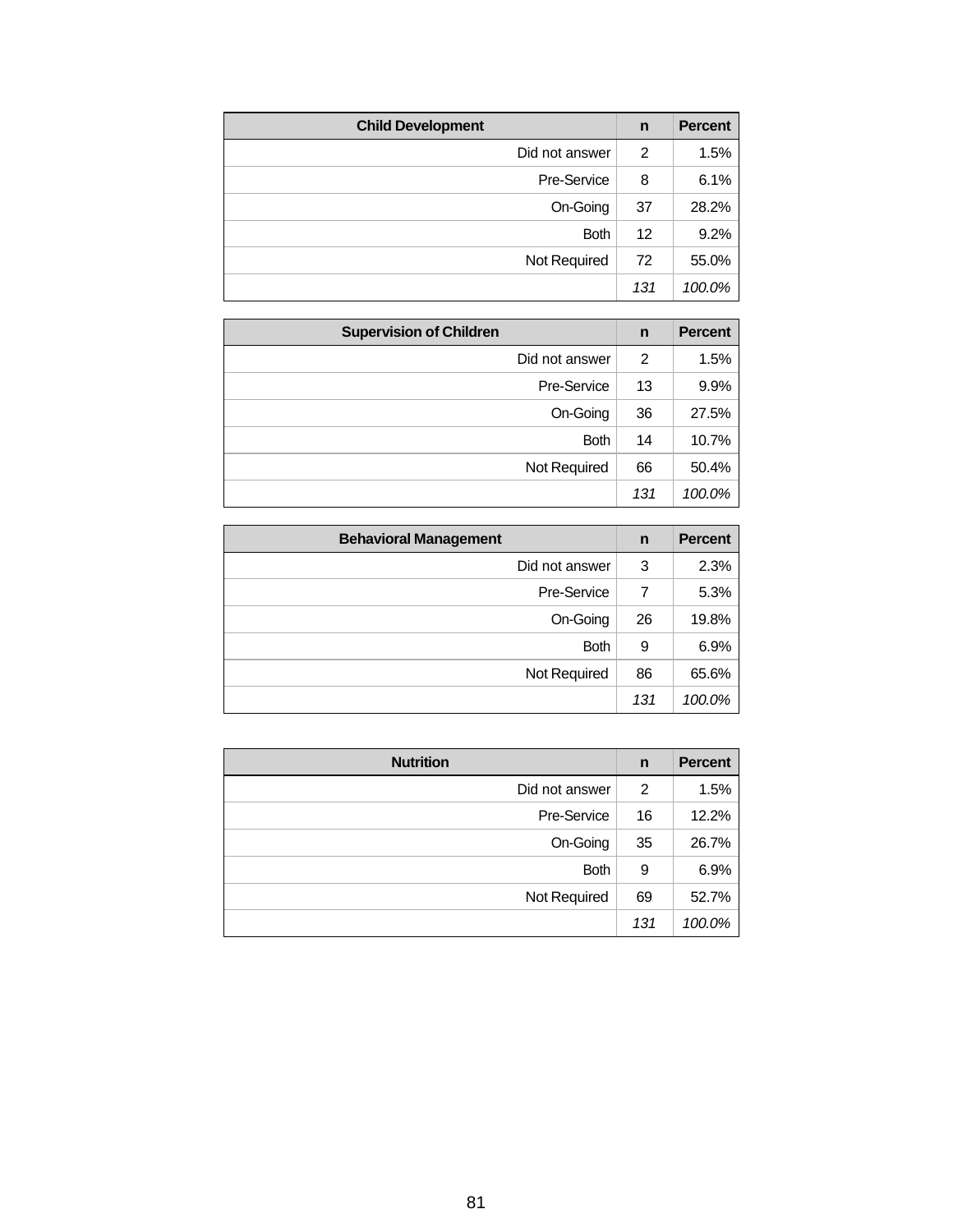| <b>Breast Feeding</b> | n   | <b>Percent</b> |
|-----------------------|-----|----------------|
| Did not answer        | 2   | 1.5%           |
| Pre-Service           | 6   | 4.6%           |
| On-Going              | 18  | 13.7%          |
| <b>Both</b>           | 4   | 3.1%           |
| Not Required          | 101 | 77.1%          |
|                       | 131 | 100.0%         |

| <b>Tobacco Reduction</b> | n   | <b>Percent</b> |
|--------------------------|-----|----------------|
| Did not answer           | 3   | 2.3%           |
| Pre-Service              | 15  | 11.5%          |
| On-Going                 | 30  | 22.9%          |
| <b>Both</b>              | 19  | 14.5%          |
| Not Required             | 64  | 48.9%          |
|                          | 131 | 100.0%         |

| <b>Physical Activity</b> | n   | <b>Percent</b> |
|--------------------------|-----|----------------|
| Did not answer           | 2   | 1.5%           |
| Pre-Service              | 8   | 6.1%           |
| On-Going                 | 35  | 26.7%          |
| <b>Both</b>              | 11  | 8.4%           |
| Not Required             | 75  | 57.3%          |
|                          | 131 | 100.0%         |

| <b>Working with Special Needs Children</b> |     | <b>Percent</b> |
|--------------------------------------------|-----|----------------|
| Did not answer                             | 3   | 2.3%           |
| Pre-Service                                |     | 5.3%           |
| On-Going                                   | 20  | 15.3%          |
| <b>Both</b>                                | 10  | 7.6%           |
| Not Required                               | 91  | 69.5%          |
|                                            | 131 | 100.0%         |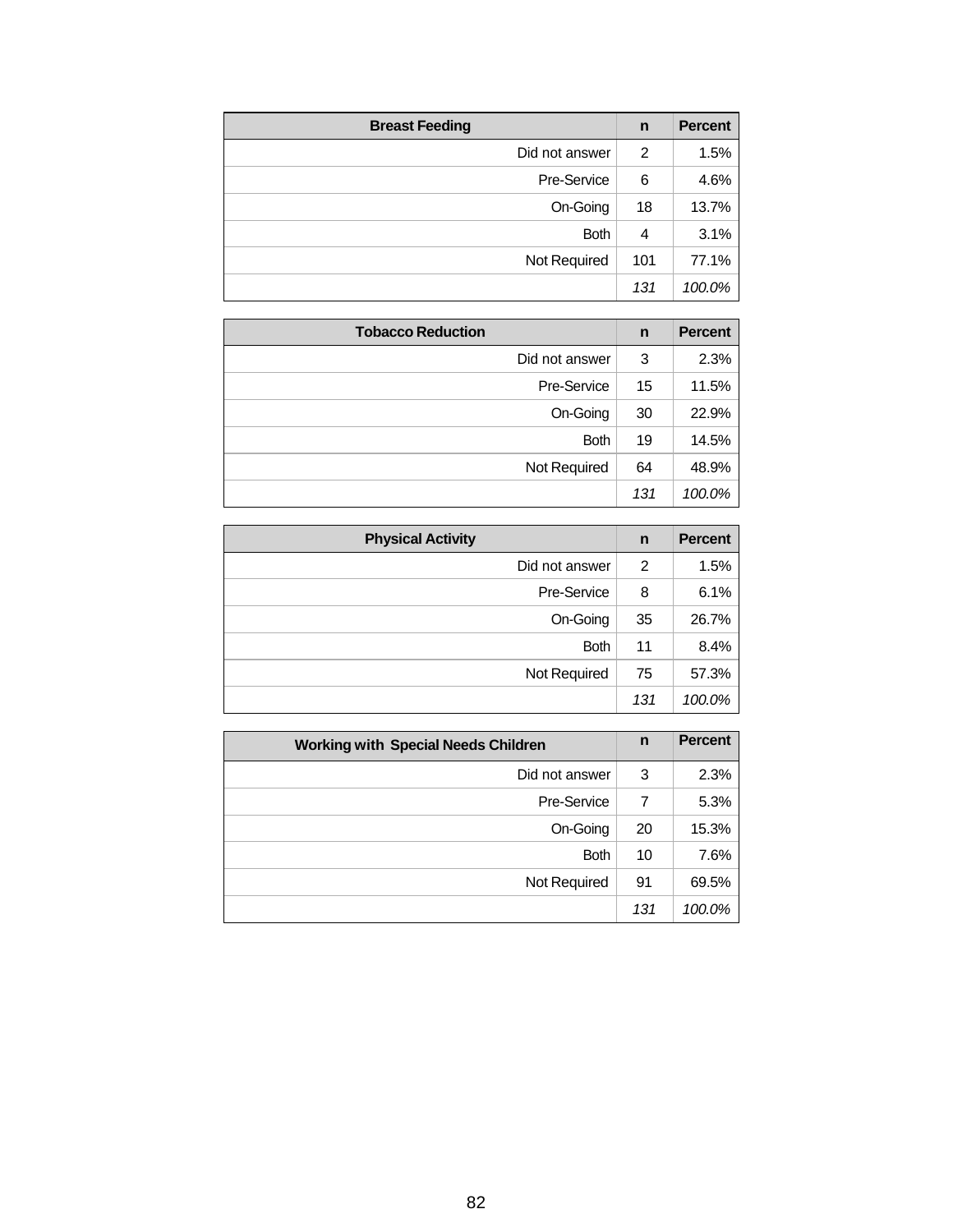| <b>Emergency Preparedness</b> | $\mathbf n$ | <b>Percent</b> |
|-------------------------------|-------------|----------------|
| Did not answer                | 3           | 2.3%           |
| Pre-Service                   | 12          | 9.2%           |
| On-Going                      | 31          | 23.7%          |
| <b>Both</b>                   | 23          | 17.6%          |
| Not Required                  | 62          | 47.3%          |
|                               | 131         | 100.0%         |

| <b>Other Training</b> | n   | <b>Percent</b> |
|-----------------------|-----|----------------|
| Did not answer        | 33  | 25.2%          |
| Pre-Service           | 6   | 4.6%           |
| On-Going              | 11  | 8.4%           |
| <b>Both</b>           | 10  | 7.6%           |
| Not Required          | 71  | 54.2%          |
|                       | 131 | 100.0%         |

**6.4.3 IN-HOME CARE: Health and Safety Requirements for Health & Safety Training.**  Grantees with In-Home Child Care were asked to check requirements they have in place for those Homes from this list: Cardiopulmonary resuscitation (CPR); First Aid; Training on Infectious Diseases; SIDS Prevention (i.e., Safe Sleep); Medication Administration; Mandatory Reporting of suspected Abuse or Neglect; Child Development; Supervision of Children; Behavior management; Nutrition; Breastfeeding; Tobacco Exposure Reduction; Physical Activity; Working with Children with Special Needs or Disabilities; emergency Preparedness and Response; and Other. Requirements other than those listed were described and coded as follows (qualitative data):

| <b>Providers</b><br><b>Comply with</b><br>the<br><b>Regulations</b><br>of the State | <b>Topics: Poison</b><br><b>Prevention and</b><br>Safety;<br><b>Common</b><br><b>Childhood</b><br><b>Illnesses</b> | Information on All<br><b>Topics is Given to</b><br><b>Provider at Time of</b><br><b>Pre-service</b><br><b>Orientation</b> | <b>State Entities</b><br><b>Offer Trainings</b><br>to Providers in<br>the Areas Listed | <b>Tribe Required In-</b><br><b>Home Providers to</b><br>be Held to the<br><b>Same Standards as</b><br><b>Family Home Child</b><br>Care |
|-------------------------------------------------------------------------------------|--------------------------------------------------------------------------------------------------------------------|---------------------------------------------------------------------------------------------------------------------------|----------------------------------------------------------------------------------------|-----------------------------------------------------------------------------------------------------------------------------------------|
| Reported in 4                                                                       |                                                                                                                    |                                                                                                                           |                                                                                        |                                                                                                                                         |
| out of 7 plans                                                                      | Reported in 1 out                                                                                                  |                                                                                                                           | Reported in 1 out                                                                      |                                                                                                                                         |
| in which the                                                                        | of 7 plans in                                                                                                      | Reported in 1 out of 7                                                                                                    | of 7 plans in which                                                                    | Reported in 1 out of                                                                                                                    |
| question                                                                            | which the                                                                                                          | plans in which the                                                                                                        | the question                                                                           | 7 plans in which the                                                                                                                    |
| applied                                                                             | question applied                                                                                                   | question applied                                                                                                          | applied                                                                                | question applied                                                                                                                        |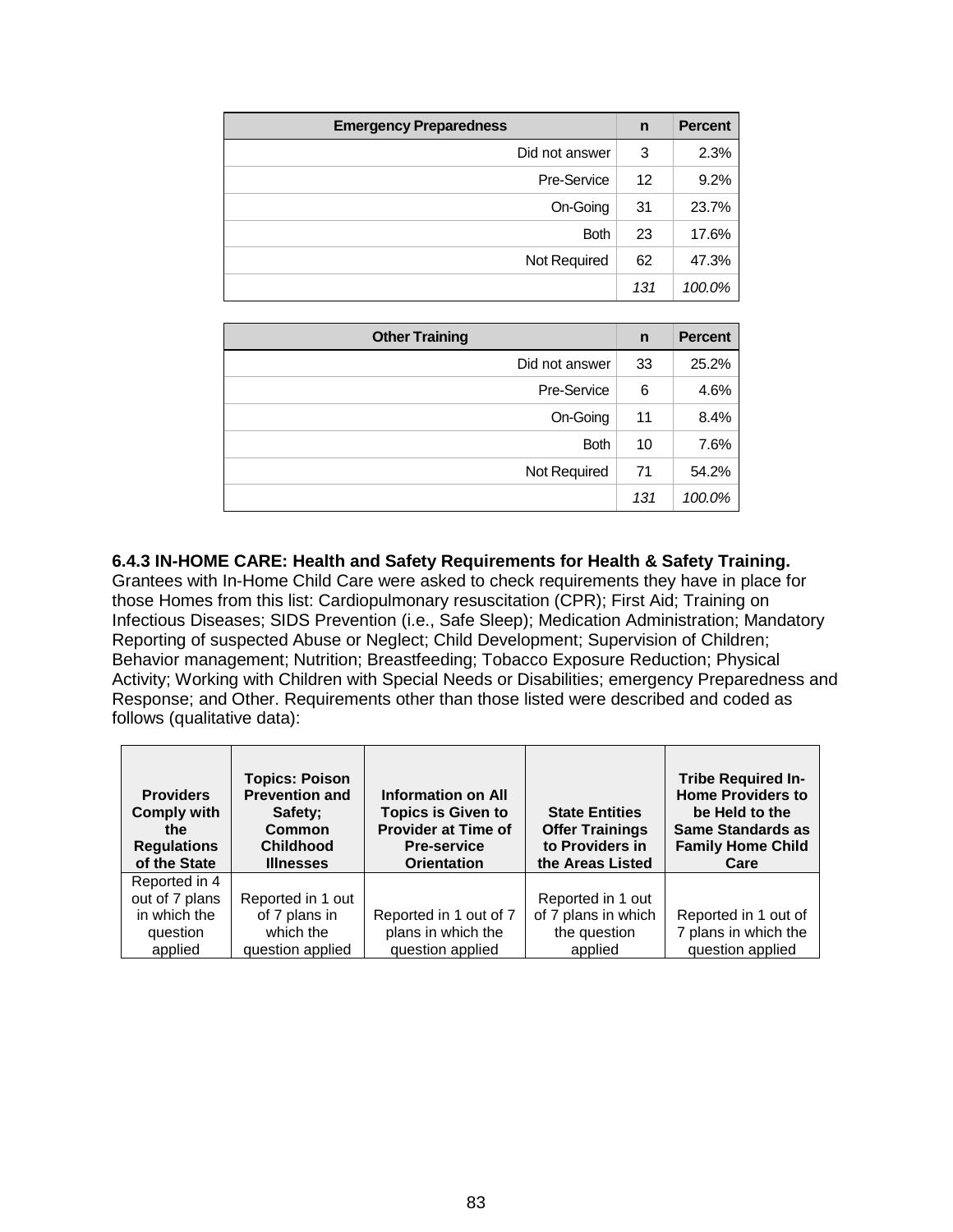#### **Section 6.1.3.a. Training Hours**

#### **Centers**

| Does the TLA require center directors and providers to<br>complete a specific # training hours per year? |     | <b>Percent</b> |
|----------------------------------------------------------------------------------------------------------|-----|----------------|
| Did not answer                                                                                           |     | 3.4%           |
| No                                                                                                       | 62  | 30.1%          |
| Yes                                                                                                      | 137 | 66.5%          |
|                                                                                                          | 206 | $100.0\%$      |

| <b>Training Requirements for Directors</b>  |     | <b>Percent</b> |
|---------------------------------------------|-----|----------------|
| Did not answer                              | 3   | 2.2%           |
| At least 30 hours in first year             | 20  | 14.5%          |
| At least 24 hours per year after first year | 30  | 21.7%          |
| Other                                       | 85  | 61.6%          |
|                                             | 138 | 100.0%         |

**6.1.3.a TRIBALLY-OPERATED CENTERS: Requirements that Directors Complete a Certain Number of Training Hours in First Year and After their First Year.** The question was asked if child care center directors had to complete at least 30 training hours in their first year and/or at least 24 training hours per year after the first year. Grantees wrote in other training hours or comments. These were coded as follows (qualitative data):

| At least 15 training<br>hours per year (no<br>mention of first year) | <b>Minimum of 18 hours</b><br>per year (no mention of<br>first year) | 20 hours first year and 10<br>hours per year after the<br>first year |
|----------------------------------------------------------------------|----------------------------------------------------------------------|----------------------------------------------------------------------|
| Reported in 2 out of 7                                               | Reported in 1 out of 7                                               | Reported in 1 out of 7 plans                                         |
| plans in which the                                                   | plans in which the                                                   | in which the question                                                |
| question applied                                                     | question applied                                                     | applied                                                              |

| <b>Training Requirements for Providers</b>  |     | <b>Percent</b> |
|---------------------------------------------|-----|----------------|
| Did not answer                              | 16  | 11.6%          |
| At least 30 hours in first year             | 10  | 7.2%           |
| At least 24 hours per year after first year | 27  | 19.6%          |
| Other                                       | 85  | 61.6%          |
|                                             | 138 | 100.0%         |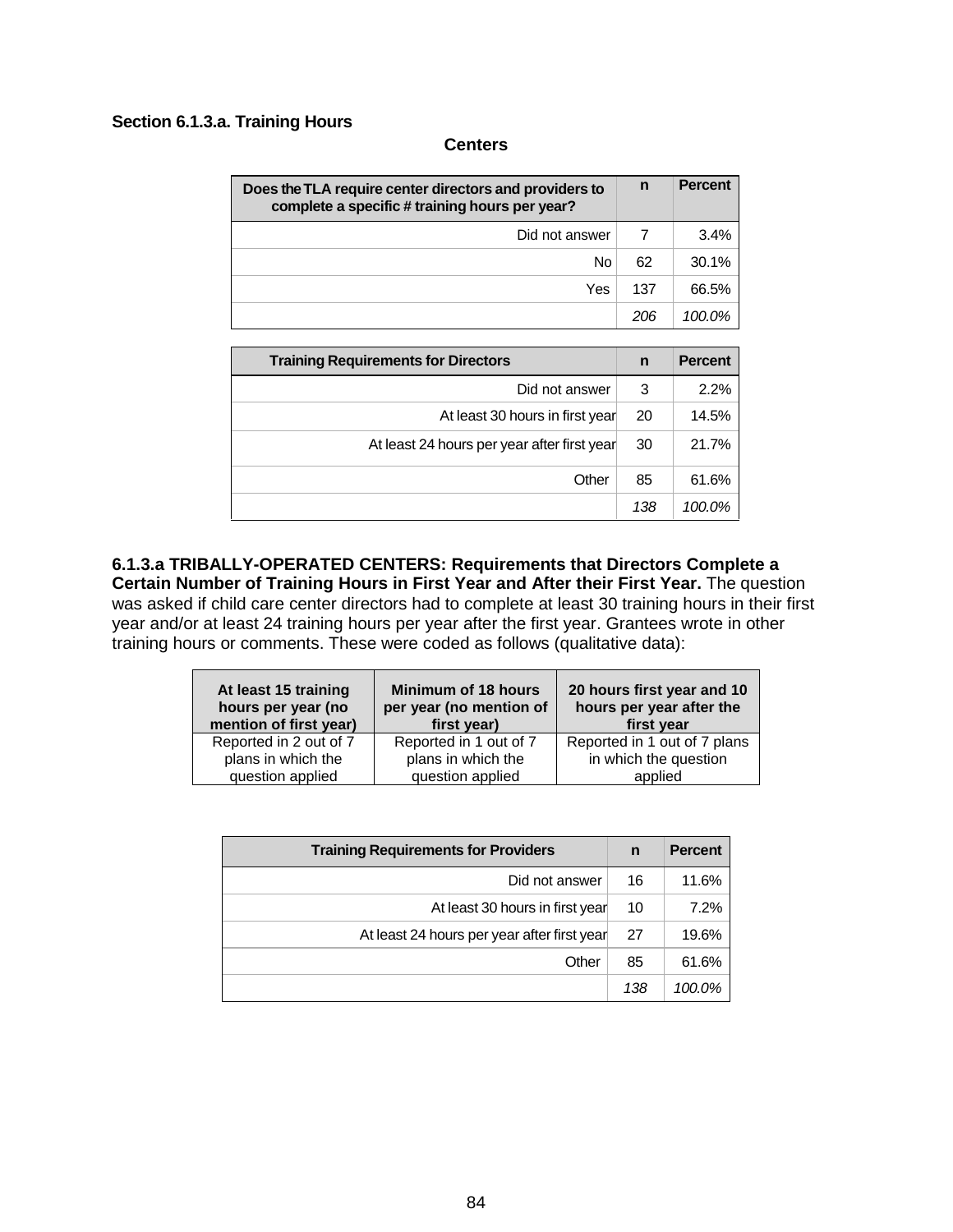**6.1.2 TRIBALLY-OPERATED CENTERS: Requirements that Providers Complete a Certain Number of Training Hours in First Year and After Their First Year.** The question was asked if child care center directors had to complete at least 30 training hours in their first year and/or at least 24 training hours per year after the first year. Grantees wrote in other training hours or comments. These were coded as follows (qualitative data):

| 10 hours of<br>training per year<br>(no mention of<br>first year) | 15 training<br>hours per year<br>(no mention of<br>first year) | Minimum of 18<br>hours per year<br>(no mention of<br>first year) | Of the hours required, no more than 6<br>hours of self-directed readings, use of<br>CDs or web-based training can count<br>toward the required number of annual<br>hours. |
|-------------------------------------------------------------------|----------------------------------------------------------------|------------------------------------------------------------------|---------------------------------------------------------------------------------------------------------------------------------------------------------------------------|
| Reported in 1 out                                                 | Reported in 2                                                  | Reported in 1 out                                                |                                                                                                                                                                           |
| of 7 plans in which                                               | out of 7 plans in                                              | of 7 plans in                                                    |                                                                                                                                                                           |
| the question                                                      | which the                                                      | which the                                                        | Reported in 1 out of 7 plans in which the                                                                                                                                 |
| applied                                                           | question applied                                               | question applied                                                 | question applied                                                                                                                                                          |

### **Group Homes**

| Does TLA require group home directors and providers<br>to complete specific # training hours per year? |     | <b>Percent</b> |
|--------------------------------------------------------------------------------------------------------|-----|----------------|
| Did not answer                                                                                         | 6   | 5.9%           |
| No                                                                                                     | 39  | 38.6%          |
| Yes                                                                                                    | 56  | 55.4%          |
|                                                                                                        | 101 | 100.0%         |

| <b>Training Requirements for Directors</b>  |    | <b>Percent</b> |
|---------------------------------------------|----|----------------|
| Did not answer                              | 4  | 7.1%           |
| At least 30 hours in first year             | 5  | 8.9%           |
| At least 24 hours per year after first year | 9  | 16.1%          |
| Other                                       | 38 | 67.9%          |
|                                             | 56 | 100.0%         |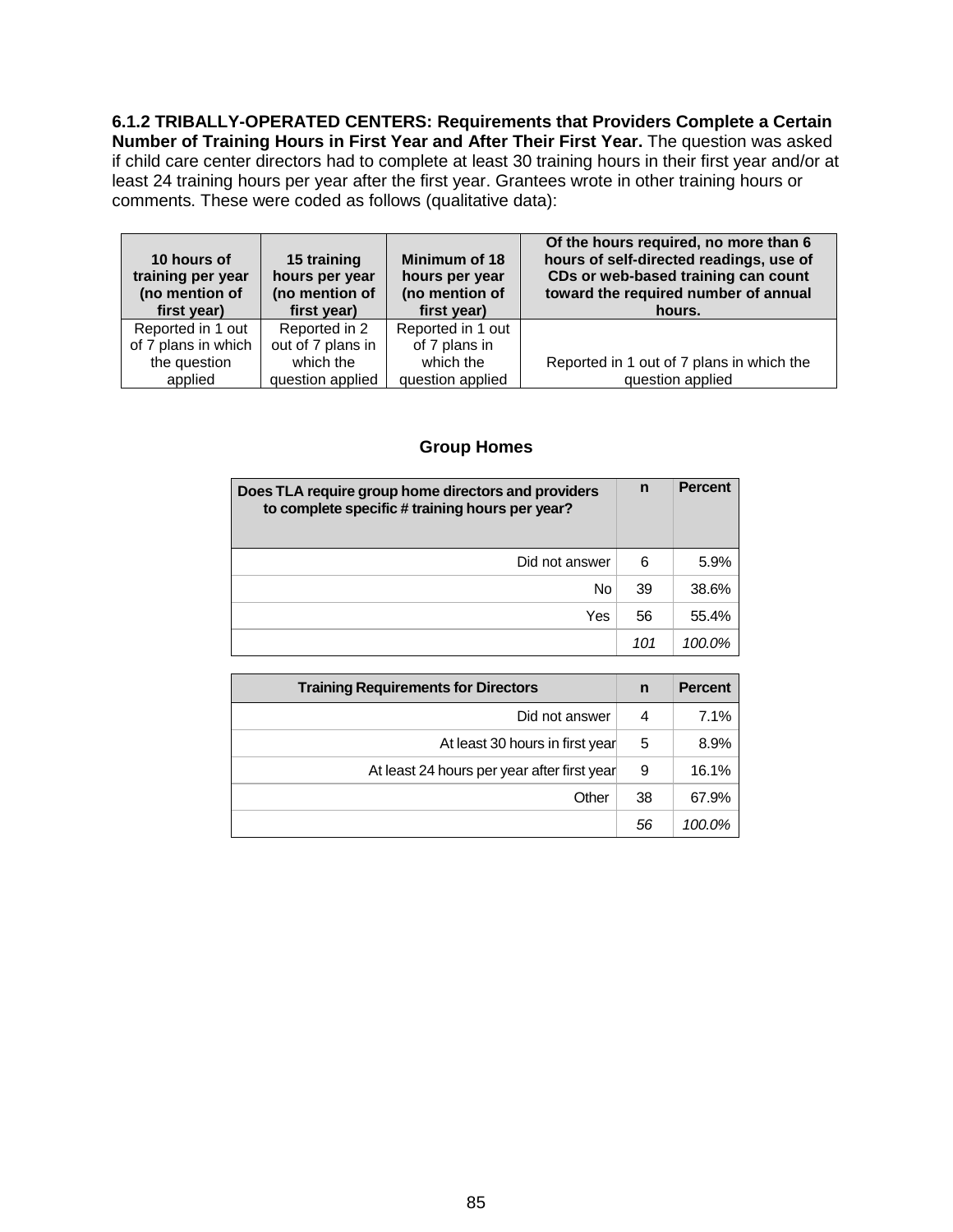**6.2.3.a GROUP HOMES: Requirements that Directors Complete a Certain Number of Training Hours in First Year and After Their First Year.** The question was asked if group home directors had to complete at least 30 training hours in their first year and/or at least 24 training hours per year after the first year. Grantees wrote in other training hours or comments. These were coded as follows (qualitative data):

| 15 Training Hours Per Year After the First<br>Year (no mention of hours for first year) | <b>Requirements are Needed for State</b><br>Licensure or Part of Oversight by the<br><b>State</b> |
|-----------------------------------------------------------------------------------------|---------------------------------------------------------------------------------------------------|
| Reported in 1 out of 3 plans in which the question                                      | Reported in 3 out of 3 plans in which the                                                         |
| applied                                                                                 | question applied                                                                                  |

| <b>Training Requirements for Providers</b>  |    | <b>Percent</b> |
|---------------------------------------------|----|----------------|
| Did not answer                              | 4  | 7.1%           |
| At least 30 hours in first year             | 2  | 3.6%           |
| At least 24 hours per year after first year | 8  | 14.3%          |
| Other                                       | 42 | 75.0%          |
|                                             | 56 | 100.0%         |

**6.2.3.b GROUP HOMES: Requirements that Providers Complete a Certain Number of Training Hours in First Year and After Their First Year.** The question was asked if group home providers had to complete at least 30 training hours in their first year and/or at least 24 training hours per year after the first year. Grantees wrote in other training hours or comments. These were coded as follows (qualitative data):

| 10 Hours of<br><b>Training Per</b><br>Year                             | 15 Hours of<br><b>Training Per</b><br>Year                          | Topics: Health, and safety, nutrition,<br>First Aid, the recognition of<br>communicable diseases, child abuse<br>detection and prevention, & care of<br>children with special needs | <b>Statements that Refer</b><br>to State<br><b>Requirements (no</b><br>mention of specific<br>hours) |
|------------------------------------------------------------------------|---------------------------------------------------------------------|-------------------------------------------------------------------------------------------------------------------------------------------------------------------------------------|------------------------------------------------------------------------------------------------------|
| Reported in 1<br>out of 4 plans<br>in which the<br>question<br>applied | Reported in 3 out<br>of 4 plans in<br>which the<br>question applied | Reported in 1 out of 4 plans in which the<br>question applied                                                                                                                       | Reported in 2 out of 4<br>plans in which the<br>question applied                                     |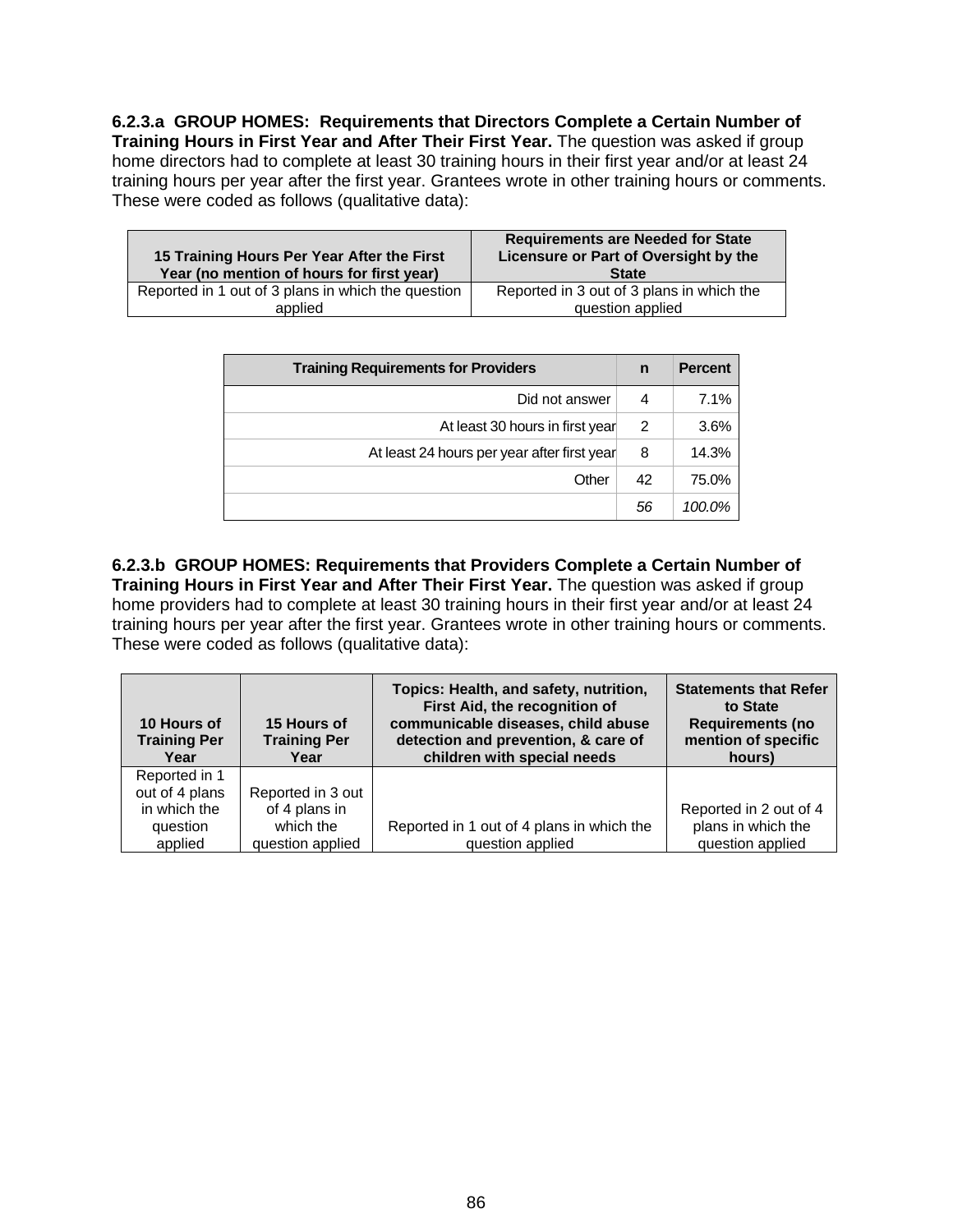### **Family Homes**

| Does TLA require family child care providers to complete<br>specific # training hours per year? | n   | <b>Percent</b> |
|-------------------------------------------------------------------------------------------------|-----|----------------|
| Did not answer                                                                                  | 4   | 2.6%           |
| No.                                                                                             | 73  | 47.4%          |
| Yes                                                                                             | 77  | 50.0%          |
|                                                                                                 | 154 | 100.0%         |

| <b>Training Requirements for Providers</b>  | n  | <b>Percent</b> |
|---------------------------------------------|----|----------------|
| Did not answer                              |    | 1.3%           |
| At least 30 hours in first year             | 4  | 5.2%           |
| At least 24 hours per year after first year | 10 | 13.0%          |
| Other                                       | 62 | 80.5%          |
|                                             | 77 | 100.0%         |

**6.3.3.a FAMILY HOMES: Requirements that Providers Complete a Certain Number of Training Hours in First Year and After Their First Year.** The question was asked if family home providers had to complete at least 30 training hours in their first year and/or at least 24 training hours per year after the first year. Grantees wrote in other training hours or comments. These were coded as follows (qualitative data):

| <b>Providers</b><br>Comply<br>with the<br><b>Regulations</b><br>of the State | <b>Statements that</b><br><b>Refer to Hours of</b><br><b>Training Required</b><br>but Number of<br><b>Hours Not Specified</b> | 20 Hours in<br>the First Year<br>and 10 Hours/<br><b>Year After</b><br><b>First Year</b> | 10 Hours of<br><b>Training Per Year</b><br>(No Mention of<br><b>Hours for First</b><br>Year) | Of the hours required, no<br>more than 6 hours of self-<br>directed readings, use of CDs<br>or web-based training can<br>count toward the required<br>number of annual hours. |
|------------------------------------------------------------------------------|-------------------------------------------------------------------------------------------------------------------------------|------------------------------------------------------------------------------------------|----------------------------------------------------------------------------------------------|-------------------------------------------------------------------------------------------------------------------------------------------------------------------------------|
| Reported in<br>2 out of 5                                                    |                                                                                                                               | Reported in 1                                                                            |                                                                                              |                                                                                                                                                                               |
| plans in                                                                     |                                                                                                                               | out of 5 plans                                                                           | Reported in 1 out                                                                            |                                                                                                                                                                               |
| which the                                                                    | Reported in 1 out of 5                                                                                                        | in which the                                                                             | of 5 plans in which                                                                          |                                                                                                                                                                               |
| question                                                                     | plans in which the                                                                                                            | question                                                                                 | the question                                                                                 | Reported in 1 out of 5 plans in                                                                                                                                               |
| applied                                                                      | question applied                                                                                                              | applied                                                                                  | applied                                                                                      | which the question applied                                                                                                                                                    |

### **In-home Care**

| Does TLA require in home child care directors and<br>providers to complete specific number of training hours<br>per year? |     | <b>Percent</b> |
|---------------------------------------------------------------------------------------------------------------------------|-----|----------------|
| Did not answer                                                                                                            | 9   | 6.9%           |
| Nc                                                                                                                        | 67  | 51.1%          |
| Yes                                                                                                                       | 55  | 42.0%          |
|                                                                                                                           | 131 | $100.0\%$      |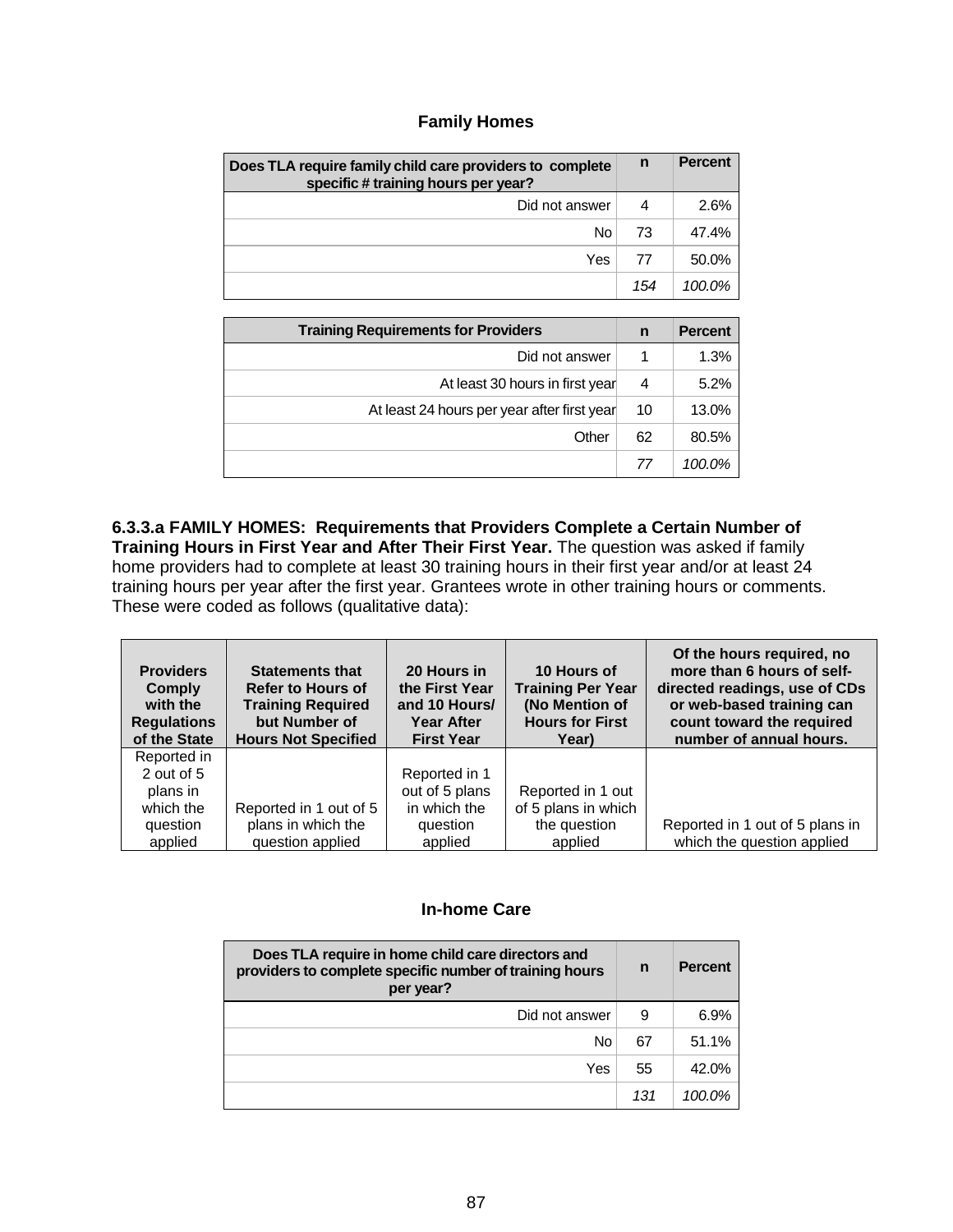| <b>Training Requirements for Providers</b>  | n  | <b>Percent</b> |
|---------------------------------------------|----|----------------|
| At least 30 hours in first year             |    | 1.8%           |
| At least 24 hours per year after first year |    | 12.7%          |
| Other                                       | 47 | 85.5%          |
|                                             | 55 | 100.0%         |

**6.4.3.a IN-HOME CARE: Requirements that Providers Complete a Certain Number of Training Hours in First Year and After Their First Year.** The question was asked if in-home providers had to complete at least 30 training hours in their first year and/or at least 24 training hours per year after the first year. Grantees wrote in other training hours or comments. These were coded as follows (qualitative data):

| <b>Providers</b><br>Comply with the<br><b>Regulations of</b><br>the State | 2 Hours Pre-<br><b>Service</b><br><b>Orientation</b> | <b>4 Training Hours</b><br>Per Year After the<br><b>First Year (No</b><br><b>Mention of Hours</b><br>for First Year) | 10 Training<br><b>Hours Per Year</b><br>(No Mention of<br><b>Hours for First</b><br>Year) | Of the hours required,<br>no more than 6 hours of<br>self-directed readings,<br>use of CDs or web-<br>based training can<br>count toward the<br>required number of<br>annual hours. |
|---------------------------------------------------------------------------|------------------------------------------------------|----------------------------------------------------------------------------------------------------------------------|-------------------------------------------------------------------------------------------|-------------------------------------------------------------------------------------------------------------------------------------------------------------------------------------|
|                                                                           | Reported in<br>1 out of $5$                          |                                                                                                                      |                                                                                           |                                                                                                                                                                                     |
| Reported in 2 out                                                         | plans in                                             |                                                                                                                      | Reported in 1 out                                                                         |                                                                                                                                                                                     |
| of 5 plans in                                                             | which the                                            | Reported in 1 out of 5                                                                                               | of 5 plans in which                                                                       | Reported in 1 out of 5                                                                                                                                                              |
| which the                                                                 | question                                             | plans in which the                                                                                                   | the question                                                                              | plans in which the                                                                                                                                                                  |
| question applied                                                          | applied                                              | question applied                                                                                                     | applied                                                                                   | question applied                                                                                                                                                                    |

# **Section 6.5. Exemptions for Relative Providers[6](#page-89-0)**

| Does the TLA exempt relative providers from the safety requirements<br>described above? | n   | <b>Percent</b> |
|-----------------------------------------------------------------------------------------|-----|----------------|
| N/A                                                                                     | 56  | 24.1%          |
| No, but some or all relative providers are subject to different requirements            | 37  | 15.9%          |
| Yes, all relative providers are exempt                                                  | 38  | 16.4%          |
| No, all relative providers are subject to the same requirements                         | 101 | 43.5%          |
|                                                                                         | 232 | 100.0%         |

<span id="page-89-0"></span><sup>&</sup>lt;sup>6</sup> Relative providers include grandparents, great-grandparents, siblings (if living in a separate residence), aunts, and uncles.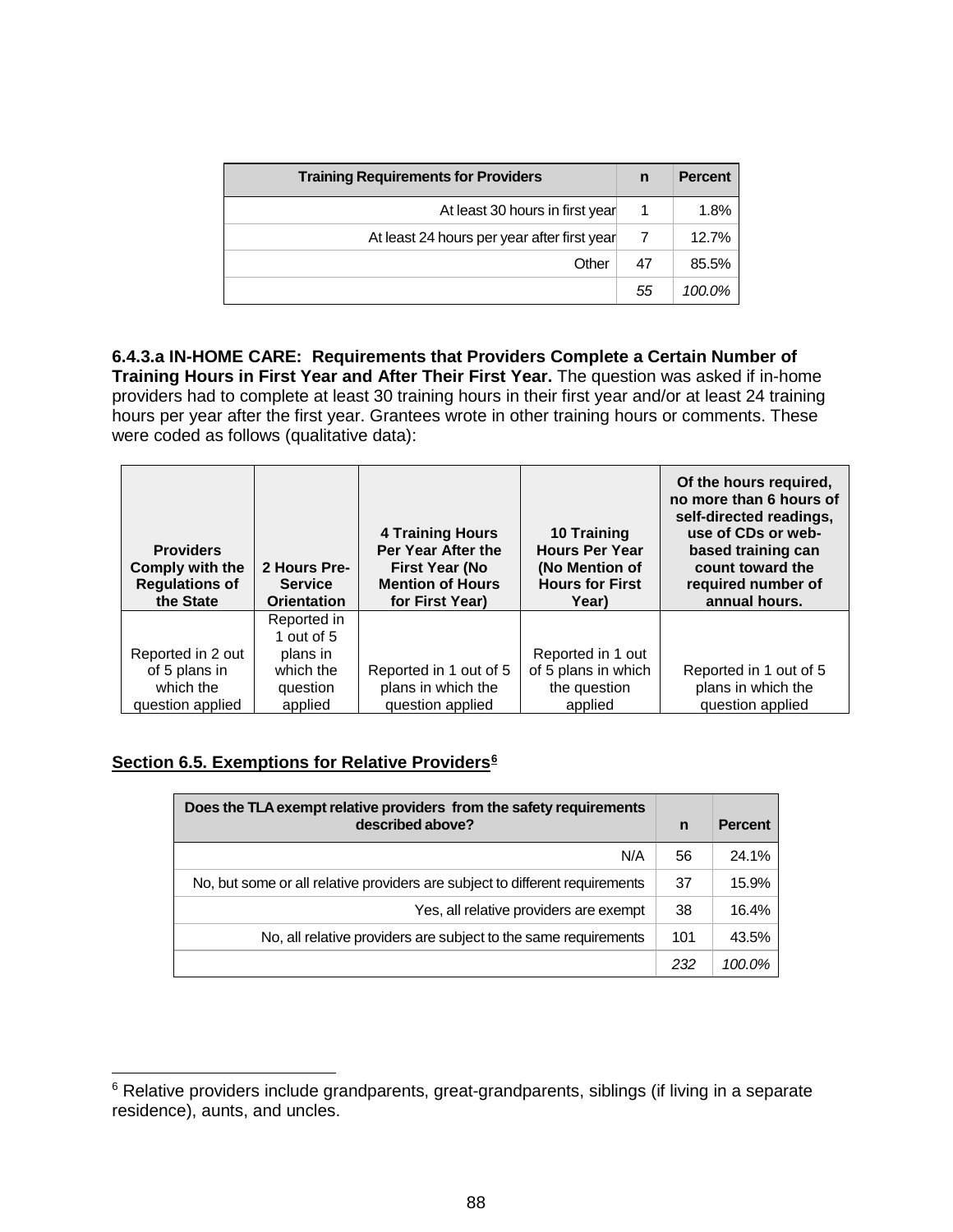**6.5 EXEMPTIONS FOR RELATIVE PROVIDERS:** The Grantee has the option to exempt the following relatives who provide in-home child care from some or all of its health and safety requirements: grandparents, great-grandparents, siblings (if living in a separate residence), aunts, and uncles. If a grantee did have different requirements for relative providers, they were instructed to write descriptions of the different requirements and which relatives they apply to. These were coded as follows (qualitative data):

| <b>Relatives are Exempt</b><br><b>From Health and</b><br><b>Safety Requirements</b> | <b>Relative Must</b><br><b>Pass Background</b><br><b>Check</b> | <b>Relative Must be Free</b><br>from Substantiated Child<br><b>Abuse &amp; Neglect</b><br><b>Charges</b> | <b>Relative Must be an</b><br>Adult (Age 18 and older) |  |
|-------------------------------------------------------------------------------------|----------------------------------------------------------------|----------------------------------------------------------------------------------------------------------|--------------------------------------------------------|--|
| Reported in 3 out of 4                                                              | Reported in 2 out of                                           | Reported in 1 out of 4                                                                                   | Reported in 1 out of 4                                 |  |
| plans in which the                                                                  | 4 plans in which the                                           | plans in which the question                                                                              | plans in which the                                     |  |
| question applied                                                                    | question applied                                               | applied                                                                                                  | question applied                                       |  |

### **Section 6.6. Monitoring and Enforcement of Health and Safety Requirements**

#### **6.6.1 Monitoring Visits - Announced and Unannounced**

**Does the TLA include announced and or unannounced monitoring visits in its policies as a way to effectively enforce the applicable child care requirements?**

|                | n   | <b>Percent</b> |
|----------------|-----|----------------|
| Did not answer | 15  | 6.5%           |
| <b>No</b>      | 14  | 6.0%           |
| Yes            | 203 | 87.5%          |
|                | 232 | 100.0%         |

#### **Centers**

| <b>Frequency of Routine Announced Visits</b> | N   | <b>Percent</b> |
|----------------------------------------------|-----|----------------|
| Did not answer                               | 14  | 6.8%           |
| Once a year                                  | 84  | 35.4%          |
| More than once a year                        | 53  | 25.7%          |
| Once every 2 years                           | 12  | 5.8%           |
| Other frequency                              | 16  | 7.7%           |
| N/A                                          | 27  | 13.1%          |
|                                              | 206 | 100%           |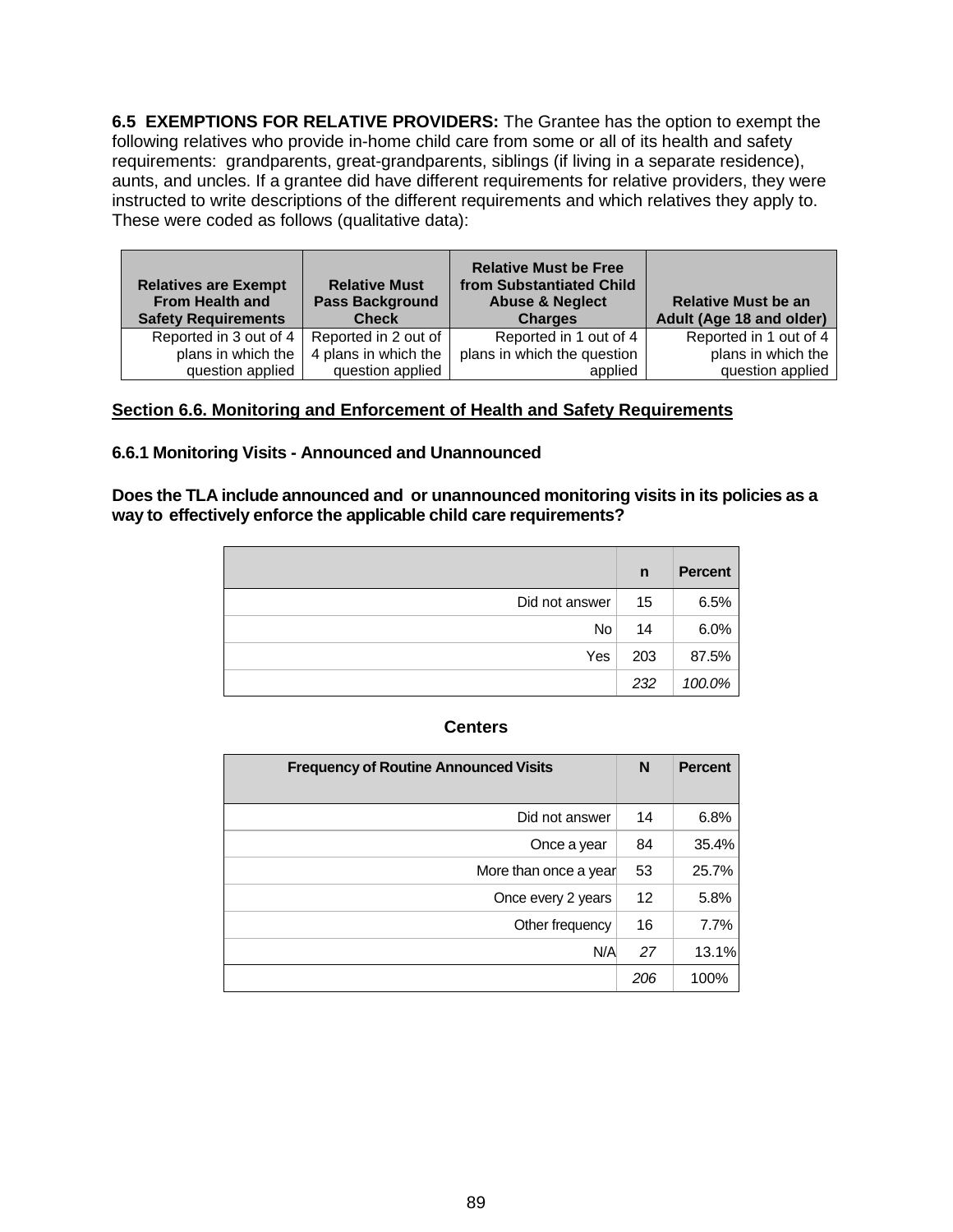**6.6.1. CENTERS, Announced Monitoring Visits:** The grantees were asked if they included announced monitoring visits in its policies as a way to effectively enforce the applicable child care requirements. If they did include announced monitoring visits, they were asked to note the frequency of visits. The options were a) once a year, b) more than once a year, c) once every two years. If none of these frequencies applied, the grantee was asked to describe the frequency that they used (qualitative data).

| <b>Visit Happens</b><br><b>When State Makes</b><br><b>Visit Prior to</b><br><b>Certification</b> | <b>Visit Happens</b><br><b>When Tribe Makes</b><br><b>Monthly Visit</b> | <b>Visits Happen</b><br><b>When Federal Head</b><br><b>Start Makes</b><br><b>Triennial Reviews</b> | <b>Who Visits: State</b><br><b>Monitor and CCDF</b><br><b>Coordinator</b> | <b>When A Technical</b><br><b>Assistance Visit is</b><br>Reauested |
|--------------------------------------------------------------------------------------------------|-------------------------------------------------------------------------|----------------------------------------------------------------------------------------------------|---------------------------------------------------------------------------|--------------------------------------------------------------------|
| Reported in 2 out of                                                                             | Reported in 1 out of                                                    | Reported in 1 out of                                                                               | Reported in 1 out of                                                      | Reported in 1 out of                                               |
| 5 plans in which the                                                                             | 5 plans in which the                                                    | 5 plans in which the                                                                               | 5 plans in which the                                                      | 5 plans in which the                                               |
| question applied                                                                                 | question applied                                                        | question applied                                                                                   | question applied                                                          | question applied                                                   |

| <b>Frequency of Routine Unannounced Visits</b> | $\mathbf n$ | <b>Percent</b> |
|------------------------------------------------|-------------|----------------|
| Did not answer                                 | 16          | 7.8%           |
| Once a year                                    | 73          | 35.4%          |
| More than once a year                          | 65          | 31.6%          |
| Once every 2 years                             | 7           | 3.4%           |
| Other frequency                                | 23          | 11.2%          |
| N/A                                            | 22          | 10.7%          |
|                                                | 206         | 100%           |

**6.6.1. CENTERS, Unannounced Monitoring Visits:** The grantees were asked if they included unannounced monitoring visits in its policies as a way to effectively enforce the applicable child care requirements. If they did include unannounced monitoring visits, they were asked to note the frequency of visits. The options were a) once a year, b) more than once a year, c) once every two years. If none of these frequencies applied, the grantee was asked to describe the frequency that they used (qualitative data).

| <b>Tribe Makes Visit</b><br>More Than Once a<br>Year | <b>Every Time the TLA</b><br><b>Receives a Licensing</b><br><b>Complaint</b> | <b>Occasional Fire</b><br>Drill or<br><b>Lockdown Drill</b> | How violations are addressed: In<br><b>Some Cases, Grants Are</b><br><b>Available to Help Correct</b> |
|------------------------------------------------------|------------------------------------------------------------------------------|-------------------------------------------------------------|-------------------------------------------------------------------------------------------------------|
|                                                      |                                                                              | Reported in 1 out                                           |                                                                                                       |
| Reported in 1 out of                                 | Reported in 1 out of 5                                                       | of 5 plans in                                               |                                                                                                       |
| 5 plans in which the                                 | plans in which the                                                           | which the                                                   | Reported in 1 out of 5 plans in                                                                       |
| question applied                                     | question applied                                                             | question applied                                            | which the question applied                                                                            |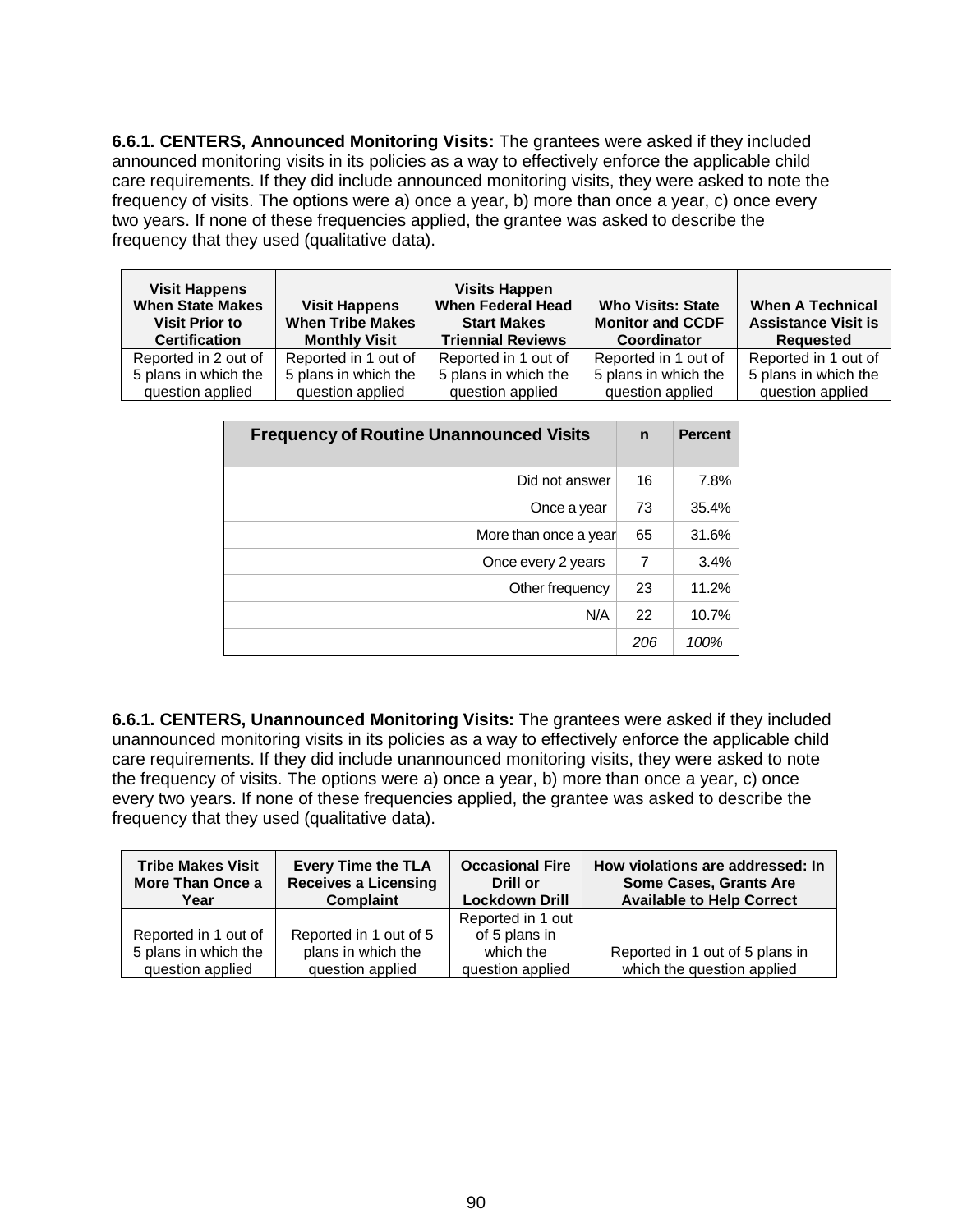### **Family Homes**

| <b>Frequency of Routine Announced Visits</b> | n   | <b>Percent</b> |
|----------------------------------------------|-----|----------------|
| Did not answer                               | 11  | 7.1%           |
| Once a year                                  | 66  | 42.9%          |
| More than once a year                        | 36  | 23.4%          |
| Once every 2 years                           | 9   | 5.8%           |
| Other frequency                              | 13  | 8.4%           |
| N/A                                          | 19  | 12.3%          |
|                                              | 154 | 100.0%         |

**6.6.1. FAMILY HOME, Announced Monitoring Visits:** The grantees were asked if they included announced monitoring visits in its policies as a way to effectively enforce the applicable child care requirements. If they did include announced monitoring visits, they were asked to note the frequency of visits. The options were a) once a year, b) more than once a year, c) once every two years. If none of these frequencies applied, the grantee was asked to describe the frequency that they used (qualitative data).

| <b>Visit Happens</b><br><b>When State Makes</b><br><b>Visit Prior to</b><br><b>Certification</b> | How violations are<br>addressed: In Some Cases,<br><b>Grants Are Available to</b><br><b>Help Correct</b> | <b>Monitoring Reports</b><br><b>Addressing Violations</b><br>and Corrections Must<br>be Submitted to Tribe | <b>When A Technical</b><br><b>Assistance Visit is</b><br>Reauested |
|--------------------------------------------------------------------------------------------------|----------------------------------------------------------------------------------------------------------|------------------------------------------------------------------------------------------------------------|--------------------------------------------------------------------|
| Reported in 2 out of                                                                             |                                                                                                          | Reported in 1 out of 3                                                                                     | Reported in 1 out of 3                                             |
| 3 plans in which the                                                                             | Reported in 1 out of 3 plans                                                                             | plans in which the                                                                                         | plans in which the                                                 |
| question applied                                                                                 | in which the question applied                                                                            | question applied                                                                                           | question applied                                                   |

| <b>Family Child Care Home - Frequency of Routine</b><br><b>Unannounced Visits</b> |     | <b>Percent</b> |
|-----------------------------------------------------------------------------------|-----|----------------|
| Did not answer                                                                    | 10  | 6.5%           |
| Once a year                                                                       | 54  | 35.1%          |
| More than once a year                                                             | 44  | 28.6%          |
| Once every 2 years                                                                | 4   | 2.6%           |
| Other                                                                             | 27  | 17.5%          |
| N/A                                                                               | 15  | 9.7%           |
|                                                                                   | 154 | 100.0%         |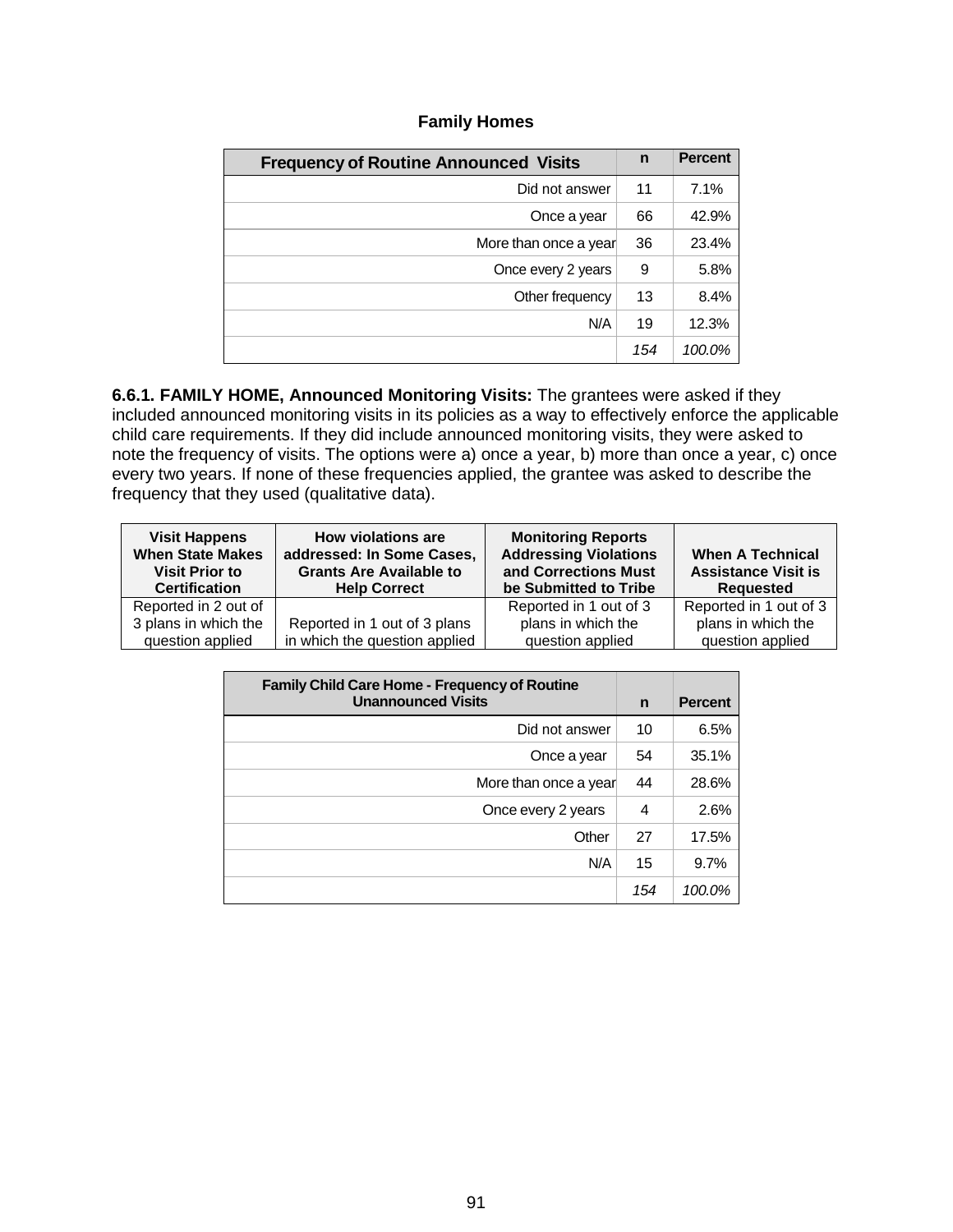**6.6.1. FAMILY HOME, Unannounced Monitoring Visits:** The grantees were asked if they included unannounced monitoring visits in its policies as a way to effectively enforce the applicable child care requirements. If they did include unannounced monitoring visits, they were asked to note the frequency of visits. The options were a) once a year, b) more than once a year, c) once every two years. If none of these frequencies applied, the grantee was asked to describe the frequency that they used (qualitative data).

| <b>Visit Happens When</b> | Every 18 months   | How violations are                  | <b>Monitoring Reports</b>    |
|---------------------------|-------------------|-------------------------------------|------------------------------|
| <b>State Makes Visit</b>  |                   | addressed: In Some Cases,           | <b>Addressing Violations</b> |
| <b>Once Every Three</b>   |                   | <b>Grants Are Available to Help</b> | and Corrections Must be      |
| Years                     |                   | <b>Correct</b>                      | <b>Submitted to Tribe</b>    |
|                           | Reported in 1 out |                                     |                              |
| Reported in 1 out of 5    | of 5 plans in     | Reported in 1 out of 5 plans in     | Reported in 1 out of 5       |
| plans in which the        | which the         |                                     | plans in which the           |
| question applied          | question applied  | which the question applied          | question applied             |

# **Group Homes**

| <b>Frequency of Routine Announced Visits</b> |     | <b>Percent</b> |
|----------------------------------------------|-----|----------------|
| Did not answer                               | 9   | 8.9%           |
| Once a year                                  | 35  | 34.7%          |
| More than once a year                        | 18  | 17.8%          |
| Once every two years                         | 9   | 8.9%           |
| Other frequency                              | 13  | 12.9%          |
| N/A                                          | 17  | 16.8%          |
|                                              | 101 | 100.0%         |

**6.6.1. GROUP HOME, Announced Monitoring Visits:** The grantees were asked if they included announced monitoring visits in its policies as a way to effectively enforce the applicable child care requirements. If they did include announced monitoring visits, they were asked to note the frequency of visits. The options were a) once a year, b) more than once a year, c) once every two years. If none of these frequencies applied, the grantee was asked to describe the frequency that they used (qualitative data).

| <b>Visit Happens</b><br><b>When State Makes</b><br><b>Pre-Certification</b><br><b>Visit</b> | <b>How violations are</b><br>addressed: In Some<br><b>Cases, Grants Are</b><br><b>Available to Help Correct</b> | <b>Monitoring Reports</b><br><b>Addressing Violations</b><br>and Corrections Must<br>be Submitted to Tribe |
|---------------------------------------------------------------------------------------------|-----------------------------------------------------------------------------------------------------------------|------------------------------------------------------------------------------------------------------------|
| Reported in 1 out of                                                                        | Reported in 1 out of 3 plans                                                                                    | Reported in 1 out of 3                                                                                     |
| 3 plans in which the                                                                        | in which the question                                                                                           | plans in which the                                                                                         |
| question applied                                                                            | applied                                                                                                         | question applied                                                                                           |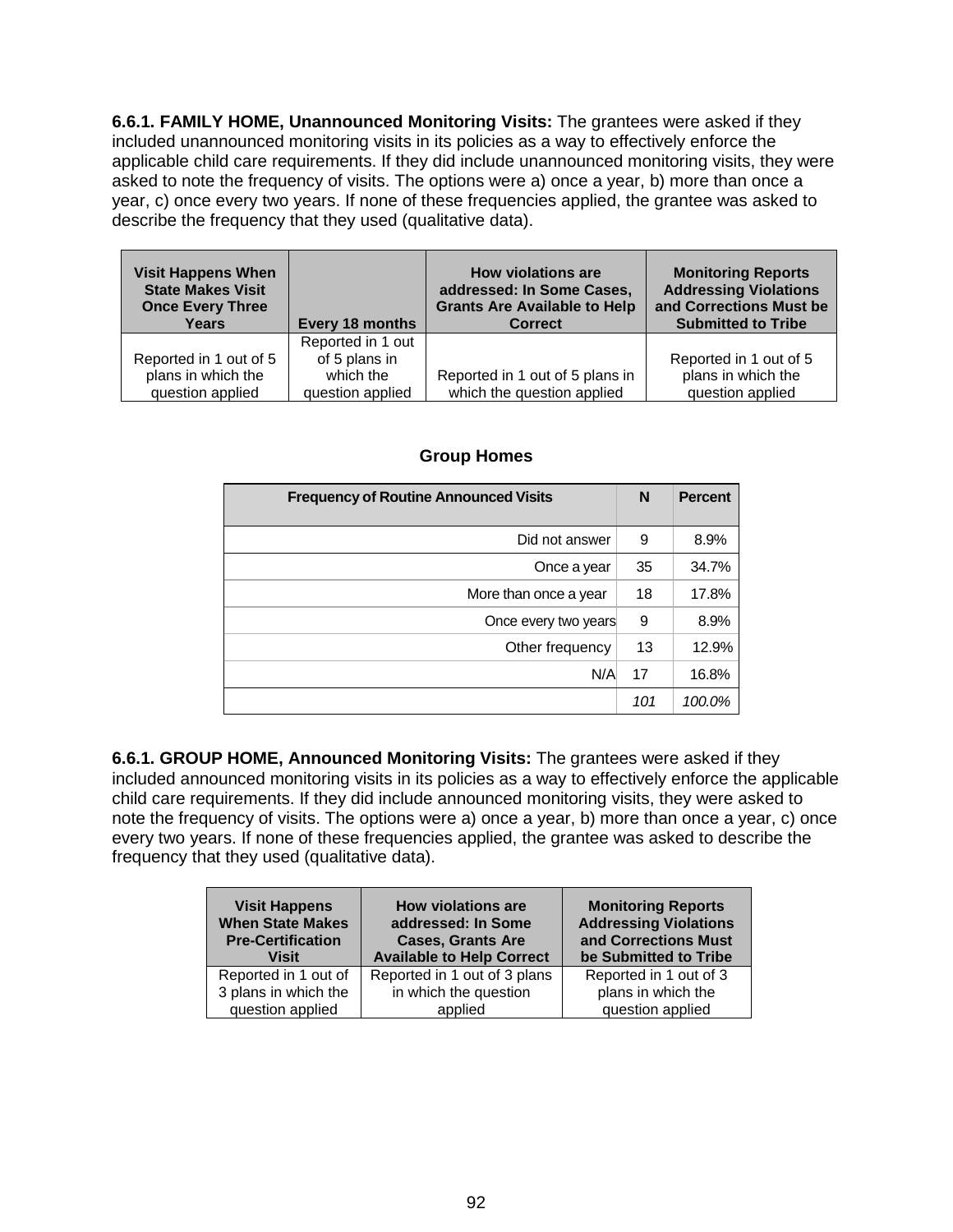| <b>Frequency of Routine Unannounced Visits</b> |     | <b>Percent</b> |
|------------------------------------------------|-----|----------------|
| Did not answer                                 | 8   | 7.9%           |
| Once a year                                    | 29  | 28.7%          |
| More than once a year                          | 25  | 24.8%          |
| Once every 2 years                             | 6   | 5.9%           |
| Other frequency                                | 16  | 15.8%          |
| N/A                                            | 17  | 16.8%          |
|                                                | 101 | 100.0%         |

**6.6.1. GROUP HOME, Unannounced Monitoring Visits:** The grantees were asked if they included unannounced monitoring visits in its policies as a way to effectively enforce the applicable child care requirements. If they did include unannounced monitoring visits, they were asked to note the frequency of visits. The options were a) once a year, b) more than once a year, c) once every two years. If none of these frequencies applied, the grantee was asked to describe the frequency that they used (qualitative data).

| <b>Every Time the</b> | <b>How violations are</b>        | <b>Monitoring Reports</b>    |
|-----------------------|----------------------------------|------------------------------|
| <b>TLA Receives a</b> | addressed: In Some               | <b>Addressing Violations</b> |
| Licensing             | <b>Cases, Grants Are</b>         | and Corrections Must         |
| <b>Complaint</b>      | <b>Available to Help Correct</b> | be Submitted to Tribe        |
| Reported in 1 out of  | Reported in 1 out of 2 plans     | Reported in 1 out of 2       |
| 2 plans in which the  | in which the question            | plans in which the           |
| question applied      | applied                          | question applied             |

### **In-home Care**

| In-Home Care - Frequency of Routine Announced Visits |     | <b>Percent</b> |
|------------------------------------------------------|-----|----------------|
| Did not answer                                       | 10  | 7.6%           |
| Once a year                                          | 48  | 36.6%          |
| More than once a year                                | 28  | 21.4%          |
| Once every 2 years                                   | 9   | 6.9%           |
| Other frequency                                      | 13  | 9.9%           |
| N/A                                                  | 23  | 17.6%          |
|                                                      | 131 | 100.0%         |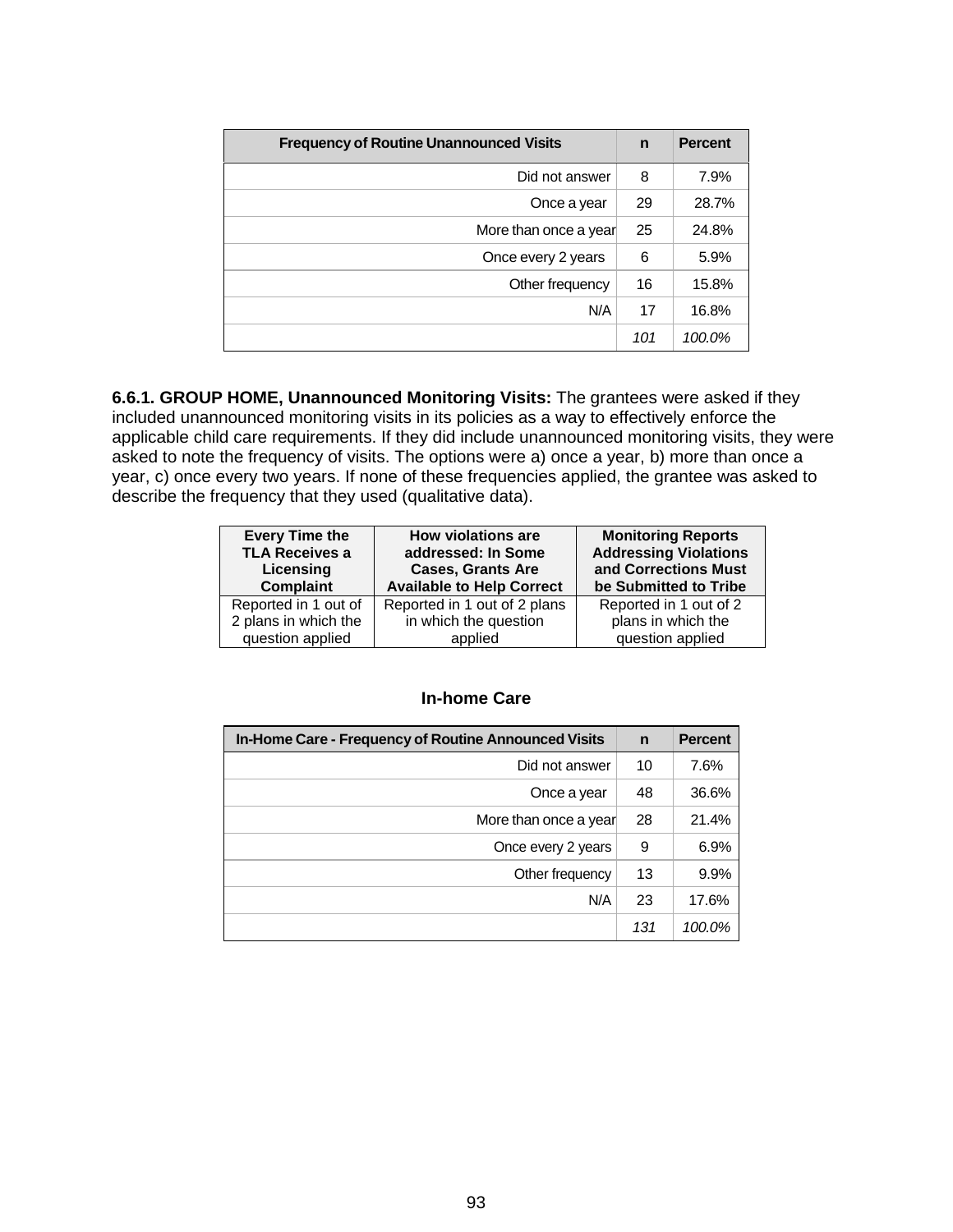**6.6.1. IN-HOME CARE, Announced Monitoring Visits:** The grantees were asked if they included announced monitoring visits in its policies as a way to effectively enforce the applicable child care requirements. If they did include announced monitoring visits, they were asked to note the frequency of visits. The options were a) once a year, b) more than once a year, c) once every two years. If none of these frequencies applied, the grantee was asked to describe the frequency that they used (qualitative data).

| How violations are addressed: In      | <b>Monitoring Reports Addressing</b>   |
|---------------------------------------|----------------------------------------|
| Some Cases, Grants Are Available      | <b>Violations and Corrections Must</b> |
| to Help Correct                       | be Submitted to Tribe                  |
| Reported in 1 out of 1 plans in which | Reported in 1 out of 1 plans in        |
| the question applied                  | which the question applied             |

| In-Home Care - Frequency of Routine<br><b>Unannounced Visits</b> |     | <b>Percent</b> |
|------------------------------------------------------------------|-----|----------------|
| Did not answer                                                   | 9   | 6.9%           |
| Once a year                                                      | 34  | 25.9%          |
| More than once a year                                            | 37  | 28.2%          |
| Once every 2 years                                               | 7   | 5.3%           |
| Other                                                            | 20  | 15.3%          |
| N/A                                                              | 24  | 18.3%          |
|                                                                  | 131 | 100.0%         |

**6.6.1. IN-HOME CARE, Unannounced Monitoring Visits:** The grantees were asked if they included unannounced monitoring visits in its policies as a way to effectively enforce the applicable child care requirements. If they did include unannounced monitoring visits, they were asked to note the frequency of visits. The options were a) once a year, b) more than once a year, c) once every two years. If none of these frequencies applied, the grantee was asked to describe the frequency that they used (qualitative data).

| <b>How violations are</b><br>addressed: In Some<br><b>Cases, Grants Are</b><br><b>Available to Help</b><br><b>Correct</b> | <b>Monitoring Reports</b><br><b>Addressing Violations and</b><br><b>Corrections Must be</b><br><b>Submitted to Tribe</b> | <b>No Set Pattern</b> |
|---------------------------------------------------------------------------------------------------------------------------|--------------------------------------------------------------------------------------------------------------------------|-----------------------|
|                                                                                                                           |                                                                                                                          | Reported in 1 out     |
| Reported in 1 out of 2                                                                                                    |                                                                                                                          | of 2 plans in which   |
| plans in which the                                                                                                        | Reported in 1 out of 2 plans in                                                                                          | the question          |
| question applied                                                                                                          | which the question applied                                                                                               | applied               |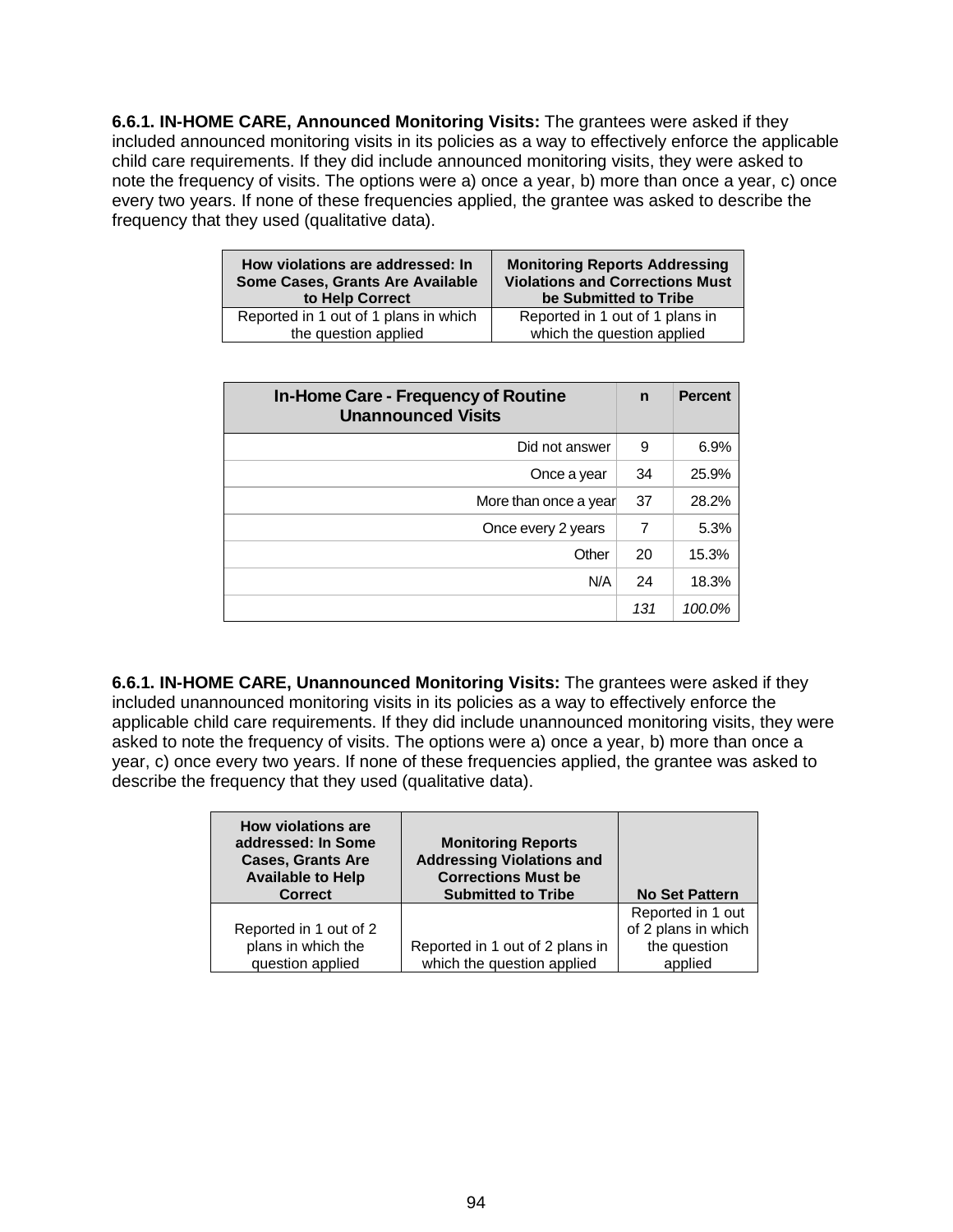# **Section 6.6.2. Background Checks**

| Does TLA Use Background Checks? | N   | <b>Percent</b> |
|---------------------------------|-----|----------------|
| Did not answer                  |     | 3.0%           |
| No <sub>1</sub>                 | 10  | 4.3%           |
| Yes                             | 215 | 92.7%          |
|                                 | 232 | 100.0%         |

| <b>Child Abuse Registry: Center-Based</b> | n   | <b>Percent</b> |
|-------------------------------------------|-----|----------------|
| Did not answer                            | 8   | 3.9%           |
| No                                        | 59  | 28.6%          |
| Yes                                       | 139 | 67.5%          |
|                                           | 206 | 100.0%         |

| <b>Child Abuse Registry: Group Child Care Home</b> | $\mathsf{n}$ | <b>Percent</b> |
|----------------------------------------------------|--------------|----------------|
| Did not answer                                     |              | 6.9%           |
| No.                                                | 33           | 32.7%          |
| Yes                                                | 61           | 60.4%          |
|                                                    | 101          | 100.0%         |

| <b>Child Abuse Registry: Family Child Care Home</b> | n   | <b>Percent</b> |
|-----------------------------------------------------|-----|----------------|
| Did not answer                                      | 10  | 6.5%           |
| No                                                  | 94  | 61.0%          |
| Yes                                                 | 50  | 32.5%          |
|                                                     | 154 | 100.0%         |

| <b>Child Abuse Registry: In-Home Care</b> | N   | <b>Percent</b> |
|-------------------------------------------|-----|----------------|
| Did not answer                            | 13  | 9.9%           |
| No                                        | 52  | 39.7%          |
| Yes                                       | 66  | 50.4%          |
|                                           | 131 | 100.0%         |

| Tribal background check includes fingerprinting | N   | <b>Percent</b> |
|-------------------------------------------------|-----|----------------|
| Did not answer                                  | 3   | 1.4%           |
| Yes                                             | 83  | 38.6%          |
| No                                              | 129 | 60.0%          |
|                                                 | 215 | 100.0%         |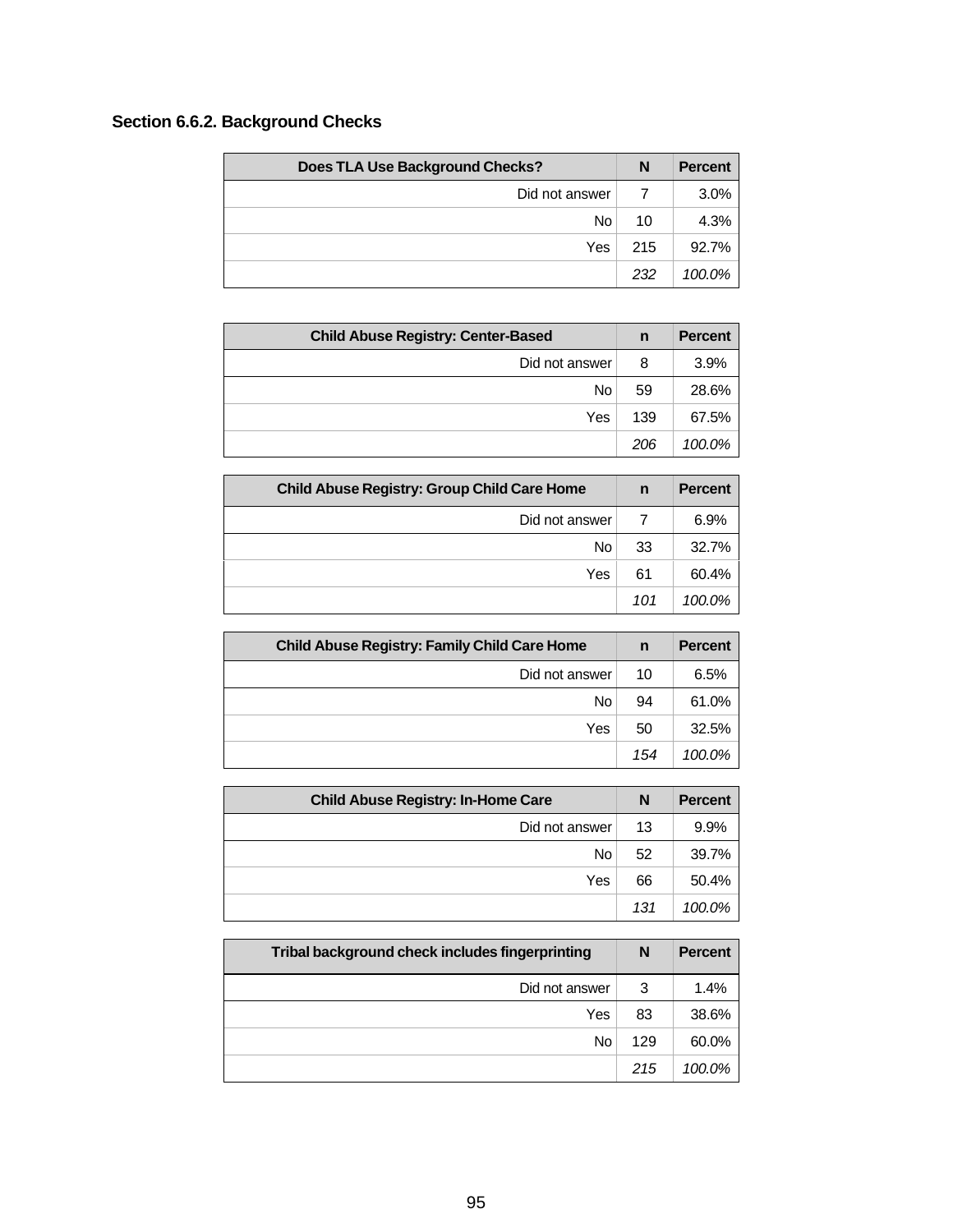| <b>Tribal Background Check: Center-Based</b> | N   | <b>Percent</b> |
|----------------------------------------------|-----|----------------|
| Did not answer                               | 8   | 3.9%           |
| No                                           | 102 | 49.5%          |
| Yes                                          | 96  | 46.6%          |
|                                              | 206 | 100.0%         |

| Tribal Background Check: Group Child Care Home | N   | <b>Percent</b> |
|------------------------------------------------|-----|----------------|
| Did not answer                                 | 6   | 5.9%           |
| No                                             | 75  | 74.3%          |
| Yes                                            | 20  | 19.8%          |
|                                                | 101 | 100.0%         |

| <b>Tribal Background Check: Family Child Care Home</b> | N   | <b>Percent</b> |
|--------------------------------------------------------|-----|----------------|
| Did not answer                                         | 8   | 5.2%           |
| No                                                     | 103 | 66.9%          |
| Yes                                                    | 43  | 27.9%          |
|                                                        | 154 | 100.0%         |

| <b>Tribal Background Check: In-Home Care</b> | N   | <b>Percent</b> |
|----------------------------------------------|-----|----------------|
| Did not answer                               | 9   | 6.9%           |
| No                                           | 85  | 64.9%          |
| Yes                                          | 37  | 28.2%          |
|                                              | 131 | 100.0%         |

| State background check includes fingerprinting | N   | <b>Percent</b> |
|------------------------------------------------|-----|----------------|
| Did not answer                                 | 3   | 1.4%           |
| No                                             | 96  | 44.7%          |
| Yes                                            | 116 | 54.0%          |
|                                                | 217 | 100.0%         |

| <b>State Background Check: Center-Based</b> | n   | <b>Percent</b> |
|---------------------------------------------|-----|----------------|
| Did not answer                              | 6   | 2.9%           |
| No                                          | 53  | 25.7%          |
| Yes                                         | 147 | 71.4%          |
|                                             | 206 | $100.0\%$      |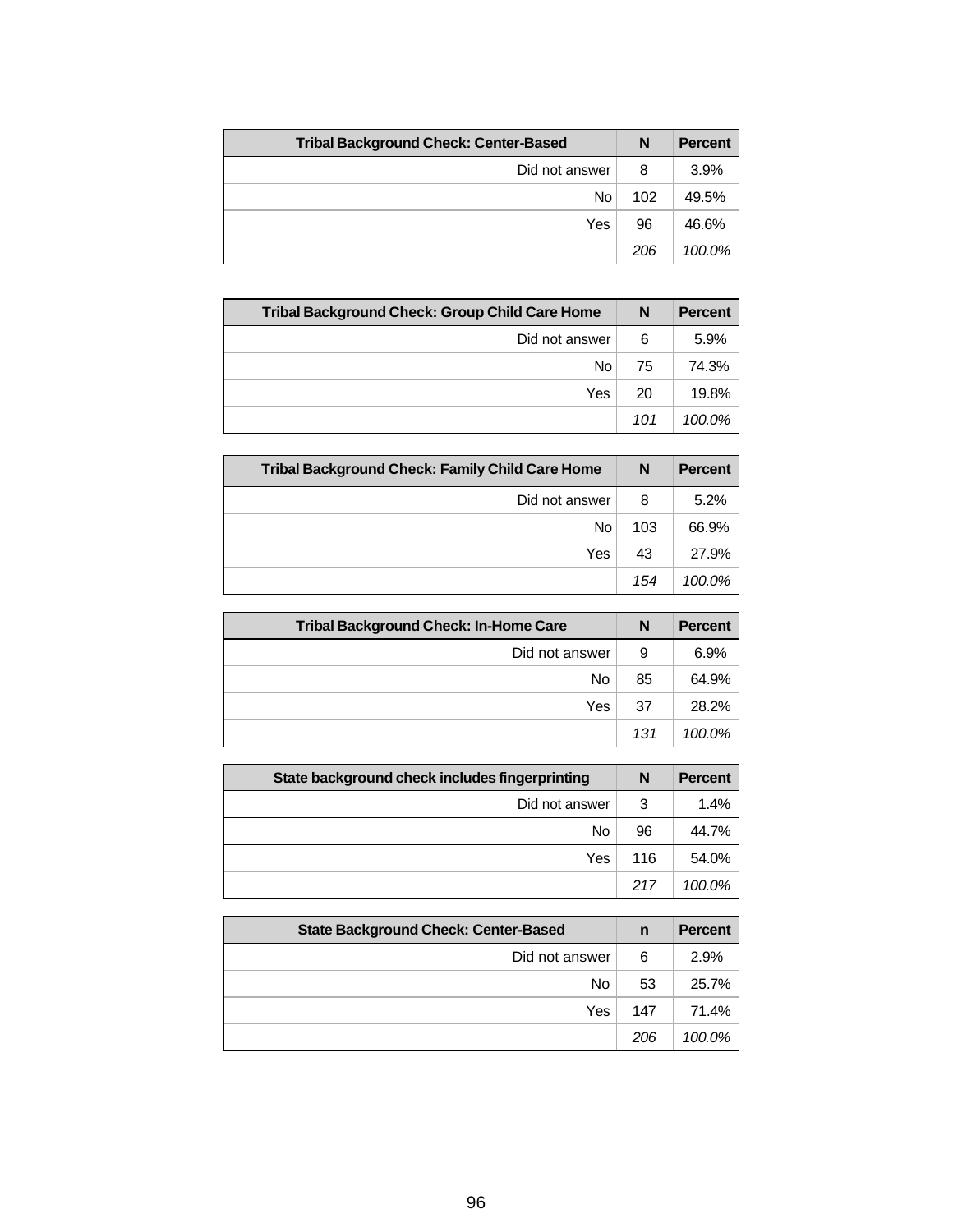| <b>State Background Check: Group Child Care Home</b> | $\mathsf{n}$ | <b>Percent</b> |
|------------------------------------------------------|--------------|----------------|
| Did not answer                                       | 4            | 4.0%           |
| No                                                   | 31           | 30.7%          |
| Yes                                                  | 66           | 65.4%          |
|                                                      | 101          | 100.0%         |

| <b>State Background Check: Family Child Care Home</b> | n   | <b>Percent</b> |
|-------------------------------------------------------|-----|----------------|
| Did not answer                                        | 6   | 3.9%           |
| No                                                    | 54  | 35.1%          |
| Yes                                                   | 94  | 61.0%          |
|                                                       | 154 | $100.0\%$      |

| <b>State Background Check: In Home Child Care</b> | n   | <b>Percent</b> |
|---------------------------------------------------|-----|----------------|
| Did not answer                                    |     | 5.3%           |
| No                                                | 55  | 42.0%          |
| Yes                                               | 69  | 52.7%          |
|                                                   | 131 | 100.0%         |

| <b>FBI: Center-Based</b> | $\mathbf n$ | <b>Percent</b> |
|--------------------------|-------------|----------------|
| Did not answer           | 9           | 4.4%           |
| No.                      | 93          | 45.2%          |
| Yes                      | 104         | 50.5%          |
|                          | 206         | 100.0%         |

| <b>FBI: Group Child Care Home</b> | N   | <b>Percent</b> |
|-----------------------------------|-----|----------------|
| Did not answer                    | 5   | 5.0%           |
| <b>No</b>                         | 53  | 52.5%          |
| Yes                               | 43  | 42.6%          |
|                                   | 101 | 100.0%         |

| <b>FBI: Family Child Care Home</b> | N   | <b>Percent</b> |
|------------------------------------|-----|----------------|
| Did not answer                     | 8   | 5.2%           |
| <b>No</b>                          | 86  | 55.8%          |
| Yes                                | 60  | 39.0%          |
|                                    | 154 | 100.0%         |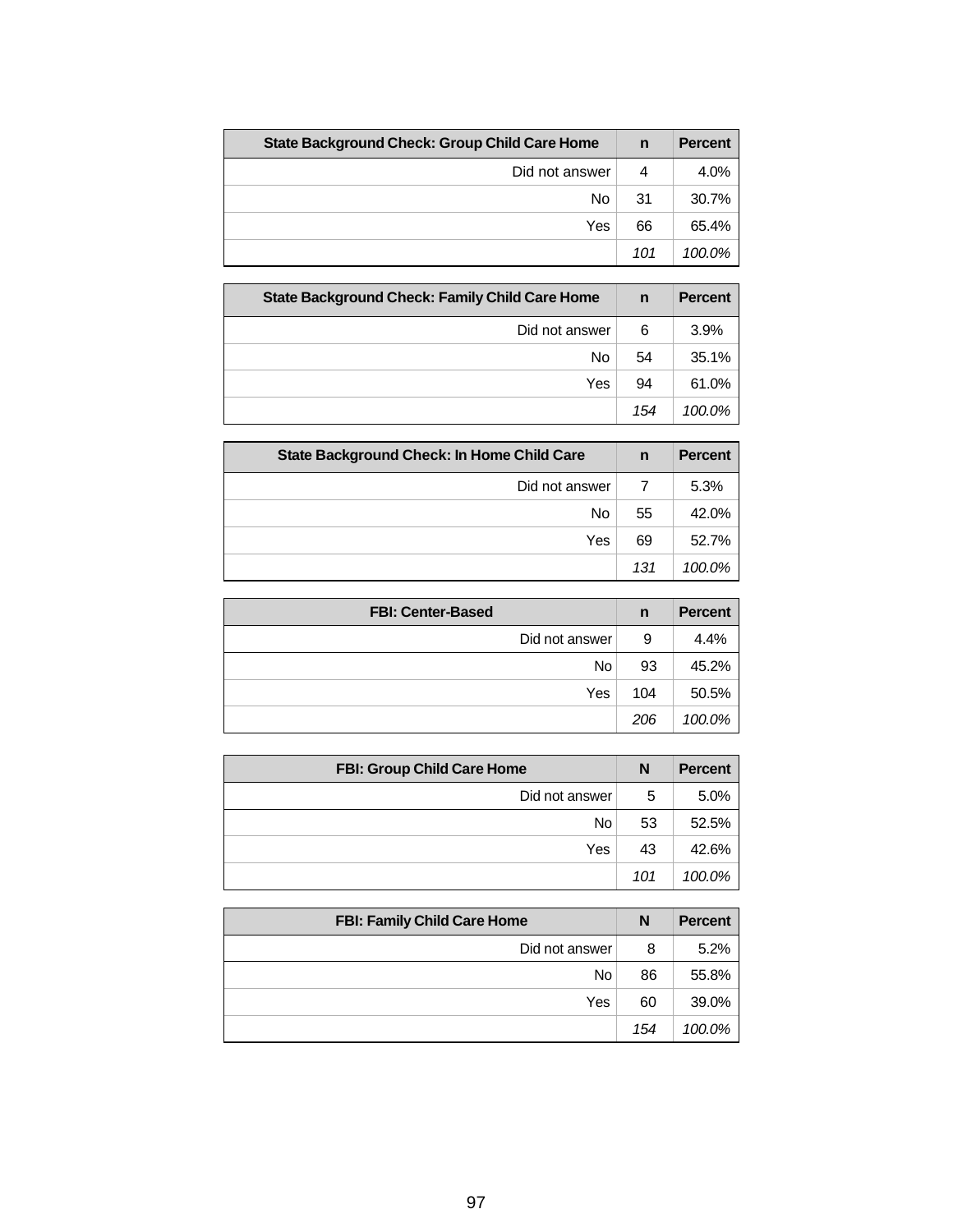| <b>FBI: In-Home Care</b> | N   | <b>Percent</b> |
|--------------------------|-----|----------------|
| Did not answer           | 11  | 8.4%           |
| No                       | 79  | 60.3%          |
| Yes                      | 41  | 31.3%          |
|                          | 131 | 100.0%         |

| Sex Offender Registry: Center-Based | N   | <b>Percent</b> |
|-------------------------------------|-----|----------------|
| Did not answer                      | 9   | 4.4%           |
| No                                  | 42  | 20.4%          |
| Yes                                 | 155 | 75.2%          |
|                                     | 206 | 100.0%         |

| Sex Offender Registry: Group Child Care Home | n   | <b>Percent</b> |
|----------------------------------------------|-----|----------------|
| Did not answer                               |     | 6.9%           |
| No                                           | 29  | 28.7%          |
| Yes                                          | 65  | 64.4%          |
|                                              | 101 | 100.0%         |

| Sex Offender Registry: Family Child Care Home | N   | <b>Percent</b> |
|-----------------------------------------------|-----|----------------|
| Did not answer                                | 9   | 5.8%           |
| No                                            | 39  | 25.3%          |
| Yes                                           | 106 | 68.8%          |
|                                               | 154 | 100.0%         |

| Sex Offender Registry: In-Home Care | N   | <b>Percent</b> |
|-------------------------------------|-----|----------------|
| Did not answer                      | 12  | 9.2%           |
| No                                  | 40  | 30.5%          |
| Yes                                 | 79  | 60.3%          |
|                                     | 131 | 100.0%         |

| <b>Other Check: Center-Based</b> | N   | <b>Percent</b> |
|----------------------------------|-----|----------------|
| Did not answer                   | 9   | 4.4%           |
| No <sub>1</sub>                  | 135 | 65.5%          |
| Yes                              | 62  | 30.1%          |
|                                  | 206 | 100.0%         |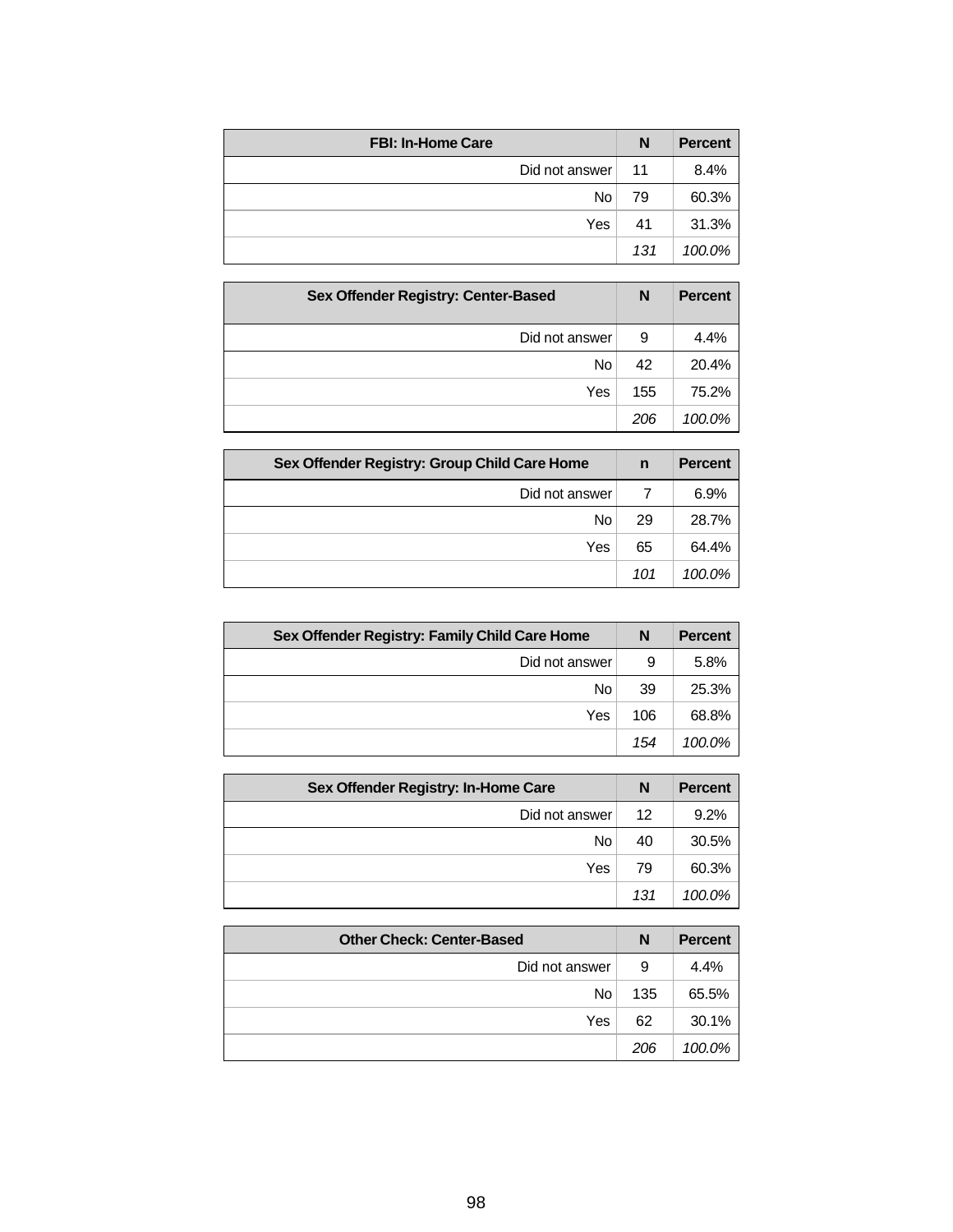| <b>Other Check: Group Child Care Home</b> | N   | <b>Percent</b> |
|-------------------------------------------|-----|----------------|
| Did not answer                            |     | 6.9%           |
| No                                        | 62  | 61.4%          |
| Yes                                       | 32  | 31.7%          |
|                                           | 101 | 100.0%         |

| <b>Other Check: Family Child Care Home</b> | n   | <b>Percent</b> |
|--------------------------------------------|-----|----------------|
| Did not answer                             | 10  | 6.5%           |
| No                                         | 94  | 61.0%          |
| Yes                                        | 50  | 32.5%          |
|                                            | 154 | 100.0%         |

| <b>Other Check: In-Home Care</b> | n   | <b>Percent</b> |
|----------------------------------|-----|----------------|
| Did not answer                   | 10  | 7.6%           |
| No.                              | 81  | 61.8%          |
| Yes                              | 40  | 30.5%          |
|                                  | 131 | 100.0%         |

**6.6.2. Other Registries or Data Bases Used to Conduct Background Checks:** If a grantee does implement background checks of providers and employees, they were asked to indicate which of the following methods they used: Child abuse registry, tribal criminal data base, state criminal data base, FBI criminal data base, and sex offender registry. If a grantee used additional sources of information, they were asked to describe it/them (qualitative data):

| State's<br><b>Criminal</b><br><b>Offender</b><br><b>Record or</b><br><b>State Patrol</b><br><b>Background</b><br><b>Check</b> | <b>Check with</b><br><b>Tribal Child</b><br>Abuse or<br><b>Neglect</b><br><b>Registry or</b><br><b>Tribal Indian</b><br><b>Child Welfare</b> | <b>Check</b><br>with<br>County<br><b>Child</b><br><b>Protection</b> | <b>Check with</b><br>County<br><b>Inmate</b><br><b>Register</b> | <b>DNA</b><br><b>Testing, If</b><br>Appropriate | <b>State Child</b><br><b>Protection</b><br><b>Checks</b> | <b>State Uses</b><br><b>Managed</b><br><b>Education</b><br>& Registry<br><b>Information</b><br>Tool |
|-------------------------------------------------------------------------------------------------------------------------------|----------------------------------------------------------------------------------------------------------------------------------------------|---------------------------------------------------------------------|-----------------------------------------------------------------|-------------------------------------------------|----------------------------------------------------------|-----------------------------------------------------------------------------------------------------|
|                                                                                                                               |                                                                                                                                              | Reported                                                            | Reported in                                                     | Reported in                                     | Reported in                                              | Reported in                                                                                         |
| Reported in 2                                                                                                                 |                                                                                                                                              | in 2 out of                                                         | 1 out of 11                                                     | 1 out of 11                                     | 1 out of 11                                              | 1 out of 11                                                                                         |
| out of 11                                                                                                                     | Reported in 2                                                                                                                                | 11 plans in                                                         | plans in                                                        | plans in                                        | plans in                                                 | plans in                                                                                            |
| plans in which                                                                                                                | out of 11 plans                                                                                                                              | which the                                                           | which the                                                       | which the                                       | which the                                                | which the                                                                                           |
| the question                                                                                                                  | in which the                                                                                                                                 | question                                                            | question                                                        | question                                        | question                                                 | question                                                                                            |
| applied                                                                                                                       | question applied                                                                                                                             | applied                                                             | applied                                                         | applied                                         | applied                                                  | applied                                                                                             |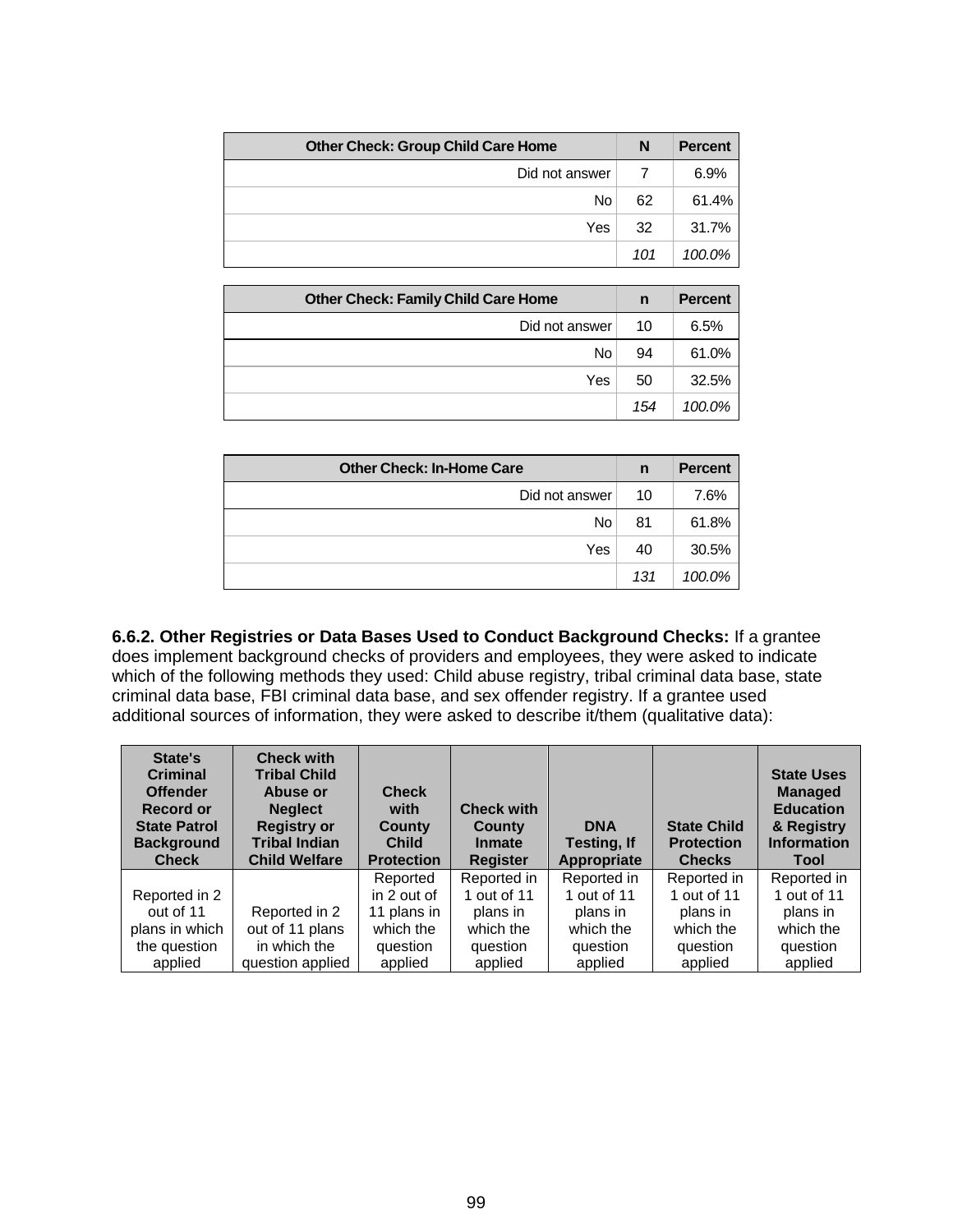| Section 6.3.3. Enforcement of Health and Safety Standards |  |
|-----------------------------------------------------------|--|
|-----------------------------------------------------------|--|

| <b>Conduct regular training on Health &amp; Safety</b><br>requirements. | n   | <b>Percent</b> |
|-------------------------------------------------------------------------|-----|----------------|
| No                                                                      | 85  | 36.6%          |
| Yes                                                                     | 147 | 63.4%          |
|                                                                         | 232 | 100.0%         |

| Develop corrective action to address issues. | n   | <b>Percent</b> |
|----------------------------------------------|-----|----------------|
| N <sub>0</sub>                               | 79  | 34.1%          |
| Yes                                          | 153 | 65.9%          |
|                                              | 232 | 100.0%         |

| Conduct follow up to monitor progress | n   | <b>Percent</b> |
|---------------------------------------|-----|----------------|
| No                                    | 77  | 33.2%          |
| Yes                                   | 155 | 66.8%          |
|                                       | 232 | 100.0%         |

| <b>Fines</b>    | n   | <b>Percent</b> |
|-----------------|-----|----------------|
| No <sub>1</sub> | 229 | 98.7%          |
| Yes             | 3   | 1.3%           |
|                 | 232 | 100.0%         |

| Injunctions thru court | n   | <b>Percent</b> |
|------------------------|-----|----------------|
| No <sub>1</sub>        | 216 | 93.1%          |
| Yes                    | 16  | 6.9%           |
|                        | 232 | 100.0%         |

| Emergency or immediate closure not thru court. |     | <b>Percent</b> |
|------------------------------------------------|-----|----------------|
| No l                                           | 190 | 81.9%          |
| Yes l                                          | 42  | 18.1%          |
|                                                | 232 | 100.0%         |

| License or certificate revocation, probation,<br>or non-renewal | n   | <b>Percent</b> |
|-----------------------------------------------------------------|-----|----------------|
| No.                                                             | 156 | 67.2%          |
| Yes                                                             | 76  | 32.8%          |
|                                                                 | 232 | 100.0%         |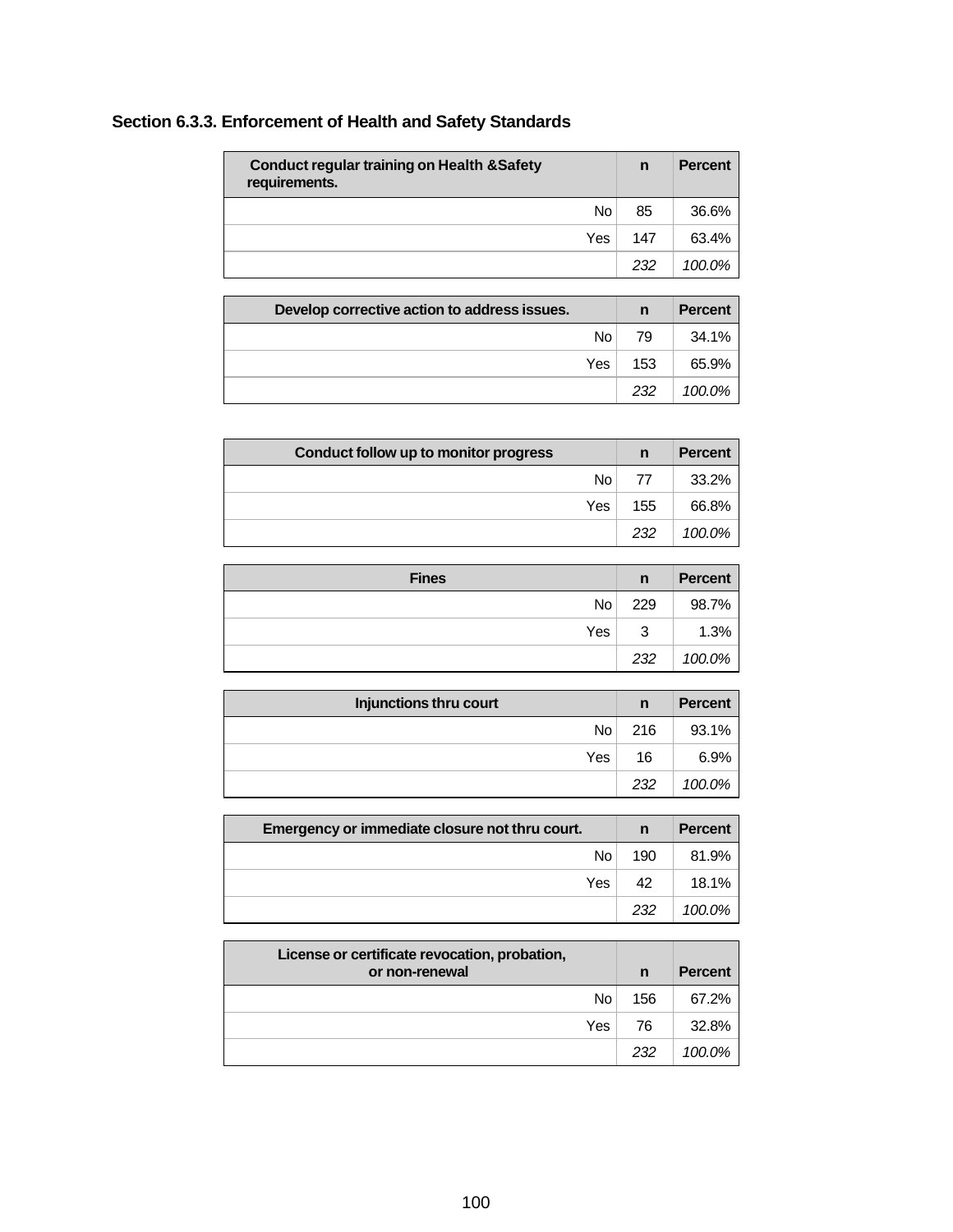| <b>Other</b> | n   | <b>Percent</b> |
|--------------|-----|----------------|
| No.          | 144 | 62.1%          |
| Yes          | 88  | 37.9%          |
|              | 232 | 100.0%         |

**6.6.3 Enforcement of Health and Safety Standards:** The grantees were asked to check the methods they used to effectively enforce CCDF health and safety requirements from the following list: Conduct regular training on the Health and Safety requirements; Develop corrective action plan to address issues; Conduct follow up to monitor corrective action progress; Fines; Injunctions through court; Emergency or immediate closure not through court action; License or certificate revocation, probation, or non-renewal. If a grantee used additional methods, they were asked to describe it/them and those 'other' responses were coded as follows (qualitative data):

| <b>Providers</b><br>Comply with the<br><b>Regulations of</b><br>the State | <b>Tribal School Whose</b><br><b>Building Program is</b><br><b>Housed Facilitates All</b><br><b>Enforcement</b> | <b>Tribal Head Start's</b><br>Self-assessment is<br><b>Given to Provider to</b><br><b>Identify Gaps</b> | <b>Tribal CCDF will Help with</b><br><b>Training and Purchase of</b><br>Items (e.g. fire extinguisher) or<br><b>Regular Annual Visits</b> |
|---------------------------------------------------------------------------|-----------------------------------------------------------------------------------------------------------------|---------------------------------------------------------------------------------------------------------|-------------------------------------------------------------------------------------------------------------------------------------------|
| Reported in 5 out                                                         |                                                                                                                 |                                                                                                         |                                                                                                                                           |
| of 8 plans in which                                                       | Reported in 1 out of 8                                                                                          | Reported in 1 out of 8                                                                                  |                                                                                                                                           |
| the question                                                              | plans in which the                                                                                              | plans in which the                                                                                      | Reported in 2 out of 8 plans in                                                                                                           |
| applied                                                                   | question applied                                                                                                | question applied                                                                                        | which the question applied                                                                                                                |

**6.6.4. Does the TLA disseminate information to parents and the public about child care program compliance records?**

|                | $\mathsf{n}$ | <b>Percent</b> |
|----------------|--------------|----------------|
| Did not answer |              | 3.0%           |
| No.            | 103          | 44.4%          |
| Yes            | 122          | 52.6%          |
|                | 232          | 100.0%         |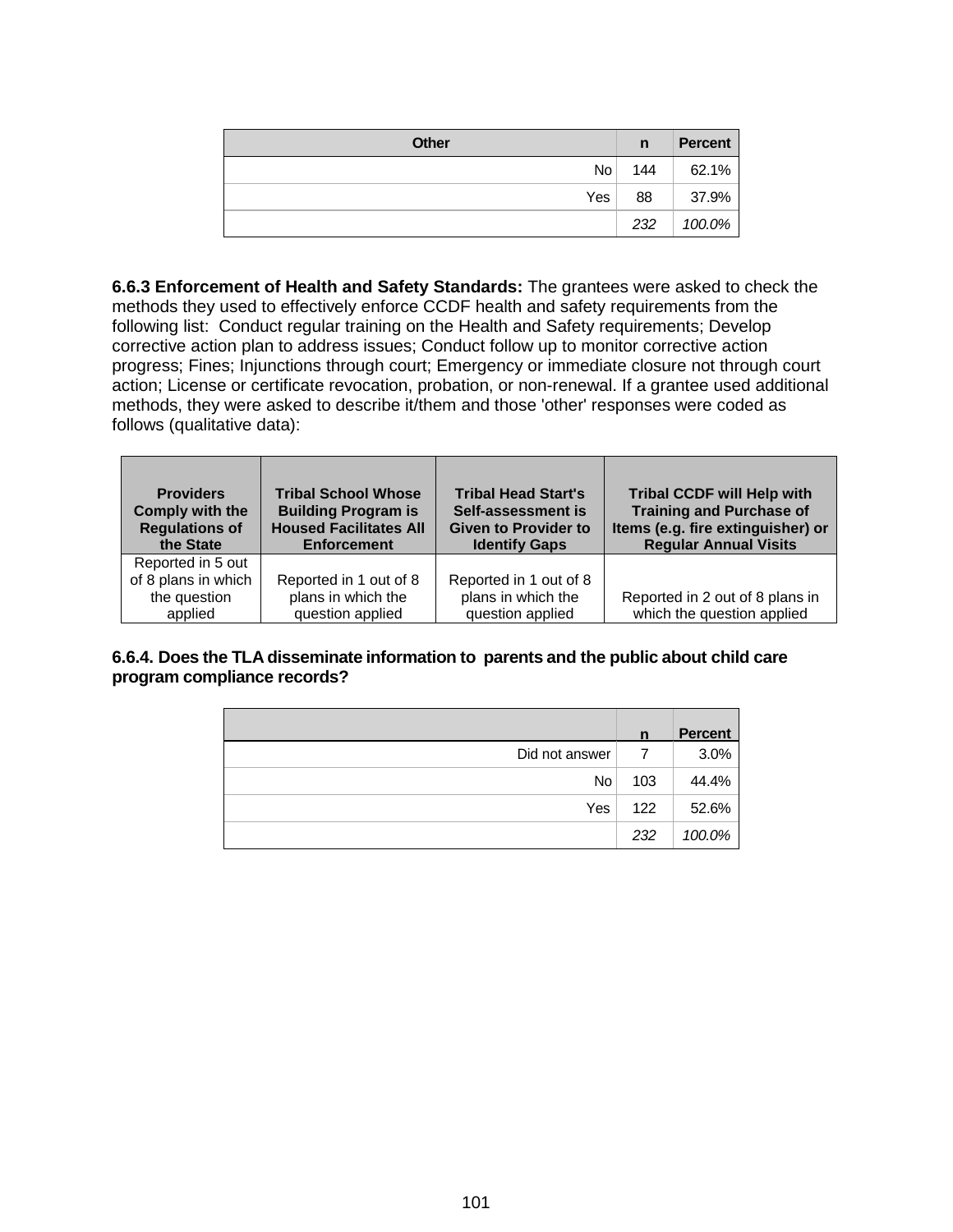**6.6.4 How Is Information about Child Care Program Compliance Disseminated to Parents** 

**and Public?** The grantees were asked to describe dissemination methods if they answered "Yes" to this question. Responses were coded as follows (qualitative data):

| Face-to-Face<br><b>Private</b><br><b>Discussion</b><br><b>During the Initial</b><br><b>Intake Process</b> | <b>Information</b><br>is Available<br>upon<br><b>Request</b> | <b>Parent</b><br>Meeting/<br>Workshop | <b>Via Tribal</b><br><b>Department</b><br><b>Newsletter</b> | Placed on a<br>State or<br><b>Other</b><br>Website | <b>Given to Clients to</b><br><b>All Affected</b><br><b>Families</b><br>(unspecified<br>manner) |
|-----------------------------------------------------------------------------------------------------------|--------------------------------------------------------------|---------------------------------------|-------------------------------------------------------------|----------------------------------------------------|-------------------------------------------------------------------------------------------------|
|                                                                                                           | Reported in                                                  |                                       | Reported in                                                 | Reported in                                        |                                                                                                 |
|                                                                                                           | 4 out of 13                                                  | Reported in 1                         | 1 out of 13                                                 | 5 out of 13                                        |                                                                                                 |
| Reported in 1 out                                                                                         | plans in                                                     | out of 13                             | plans in                                                    | plans in                                           |                                                                                                 |
| of 13 plans in                                                                                            | which the                                                    | plans in which                        | which the                                                   | which the                                          | Reported in 1 out of                                                                            |
| which the question                                                                                        | question                                                     | the question                          | question                                                    | question                                           | 13 plans in which                                                                               |
| applied                                                                                                   | applied                                                      | applied                               | applied                                                     | applied                                            | the question applied                                                                            |

### **Section 6.7. Tribal Licensing Requirements**

| <b>Minimum Tribal Child Care Standard</b> | n      | <b>Percent</b> |
|-------------------------------------------|--------|----------------|
| Neither response checked                  | 64     | 27.6%          |
| Serves as Tribal licensing standards      | 56     | 24.1%          |
| Tribe adapted portions from state         | 67     | 28.9%          |
| N/A                                       | 53     | 22.8%          |
|                                           | $232*$ | 100.0%         |

**\*** Note: sum of responses is greater than 232 because some grantees checked more than one response.

| Caring for Our Children or Stepping Stones | n   | <b>Percent</b> |
|--------------------------------------------|-----|----------------|
| Neither response checked                   | 95  | 40.9%          |
| Serves as Tribal licensing standards       | 8   | 3.4%           |
| Tribe adapted portions from state          | 40  | 17.2%          |
| N/A                                        | 89  | 38.4%          |
|                                            | 232 | 100.0%         |

| <b>State Licensing Standards</b>     | n   | <b>Percent</b> |
|--------------------------------------|-----|----------------|
| Neither response checked             | 62  | 26.7%          |
| Serves as Tribal licensing standards | 83  | 35.8%          |
| Tribe adapted portions from state    | 55  | 23.7%          |
| N/A                                  | 32  | 13.8%          |
|                                      | 232 | 100.0%         |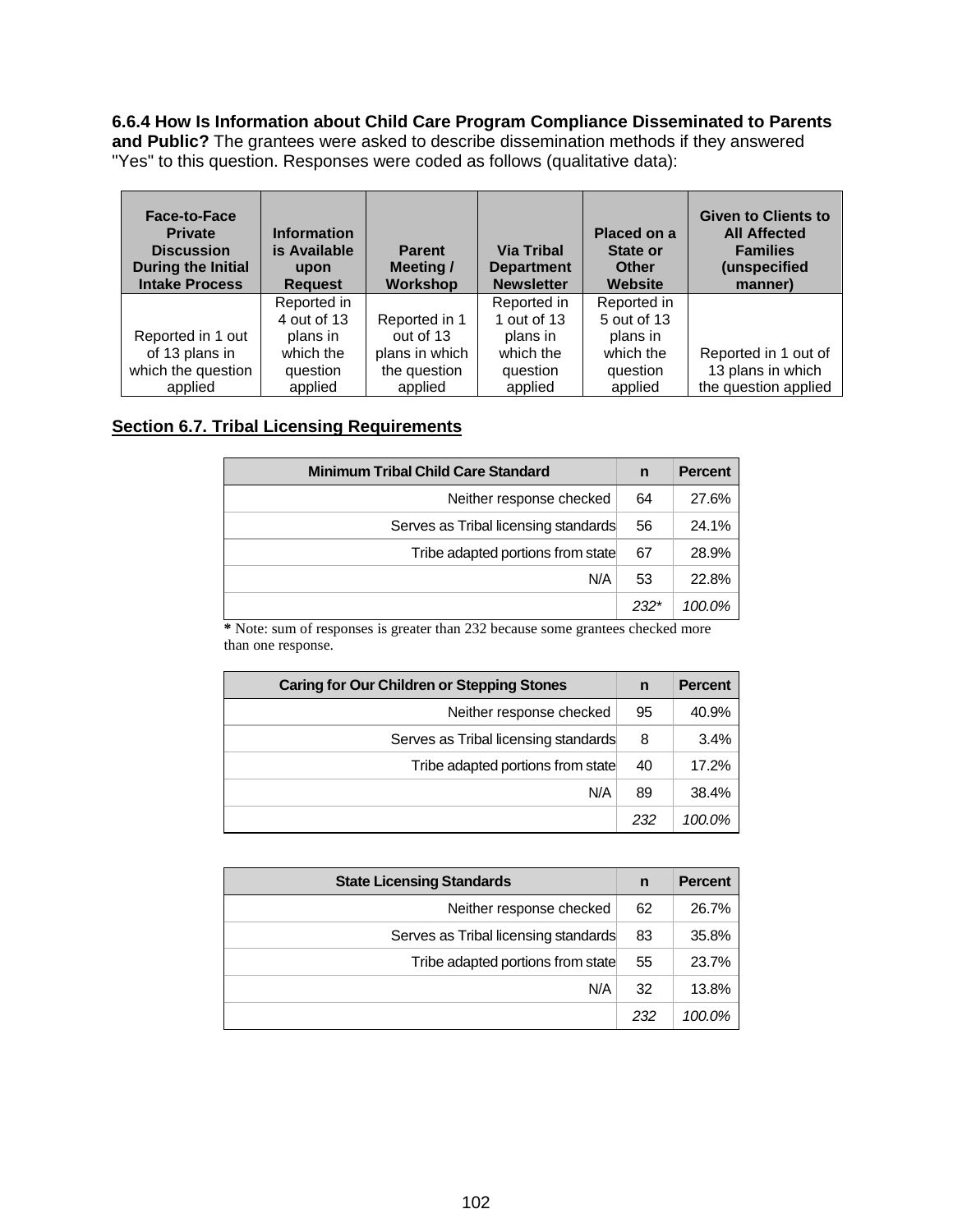| <b>Other Licensing Standards</b>     | n   | <b>Percent</b> |
|--------------------------------------|-----|----------------|
| Neither response checked             | 120 | 51.7%          |
| Serves as Tribal licensing standards | 23  | 9.9%           |
| Tribe adapted portions from state    | 15  | 6.5%           |
| N/A                                  | 74  | 31.9%          |
|                                      | 232 | 100.0%         |

**6.7.4 Describe Source of Other Tribal Licensing Requirements:** Tribes adopt policies and licensing standards from a variety of sources. In some cases, these policies may serve as the Tribe's licensing standards. In other cases, the Tribe may use only portions of the policies. The grantee checked the source(s) of their licensing requirements from the following list: Minimum Tribal Child Care Standards, Caring for Our Children or Stepping Stones, and State Licensing Standards. If there were source(s) used other than those cited in the list, the grantee was asked to describe them. The responses are coded in the following table (qualitative data):

| <b>Environmental</b><br><b>Health Agency</b> | <b>Tribal Health</b><br><b>Center</b> | Other educational/child care<br>agency standards (Boys &<br><b>Girls Clubs; Head Start;</b><br><b>Tribally-operated Center)</b> | <b>Tribal Legal</b><br>Code | Indian<br><b>Health</b><br><b>Board</b> | <b>State</b><br>oversight<br>agency |
|----------------------------------------------|---------------------------------------|---------------------------------------------------------------------------------------------------------------------------------|-----------------------------|-----------------------------------------|-------------------------------------|
|                                              |                                       |                                                                                                                                 | Reported in                 | Reported in                             | Reported in                         |
| Reported in 1                                | Reported in 1                         |                                                                                                                                 | 1 out of 10                 | 1 out of 10                             | 1 out of $10$                       |
| out of 10 plans                              | out of 10 plans                       |                                                                                                                                 | plans in                    | plans in                                | plans in                            |
| in which the                                 | in which the                          |                                                                                                                                 | which the                   | which the                               | which the                           |
| question                                     | question                              | Reported in 4 out of 10 plans                                                                                                   | question                    | question                                | question                            |
| applied                                      | applied                               | in which the question applied                                                                                                   | applied                     | applied                                 | applied                             |